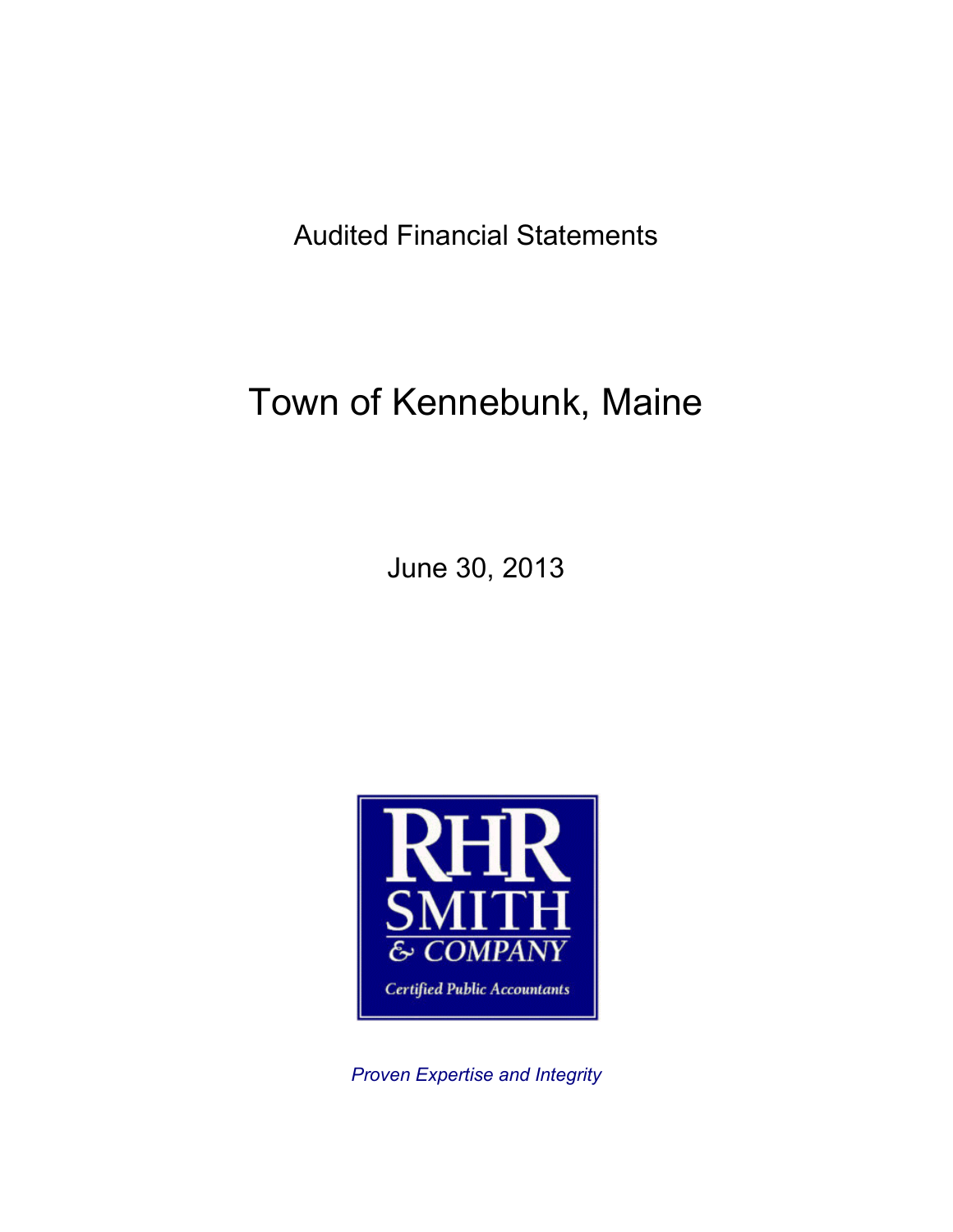# **CONTENTS**

# JUNE 30, 2013

|                                                                                                                                                                           | <b>PAGE</b> |
|---------------------------------------------------------------------------------------------------------------------------------------------------------------------------|-------------|
| <b>INDEPENDENT AUDITORS' REPORT</b>                                                                                                                                       | $1 - 3$     |
| <b>MANAGEMENT'S DISCUSSION AND ANALYSIS</b>                                                                                                                               | $4 - 12$    |
| <b>BASIC FINANCIAL STATEMENTS</b>                                                                                                                                         |             |
| <b>GOVERNMENT-WIDE FINANCIAL STATEMENTS</b>                                                                                                                               |             |
| STATEMENT A - STATEMENT OF NET POSITION                                                                                                                                   | 13          |
| STATEMENT B - STATEMENT OF ACTIVITIES                                                                                                                                     | $14 - 15$   |
| <b>FUND FINANCIAL STATEMENTS</b>                                                                                                                                          |             |
| STATEMENT C - BALANCE SHEET - GOVERNMENTAL FUNDS                                                                                                                          | 16          |
| STATEMENT D - RECONCILIATION OF THE GOVERNMENTAL FUNDS<br><b>BALANCE SHEET TO THE STATEMENT OF</b><br><b>NET POSITION</b>                                                 | 17          |
| STATEMENT E - STATEMENT OF REVENUES, EXPENDITURES AND<br><b>CHANGES IN FUND BALANCES - GOVERNMENTAL</b><br><b>FUNDS</b>                                                   | 18          |
| STATEMENT F - RECONCILIATION OF THE STATEMENT OF REVENUES.<br>EXPENDITURES AND CHANGES IN FUND BALANCES OF<br>GOVERNMENTAL FUNDS TO THE STATEMENT OF<br><b>ACTIVITIES</b> | 19          |
| STATEMENT G - BALANCE SHEET - PROPRIETARY FUNDS                                                                                                                           | 20          |
| STATEMENT H - STATEMENT OF REVENUES, EXPENSES AND<br><b>CHANGES IN NET POSITION - PROPRIETARY FUNDS</b>                                                                   | 21          |
| STATEMENT I - STATEMENT OF CASH FLOWS - PROPRIETARY FUNDS                                                                                                                 | 22          |
| STATEMENT J - STATEMENT OF FIDUCIARY NET POSITION - FIDUCIARY<br><b>FUNDS</b>                                                                                             | 23          |
| STATEMENT K - STATEMENT OF CHANGES IN FIDUCIARY NET POSITION<br><b>FIDUCIARY FUNDS</b>                                                                                    | 24          |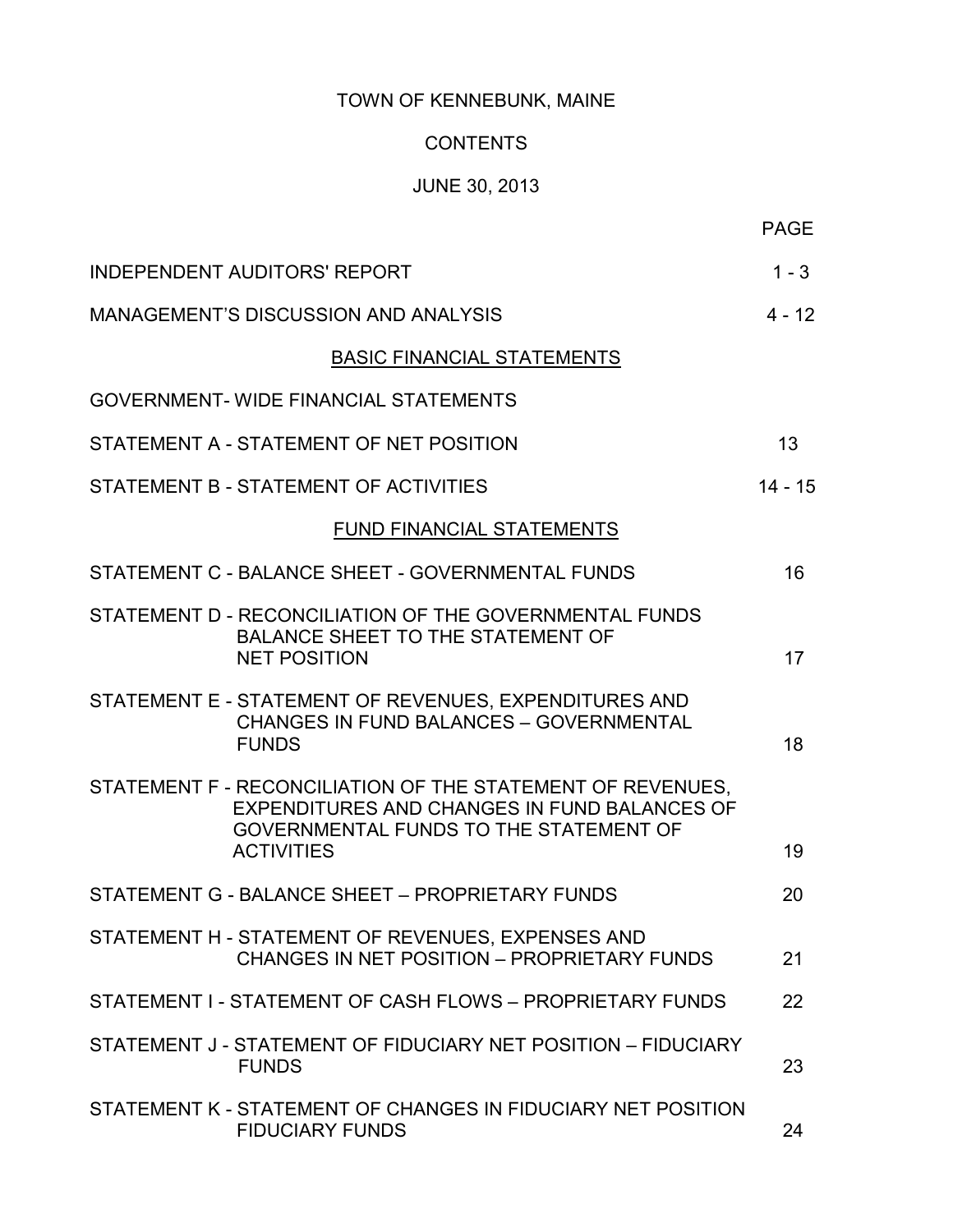| NOTES TO FINANCIAL STATEMENTS                                                                                                          | $25 - 49$ |  |  |  |  |
|----------------------------------------------------------------------------------------------------------------------------------------|-----------|--|--|--|--|
| <b>REQUIRED SUPPLEMENTARY INFORMATION</b>                                                                                              |           |  |  |  |  |
| REQUIRED SUPPLEMENTARY INFORMATION DESCRIPTION                                                                                         | 50        |  |  |  |  |
| SCHEDULE 1 - BUDGETARY COMPARISON SCHEDULE - BUDGETARY<br><b>BASIS - BUDGET AND ACTUAL - GENERAL FUND</b>                              | 51        |  |  |  |  |
| OTHER SUPPLEMENTARY INFORMATION                                                                                                        |           |  |  |  |  |
| OTHER SUPPLEMENTARY INFORMATION DESCRIPTION                                                                                            | 52        |  |  |  |  |
| SCHEDULE A - SCHEDULE OF DEPARTMENTAL OPERATIONS                                                                                       | $53 - 56$ |  |  |  |  |
| SCHEDULE B - COMBINING BALANCE SHEET - NONMAJOR<br><b>GOVERNMENTAL FUNDS</b>                                                           | 57        |  |  |  |  |
| SCHEDULE C - COMBINING SCHEDULE OF REVENUES, EXPENDITURES<br>AND CHANGES IN FUND BALANCES - NONMAJOR<br><b>GOVERNMENTAL FUNDS</b>      | 58        |  |  |  |  |
| SPECIAL REVENUE FUNDS DESCRIPTION                                                                                                      |           |  |  |  |  |
| SCHEDULE D - COMBINING BALANCE SHEET - NONMAJOR SPECIAL<br><b>REVENUE FUNDS</b>                                                        | 60        |  |  |  |  |
| SCHEDULE E - COMBINING SCHEDULE OF REVENUES, EXPENDITURES,<br>AND CHANGES IN FUND BALANCES - NONMAJOR<br><b>SPECIAL REVENUE FUNDS</b>  | 61        |  |  |  |  |
| CAPITAL PROJECTS FUND DESCRIPTION                                                                                                      | 62        |  |  |  |  |
| SCHEDULE F - COMBINING BALANCE SHEET - NONMAJOR CAPITAL<br><b>PROJECTS FUND</b>                                                        | $63 - 67$ |  |  |  |  |
| SCHEDULE G - COMBINING SCHEDULE OF REVENUES, EXPENDITURES,<br>AND CHANGES IN FUND BALANCES - NONMAJOR<br><b>CAPITAL PROJECTS FUNDS</b> | 68 - 72   |  |  |  |  |
| PERMANENT FUNDS DESCRIPTION                                                                                                            | 73        |  |  |  |  |
| SCHEDULE H - COMBINING BALANCE SHEET - NONMAJOR PERMANENT<br><b>FUNDS</b>                                                              | 74        |  |  |  |  |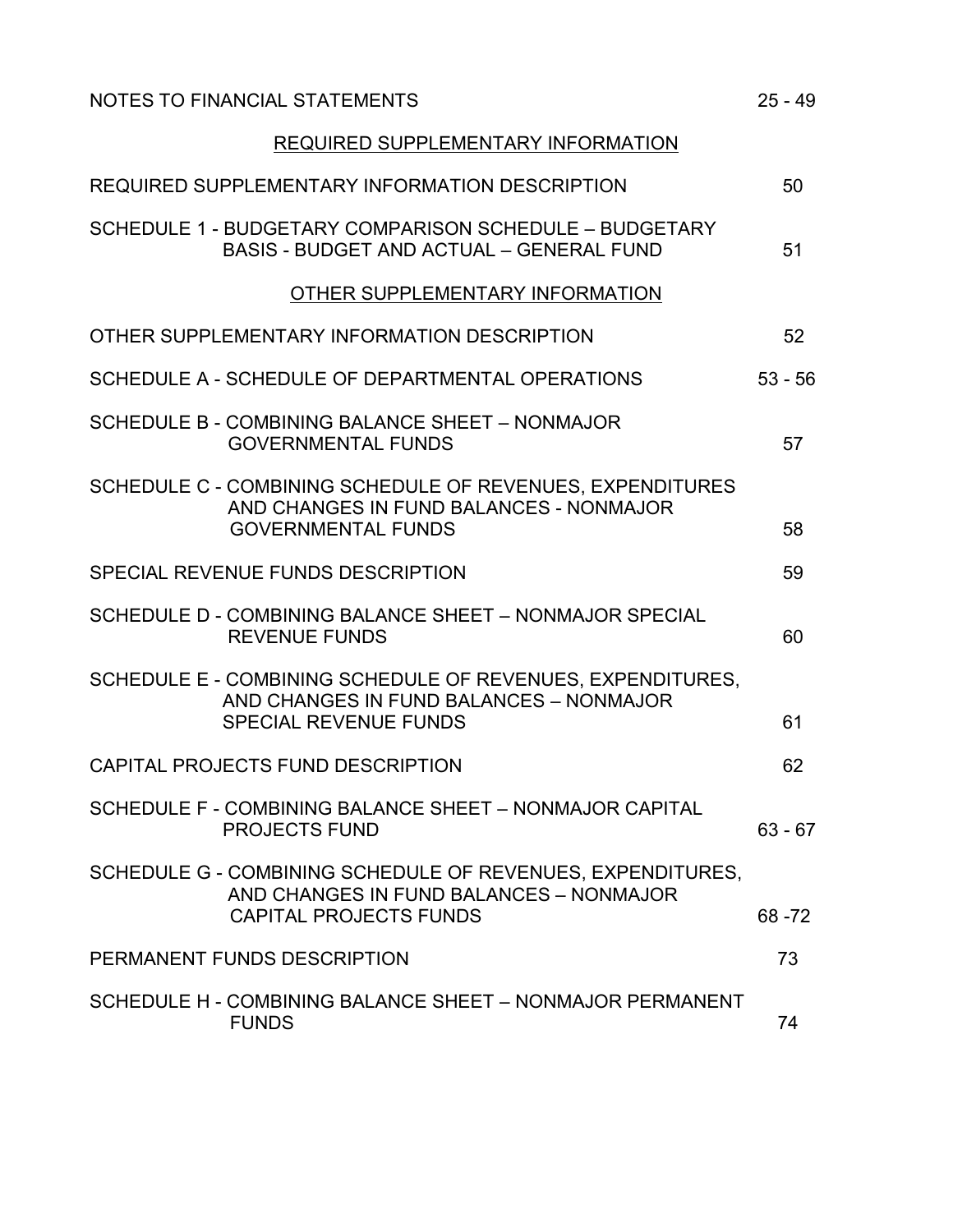| SCHEDULE I - COMBINING SCHEDULE OF REVENUES, EXPENDITURES,<br>AND CHANGES IN FUND BALANCES - NONMAJOR<br><b>PERMANENT FUNDS</b> | 75 |
|---------------------------------------------------------------------------------------------------------------------------------|----|
| <b>GENERAL CAPITAL ASSETS DESCRIPTION</b>                                                                                       | 76 |
| SCHEDULE J - SCHEDULE OF GENERAL CAPITAL ASSETS BY FUNCTION                                                                     | 77 |
| SCHEDULE K - SCHEDULE OF CHANGES IN GENERAL CAPITAL ASSETS<br><b>BY FUNCTION</b>                                                | 78 |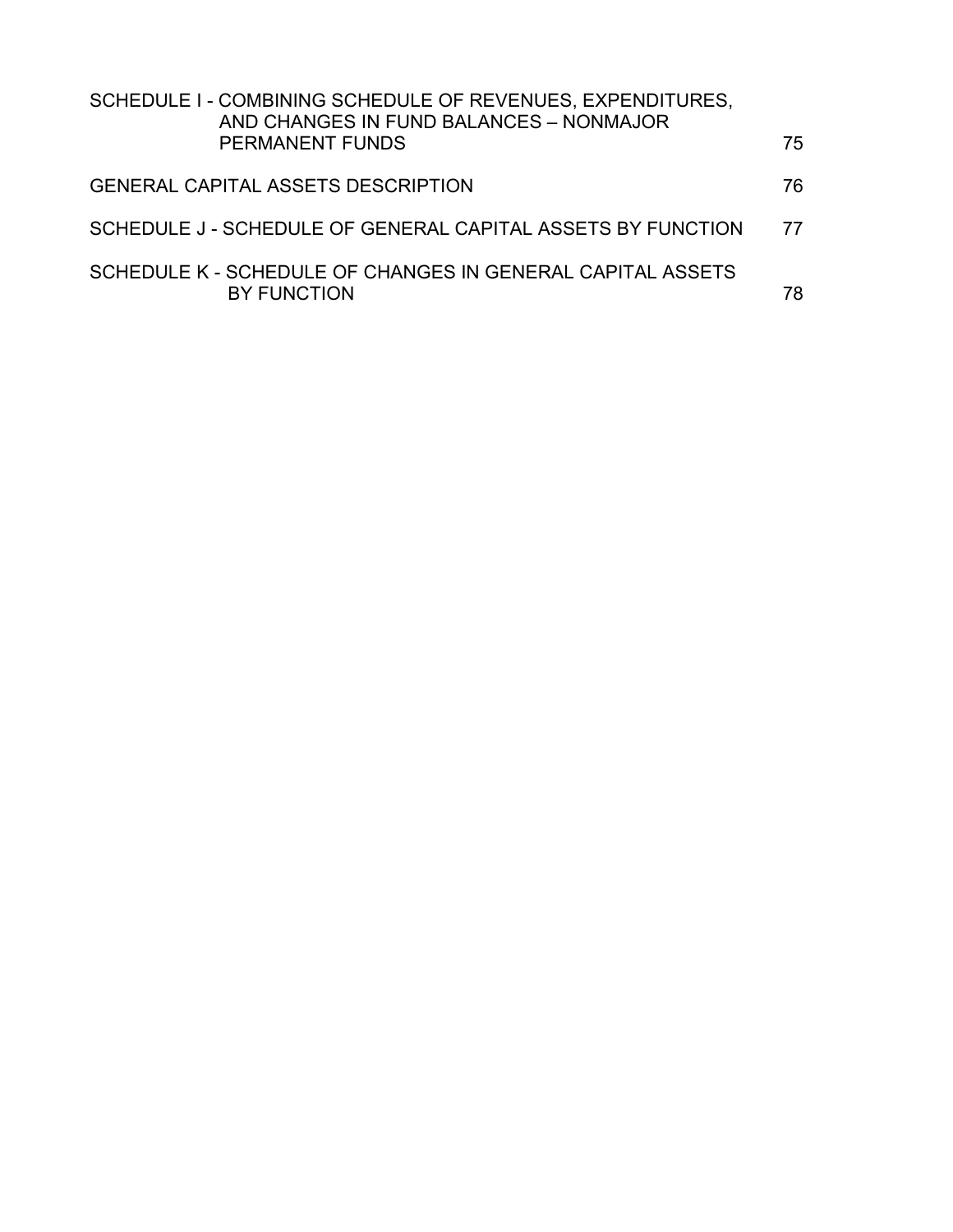

# INDEPENDENT AUDITORS' REPORT *Proven Expertise and Integrity*

Board of Selectmen Town of Kennebunk Kennebunk, Maine

### Report on the Financial Statements

 We have audited the accompanying financial statements of the governmental activities, business-type activities, each major fund, and the aggregate remaining fund information of the Town of Kennebunk, as of and for the year ended June 30, 2013, and the related notes to the financial statements, which collectively comprise the Town's basic financial statements as listed in the table of contents.

### Management's Responsibility for the Financial Statements

Management is responsible for the preparation and fair presentation of these financial statements in accordance with accounting principles generally accepted in the United States of America; this includes the design, implementation, and maintenance of internal control relevant to the preparation and fair presentation of financial statements that are free from material misstatement, whether due to fraud or error.

### Auditors' Responsibility

 Our responsibility is to express opinions on these financial statements based on our audit. We conducted our audit in accordance with auditing standards generally accepted in the United States of America issued by the Comptroller General of the United States. Those standards require that we plan and perform the audit to obtain reasonable assurance about whether the financial statements are free of material misstatement.

An audit includes examining, on a test basis, evidence supporting the amounts and disclosures in the financial statements. The procedures selected depend on the auditor's judgment, including the assessment of the risks of material misstatement of the financial statements, whether due to fraud or error. In making those risk assessments, the auditor considers internal control relevant to the entity's preparation and fair presentation of the financial statements in order to design audit procedures that are appropriate in the circumstances, but not for the purpose of expressing an opinion on the effectiveness of the entity's internal control. Accordingly, we express no such opinion. An audit also includes assessing the accounting principles used and significant estimates made by management, as well as evaluating the overall financial statement presentation.

> 3 Old Orchard Road, Buxton, Maine 04093 Tel: (800) 300-7708 (207) 929-4606 Fax: (207) 929-4609 www.rhrsmith.com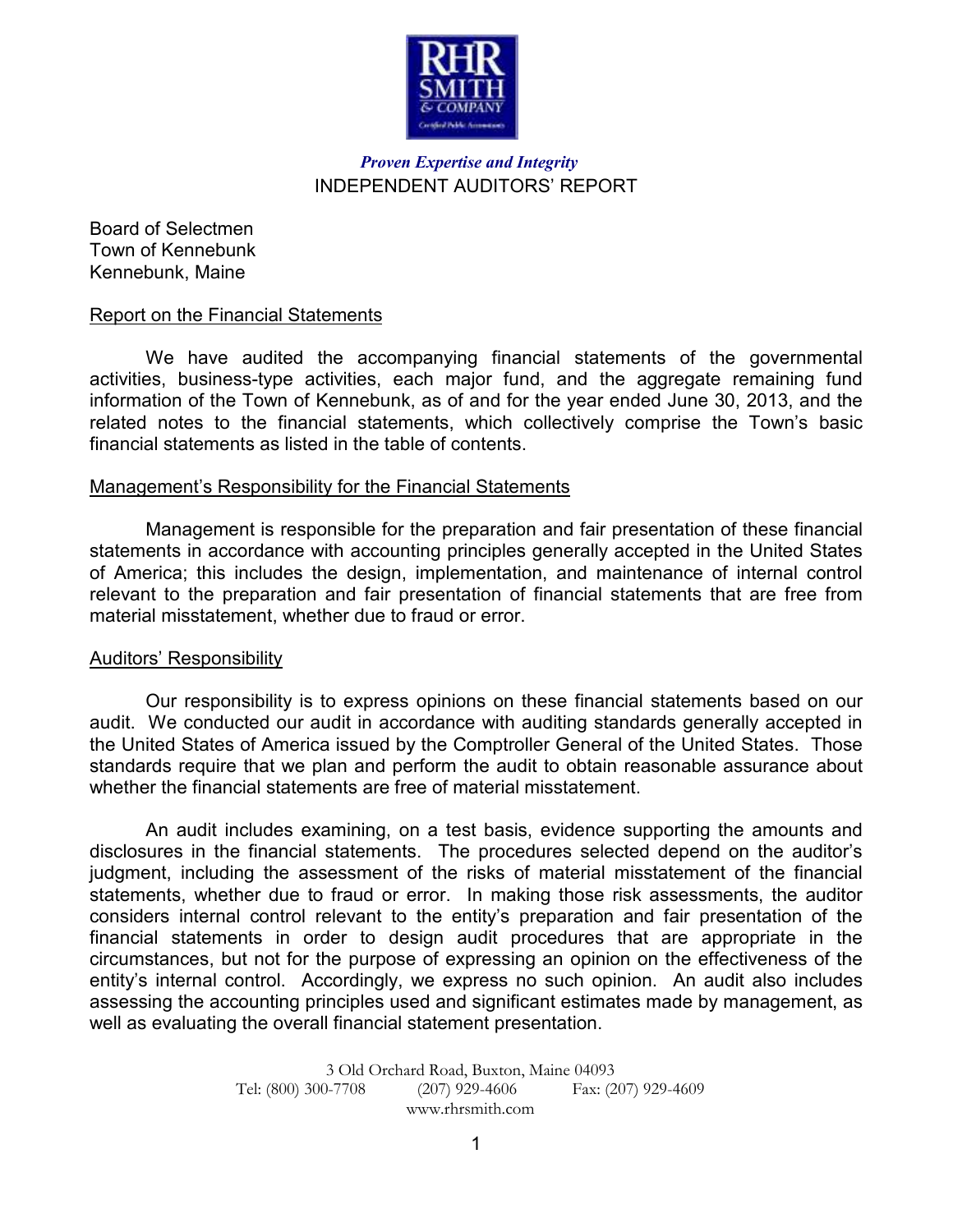We believe that the audit evidence we have obtained is sufficient and appropriate to provide a basis for our audit opinions.

### **Opinions**

In our opinion, the financial statements referred to above present fairly, in all material respects, the respective financial position of the governmental activities, business-type activities, each major fund, and the aggregate remaining fund information of the Town of Kennebunk as of June 30, 2013, and the respective changes in financial position and cash flows, where applicable, thereof for the year then ended, in conformity with accounting principles generally accepted in the United States of America.

### **Other Matters**

### *Required Supplementary Information*

Accounting principles generally accepted in the United States of America require that the management's discussion and analysis on pages 4 through 12 and budgetary comparison information on page 51 be presented to supplement the basic financial statements. Such information, although not a part of the basic financial statements, is required by the Governmental Accounting Standards Board, who considers it to be an essential part of financial reporting for placing the basic financial statements in an appropriate operational, economic, or historical context. We have applied certain limited procedures to the required supplementary information in accordance with auditing standards generally accepted in the United States of America, which consisted of inquiries of management about the methods of preparing the information and comparing the information for consistency with management's responses to our inquiries, the basic financial statements, and other knowledge we obtained during our audit of the basic financial statements. We do not express an opinion or provide any assurance on the information because the limited procedures do not provide us with sufficient evidence to express an opinion or provide any assurance.

### *Other Information*

Our audit was conducted for the purpose of forming opinions on the financial statements that collectively comprise the Town of Kennebunk's basic financial statements. The combining and individual non-major fund financial statements are presented for purposes of additional analysis and are not a required part of the basic financial statements.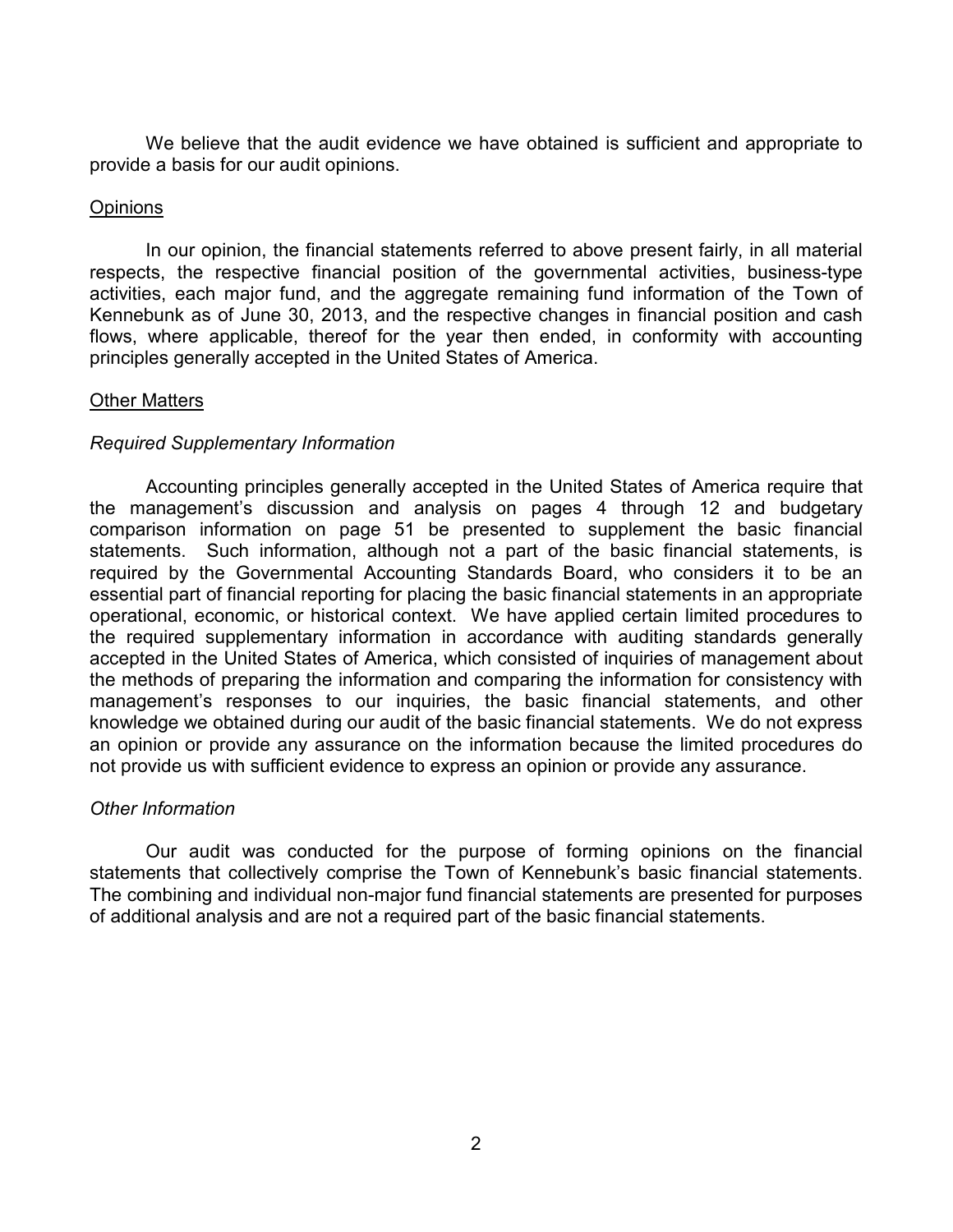The combining and individual non-major fund financial statements are the responsibility of management and were derived from and related directly to the underlying accounting and other records used to prepare the basic financial statements. The information has been subjected to the auditing procedures applied in the audit of the basic financial statements and certain additional procedures, including comparing and reconciling such information directly to the underlying accounting and other records used to prepare the basic financial statements or to the basic financial statements themselves, and other additional procedures in accordance with auditing standards generally accepted in the United States of America. In our opinion, the combining and individual nonmajor fund financial statements are fairly stated in all material respects in relation to the basic financial statements taken as a whole.

RHRSmith & Company

Buxton, Maine November 27, 2013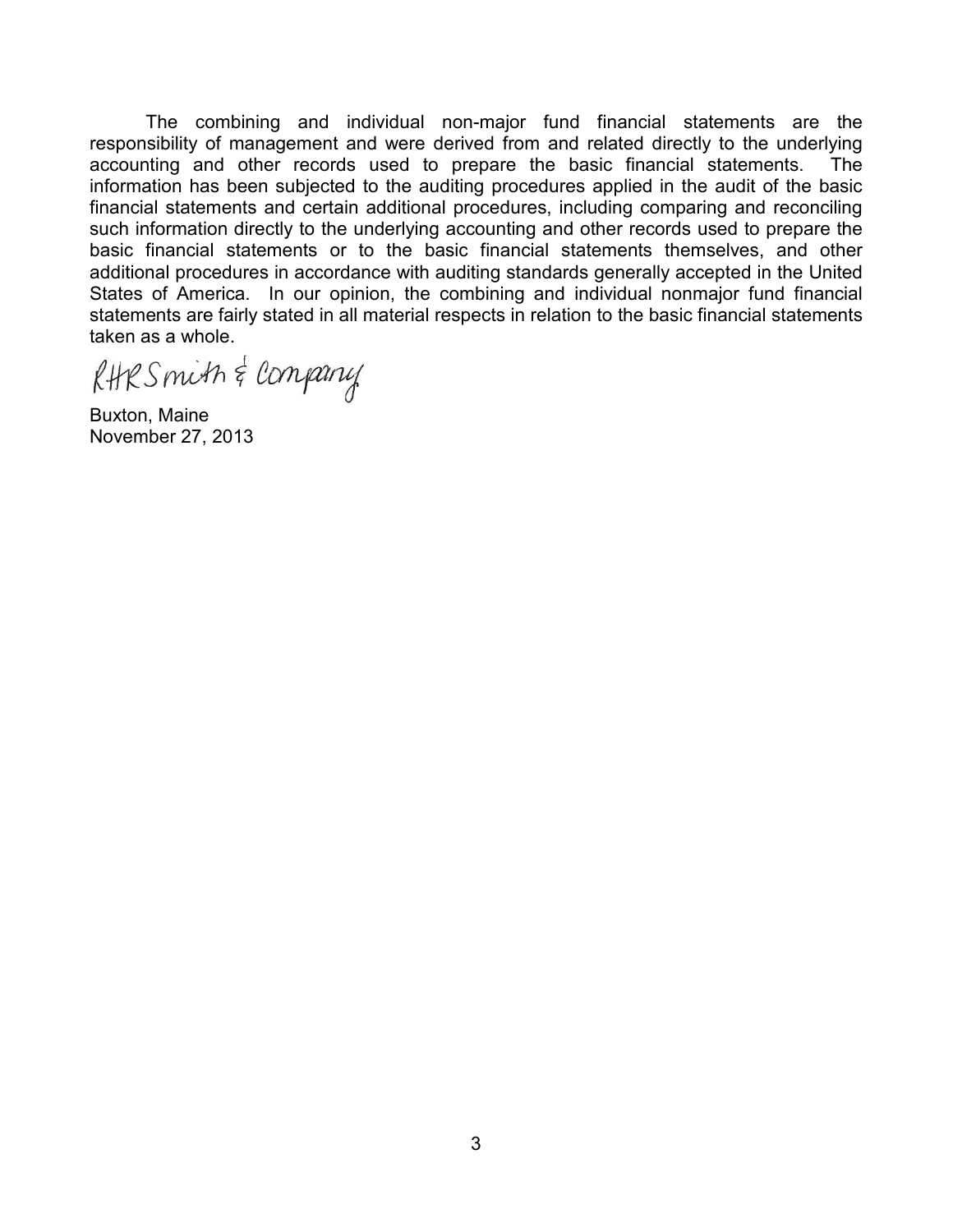### **REQUIRED SUPPLEMENTARY INFORMATION**

### **MANAGEMENT'S DISCUSSION AND ANALYSIS JUNE 30, 2013**

### **(UNAUDITED)**

 The following management's discussion and analysis of Town of Kennebunk, Maine's financial performance provides an overview of the Town's financial activities for the fiscal year ended June 30, 2013. Please read it in conjunction with the Town's financial statements.

### **Financial Statement Overview**

 The Town of Kennebunk's basic financial statements include the following components: 1) government-wide financial statements, 2) fund financial statements, and 3) notes to the financial statements. This report also includes required supplementary information which consists of the general fund budgetary comparison schedule, and other supplementary information which includes combining and other schedules.

### **Basic Financial Statements**

 The basic financial statements include financial information in two differing views: the government-wide financial statements and the fund financial statements. These basic financial statements also include the notes to financial statements that explain in more detail certain information in the financial statements and also provide the user with the accounting policies used in the preparation of the financial statements.

### **Government-Wide Financial Statements**

 The government-wide financial statements provide a broad view of the Town's operations in a manner that is similar to private businesses. These statements provide both short–term as well as long–term information in regards to the Town's financial position. These financial statements are prepared using the accrual basis of accounting. This measurement focus takes into account all revenues and expenses associated with the fiscal year regardless of when cash is received or paid. The government–wide financial statements include the following two statements:

The Statement of Net Position – this statement presents *all* of the government's assets, deferred outflows of resources, liabilities and deferred inflows of resources with the difference being reported as net position.

The Statement of Activities – this statement presents information that shows how the government's net position changed during the period. All changes in net position are reported as soon as the underlying event giving rise to the change occurs, regardless of the timing of the related cash flows.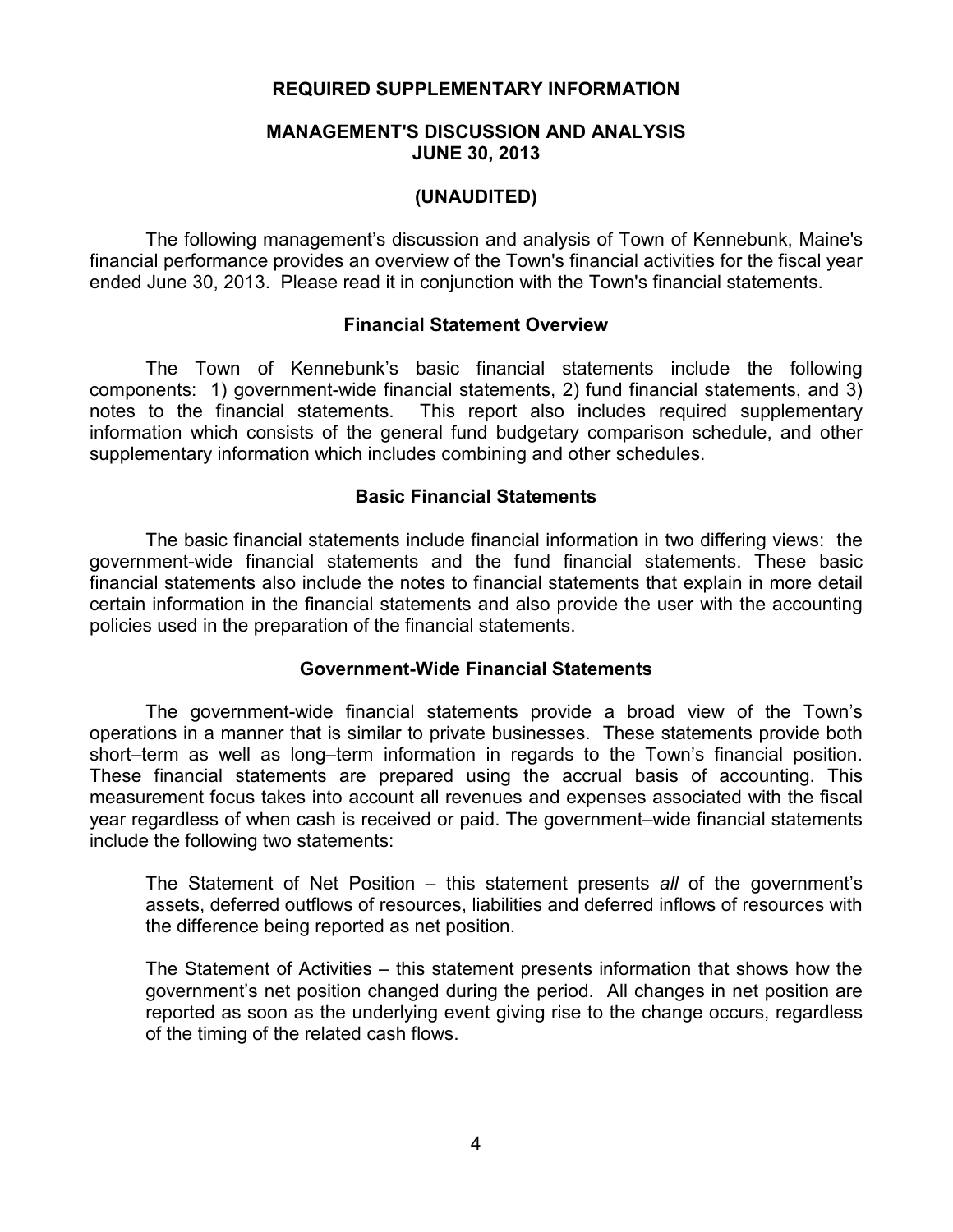Both of the above mentioned financial statements have separate columns for the two different types of town activities. The types of activities presented for the Town of Kennebunk are:

- *Governmental activities* The activities in this section are mostly supported by taxes and intergovernmental revenues (federal and state grants). Most of the Town's basic services are reported in governmental activities, which include general government, public safety, public works, recreation and culture, health and welfare and education.
- *Business-type activities* These activities are normally intended to recover all or a significant portion of their costs through user fees and/or charges to external users for goods and/or services. These activities for the Town of Kennebunk include Pay-As-You-Throw (PAYT) trash program and electrical inspection program.

# **Fund Financial Statements**

A fund is a grouping of related accounts that is used to maintain control over resources that have been segregated for specific activities or objectives. The Town of Kennebunk, like other local governments uses fund accounting to ensure and demonstrate compliance with financial related legal requirements. All of the funds of the Town of Kennebunk can be divided into three categories: governmental funds, proprietary funds, and fiduciary funds.

*Governmental funds*: Most of the basic services provided by the Town are financed through governmental funds. Governmental funds are used to account for essentially the same functions reported in governmental activities in the government–wide financial statements. However, unlike the government-wide financial statements, the governmental fund financial statements focus on near-term inflows and outflows of spendable resources. They also focus on the balance of spendable resources available at the end of the fiscal year. Such information will be useful in evaluating the government's near-term financing requirements. This approach is known as the current financial resources measurement focus and the modified accrual basis of accounting. Under this approach revenues are recorded when cash is received or when susceptible to accrual. Expenditures are recorded when liabilities are incurred and due. These statements provide a detailed short-term view of the Town's finances to assist in determining whether there will be adequate financial resources available to meet the current needs of the Town.

 Because the focus of governmental funds is narrower than that of government-wide financial statements, it is useful to compare the information presented for governmental funds with similar information presented for governmental activities in the government-wide financial statements. By doing so, readers may better understand the long-term impact of the government's near-term financing decisions. Both the governmental fund balance sheet and the governmental fund statement of revenues, expenditures and changes in fund balances provide a reconciliation to facilitate this comparison between governmental funds and governmental activities. These reconciliations are presented on the page immediately following each governmental fund financial statement.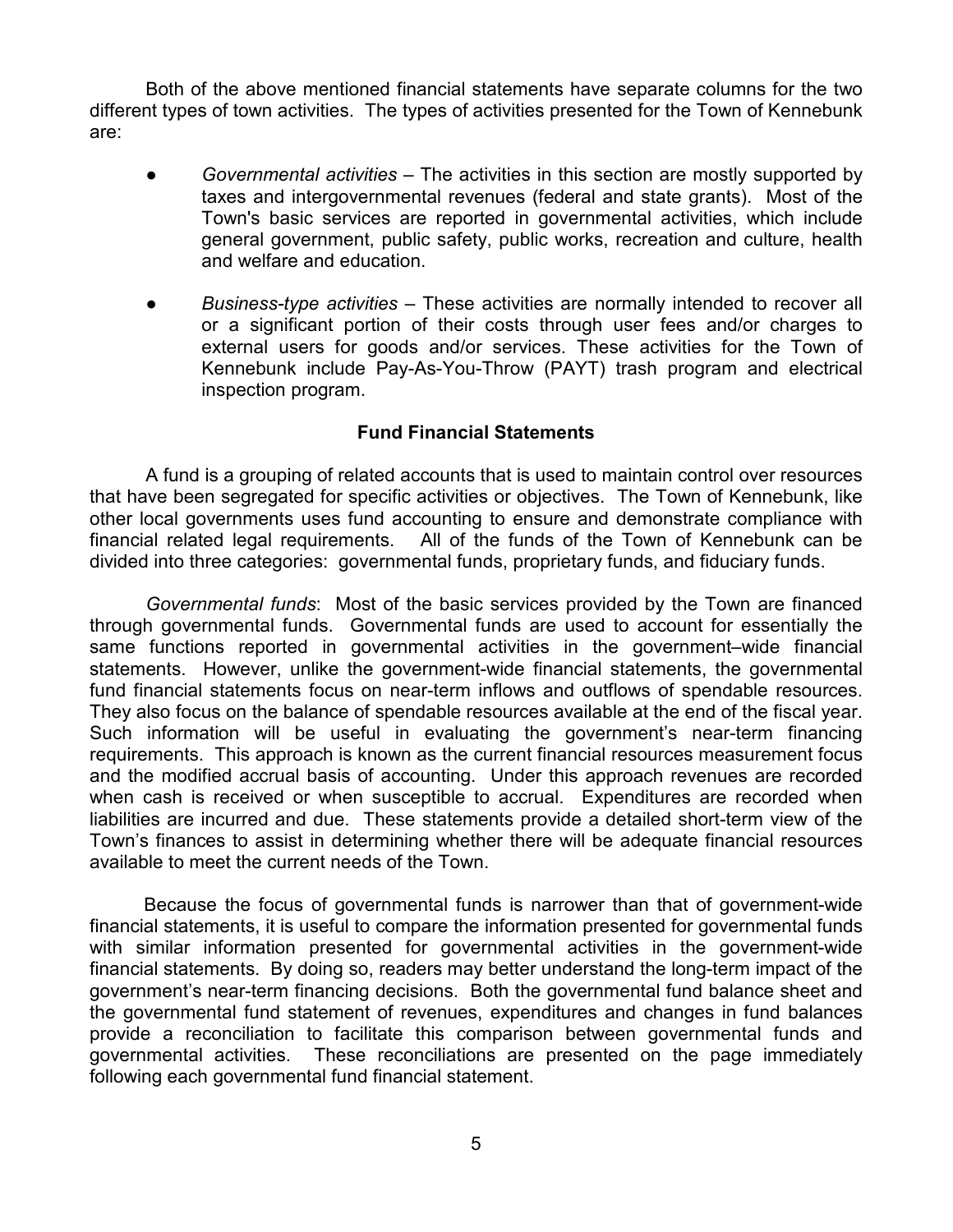The Town of Kennebunk presents four columns in the governmental funds balance sheet and the governmental fund statement of revenues, expenditures and changes in fund balances. The Town's major governmental funds are the general fund, roads and paving and the April  $16<sup>th</sup>$  storm fund. All other funds are shown as nonmajor and are combined in the "Other Governmental Funds" column on these statements.

 The general fund is the only fund for which the Town legally adopted a budget. The Budgetary Comparison Schedule – Budgetary Basis – Budget and Actual – General Fund provides a comparison of the original and final budget and the actual expenditures for the current year.

*Proprietary Funds:* The Town of Kennebunk maintains two proprietary funds, the Pay-As-You-Throw trash program and electrical inspection program. These funds are used to show activities that operate more like those of commercial enterprises. Proprietary funds provide the same type of information as the government-wide financial statements, only in more detail. Like the government-wide financial statements, proprietary fund financial statements use the accrual basis of accounting. No reconciliation is needed between the government-wide financial statements for business-type activities and the proprietary fund financial statements.

*Fiduciary Funds:* These funds are used to account for resources held for the benefit of parties outside the Town of Kennebunk. These funds are not reflected in the governmentwide financial statements because the resources of these funds are not available to support the Town's own programs. The accounting used for fiduciary funds are much like that of proprietary funds. They use the accrual basis of accounting.

### **Notes to the Financial Statements**

The notes provide additional information that is essential to a full understanding of the data provided in the Government-Wide and the Fund Financial Statements. The Notes to Financial Statements can be found following the Fiduciary Fund Financial Statements.

### **Required Supplementary Information**

 The basic financial statements are followed by a section of required supplementary information, which includes a Budgetary Comparison Schedule – Budgetary Basis – Budget and Actual – General Fund.

### **Other Supplementary Information**

 Other supplementary information follows the required supplementary information. These combining and other schedules provide information in regards to nonmajor funds, capital asset activity and other detailed budgetary information for the general fund.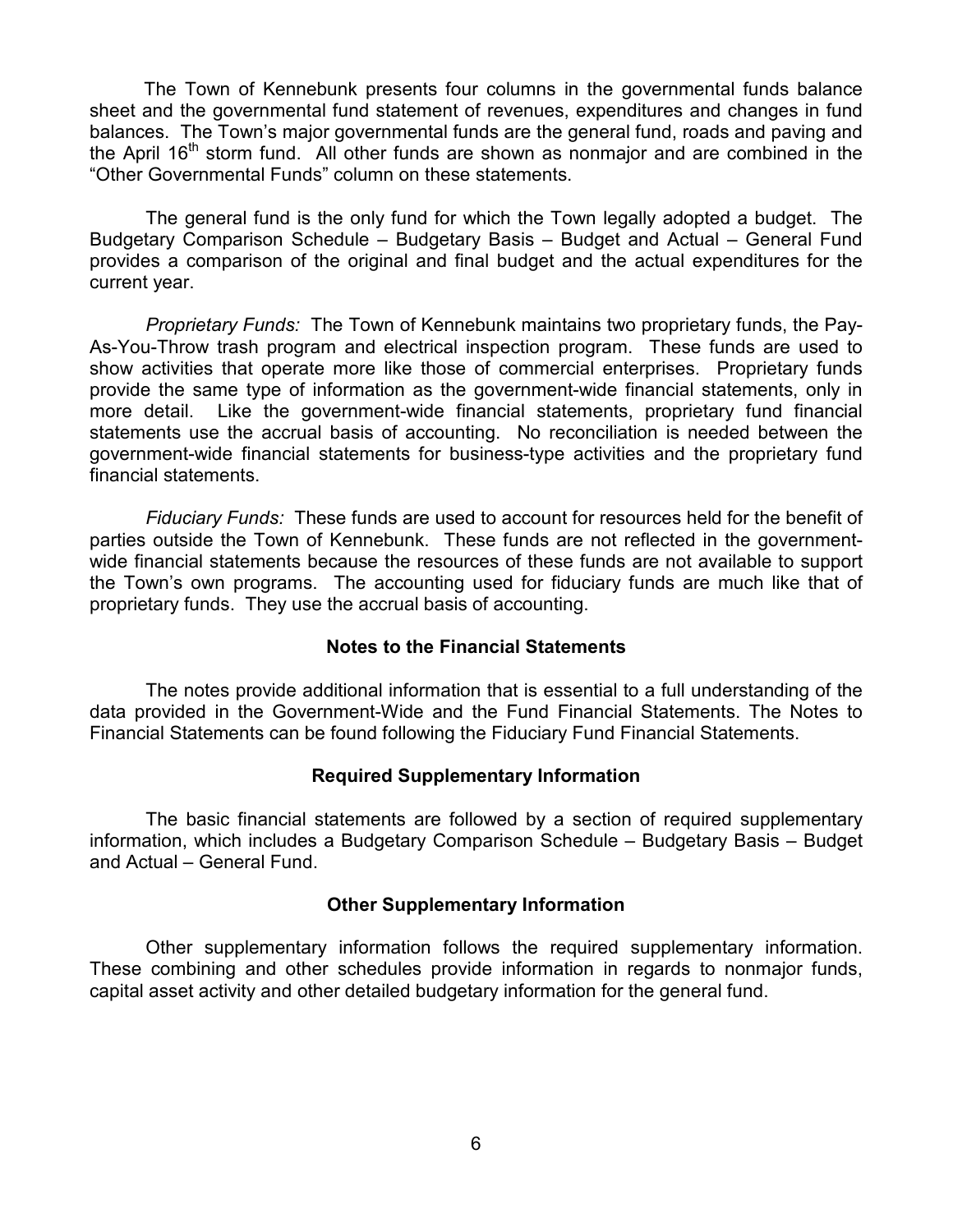### **Government-Wide Financial Analysis**

Our analysis below focuses on the net position, and changes in net position of the Town's governmental activities. The Town's total governmental net position increased by \$1,421,842 from \$23,855,597 to \$25,277,439. The Town's total business-type net position decreased by \$75,241 from a deficit of \$158,011 to a deficit of \$233,252.

Unrestricted net position - the part of net position that can be used to finance day-today operations without constraints established by debt covenants, enabling legislation, or other legal requirements - decreased for governmental activities to a balance of \$9,008,146 at the end of this year. Unrestricted net position for business-type activities decreased to a deficit balance of \$235,306.

# **Table 1 Town of Kennebunk, Maine Net Position June 30,**

|                                      |                  | <b>Governmental Activities</b> | <b>Business-type Activities</b> |                  |  |  |  |  |
|--------------------------------------|------------------|--------------------------------|---------------------------------|------------------|--|--|--|--|
|                                      | 2013             | 2012                           | 2013                            | 2012             |  |  |  |  |
| <b>Assets</b>                        |                  |                                |                                 |                  |  |  |  |  |
| Current and other assets             | 11,517,261<br>\$ | \$12,384,737                   | (233, 252)<br>\$                | (158, 011)<br>\$ |  |  |  |  |
| Capital assets                       | 22,433,375       | 21,203,611                     |                                 |                  |  |  |  |  |
| <b>Total assets</b>                  | 33,950,636       | 33,588,348                     | (233, 252)                      | (158, 011)       |  |  |  |  |
| <b>Liabilities</b>                   |                  |                                |                                 |                  |  |  |  |  |
| <b>Current liabilities</b>           | 2,013,139        | 2,283,618                      |                                 |                  |  |  |  |  |
| Long-term debt outstanding           | 6,418,899        | 7,226,514                      |                                 |                  |  |  |  |  |
| <b>Total liabilities</b>             | 8,432,038        | 9,510,132                      |                                 |                  |  |  |  |  |
| <b>Deferred Inflows of Resources</b> |                  |                                |                                 |                  |  |  |  |  |
| Deferred revenue                     | 241,159          | 222,619                        |                                 |                  |  |  |  |  |
| Total deferred inflows of resources  | 241,159          | 222,619                        |                                 |                  |  |  |  |  |
| <b>Net Position</b>                  |                  |                                |                                 |                  |  |  |  |  |
| Invested in capital assets,          |                  |                                |                                 |                  |  |  |  |  |
| net of related debt                  | 15,738,841       | 13,734,632                     |                                 |                  |  |  |  |  |
| Restricted                           | 530,452          | 855,086                        | 2,054                           | 2,171            |  |  |  |  |
| Unrestricted (deficit)               | 9,008,146        | 9,265,879                      | (235,306)                       | (160,182)        |  |  |  |  |
| Total net position                   | \$25,277,439     | \$23,855,597                   | \$<br>(233, 252)                | \$<br>(158, 011) |  |  |  |  |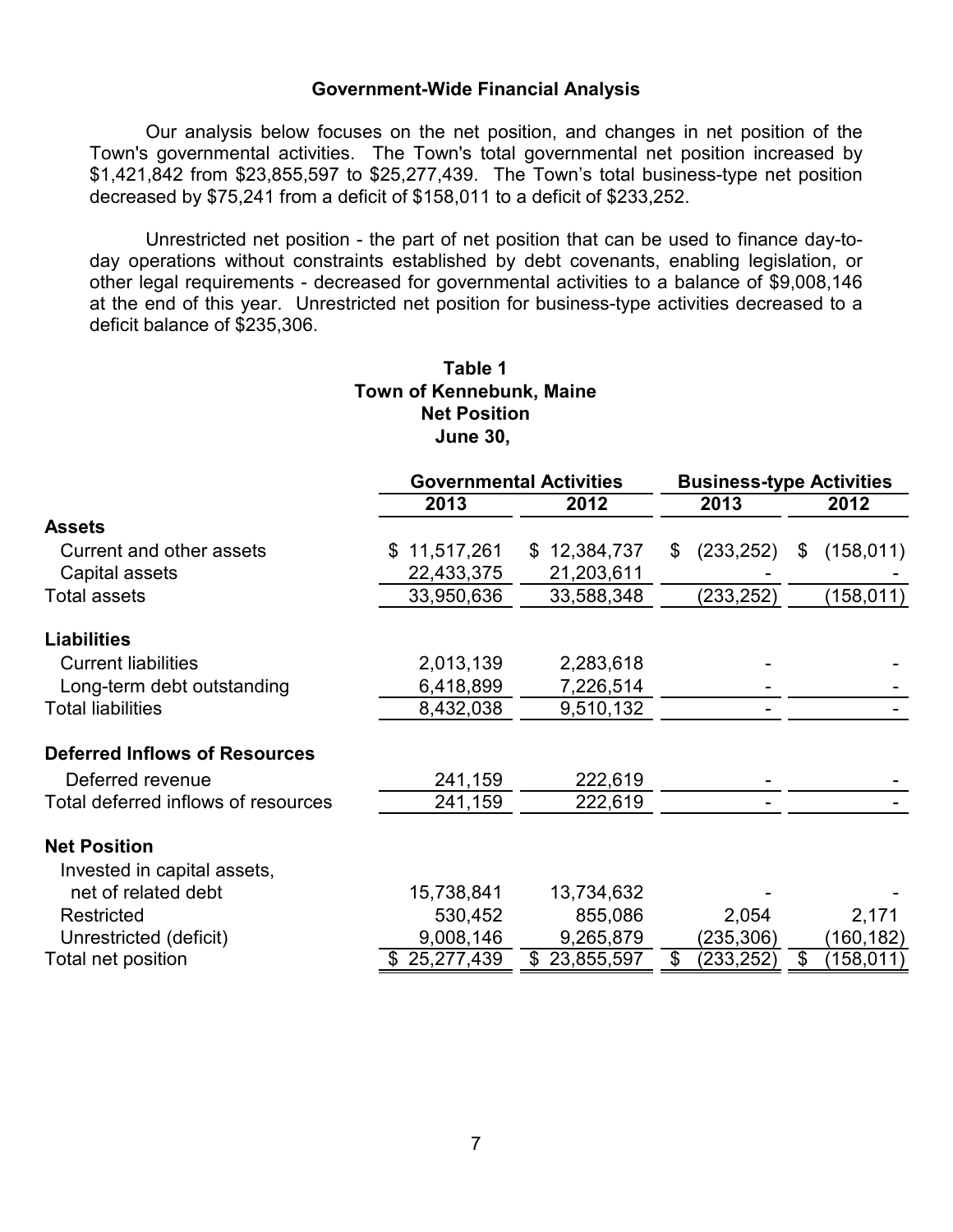#### **Table 2**

### **Town of Kennebunk, Maine Change in Net Position For the Years Ended June 30,**

|                                         |                 | <b>Governmental Activities</b> | <b>Business-type Activities</b> |                  |  |  |  |  |
|-----------------------------------------|-----------------|--------------------------------|---------------------------------|------------------|--|--|--|--|
|                                         | 2013            | 2012                           | 2013                            | 2012             |  |  |  |  |
| <b>Revenues</b>                         |                 |                                |                                 |                  |  |  |  |  |
| Program Revenues:                       |                 |                                |                                 |                  |  |  |  |  |
| Charges for services                    | \$<br>1,659,327 | \$<br>1,593,068                | \$<br>482,511                   | \$<br>502,402    |  |  |  |  |
| Operating grants and contributions      | 166,689         | 160,556                        |                                 |                  |  |  |  |  |
| Capital grants and contributions        | 478,615         | 450,352                        |                                 |                  |  |  |  |  |
| <b>General Revenues:</b>                |                 |                                |                                 |                  |  |  |  |  |
| <b>Taxes</b>                            | 29,912,596      | 29,702,090                     |                                 |                  |  |  |  |  |
| Grants and contributions not restricted |                 |                                |                                 |                  |  |  |  |  |
| to specific programs                    | 1,099,882       | 967,756                        |                                 |                  |  |  |  |  |
| Miscellaneous                           | 352,444         | 698,217                        |                                 |                  |  |  |  |  |
| <b>Total revenues</b>                   | 33,669,553      | 33,572,039                     | 482,511                         | 502,402          |  |  |  |  |
| <b>Expenses</b>                         |                 |                                |                                 |                  |  |  |  |  |
| General government                      | 1,850,661       | 1,783,124                      |                                 |                  |  |  |  |  |
| Public safety                           | 4,146,089       | 4,035,579                      |                                 |                  |  |  |  |  |
| Recreation and culture                  | 1,239,882       | 1,135,498                      |                                 |                  |  |  |  |  |
| Health and welfare                      | 278,106         | 385,976                        | 557,752                         | 623,083          |  |  |  |  |
| Public works                            | 1,994,537       | 2,812,236                      |                                 |                  |  |  |  |  |
| Education                               | 19,544,108      | 19,503,319                     |                                 |                  |  |  |  |  |
| County tax                              | 1,152,525       | 1,113,468                      |                                 |                  |  |  |  |  |
| Employee benefits                       | 1,518,584       | 1,523,142                      |                                 |                  |  |  |  |  |
| Agency requests                         | 32,115          | 30,815                         |                                 |                  |  |  |  |  |
| Interest on long-term debt              | 224,403         | 239,672                        |                                 |                  |  |  |  |  |
| Unclassified                            | 127,540         | 167,376                        |                                 |                  |  |  |  |  |
| Unallocated depreciation (Note 4)       | 139,161         | 139,999                        |                                 |                  |  |  |  |  |
| <b>Total expenses</b>                   | 32,247,711      | 32,870,204                     | 557,752                         | 623,083          |  |  |  |  |
| Change in net position                  | 1,421,842       | 701,835                        | (75, 241)                       | (120, 681)       |  |  |  |  |
| Net position - July 1                   | 23,855,597      | 23, 153, 762                   | (158, 011)                      | (37, 330)        |  |  |  |  |
| Net position - June 30                  | \$25,277,439    | \$23,855,597                   | \$<br>(233, 252)                | (158, 011)<br>\$ |  |  |  |  |

### **Revenues and Expenses**

Revenues for the Town's governmental activities increased by 0.29%, while total expenses decreased by 1.89%. Most of the Town's revenues and expenses were consistent with the previous year with minor increases or decreases.

 Proprietary fund revenues and expenses were consistent with the previous year with minor increases or decreases.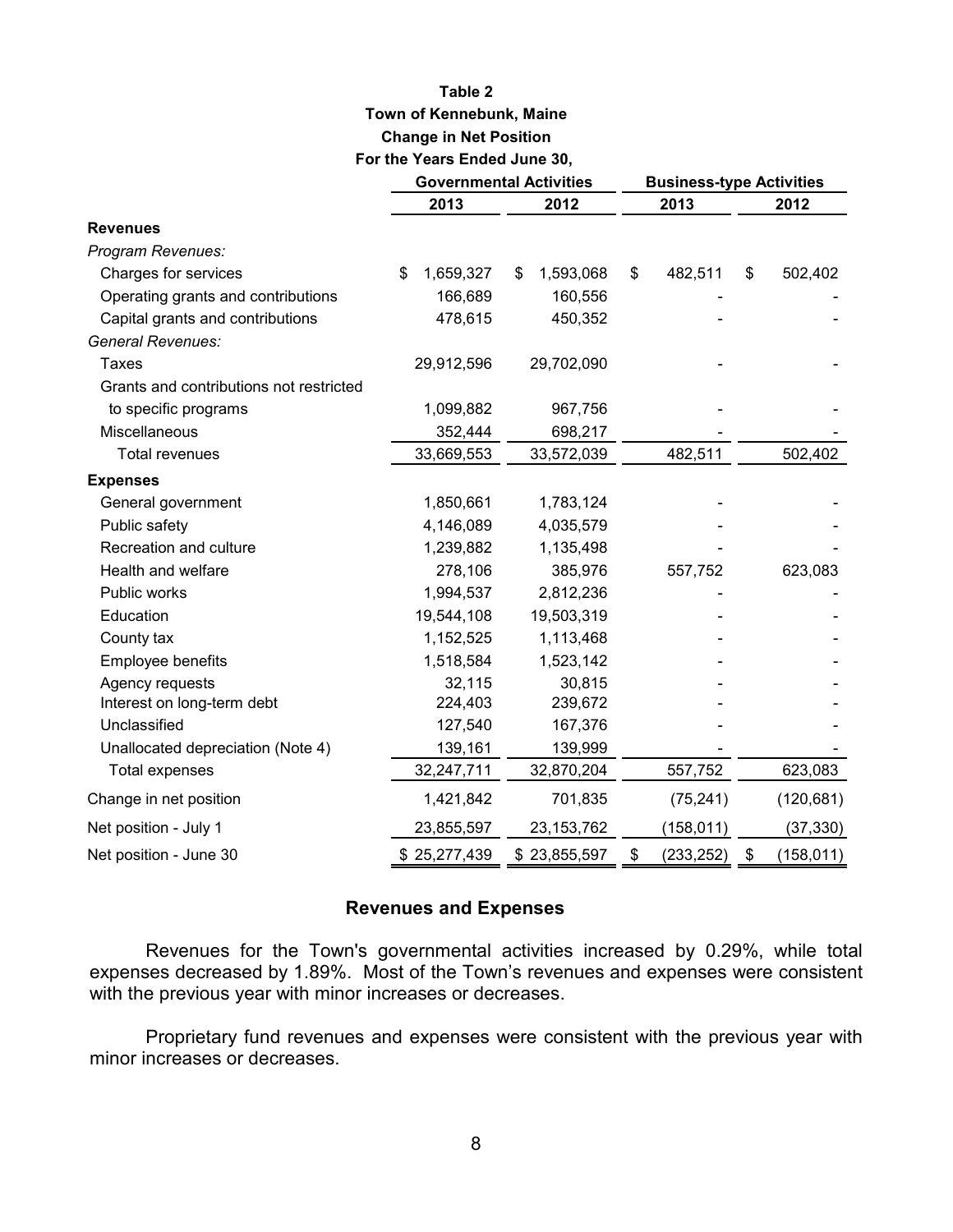### **Financial Analysis of the Town's Fund Statements**

*Governmental funds*: The financial reporting focus of the Town's governmental funds is to provide information on near-term inflows, outflows, and balances of spendable resources. Such information may be useful in assessing the Town's financial requirements. In particular, unassigned fund balance may serve as a useful measure of a government's financial position at the end of the year, and the net resources available for spending.

# **Table 3 Town of Kennebunk, Maine Fund Balances - Governmental Funds**

**June 30,**

|                              |                | 2013       |       | 2012       |
|------------------------------|----------------|------------|-------|------------|
| Major Funds:                 |                |            |       |            |
| General fund:                |                |            |       |            |
| Nonspendable                 | \$             | 231,483    | \$    | 74,216     |
| Committed                    |                | 840,026    |       | 1,017,166  |
| Assigned                     |                | 132,621    |       | 127,162    |
| Unassigned                   |                | 7,444,341  |       | 7,011,232  |
| <b>Subtotal General Fund</b> |                | 8,648,471  |       | 8,229,776  |
| April 16th Storm:            |                |            |       |            |
| Restricted                   |                | 5,297      |       | 5,028      |
| Roads & Paving               |                |            |       |            |
| Restricted                   |                |            |       | 185,463    |
| Unassigned                   |                | (152,010)  |       |            |
| <b>Total Major Funds</b>     | $\mathfrak{S}$ | 8,501,758  | $\$\$ | 8,420,267  |
| Nonmajor Funds:              |                |            |       |            |
| Special revenue funds:       |                |            |       |            |
| Restricted                   | \$             | 334,417    | \$    | 479,233    |
| Assigned                     |                | 151,898    |       | 156,265    |
| Unassigned                   |                | (869, 732) |       | (524, 852) |
| Capital Projects:            |                |            |       |            |
| Restricted                   |                | 116,941    |       | 106,618    |
| Committed                    |                | 1,415,361  |       | 948,673    |
| Assigned                     |                | 12,567     |       |            |
| Unassigned                   |                | (508, 308) |       | (6, 166)   |
| Permanent funds:             |                |            |       |            |
| Restricted                   |                | 73,797     |       | 78,744     |
| <b>Total Nonmajor Funds</b>  | \$             | 726,941    | \$    | 1,238,515  |

The general fund total fund balance increased by \$418,695 from the prior fiscal year and the major capital projects decreased by \$337,204. The non-major fund balances decreased by \$511,574 from the prior fiscal year.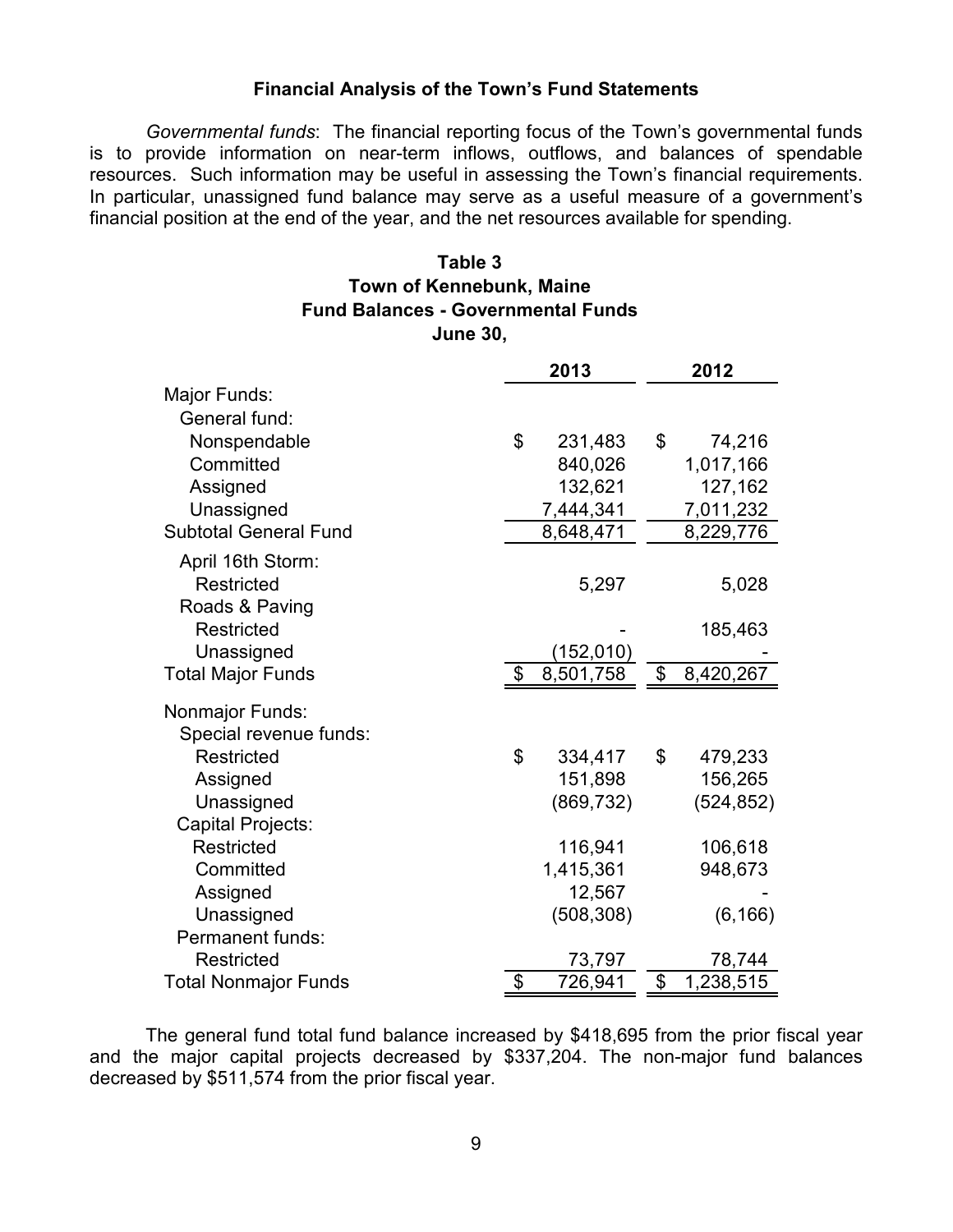The unassigned fund balance deficit for the Roads & Paving major fund, as well as unassigned fund balance deficits for the nonmajor special revenue funds and capital projects funds are primarily due to expenditures incurred for projects and fixed assets prior to the issuance of bonds that had been authorized to finance these expenditures. On July 30, 2013, bonds totaling \$5,244,000 were issued to replenish these deficit balances, and to finance several future projects and fixed asset acquisitions.

 *Proprietary funds*: The Town's proprietary funds provide the same type of information found in the government-wide financial statements, but in more detail.

The Pay-As-You-Throw (PAYT) trash program had an operating loss for the current year of \$75,124. Likewise, the electrical inspection program had an operating loss for the current year of \$117. The Town is reviewing the PAYT program for future periods. The current year deficit was a result mostly of increased tipping fees charged contractually by Maine Energy Recovery Company (MERC).

At its June 11, 2013 Annual Town Meeting, the Town voted to authorize transferring \$160,182 from unassigned general fund balance to the net position of the PAYT trash program enterprise fund at July 1, 2013. This transference of funds reduces the net position deficit by \$160,182.

At the June 2014 Annual Town Meeting, voters will be asked to transfer unassigned general fund balance to eliminate the remaining net position deficit of the PAYT trash program.

### **Budgetary Highlights**

There were no significant differences between the original and final budget for the general fund.

The general fund actual revenues exceeded the budget by \$1,333,218. This was a result of all revenue categories recognized in excess of budgeted amount.

The general fund actual expenditures were under the budget by \$311,805. All expenditure categories were under budget with the exception of Recreation and Culture and Transfers to Other Funds.

The overage in Recreation and Culture was primarily due to increased recreation programs offered to the community. The extra expenditures were paid for through additional revenues charged and received from the program participants.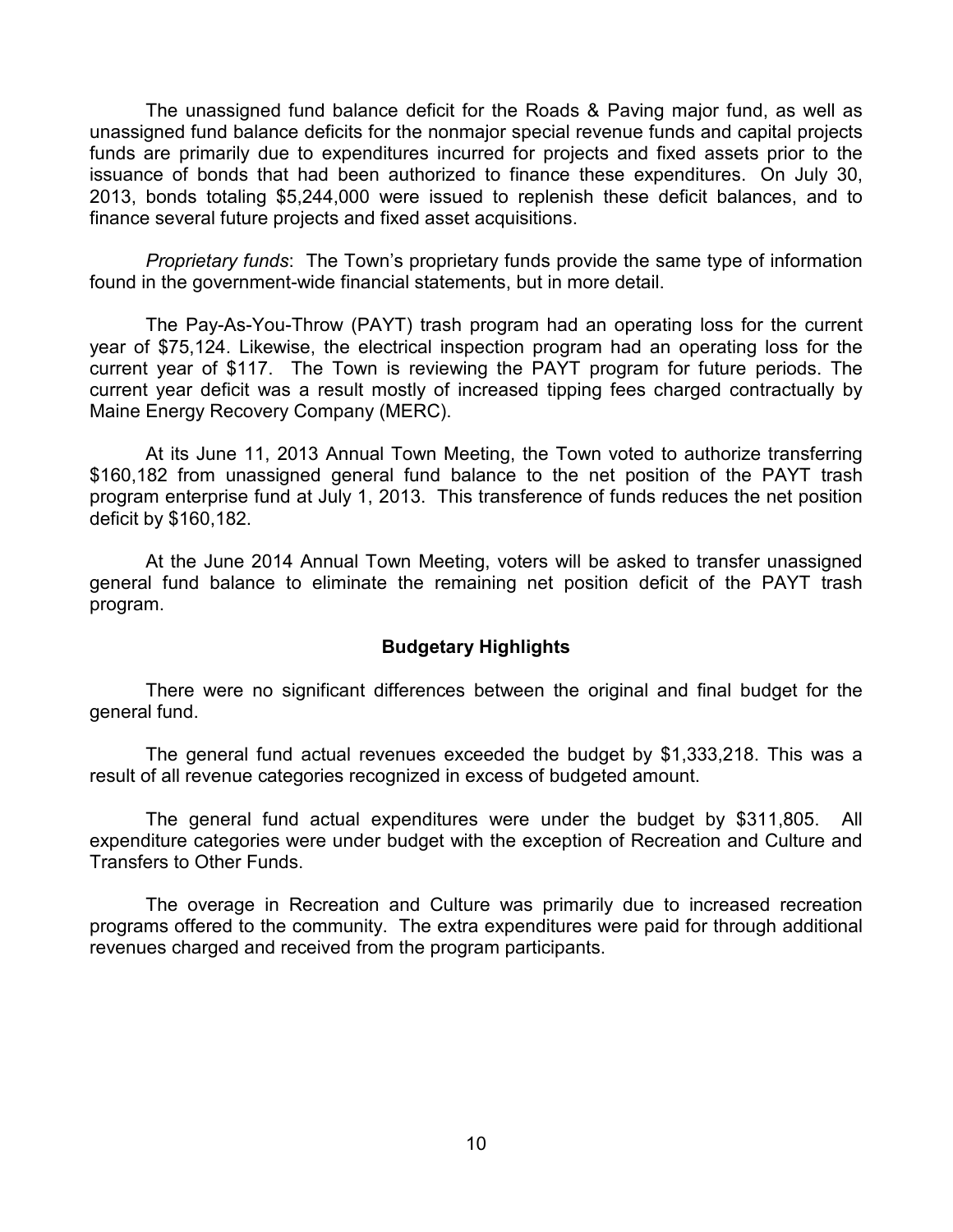### **Capital Asset and Debt Administration**

#### **Capital Assets**

As of June 30, 2013, the net book value of capital assets recorded by the Town increased by \$1,229,764. Refer to Note 4 of Notes to Financial Statements for more detailed information.

# **Table 4 Town of Kennebunk, Maine Capital Assets (Net of Depreciation) June 30,**

|                                                                                        | 2013                                   | 2012                               |
|----------------------------------------------------------------------------------------|----------------------------------------|------------------------------------|
| Land and improvements<br>Buildings and building improvements<br>Furniture and fixtures | 3,517,740<br>\$<br>3,338,335<br>45,744 | \$3,491,056<br>3,554,414<br>52,371 |
| Machinery, equipment and<br>vehicles                                                   | 2,886,475                              | 2,553,951                          |
| Art work and historical treasures                                                      | 41,000                                 | 41,000                             |
| Construction in progress<br>Infrastructure                                             | 314,831<br>12,289,250                  | 1,110,239<br>10,400,580            |
|                                                                                        |                                        |                                    |
| Total                                                                                  | \$22,433,375                           | \$21,203,611                       |

#### **Long-Term Debt Activity**

 At June 30, 2013, the Town had \$6,685,000 in bonds outstanding versus \$7,445,000 last year. Other obligations include capital leases, accrued vacation and sick time and pension benefit obligations. Refer to Note 5 of Notes to Financial Statements for more detailed information.

On July 30, 2013, bonds totaling \$5,244,000 were issued to finance to various Town projects, as well as the acquisition of several vehicles and pieces of equipment. Also included was the refunding and refinancing of the balance of the Town's bonds issued in 2003. The bonds issued in July span 15 years, with interest rates from 2.00% to 4.00%. In connection with this bond issue, the Town was assigned a rating of AAA by Standard & Poor's, and a rating of Aa2 by Moody's.

### **Economic Factors and Next Year's Budgets and Rates**

 The local, state and national economic climate continues to be uncertain. For fiscal years 2012, 2011 and 2010, the net municipal budget remained virtually unchanged from the previous years. However, for fiscal year 2013, the Town's net municipal budget increased 3.6% from the prior year. The change was due to increased debt service payments, small wage increases and other contractual cost increases. For fiscal year 2014, the Town's net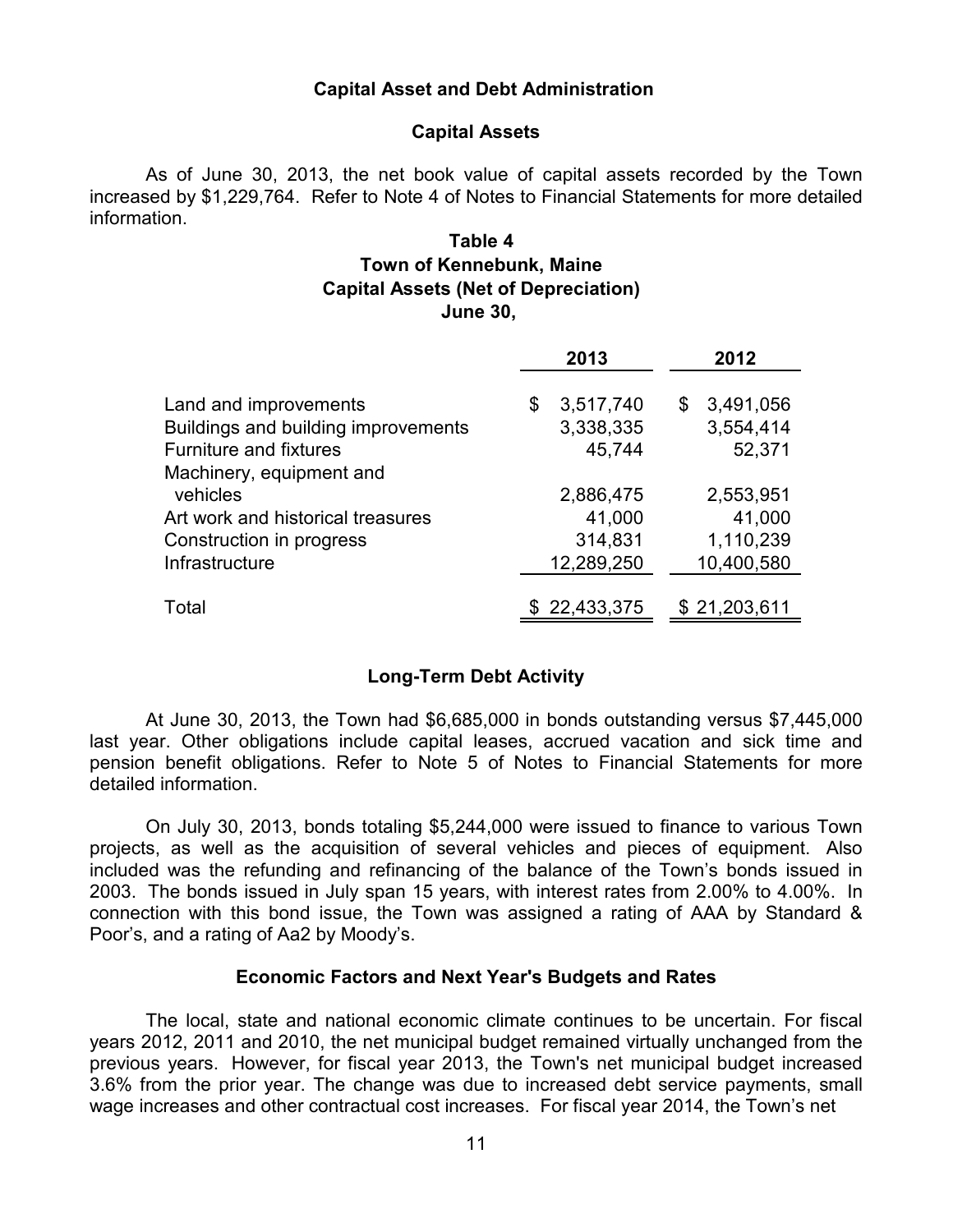municipal budget approved at the June 11, 2013 Annual Town Meeting was kept unchanged from fiscal year 2013. Even though many of the increases for 2013 are also expected for 2014, the Town voted to apply unassigned general fund balance to keep the net municipal budget level for fiscal year 2014.

Even though the Town's budget remained flat, three factors caused the fiscal year 2014 tax mil rate to increase from \$14.40 to \$14.95: (1) the local school district's assessment increased 5.7%, (2) the York County assessment increased 10.4%, and (3) the State's revenue sharing estimate decreased by 33%. The County increase was a result of it changing from a calendar year to a July 1 to June 30 fiscal year. The Town's allocated portion of the short-year six month change-over assessment is being paid for over a five-year term.

#### **Contacting the Town's Financial Management**

 This financial report is designed to provide our citizens, taxpayers, customers, and investors and creditors with a general overview of the Town's finances and to show the Town's accountability for the money it receives. If you have questions about this report or need additional financial information, contact the Town Manager or Finance Director at 1 Summer Street, Kennebunk, Maine 04043.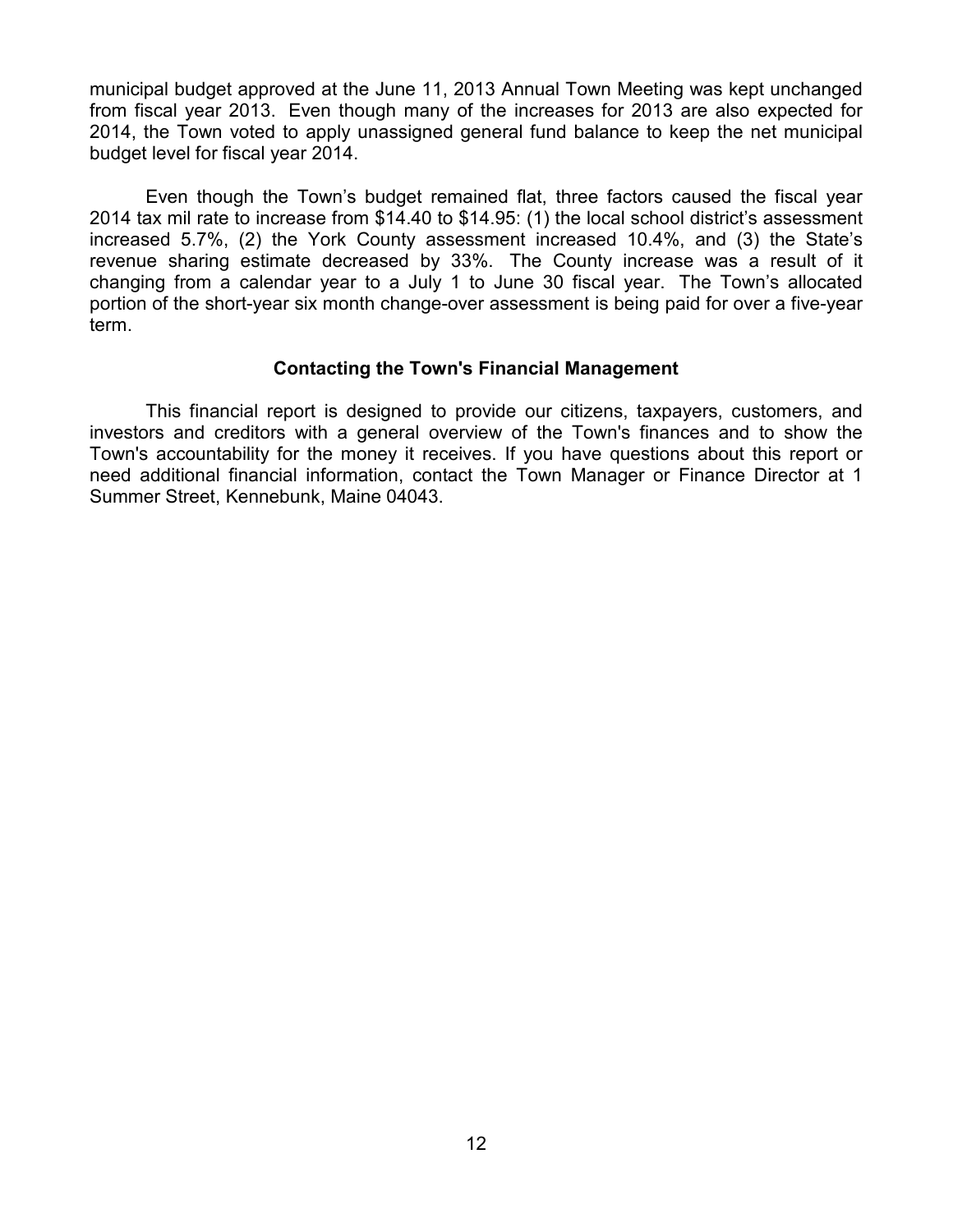# STATEMENT OF NET POSITION JUNE 30, 2013

|                                                                                                                                                                                                                          |     | Governmental                                          |    | Business-type                     |                                                             |
|--------------------------------------------------------------------------------------------------------------------------------------------------------------------------------------------------------------------------|-----|-------------------------------------------------------|----|-----------------------------------|-------------------------------------------------------------|
|                                                                                                                                                                                                                          |     | Activities                                            |    | Activities                        | Total                                                       |
| <b>ASSETS</b>                                                                                                                                                                                                            |     |                                                       |    |                                   |                                                             |
| Current assets:                                                                                                                                                                                                          |     |                                                       |    |                                   |                                                             |
| Cash and cash equivalents                                                                                                                                                                                                | \$  | 5,058,857                                             | \$ |                                   | \$<br>5,058,857                                             |
| Investments                                                                                                                                                                                                              |     | 4,887,361                                             |    |                                   | 4,887,361                                                   |
| Accounts receivable (net of allowance for uncollectibles):                                                                                                                                                               |     |                                                       |    |                                   |                                                             |
| Taxes                                                                                                                                                                                                                    |     | 764,121                                               |    |                                   | 764,121                                                     |
| Liens                                                                                                                                                                                                                    |     | 205,061                                               |    |                                   | 205,061                                                     |
| Other                                                                                                                                                                                                                    |     | 87,400                                                |    | 49,726                            | 137,126                                                     |
| Tax acquired property                                                                                                                                                                                                    |     | 231,483                                               |    |                                   | 231,483                                                     |
| Internal balances                                                                                                                                                                                                        |     | 282,978                                               |    | (282, 978)                        |                                                             |
| Total current assets                                                                                                                                                                                                     |     | 11,517,261                                            |    | (233, 252)                        | 11,284,009                                                  |
| Noncurrent assets:<br>Capital assets:<br>Land and other assets not being depreciated                                                                                                                                     |     | 2,834,479                                             |    |                                   | 2,834,479                                                   |
| Depreciable assets, net of accumulated depreciation                                                                                                                                                                      |     | 19,598,896                                            |    |                                   | 19,598,896                                                  |
| Total noncurrent assets                                                                                                                                                                                                  |     | 22,433,375                                            |    | $\overline{\phantom{a}}$          | 22,433,375                                                  |
| <b>TOTAL ASSETS</b>                                                                                                                                                                                                      | SS. | 33,950,636                                            | \$ | (233, 252)                        | \$<br>33,717,384                                            |
| LIABILITIES<br><b>Current liabilities:</b><br>Accounts payable<br>Accrued payroll<br>Other liabilities<br>Current portion of long-term obligations<br><b>Total current liabilities</b>                                   | \$  | 230,510<br>356,426<br>658,118<br>768,085<br>2,013,139 | \$ | $\overline{\phantom{a}}$          | \$<br>230,510<br>356,426<br>658,118<br>768,085<br>2,013,139 |
| Noncurrent liabilities:<br>Noncurrent portion of long-term obligations:<br>Bonds payable<br>Capital leases payable<br>Accrued compensated absences<br>Pension benefit obligations<br><b>Total noncurrent liabilities</b> |     | 5,920,000<br>6,449<br>275,816<br>216,634<br>6,418,899 |    | $\overline{\phantom{a}}$          | 5,920,000<br>6,449<br>275,816<br>216,634<br>6,418,899       |
| <b>TOTAL LIABILITIES</b>                                                                                                                                                                                                 |     | 8,432,038                                             |    |                                   | 8,432,038                                                   |
| DEFERRED INFLOWS OF RESOURCES                                                                                                                                                                                            |     |                                                       |    |                                   |                                                             |
| Deferred revenue                                                                                                                                                                                                         |     | 241,159                                               |    |                                   | 241,159                                                     |
| <b>TOTAL DEFERRED INFLOWS OF RESOURCES</b>                                                                                                                                                                               |     | 241,159                                               |    |                                   | 241,159                                                     |
| <b>NET POSITION</b><br>Invested in capital assets, net of related debt<br>Restricted<br>Unrestricted (deficit)<br><b>TOTAL NET POSITION</b>                                                                              |     | 15,738,841<br>530,452<br>9,008,146<br>25,277,439      |    | 2,054<br>(235, 306)<br>(233, 252) | 15,738,841<br>532,506<br>8,772,840<br>25,044,187            |
| TOTAL LIABILITIES, DEFERRED INFLOWS OF                                                                                                                                                                                   |     |                                                       |    |                                   |                                                             |
| RESOURCES AND NET POSITION                                                                                                                                                                                               |     | \$ 33,950,636                                         | \$ | (233, 252)                        | \$33,717,384                                                |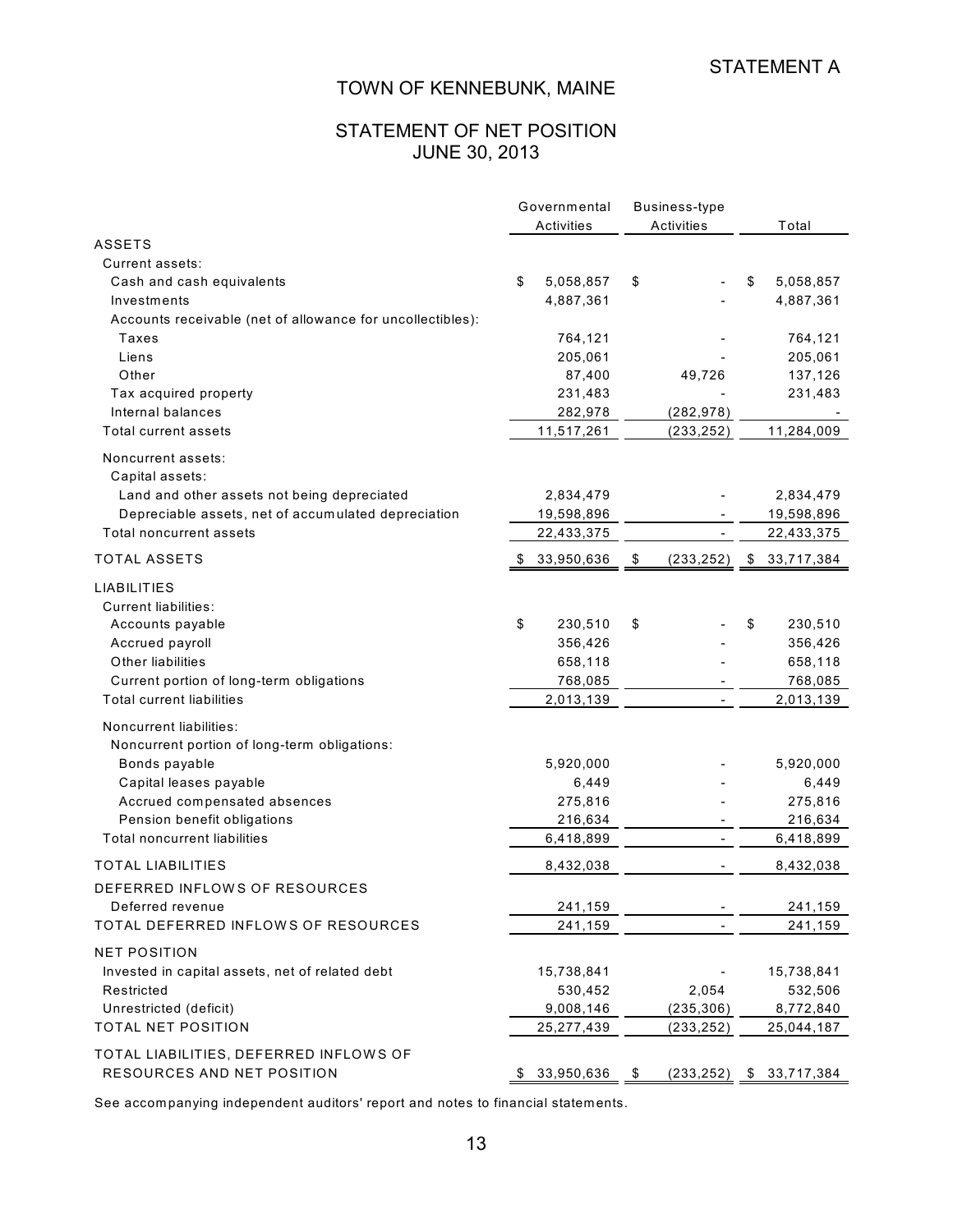# STATEMENT OF ACTIVITIES FOR THE YEAR ENDED JUNE 30, 2013

|                                      |                 |    |             | Program Revenues        |    |                          | Net (Expense) Revenue and<br>Changes in Net Position |                   |                    |                          |                           |                |
|--------------------------------------|-----------------|----|-------------|-------------------------|----|--------------------------|------------------------------------------------------|-------------------|--------------------|--------------------------|---------------------------|----------------|
|                                      |                 |    |             |                         |    |                          |                                                      |                   | Business-          |                          |                           |                |
|                                      |                 |    | Charges for | <b>Operating Grants</b> |    | <b>Capital Grants</b>    | Governmental                                         |                   | type<br>Activities |                          |                           |                |
| Functions/Programs                   | <b>Expenses</b> |    | Services    | & Contributions         |    | & Contributions          |                                                      | <b>Activities</b> |                    |                          |                           | <b>Totals</b>  |
| Governmental activities:             |                 |    |             |                         |    |                          |                                                      |                   |                    |                          |                           |                |
| General government                   | 1,850,661<br>\$ | \$ | 75,171      | \$                      | \$ | $\blacksquare$           | \$                                                   | $(1,775,490)$ \$  |                    | $\overline{\phantom{a}}$ | $\boldsymbol{\mathsf{s}}$ | (1,775,490)    |
| Public safety                        | 4,146,089       |    | 777,923     |                         |    |                          |                                                      | (3,368,166)       |                    |                          |                           | (3,368,166)    |
| Recreation and culture               | 1,239,882       |    | 626,076     |                         |    |                          |                                                      | (613, 806)        |                    |                          |                           | (613, 806)     |
| Health and welfare                   | 278,106         |    | 8,200       |                         |    |                          |                                                      | (269, 906)        |                    | $\overline{a}$           |                           | (269, 906)     |
| Public works                         | 1,994,537       |    | 171,957     | 166,689                 |    | 478,615                  |                                                      | (1, 177, 276)     |                    | $\overline{\phantom{a}}$ |                           | (1, 177, 276)  |
| Education                            | 19,544,108      |    |             |                         |    |                          |                                                      | (19, 544, 108)    |                    | $\blacksquare$           |                           | (19, 544, 108) |
| County tax                           | 1,152,525       |    |             |                         |    |                          |                                                      | (1, 152, 525)     |                    |                          |                           | (1, 152, 525)  |
| Employee benefits                    | 1,518,584       |    |             |                         |    |                          |                                                      | (1,518,584)       |                    |                          |                           | (1,518,584)    |
| Agency requests                      | 32,115          |    |             |                         |    |                          |                                                      | (32, 115)         |                    |                          |                           | (32, 115)      |
| Interest on long-term debt           | 224,403         |    |             |                         |    |                          |                                                      | (224, 403)        |                    |                          |                           | (224, 403)     |
| Unclassified                         | 127,540         |    |             |                         |    |                          |                                                      | (127, 540)        |                    |                          |                           | (127, 540)     |
| Unallocated depreciation (Note 4)*   | 139,161         |    |             |                         |    |                          |                                                      | (139, 161)        |                    |                          |                           | (139, 161)     |
| Total governmental activities        | 32,247,711      |    | 1,659,327   | 166,689                 |    | 478,615                  |                                                      | (29, 943, 080)    |                    |                          |                           | (29, 943, 080) |
| Business-type activities:            |                 |    |             |                         |    |                          |                                                      |                   |                    |                          |                           |                |
| Pay-As-You-Throw Trash Program       | 536,076         |    | 460,952     |                         |    |                          |                                                      |                   |                    | (75, 124)                |                           | (75, 124)      |
| <b>Electrical Inspection Program</b> | 21,676          |    | 21,559      |                         |    |                          |                                                      |                   |                    | (117)                    |                           | (117)          |
| Total business-type activities       | 557,752         |    | 482,511     |                         |    | $\overline{\phantom{a}}$ |                                                      |                   |                    | (75, 241)                |                           | (75, 241)      |
| Total government                     | 32,805,463      | S. | 2,141,838   | 166,689<br>\$           | \$ | 478,615                  |                                                      | (29, 943, 080)    |                    | (75, 241)                |                           | (30,018,321)   |

\* This amount excludes the depreciation that is included in the direct expenses of the various programs.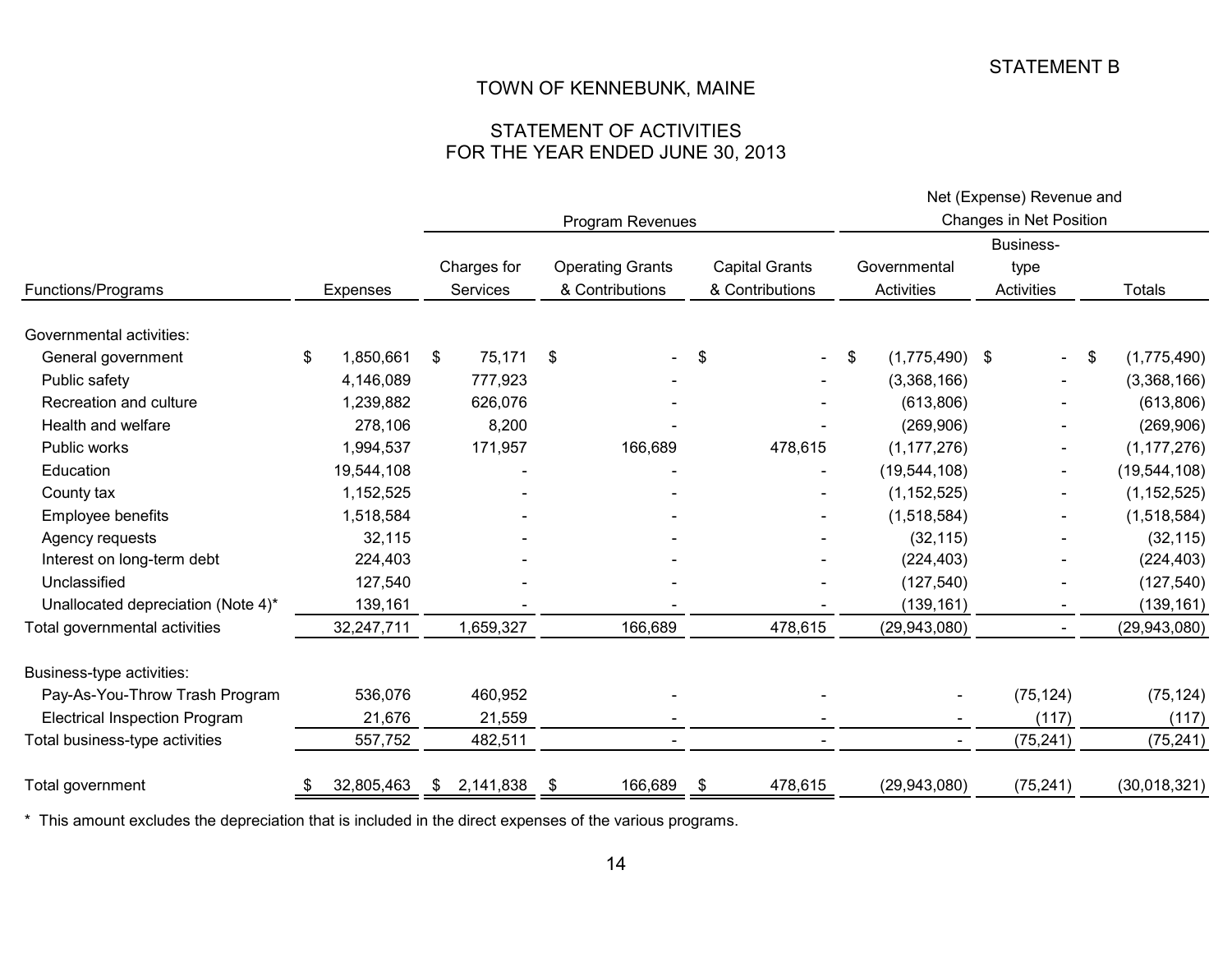# STATEMENT B (CONTINUED) TOWN OF KENNEBUNK, MAINE

# STATEMENT OF ACTIVITIES (CONTINUED) FOR THE YEAR ENDED JUNE 30, 2013

|                                             | Governmental<br><b>Activities</b> | Business-type<br><b>Activities</b> | Totals       |
|---------------------------------------------|-----------------------------------|------------------------------------|--------------|
| Changes in net position:                    |                                   |                                    |              |
| Net (expense) revenue                       | (29, 943, 080)                    | (75, 241)                          | (30,018,321) |
| General revenues:                           |                                   |                                    |              |
| Taxes:                                      |                                   |                                    |              |
| Property taxes, levied for general purposes | 28,009,379                        |                                    | 28,009,379   |
| Excise taxes                                | 1,903,217                         |                                    | 1,903,217    |
| Grants and contributions                    |                                   |                                    |              |
| not restricted to specific programs         | 1,099,882                         |                                    | 1,099,882    |
| <b>Miscellaneous</b>                        | 352,444                           |                                    | 352,444      |
| Total general revenues                      | 31,364,922                        |                                    | 31,364,922   |
| Change in net position                      | 1,421,842                         | (75, 241)                          | 1,346,601    |
| <b>NET POSITION - JULY 1</b>                | 23,855,597                        | (158, 011)                         | 23,697,586   |
| <b>NET POSITION - JUNE 30</b>               | 25,277,439                        | (233,252)<br>\$                    | 25,044,187   |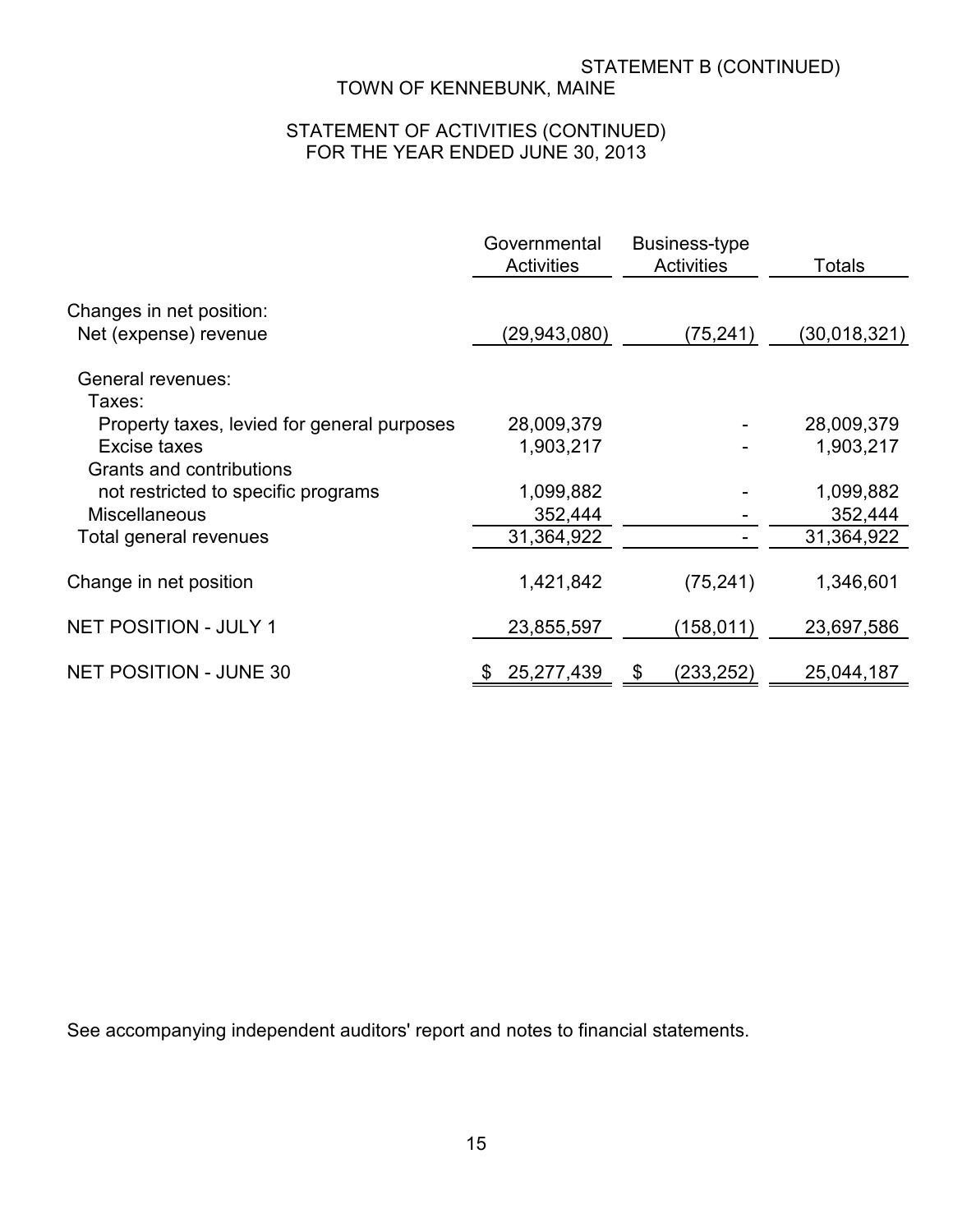# BALANCE SHEET - GOVERNMENTAL FUNDS JUNE 30, 2013

|                                        |     | General<br>Roads<br>Fund<br>& Paving |    | April 16th<br>Storm |             | Other<br>Governmental<br>Funds | Total<br>Governmental<br>Funds |                 |
|----------------------------------------|-----|--------------------------------------|----|---------------------|-------------|--------------------------------|--------------------------------|-----------------|
| <b>ASSETS</b>                          |     |                                      |    |                     |             |                                |                                |                 |
| Cash and cash equivalents              | \$. | 4,976,032                            | \$ |                     | \$          | \$                             | 82,825                         | \$<br>5,058,857 |
| Investments                            |     | 4,887,361                            |    |                     |             |                                |                                | 4,887,361       |
| Accounts receivables (net of           |     |                                      |    |                     |             |                                |                                |                 |
| allowance for uncollectibles):         |     |                                      |    |                     |             |                                |                                |                 |
| <b>Taxes</b>                           |     | 764,121                              |    |                     |             |                                |                                | 764,121         |
| Liens                                  |     | 205,061                              |    |                     |             |                                |                                | 205,061         |
| Other                                  |     | 87,400                               |    |                     |             |                                |                                | 87,400          |
| Tax acquired property                  |     | 231,483                              |    |                     |             |                                |                                | 231,483         |
| Due from other funds                   |     | 1,824,110                            |    |                     | 5,297       |                                | 2,031,184                      | 3,860,591       |
| <b>TOTAL ASSETS</b>                    |     | \$12,975,568                         | \$ |                     | \$<br>5,297 | $\frac{1}{2}$                  | 2,114,009                      | \$15,094,874    |
|                                        |     |                                      |    |                     |             |                                |                                |                 |
| <b>LIABILITIES</b>                     |     |                                      |    |                     |             |                                |                                |                 |
| Accounts payable                       | \$  | 230,510                              | \$ |                     | \$          | \$                             |                                | \$<br>230,510   |
| Accrued payroll                        |     | 356,426                              |    |                     |             |                                |                                | 356,426         |
| <b>Other liabilities</b>               |     | 658,118                              |    |                     |             |                                |                                | 658,118         |
| Due to other funds                     |     | 2,038,535                            |    | 152,010             |             |                                | 1,387,068                      | 3,577,613       |
| <b>TOTAL LIABILITIES</b>               |     | 3,283,589                            |    | 152,010             |             |                                | 1,387,068                      | 4,822,667       |
|                                        |     |                                      |    |                     |             |                                |                                |                 |
| DEFERRED INFLOWS OF RESOURCES          |     |                                      |    |                     |             |                                |                                |                 |
| Deferred revenue                       |     | 241,159                              |    |                     |             |                                |                                | 241,159         |
| Deferred tax revenue                   |     | 802,349                              |    |                     |             |                                |                                | 802,349         |
| TOTAL DEFERRED INFLOWS OF RESOURCES    |     | 1,043,508                            |    |                     |             |                                | $\overline{a}$                 | 1,043,508       |
|                                        |     |                                      |    |                     |             |                                |                                |                 |
| <b>FUND BALANCES</b>                   |     |                                      |    |                     |             |                                |                                |                 |
| Nonspendable                           |     | 231,483                              |    |                     |             |                                |                                | 231,483         |
| Restricted                             |     |                                      |    |                     | 5,297       |                                | 525,155                        | 530,452         |
| Committed                              |     | 840,026                              |    |                     |             |                                | 1,415,361                      | 2,255,387       |
| Assigned                               |     | 132,621                              |    |                     |             |                                | 164,465                        | 297,086         |
| Unassigned                             |     | 7,444,341                            |    | (152, 010)          |             |                                | (1,378,040)                    | 5,914,291       |
| <b>TOTAL FUND BALANCES</b>             |     | 8,648,471                            |    | (152, 010)          | 5,297       |                                | 726,941                        | 9,228,699       |
| TOTAL LIABILITIES, DEFERRED INFLOWS OF |     |                                      |    |                     |             |                                |                                |                 |
| RESOURCES AND FUND BALANCES            |     | \$12,975,568                         | \$ |                     | \$<br>5,297 | \$                             | 2,114,009                      | \$15,094,874    |
|                                        |     |                                      |    |                     |             |                                |                                |                 |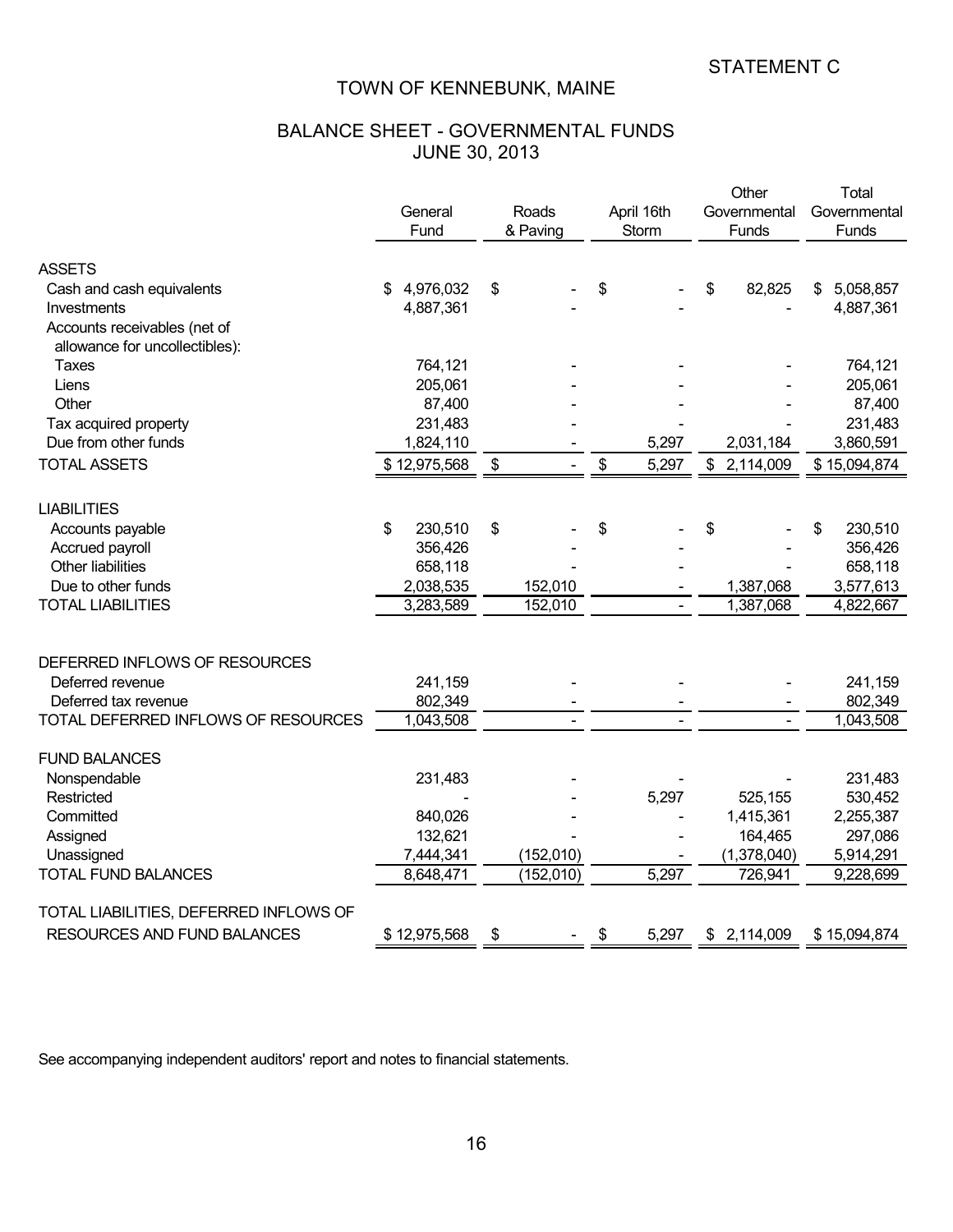# RECONCILIATION OF THE GOVERNMENTAL FUNDS BALANCE SHEET TO THE STATEMENT OF NET POSITION JUNE 30, 2013

|                                                                                                                                                                                                                                                                                                       | Total<br>Governmental<br><b>Funds</b> |
|-------------------------------------------------------------------------------------------------------------------------------------------------------------------------------------------------------------------------------------------------------------------------------------------------------|---------------------------------------|
| <b>Total Fund Balances</b><br>Amounts reported for governmental activities in the Statement of Net Position are                                                                                                                                                                                       | 9,228,699<br>\$                       |
| different because:                                                                                                                                                                                                                                                                                    |                                       |
| Capital assets used in governmental activities are not financial resources and<br>therefore are not reported in the funds, net of accumulated depreciation<br>Other long-term assets are not available to pay for current-period expenditures<br>and therefore are deferred in the funds shown above: | 22,433,375                            |
| Taxes and liens receivable                                                                                                                                                                                                                                                                            | 802,349                               |
| Long-term liabilities shown below, are not due and payable in the current period<br>and therefore are not reported in the funds shown above:                                                                                                                                                          |                                       |
| Capital leases payable                                                                                                                                                                                                                                                                                | (9,534)                               |
| Bonds payable                                                                                                                                                                                                                                                                                         | (6,685,000)                           |
| Accrued compensated absences                                                                                                                                                                                                                                                                          | (275, 816)                            |
| Pension benefit obligations                                                                                                                                                                                                                                                                           | (216,634)                             |
| Net position of governmental activities                                                                                                                                                                                                                                                               | \$25,277,439                          |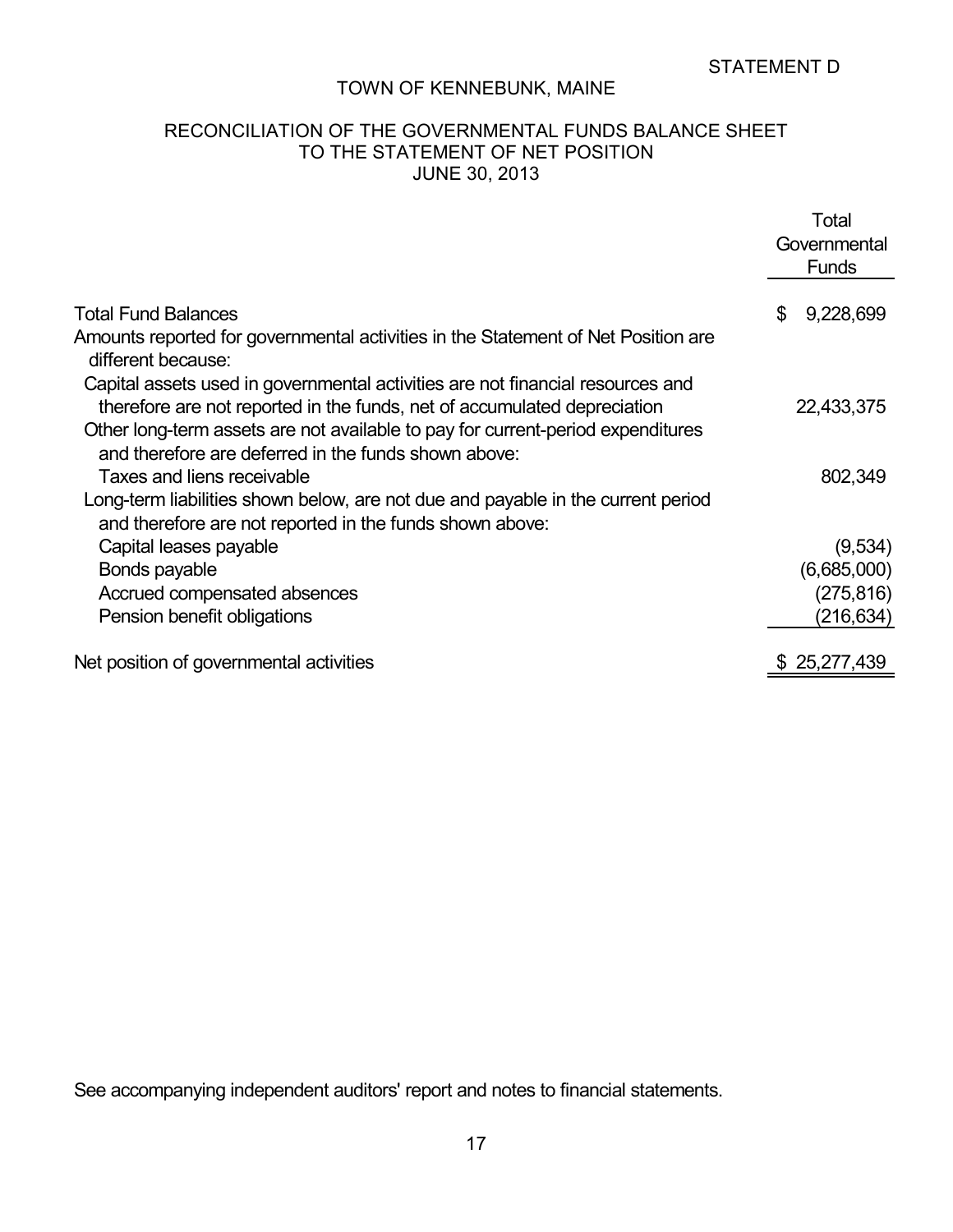# STATEMENT OF REVENUES, EXPENDITURES AND CHANGES IN FUND BALANCES - GOVERNMENTAL FUNDS FOR THE YEAR ENDED JUNE 30, 2013

|                                    |                  |                  |               | Other         | Total            |
|------------------------------------|------------------|------------------|---------------|---------------|------------------|
|                                    | General          | Roads            | April 16th    | Governmental  | Governmental     |
|                                    | Fund             | & Paving         | Storm         | Funds         | Funds            |
| <b>REVENUES</b>                    |                  |                  |               |               |                  |
| Taxes:                             |                  |                  |               |               |                  |
| Property taxes                     | 28,201,193<br>\$ | \$               | \$            | \$            | 28,201,193<br>\$ |
| Excise taxes                       | 1,903,217        |                  |               |               | 1,903,217        |
| Intergovernmental revenues         | 1,266,571        | 471,499          | 7,116         |               | 1,745,186        |
| Charges for services               | 1,659,327        |                  |               |               | 1,659,327        |
| Miscellaneous revenues             | 334,707          |                  |               | 17,737        | 352,444          |
| <b>TOTAL REVENUES</b>              | 33,365,015       | 471,499          | 7,116         | 17,737        | 33,861,367       |
| <b>EXPENDITURES</b>                |                  |                  |               |               |                  |
| Current:                           |                  |                  |               |               |                  |
| General government                 | 1,686,967        |                  |               | 177,272       | 1,864,239        |
| <b>Public Safety</b>               | 3,719,964        |                  |               | 5,174         | 3,725,138        |
| Public Works                       | 1,161,262        | 46,071           | 6,847         | 129,579       | 1,343,759        |
| Education                          | 19,544,108       |                  |               |               | 19,544,108       |
| County tax                         | 1,152,525        |                  |               |               | 1,152,525        |
| Recreation & culture               | 1,211,130        |                  |               |               | 1,211,130        |
| Health & welfare                   | 278,106          |                  |               |               | 278,106          |
| Employee benefits                  | 1,518,584        |                  |               |               | 1,518,584        |
| Agency request                     | 32,115           |                  |               |               | 32,115           |
| Capital outlay                     |                  | 1,098,901        |               | 1,420,542     | 2,519,443        |
| Debt Service:                      |                  |                  |               |               |                  |
| Principal                          |                  |                  |               | 774,445       | 774,445          |
| Interest                           |                  |                  |               | 224,403       | 224,403          |
| Unclassified                       | 102,289          |                  |               | 1,166         | 103,455          |
| <b>TOTAL EXPENDITURES</b>          | 30,407,050       | 1,144,972        | 6,847         | 2,732,581     | 34,291,450       |
| <b>EXCESS OF REVENUES OVER</b>     |                  |                  |               |               |                  |
| (UNDER) EXPENDITURES               | 2,957,965        | (673, 473)       | 269           | (2,714,844)   | (430, 083)       |
| OTHER FINANCING SOURCES (USES)     |                  |                  |               |               |                  |
| Operating transfers in             | 4,000            | 336,000          |               | 2,248,290     | 2,588,290        |
| Operating transfers (out)          | (2, 543, 270)    |                  |               | (45, 020)     | (2,588,290)      |
| TOTAL OTHER FINANCING SOURCES      |                  |                  |               |               |                  |
| (USES)                             | (2,539,270)      | 336,000          |               | 2,203,270     |                  |
| <b>NET CHANGE IN FUND BALANCES</b> | 418,695          | (337, 473)       | 269           | (511, 574)    | (430, 083)       |
| FUND BALANCES - JULY 1             | 8,229,776        | 185,463          | 5,028         | 1,238,515     | 9,658,782        |
| <b>FUND BALANCES - JUNE 30</b>     | 8,648,471<br>\$  | (152, 010)<br>\$ | 5,297<br>- \$ | 726,941<br>\$ | 9,228,699<br>\$  |
|                                    |                  |                  |               |               |                  |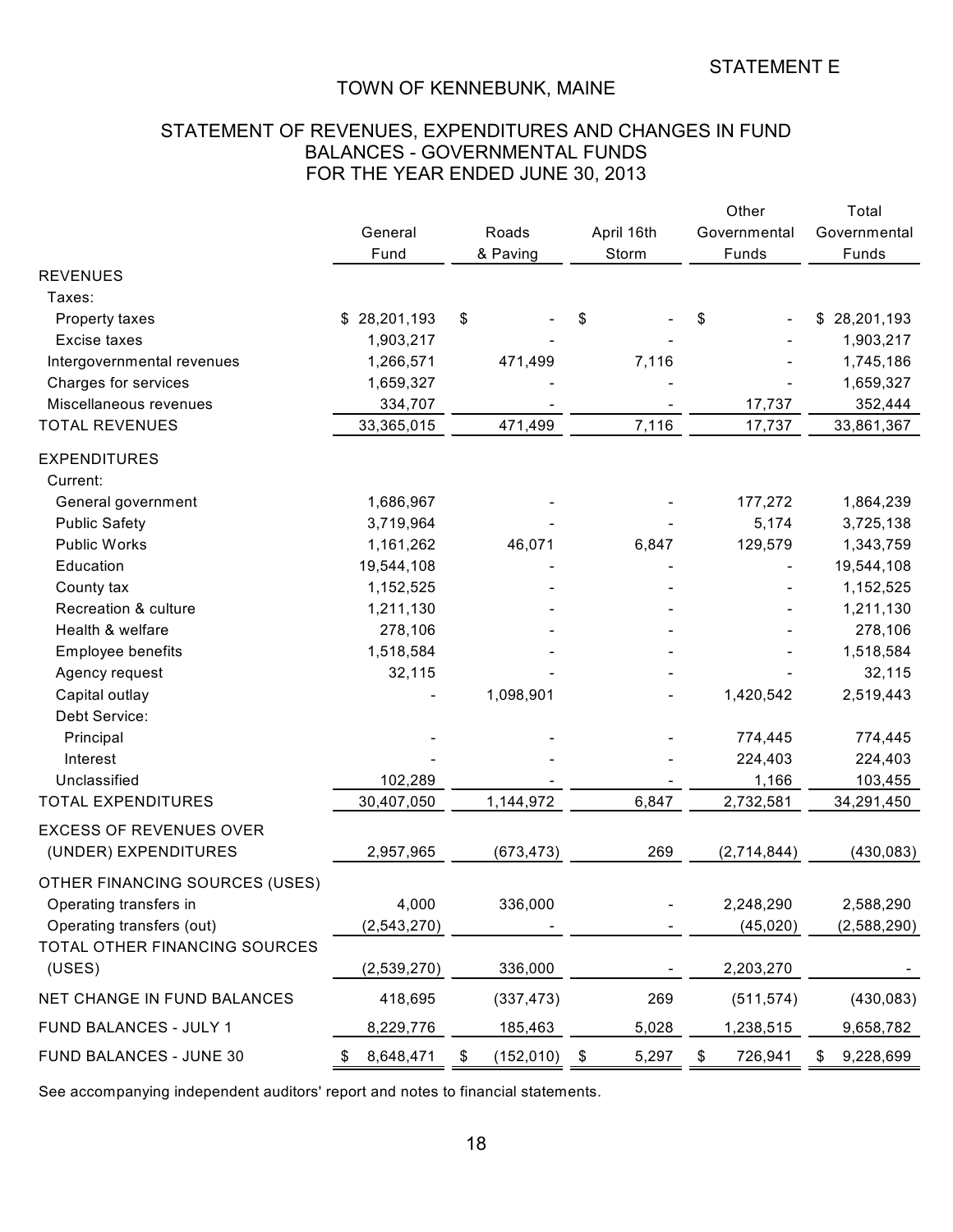# RECONCILIATION OF THE STATEMENT OF REVENUES, EXPENDITURES AND CHANGES IN FUND BALANCES OF GOVERNMENTAL FUNDS TO THE STATEMENT OF ACTIVITIES FOR THE YEAR ENDED JUNE 30, 2013

| Net change in fund balances - total governmental funds (Statement E)                                                                                                                   | $\boldsymbol{\mathsf{S}}$ | (430, 083)    |
|----------------------------------------------------------------------------------------------------------------------------------------------------------------------------------------|---------------------------|---------------|
| Amounts reported for governmental activities in the Statement of Activities<br>(Statement B) are different because:                                                                    |                           |               |
| Governmental funds report capital outlays as expenditures while governmental<br>activities report depreciation expense allocated to those expenditures over<br>the life of the assets: |                           |               |
| Capital asset purchases                                                                                                                                                                |                           | 3,585,671     |
| Capital asset disposals                                                                                                                                                                |                           | (1,066,225)   |
| Depreciation expense                                                                                                                                                                   |                           | (1, 289, 682) |
|                                                                                                                                                                                        |                           | 1,229,764     |
| Repayment of long-term debt principal is an expenditure in the governmental<br>funds, but the repayment reduces long-term liabilities in the Statement of                              |                           |               |
| <b>Net Position</b>                                                                                                                                                                    |                           | 774,445       |
| Some expenses reported in the Statement of Activities do not require the use of<br>current financial resources and therefore are not reported as expenditures in<br>govermental funds: |                           |               |
| Accrued compensated absenses                                                                                                                                                           |                           | 63,618        |
| Pension benefit obligations                                                                                                                                                            |                           | (24, 088)     |
|                                                                                                                                                                                        |                           | 39,530        |
| Revenues in the Statement of Activities that do not provide current financial<br>resources are not reported as revenues in the funds:                                                  |                           |               |
| Taxes and liens receivable                                                                                                                                                             |                           | (191, 814)    |
| Change in net position of governmental activities (Statement B)                                                                                                                        | 5                         | 1,421,842     |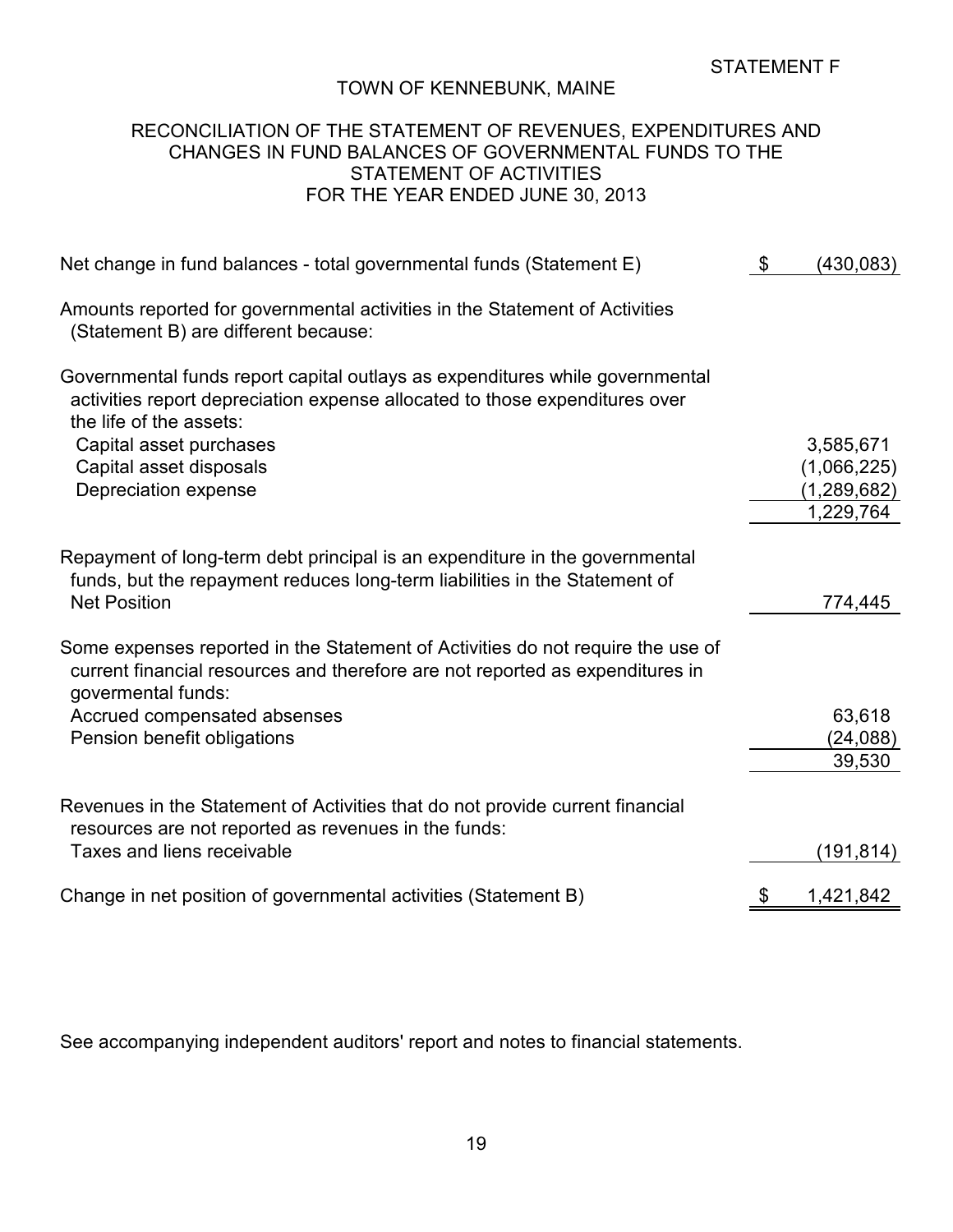# BALANCE SHEET - PROPRIETARY FUNDS JUNE 30, 2013

|                                                                                          | <b>Enterprise Funds</b> |                    |                           |            |               |                     |
|------------------------------------------------------------------------------------------|-------------------------|--------------------|---------------------------|------------|---------------|---------------------|
|                                                                                          |                         | Pay-As-You-        |                           | Electrical |               |                     |
|                                                                                          |                         | <b>Throw Trash</b> | Inspection                |            |               |                     |
|                                                                                          |                         | Program            | Program                   |            | <b>Totals</b> |                     |
| <b>ASSETS</b>                                                                            |                         |                    |                           |            |               |                     |
| Cash and cash equivalents<br>Accounts receivable (net of                                 | \$                      |                    | \$                        |            | \$            |                     |
| allowance for uncollectibles)                                                            |                         | 49,726             |                           |            |               | 49,726              |
| Due from other funds                                                                     |                         |                    |                           | 2,054      |               | 2,054               |
| <b>Total assets</b>                                                                      | \$                      | 49,726             | $\boldsymbol{\mathsf{S}}$ | 2,054      | \$            | 51,780              |
| <b>LIABILITIES</b><br>Accounts payable<br>Due to other funds<br><b>Total liabilities</b> | \$                      | 285,032<br>285,032 | \$                        |            | \$            | 285,032<br>285,032  |
| <b>NET POSITION</b><br>Restricted<br>Unrestricted (deficit)                              |                         | (235, 306)         |                           | 2,054      |               | 2,054<br>(235, 306) |
| Total net position                                                                       |                         | (235, 306)         |                           | 2,054      |               | (233, 252)          |
| TOTAL LIABILITIES AND NET<br><b>POSITION</b>                                             |                         | 49,726             |                           | 2,054      | \$            | 51,780              |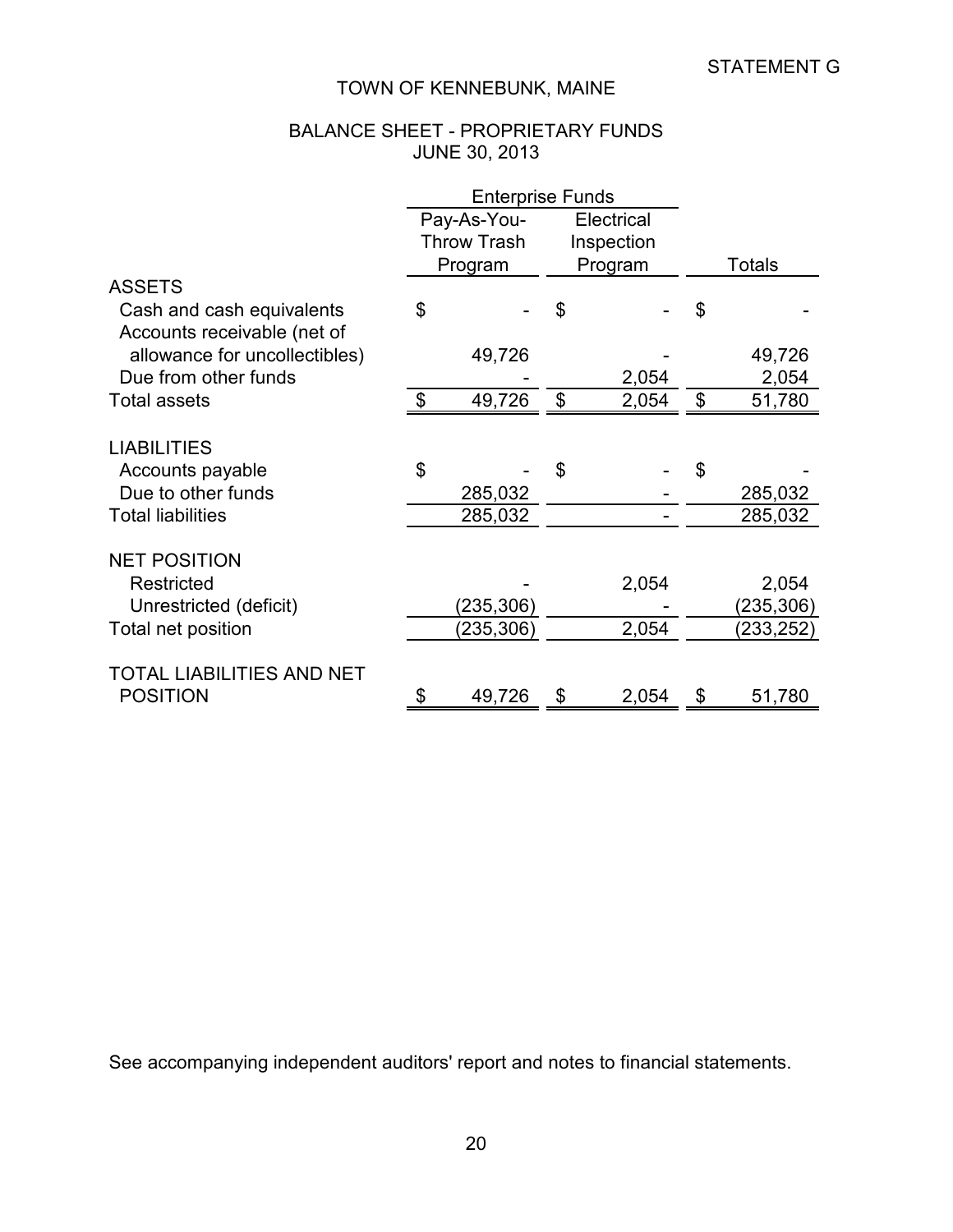# STATEMENT OF REVENUES, EXPENSES AND CHANGES IN NET POSITION PROPRIETARY FUNDS FOR THE YEAR ENDED JUNE 30, 2013

|                                                                                                                               | <b>Enterprise Funds</b> |                    |               |                  |               |                    |
|-------------------------------------------------------------------------------------------------------------------------------|-------------------------|--------------------|---------------|------------------|---------------|--------------------|
|                                                                                                                               |                         | Pay-As-You-        |               | Electrical       |               |                    |
|                                                                                                                               |                         | <b>Throw Trash</b> | Inspection    |                  |               |                    |
|                                                                                                                               |                         | Program            | Program       |                  | <b>Totals</b> |                    |
| <b>OPERATING REVENUES</b><br>Charges for services<br>Other                                                                    | \$                      | 460,952            | $\mathcal{S}$ | 21,559           | \$            | 482,511            |
| TOTAL OPERATING REVENUES                                                                                                      |                         | 460,952            |               | 21,559           |               | 482,511            |
| <b>OPERATING EXPENSES</b><br>Program supplies<br><b>TOTAL OPERATING EXPENSES</b>                                              |                         | 536,076<br>536,076 |               | 21,676<br>21,676 |               | 557,752<br>557,752 |
| <b>OPERATING INCOME (LOSS)</b>                                                                                                |                         | (75, 124)          |               | (117)            |               | (75,241)           |
| OTHER FINANCING SOURCES (USES)<br>Operating transfers in<br>Operating transfers (out)<br>TOTAL OTHER FINANCING SOURCES (USES) |                         |                    |               |                  |               |                    |
| <b>CHANGE IN NET POSITION</b>                                                                                                 |                         | (75, 124)          |               | (117)            |               | (75, 241)          |
| <b>NET POSITION - JULY 1</b>                                                                                                  |                         | (160, 182)         |               | 2,171            |               | (158,011)          |
| <b>NET POSITION - JUNE 30</b>                                                                                                 | \$                      | (235, 306)         | \$            | 2,054            | \$            | (233, 252)         |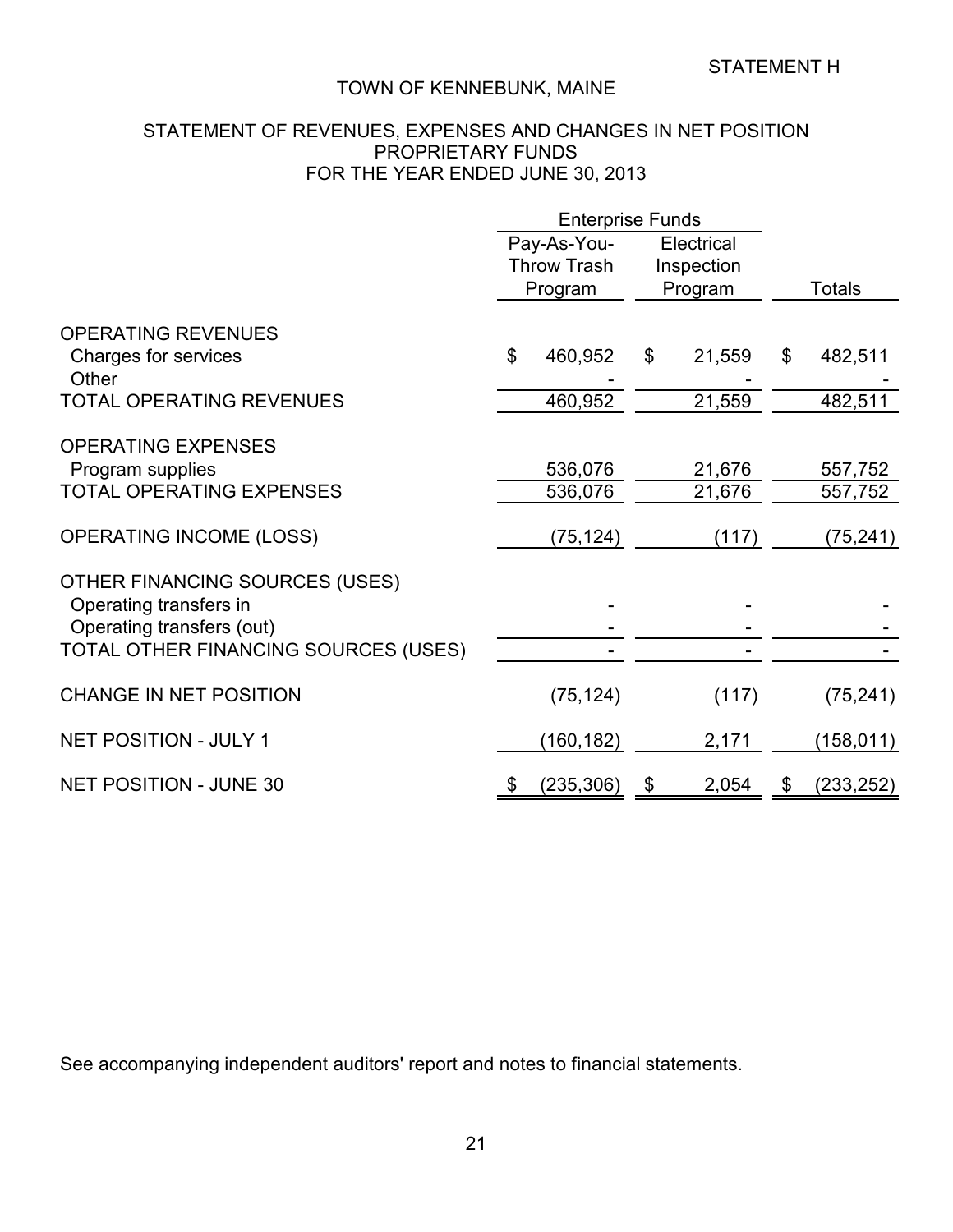# STATEMENT OF CASH FLOWS - PROPRIETARY FUNDS FOR THE YEAR ENDED JUNE 30, 2013

| <b>Enterprise Funds</b>   |         |                                                                              |                |                                                  |               |
|---------------------------|---------|------------------------------------------------------------------------------|----------------|--------------------------------------------------|---------------|
|                           |         |                                                                              |                |                                                  |               |
|                           |         |                                                                              |                |                                                  |               |
|                           |         |                                                                              |                |                                                  | <b>Totals</b> |
| \$                        | 470,039 | \$                                                                           | 21,676         | \$                                               | 491,715       |
|                           |         |                                                                              |                |                                                  |               |
|                           |         |                                                                              |                |                                                  | (491, 715)    |
|                           |         |                                                                              |                |                                                  |               |
|                           |         |                                                                              |                |                                                  |               |
|                           |         |                                                                              |                |                                                  |               |
|                           |         |                                                                              |                |                                                  |               |
|                           |         |                                                                              |                |                                                  |               |
|                           |         |                                                                              |                |                                                  |               |
|                           |         |                                                                              |                |                                                  |               |
| \$                        |         |                                                                              |                |                                                  | (75, 241)     |
|                           |         |                                                                              |                |                                                  | 9,087         |
|                           |         |                                                                              | 117            |                                                  | 117           |
|                           |         |                                                                              |                |                                                  | 66,037        |
| $\boldsymbol{\mathsf{S}}$ |         | \$                                                                           |                | \$                                               |               |
|                           |         | Pay-As-You-<br><b>Throw Trash</b><br>Program<br>(470,039)<br>9,087<br>66,037 | $(75, 124)$ \$ | Electrical<br>Inspection<br>Program<br>(21, 676) | $(117)$ \$    |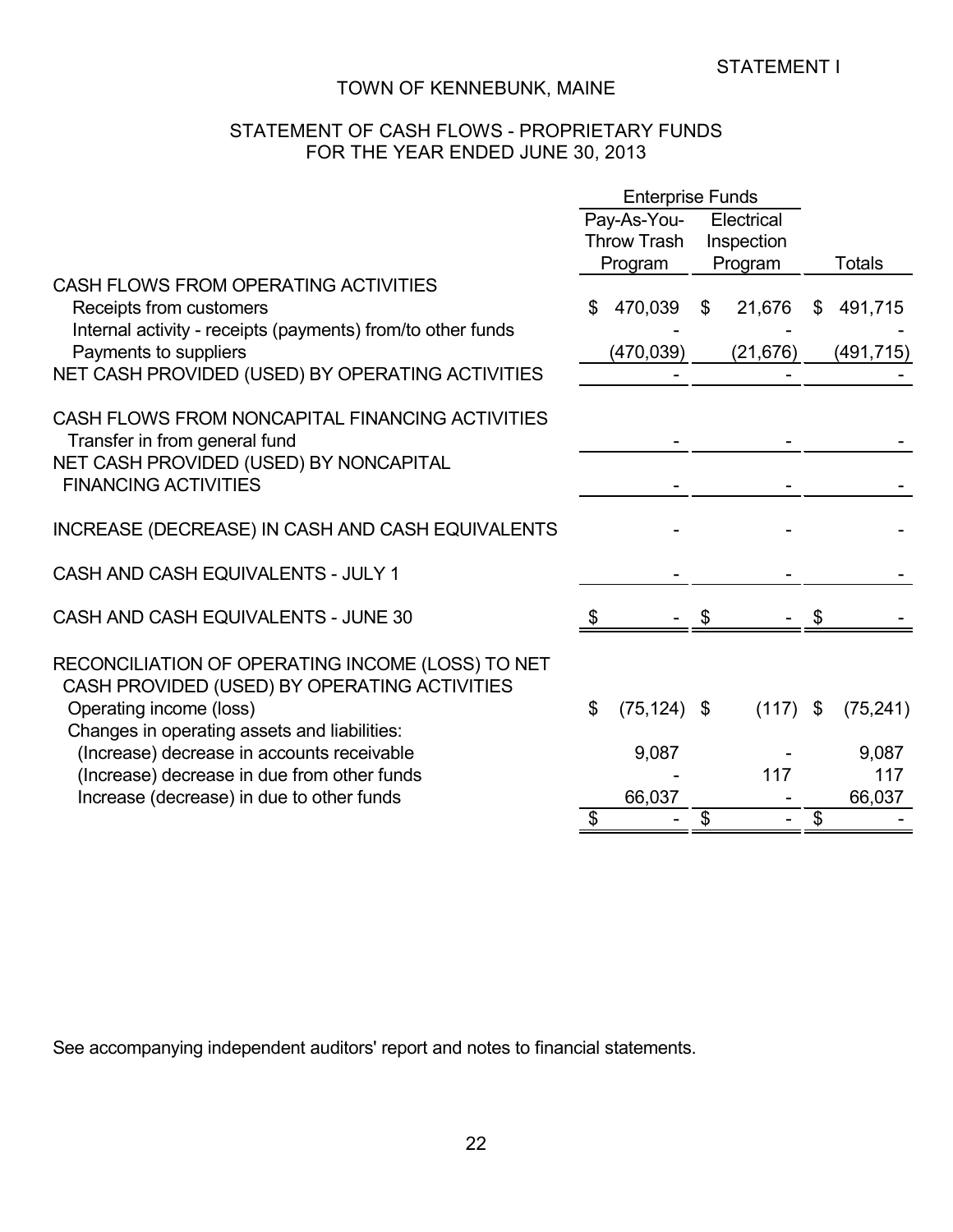# STATEMENT OF FIDUCIARY NET POSITION FIDUCIARY FUNDS JUNE 30, 2013

|                                                                                                     | Private-<br>purpose trust |                                   |  |
|-----------------------------------------------------------------------------------------------------|---------------------------|-----------------------------------|--|
| <b>ASSETS</b><br>Accounts receivable-employees<br>Investments, at fair value<br><b>TOTAL ASSETS</b> |                           | 138,532<br>2,948,633<br>3,087,165 |  |
|                                                                                                     | $\mathfrak{L}$            |                                   |  |
| <b>LIABILITIES</b><br>Accounts payable<br>Deposits held for others                                  |                           |                                   |  |
| <b>NET POSITION</b><br>Held in trust for special purposes                                           |                           | 3,087,165                         |  |
| TOTAL LIABILITIES AND NET POSITION                                                                  |                           | 3,087,165                         |  |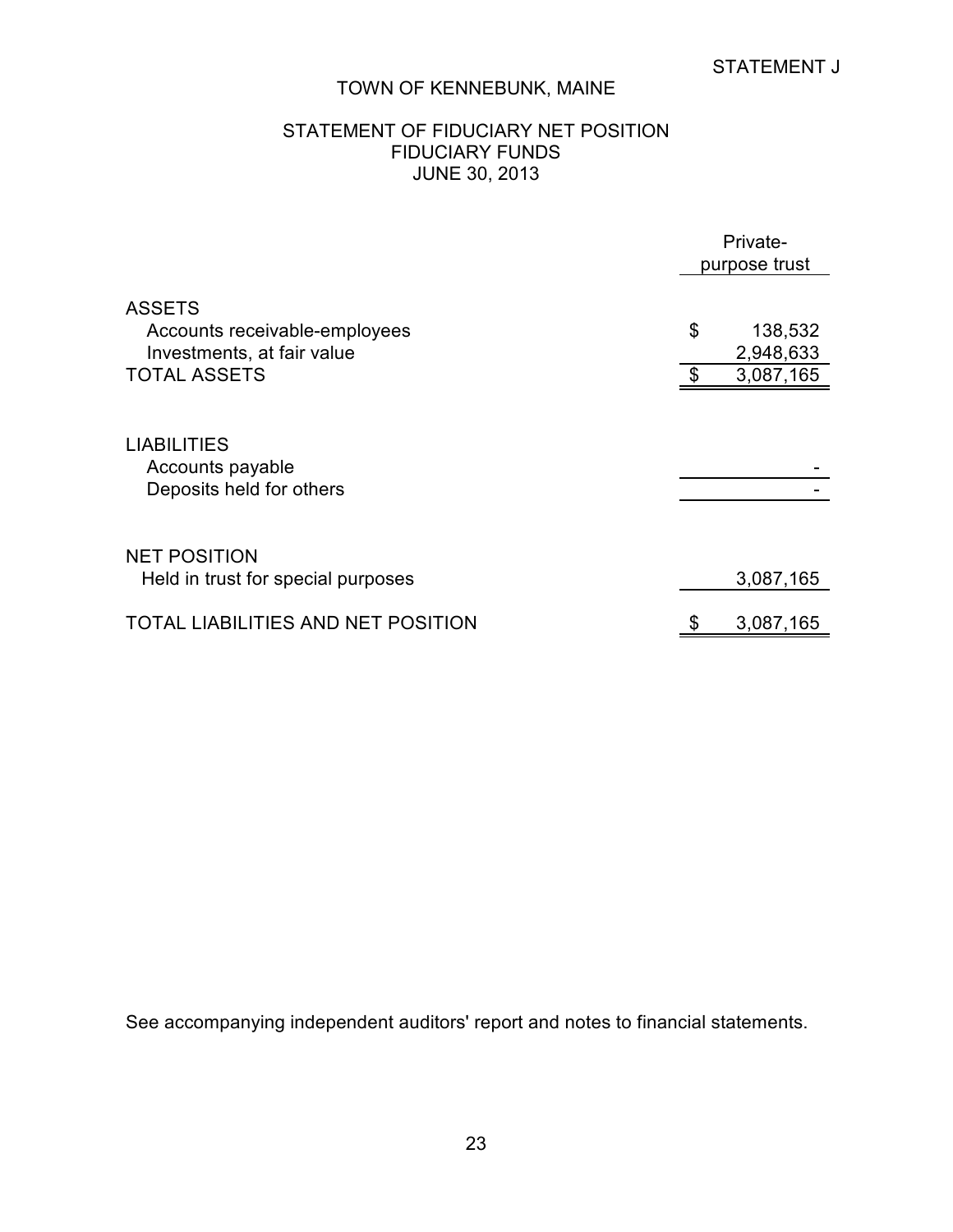# STATEMENT OF CHANGES IN FIDUCIARY NET POSITION FIDUCIARY FUNDS FOR THE YEAR ENDED JUNE 30, 2013

| <b>ADDITIONS</b><br>\$<br>Contributions<br>375,423<br>316,161<br>Net increase (decrease) in the fair value of investments<br>Miscellaneous<br>691,584<br><b>Total additions</b><br><b>DEDUCTIONS</b><br>208,081<br><b>Distributions</b><br>Service fees<br>1,488<br>209,569<br><b>Total deductions</b><br>482,015<br>Change in net position<br><b>NET POSITION - JULY 1</b><br>2,605,150<br><b>NET POSITION - JUNE 30</b><br>3,087,165 |  | Private-<br>purpose trust |
|----------------------------------------------------------------------------------------------------------------------------------------------------------------------------------------------------------------------------------------------------------------------------------------------------------------------------------------------------------------------------------------------------------------------------------------|--|---------------------------|
|                                                                                                                                                                                                                                                                                                                                                                                                                                        |  |                           |
|                                                                                                                                                                                                                                                                                                                                                                                                                                        |  |                           |
|                                                                                                                                                                                                                                                                                                                                                                                                                                        |  |                           |
|                                                                                                                                                                                                                                                                                                                                                                                                                                        |  |                           |
|                                                                                                                                                                                                                                                                                                                                                                                                                                        |  |                           |
|                                                                                                                                                                                                                                                                                                                                                                                                                                        |  |                           |
|                                                                                                                                                                                                                                                                                                                                                                                                                                        |  |                           |
|                                                                                                                                                                                                                                                                                                                                                                                                                                        |  |                           |
|                                                                                                                                                                                                                                                                                                                                                                                                                                        |  |                           |
|                                                                                                                                                                                                                                                                                                                                                                                                                                        |  |                           |
|                                                                                                                                                                                                                                                                                                                                                                                                                                        |  |                           |
|                                                                                                                                                                                                                                                                                                                                                                                                                                        |  |                           |
|                                                                                                                                                                                                                                                                                                                                                                                                                                        |  |                           |
|                                                                                                                                                                                                                                                                                                                                                                                                                                        |  |                           |
|                                                                                                                                                                                                                                                                                                                                                                                                                                        |  |                           |
|                                                                                                                                                                                                                                                                                                                                                                                                                                        |  |                           |
|                                                                                                                                                                                                                                                                                                                                                                                                                                        |  |                           |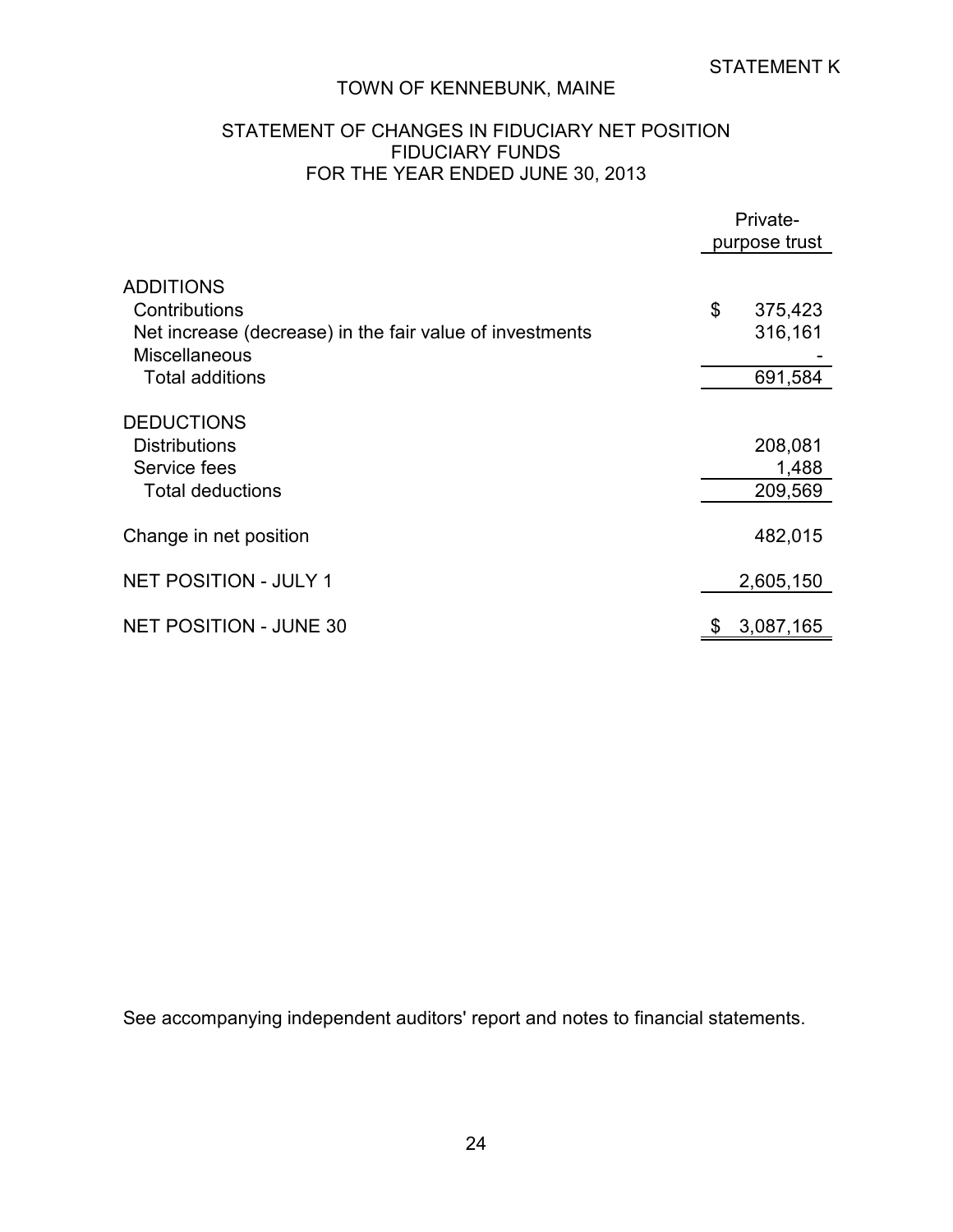### NOTES TO FINANCIAL STATEMENTS JUNE 30, 2013

### NOTE 1 - SUMMARY OF SIGNIFICANT ACCOUNTING POLICIES

# *Reporting Entity*

The Town of Kennebunk was incorporated under the laws of the State of Maine. The Town operates under the selectmen-manager form of government and provides the following services: general government services, public safety, public works, health and welfare, education, and recreation and culture.

 The Town's financial statements are prepared in accordance with generally accepted accounting principles (GAAP). The Governmental Accounting Standards Board (GASB) is responsible for establishing GAAP for state and local governments through its pronouncements (Statements and Interpretations).

The Town's combined financial statements include all accounts and all operations of the Town. We have determined that the Town has no component units as described in GASB Statement No. 14 and amended by GASB Statement No. 39.

### *Government–Wide and Fund Financial Statements*

 The Town's basic financial statements include both government-wide (reporting the Town as a whole) and fund financial statements (reporting the Town's major funds).

 Both the government-wide and fund financial statements categorize primary activities as either governmental or business-type. The Town's Pay-As-You-Throw (PAYT) trash program and electrical inspection programs are categorized as businesstype activities. All other activities of the Town are categorized as governmental.

 In the government-wide Statement of Net Position, both the governmental and business-type activities columns are (a) presented on a consolidated basis by column, and (b) are reported on a full accrual, economic resources basis, which recognizes all long-term assets and receivables as well as long-term debt and obligations. The Town's net position are reported in three parts - invested in capital assets, net of related debt; restricted net position; and unrestricted net position. The Town first utilizes restricted resources to finance qualifying activities.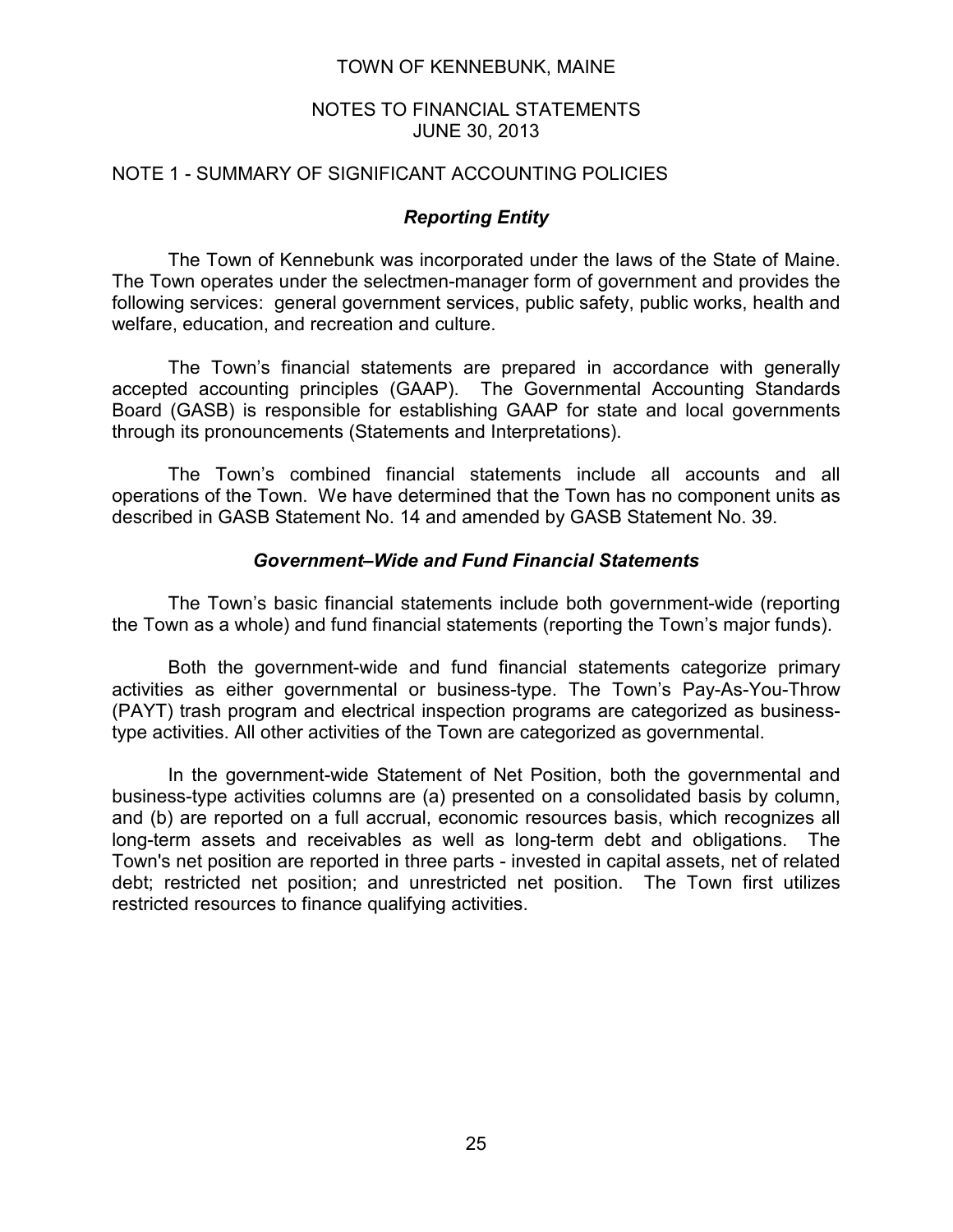### NOTES TO FINANCIAL STATEMENTS JUNE 30, 2013

### NOTE 1 - SUMMARY OF SIGNIFICANT ACCOUNTING POLICIES (CONTINUED)

The government-wide Statement of Activities reports both the gross and net cost of each of the Town's functions and business-type activities (general government, public safety, etc.). The functions are also supported by general government revenues (property taxes, certain intergovernmental revenues, miscellaneous revenues, etc.). The Statement of Activities reduces gross expenses (including depreciation) by related program revenues, operating and capital grants. Program revenues must be directly associated with the function or a business-type activity. Operating grants include operating-specific and discretionary (either operating or capital) grants while the capital grants column reflects capital-specific grants. For the most part, the interfund activity has been eliminated from these government–wide financial statements.

 The net costs (by function) are normally covered by general revenue (taxes, certain intergovernmental revenues and charges for services, etc.).

 The Town does not allocate indirect costs. All costs are charged directly to the corresponding department.

 The government-wide focus is more on the sustainability of the Town as an entity and the change in the Town's net position resulting from the current year's activities.

# *Measurement Focus - Basic Financial Statements & Fund Financial Statements*

 The financial transactions of the Town are reported in the individual funds in the fund financial statements. Each fund is accounted for by providing a separate set of self-balancing accounts that comprise its assets, liabilities, fund balances, revenues and expenditures/expenses. The various funds are reported by generic classification within the financial statements.

The following fund types are used by the Town:

1. Governmental Funds:

 The focus of the governmental funds' measurement (in the fund statements) is upon determination of financial position (sources, uses, and balances of financial resources) rather than upon net income. The following is a description of the governmental funds of the Town:

a. The General Fund is the general operating fund of the Town. It is used to account for all financial resources except those required to be accounted for in another fund.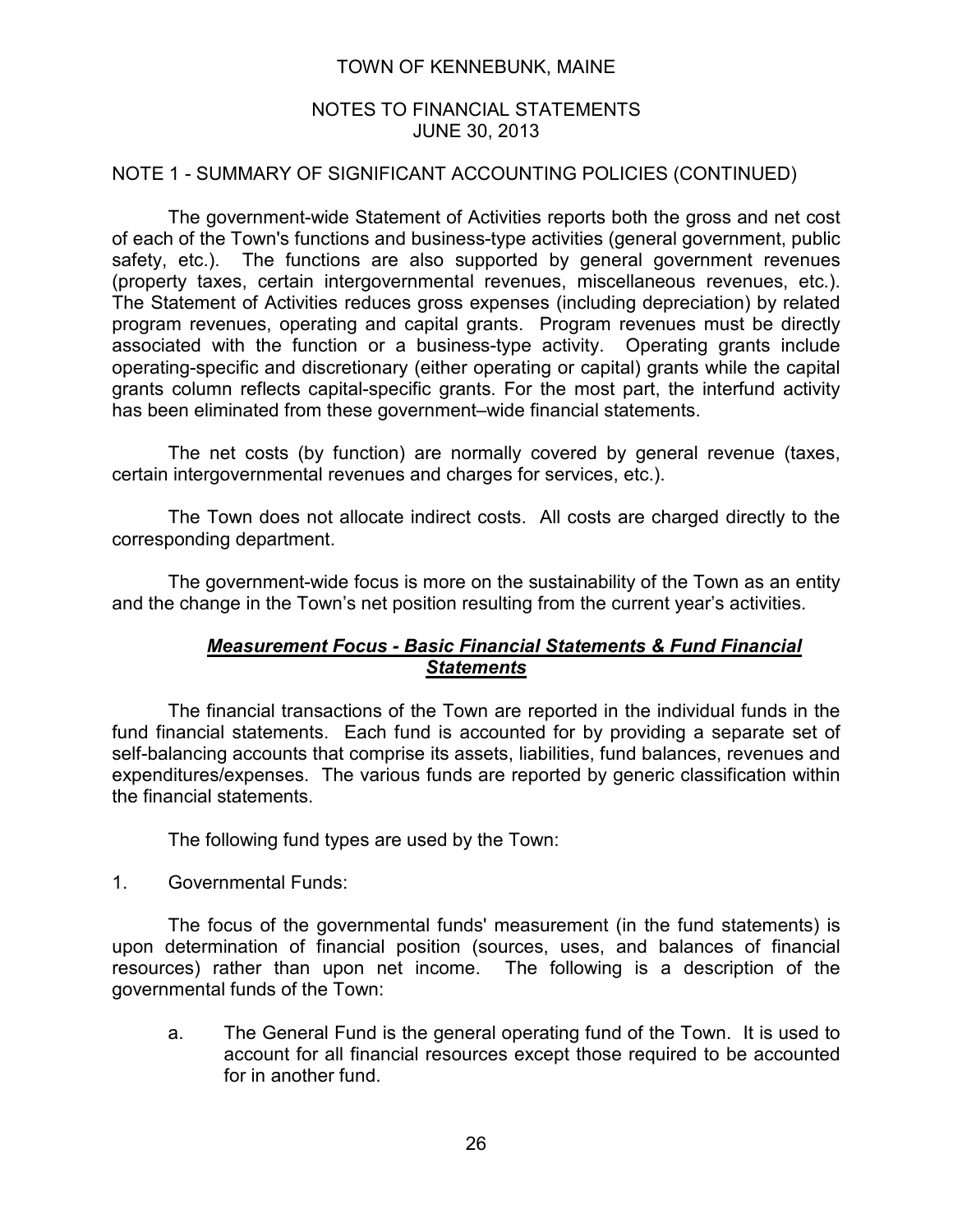# NOTES TO FINANCIAL STATEMENTS JUNE 30, 2013

# NOTE 1 - SUMMARY OF SIGNIFICANT ACCOUNTING POLICIES (CONTINUED)

- b. Special Revenue Funds are used to account for the proceeds of specific revenue sources that are legally restricted to expenditures for specified purposes.
- c. Capital Project Funds are used to account for financial resources to be used for the acquisition or construction of major capital facilities or equipment.
- d. Permanent Funds are used to account for assets held by the Town that are legally restricted pursuant to Title 30-A, §5653 of the Maine State Statutes, as amended, and unless otherwise specified, only earnings, and not principal, may be used for purposes that benefit the Town or its citizenry. The Town's policy for authorizing and spending investment income follows State statutes.
- 2. Proprietary Funds

 The focus of proprietary fund measurement is upon determination of operating income, changes in net position, financial position, and cash flows. The generally accepted accounting principles applicable are those similar to businesses in the private sector. Operating revenues include charges for services, intergovernmental reimbursements and other miscellaneous fees which are a direct result of the proprietary activity. Non-operating revenues are any revenues which are generated outside of the general proprietary activity, i.e. interest income. The following is a description of the proprietary funds of the Town:

- a. Enterprise Funds are required to be used to account for operations for which a fee is charged to external users for goods or services and the activity (a) is financed with debt that is solely secured by a pledge of net revenues, (b) has third party requirements that the cost of providing services, including capital costs, be recovered with fees and charges or (c) established fees and charges based on a pricing policy designed to recover similar costs.
- 3. Fiduciary Funds:

Fiduciary funds are used to report assets held in a trustee or agency capacity for others and therefore are not available to support Town programs. The reporting focus is on net assets and changes in net position and is reported using accounting principles similar to proprietary funds.

The Town's fiduciary funds are presented in the fiduciary fund financial statements by type (private-purpose). Since by definition these assets are being held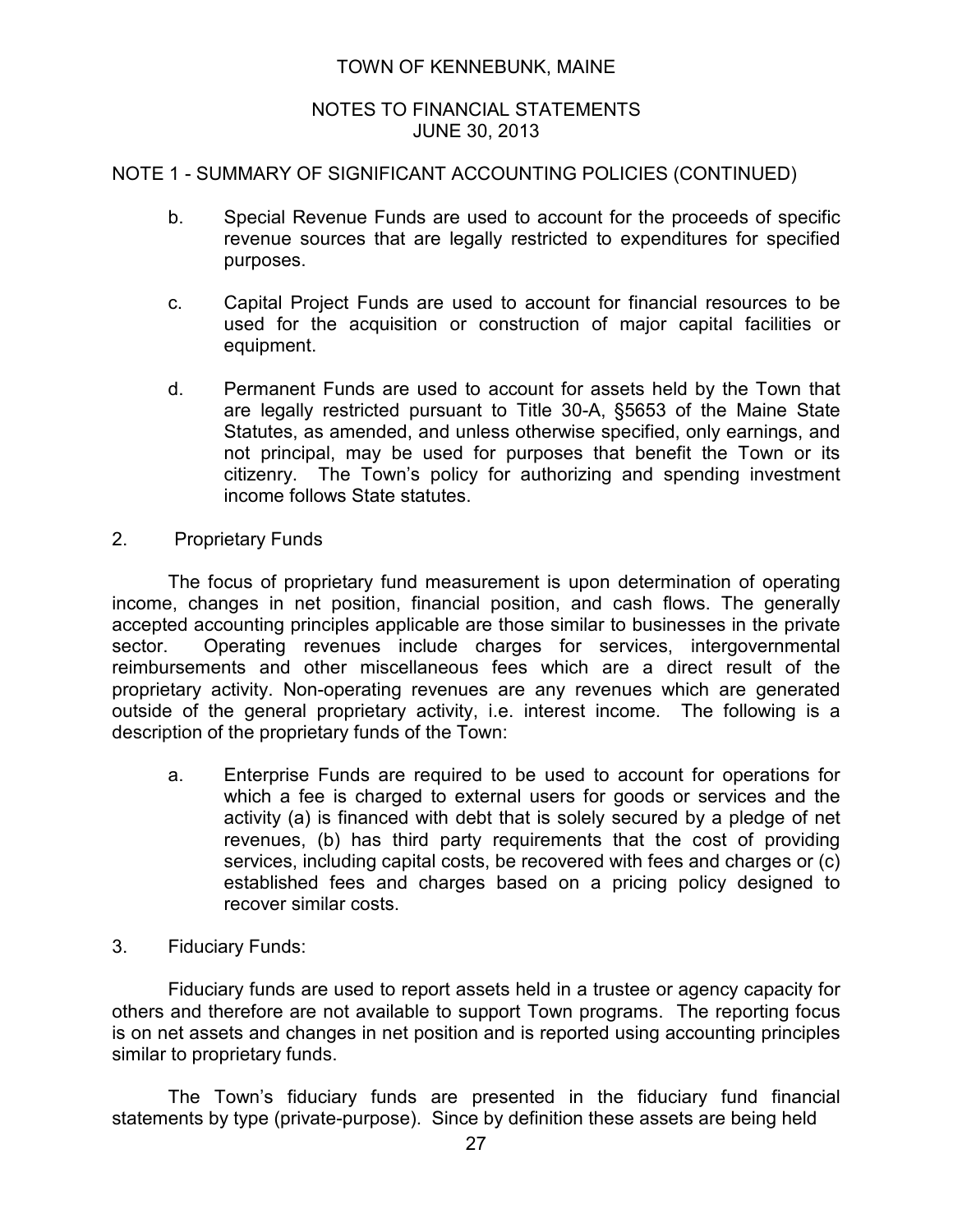### NOTES TO FINANCIAL STATEMENTS JUNE 30, 2013

### NOTE 1 - SUMMARY OF SIGNIFICANT ACCOUNTING POLICIES (CONTINUED)

for the benefit of a third party (other local governments, private parties, etc.) and cannot be used to address activities or obligations of the government, these funds are not incorporated into the government-wide financial statements.

The emphasis in fund financial statements is on the major funds in either the governmental or business-type activities categories. Non-major funds by category are summarized into a single column, GASB Statement No. 34 sets forth minimum criteria (percentage of the assets, liabilities, revenues, or expenses of either the fund category or the governmental and enterprise combined) for the determination of major funds. The nonmajor funds are combined in a column in the fund financial statements.

### *Basis of Accounting*

 Basis of accounting refers to when revenues and expenditures or expenses are recognized in the accounts and reported in the financial statements. Basis of accounting relates to the timing of the measurements made, regardless of the measurement focus applied.

1. Accrual

 Governmental activities in the government-wide financial statements and fiduciary fund financial statements are presented on the accrual basis of accounting. Revenues are recognized when earned and expenses are recognized when incurred.

2. Modified Accrual

 The governmental fund financial statements are presented on the modified accrual basis of accounting. Under the modified accrual basis of accounting, revenues are recorded when susceptible to accrual; i.e., both measurable and available. "Available" means collectible within the current period or soon enough thereafter to be used to pay liabilities of the current period. Expenditures are generally recognized under the modified accrual basis of accounting when the related liability is incurred. The exception to this general rule is that principal and interest on general obligation long-term debt, if any, is recognized when due.

# *Budget*

 The Town's policy is to adopt an annual budget for operations. The budget is presented on the modified accrual basis of accounting which is consistent with generally accepted accounting principles.

 The following procedures are followed in establishing budgetary data reflected in the financial statements: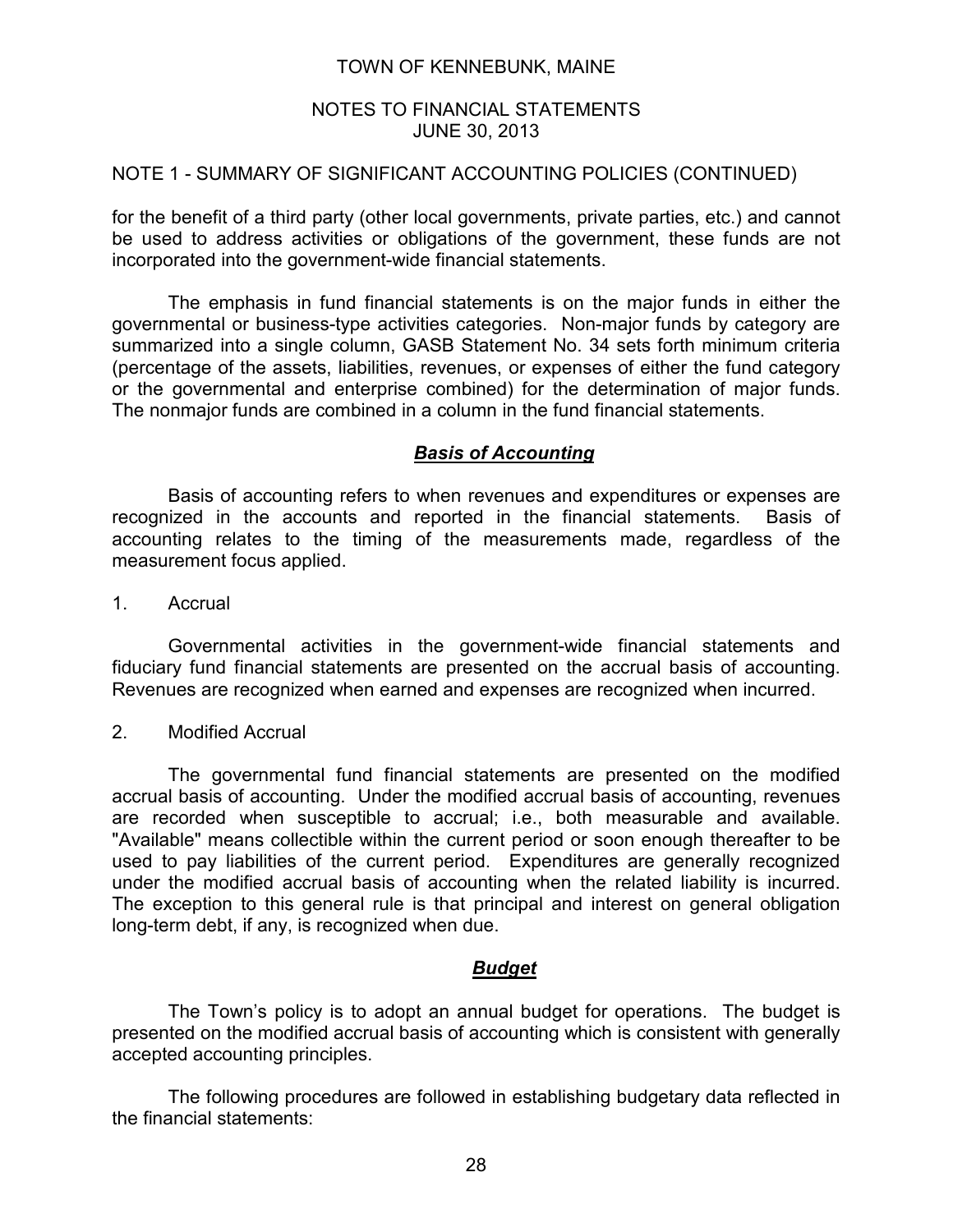# NOTES TO FINANCIAL STATEMENTS JUNE 30, 2013

# NOTE 1 - SUMMARY OF SIGNIFICANT ACCOUNTING POLICIES (CONTINUED)

- 1. Early in the second half of the year the Town prepares a budget for the fiscal year beginning July 1. The operating budget includes proposed expenditures and the means of financing them.
- 2. A meeting of the inhabitants of the Town is called for the purpose of adopting the proposed budget after public notice of the meeting is given.
- 3. The budget is adopted subsequent to passage by the inhabitants of the Town.
- 4. The Town does not adopt budgets for Special Revenue Funds.

# *Deposits and Investments*

 The Town's cash and cash equivalents are considered to be cash on hand, demand deposits and short-term investments with original maturities of three months or less from the date of acquisition.

 It is the Town's policy to value investments at fair value. None of the Town's investments are reported at amortized cost. For purposes of the statement of cash flows, all highly liquid investments with a maturity of three months or less when purchased are considered to be cash equivalents. The Town Treasurer is authorized by State Statutes to invest all excess funds in the following:

- Obligations of the U.S. Government, its agencies and instrumentalities.
- Certificates of deposits and other evidences of deposits at banks, savings and loan associations, and credit unions.
- Repurchase agreements
- Money market mutual funds

The Town of Kennebunk has a formal investment policy, and also follows the State of Maine Statutes.

# *Inventories*

Inventories of supplies are considered to be expenditures at the time of purchase and are not included in the general fund balance sheet.

# *Interfund Receivables and Payables*

Any residual balances outstanding between governmental activities and business-type activities are reported in the governmental-wide financial statements as "internal balances". Interfund balances and transactions have been eliminated in the government-wide financial statements.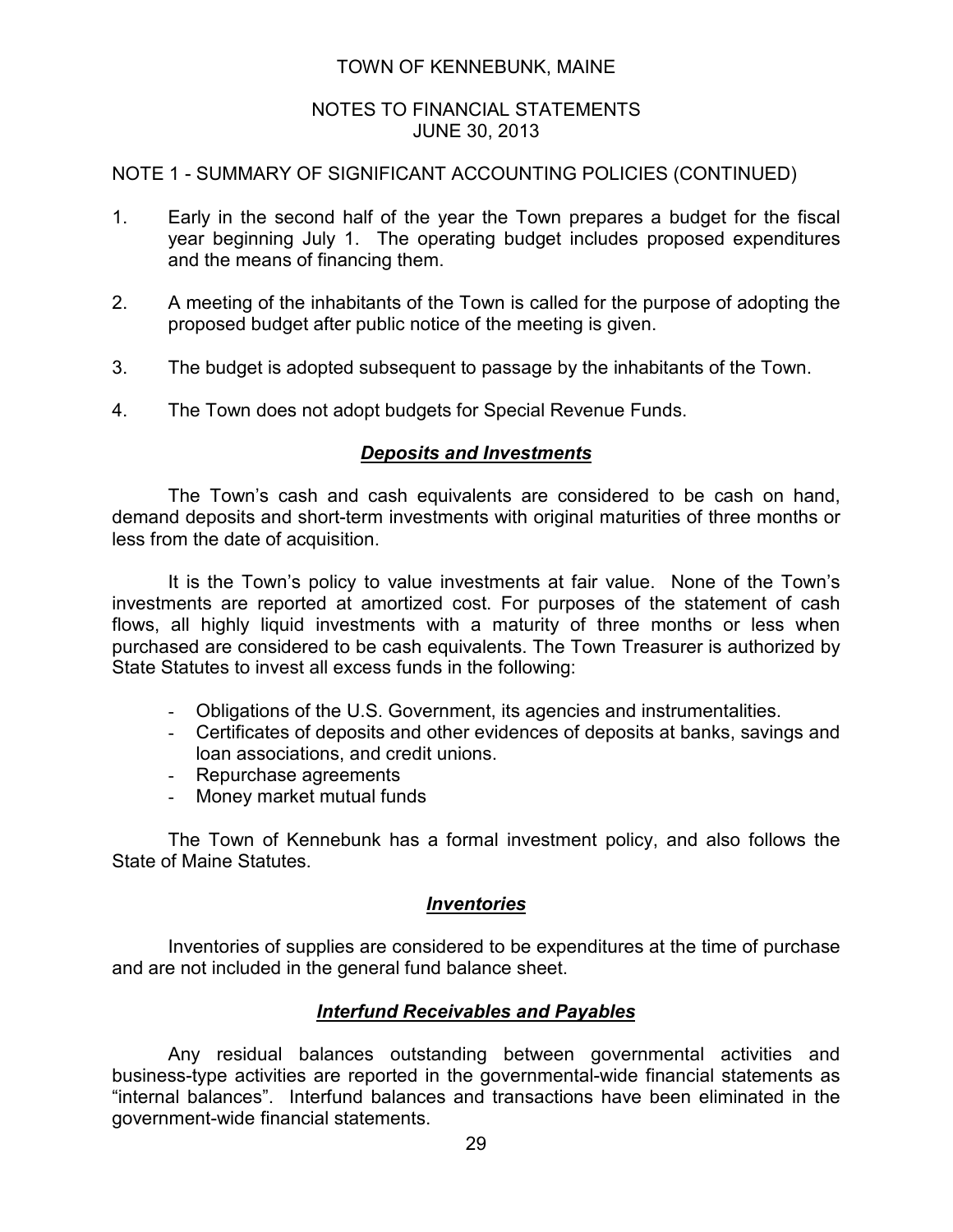### NOTES TO FINANCIAL STATEMENTS JUNE 30, 2013

### NOTE 1 - SUMMARY OF SIGNIFICANT ACCOUNTING POLICIES (CONTINUED)

# *Transactions Between Funds*

Legally authorized transfers are treated as interfund transfers and are included in the results of operations of both Governmental and Proprietary Funds.

### *Allowance for Uncollectible Accounts*

The allowance for uncollectible accounts is estimated to be \$169,956 as of June 30, 2013 for ambulance receivables.

# *Capital Assets*

Capital assets purchased or acquired with an original cost of \$5,000 or more are reported at historical cost or estimated historical cost. Contributed assets are reported at fair market value as of the date received. Additions, improvements and other capital outlays that significantly extend the useful life of an asset are capitalized. Infrastructure such as streets, traffic signals, and signs are capitalized. Other costs incurred for repairs and maintenance are expensed as incurred. Depreciation on all assets is provided on the straight-line basis over the estimated useful lives.

 The assets are valued at historical cost when available and estimated historical cost where actual invoices or budgetary data was unavailable. Donated fixed assets are valued at their estimated fair market value on the date received. All retirements have been recorded by eliminating the net carrying values.

Infrastructure assets include roads, bridges, underground pipe (other than related to independently owned utilities), traffic signals, etc. These infrastructure assets are likely to be the largest asset class of the Town. The Town has not retroactively recorded infrastructure.

Estimated useful lives are as follows:

| <b>Buildings</b>        | 20 - 50 years  |
|-------------------------|----------------|
| Infrastructure          | 50 - 100 years |
| Machinery and equipment | $3 - 50$ years |
| <b>Vehicles</b>         | $3 - 25$ years |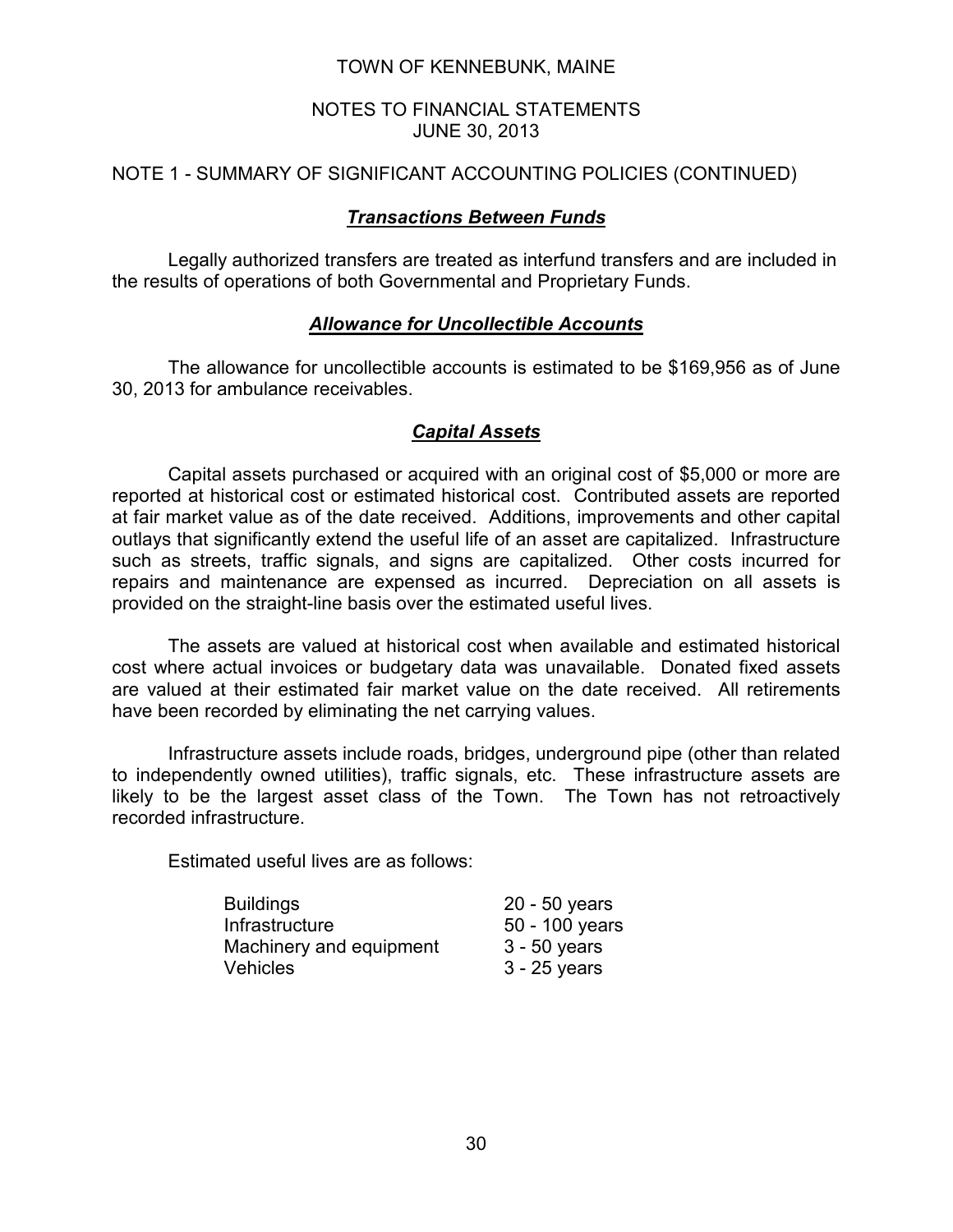### NOTES TO FINANCIAL STATEMENTS JUNE 30, 2013

### NOTE 1 - SUMMARY OF SIGNIFICANT ACCOUNTING POLICIES (CONTINUED)

### *Long-term Obligations*

The accounting treatment of long-term debt depends on whether the assets are used in governmental fund operations or proprietary fund operations and whether they are reported in the government-wide or fund financial statements.

All long-term debt to be repaid from governmental and business-type resources is reported as liabilities in government-wide statements. The long-term debt consists primarily of bonds payable, capital leases payable and compensated absences.

Long-term debt for governmental funds is not reported as liabilities in the fund financial statements. The debt proceeds are reported as other financing sources and payment of principal and interest reported as expenditures. The accounting for proprietary fund is the same in the fund statements as it is in the government-wide statements.

### *Compensated Absences*

The Town's policies regarding vacation and sick time do permit employees to accumulate earned but unused vacation and sick leave. The liability for these compensated absences is recorded as long-term debt in the government-wide financial statements. In the fund financial statements, governmental funds report only the compensated absence liability payable from expendable available financial resources, while the proprietary funds report the liability as it is incurred. As of June 30, 2013 the Town's liability for compensated absences is \$275,816.

# *Net Position*

Net position represents the difference between all other elements in a statement of financial position. Net position invested in capital assets, net of related debt consists of capital assets, net of accumulated depreciation, reduced by the outstanding balances of any borrowing used for those assets, and adding back unspent proceeds. Net position is reported as restricted when there are limitations imposed on its use either through enabling legislations adopted by the Town or through external restrictions imposed by creditors, grantors or laws or regulations of other governments. Unrestricted net position is the net amount of the assets, deferred outflows of resources, liabilities, and deferred inflows of resources that are not included in the determination of net investment in capital assets or restricted net position.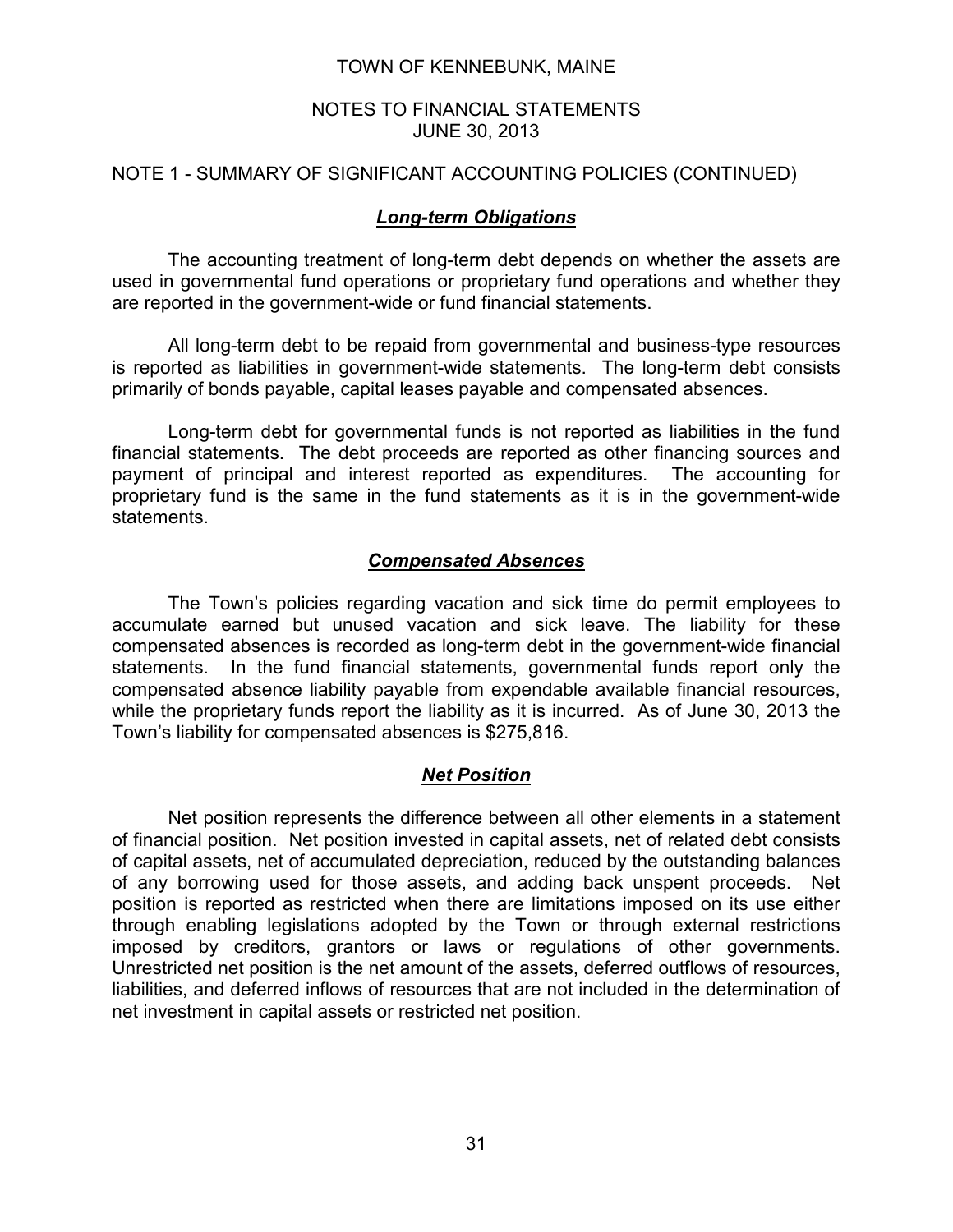### NOTES TO FINANCIAL STATEMENTS JUNE 30, 2013

### NOTE 1 - SUMMARY OF SIGNIFICANT ACCOUNTING POLICIES (CONTINUED)

# *Fund Balances*

 In the fund financial statements, fund balance for governmental funds is reported in classifications that comprise a hierarchy based primarily on the extent to which the Town is bound to honor constraints on the specific purpose for which amounts in the funds can be spent. Fund balance is reported in five components – nonspendable, restricted, committed, assigned and unassigned.

Nonspendable – This includes amounts that cannot be spent either because they are not in spendable form or because they are legally or contractually required to be maintained intact.

Restricted – This includes amounts that can be spent only for specific purposes because of constitutional provisions or enabling legislation or because of constraints that are externally imposed by creditors, grantors, contributors, or the laws or regulations of other governments.

Committed – This includes amounts that can be used only for specific purposes determined by a formal action of the inhabitants of the Town. The inhabitants of the Town through Town meetings are the highest level of decision-making authority of the Town. Commitments may be established, modified, or rescinded only through a Town meeting vote.

Assigned – This includes amounts that do not meet the criteria to be classified as restricted or committed but that are intended to be used for specific purposes. The authority for assigning fund balance is expressed by the Board of Selectmen.

Unassigned – This includes all other spendable amounts. The general fund is the only fund that reports a positive unassigned fund balance amount. Other governmental funds besides the general fund can only report a negative unassigned fund balance amount.

When an expenditure is incurred for purposes for which both restricted and unrestricted fund balances are available, the Town considers restricted funds to have been spent first. When an expenditure is incurred for which committed, assigned, or unassigned fund balances are available, the Town considers amounts to have been spent first out of committed funds, then assigned funds, and finally unassigned funds, as needed, unless the Town meeting vote has provided otherwise in its commitment or assignment actions.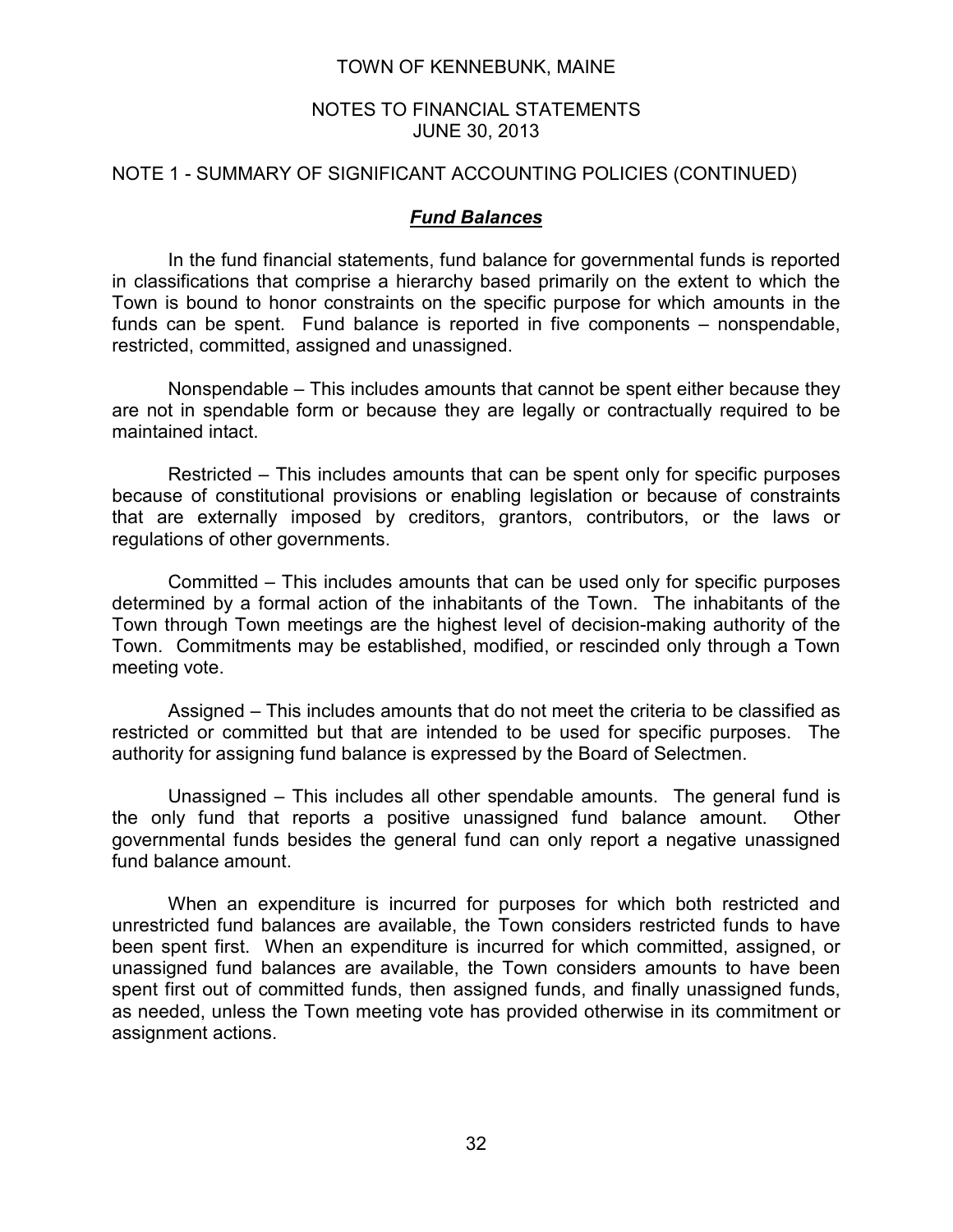## NOTES TO FINANCIAL STATEMENTS JUNE 30, 2013

### NOTE 1 - SUMMARY OF SIGNIFICANT ACCOUNTING POLICIES (CONTINUED)

# *Revenue Recognition - Property Taxes - Modified Accrual Basis*

 The Town's property tax for the current year was levied August 23, 2012 on the assessed value listed as of April 1, 2012, for all real and personal property located in the Town. Taxes were due on in two installments on October 5, 2012 and April 5, 2013. Interest on unpaid taxes commenced on October 6, 2012 and April 6, 2013, at 7% per annum.

 Property tax revenues are recognized when they become available. Available includes those property tax receivables expected to be collected within sixty days after year end. The remaining receivables have been recorded as deferred revenues.

The Town is permitted by the laws of the State of Maine to levy taxes up to 105% of its net budgeted expenditures for the related fiscal period. The amount raised in excess of 100% is referred to as overlay, and amounted to \$488,811 for the year ended June 30, 2013.

Tax liens are placed on real property within twelve months following the tax commitment date if taxes are delinquent. The Town has the authority to foreclose on property eighteen months after the filing of the lien if tax liens and associated costs remain unpaid.

#### *Program Revenues*

Program revenues include all directly related income items applicable to a particular program (grant income/expenses).

#### *Operating/Non-operating Proprietary Fund Revenues*

Operating revenues consist mainly of direct revenue sources and/or charges for services applicable to that fund.

# *Encumbrance Accounting*

 Encumbrances are not liabilities and, therefore, are not recorded as expenditures until receipt of material or service. For budgetary purposes, appropriations lapse at fiscal year-end. The Town does not utilize encumbrance accounting for its general fund.

#### *Use of Estimates*

During the preparation of the Town's financial statements, management is required to make estimates and assumptions that affect the reported amounts of assets, liabilities, and disclosure of contingent items as of the date of the financial statements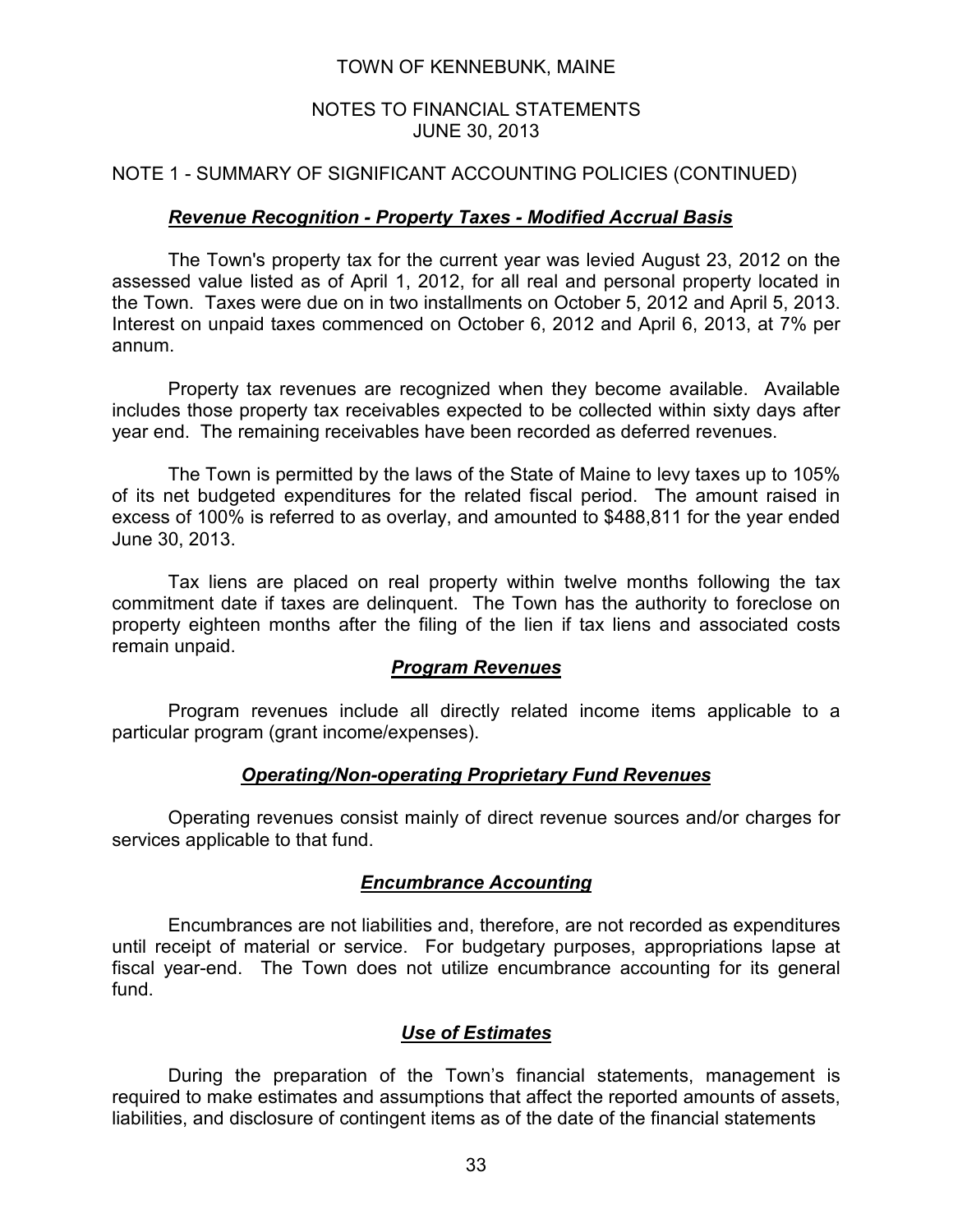### NOTES TO FINANCIAL STATEMENTS JUNE 30, 2013

## NOTE 1 - SUMMARY OF SIGNIFICANT ACCOUNTING POLICIES (CONTINUED)

and the reported amounts of revenues and expenses/expenditures during the reporting period. Actual results may differ from these estimates.

### NOTE 2 – DEPOSITS AND INVESTMENTS

The Town's investment policies, which follow state statutes, require that all investments be made considering the safe and sound investment of principal and preservation of capital in the overall portfolio, maintenance of sufficient liquidity to meet day-to-day operations and other cash requirements and maximization of income, within established investment risk guidelines, with consistent cash flows throughout the budgetary cycle. These investment policies apply to all Town funds.

#### **Deposits:**

 Custodial credit risk for deposits is the risk that, in the event of a failure of a depository financial institution, the Town will not be able to recover its deposits. The Town does not have a policy specifically covering custodial credit risk for deposits. However, the Town maintains deposits in qualifying financial institutions that are members of the F.D.I.C. as defined in Title 30-A, Section 5706 of the Maine Revised Statutes. As of June 30, 2013, the Town reported deposits of \$5,058,857 with a bank balance of \$5,165,415. None of the Town's bank balances of \$5,165,415 were exposed to custodial credit risk. Balances were either covered by F.D.I.C. insurance or by a stand-by irrevocable letter of credit drawn on a federally-backed institution purchased on behalf of the Town by the respective banking institution.

| <b>Account Type</b>                                            |   | <b>Bank</b><br><b>Balance</b>   |  |  |
|----------------------------------------------------------------|---|---------------------------------|--|--|
| Checking accounts<br>Savings accounts<br>Money market accounts | S | 719,296<br>106,736<br>4,339,383 |  |  |
|                                                                |   | 5,165,415                       |  |  |

#### **Investments:**

Custodial credit risk for investments is that, in the event of failure of the counterparty, the Town will not be able to recover the value of its investments or collateral securities that are in possession of an outside party. Currently, the Town does not have a specific policy for custodial credit risk for investments.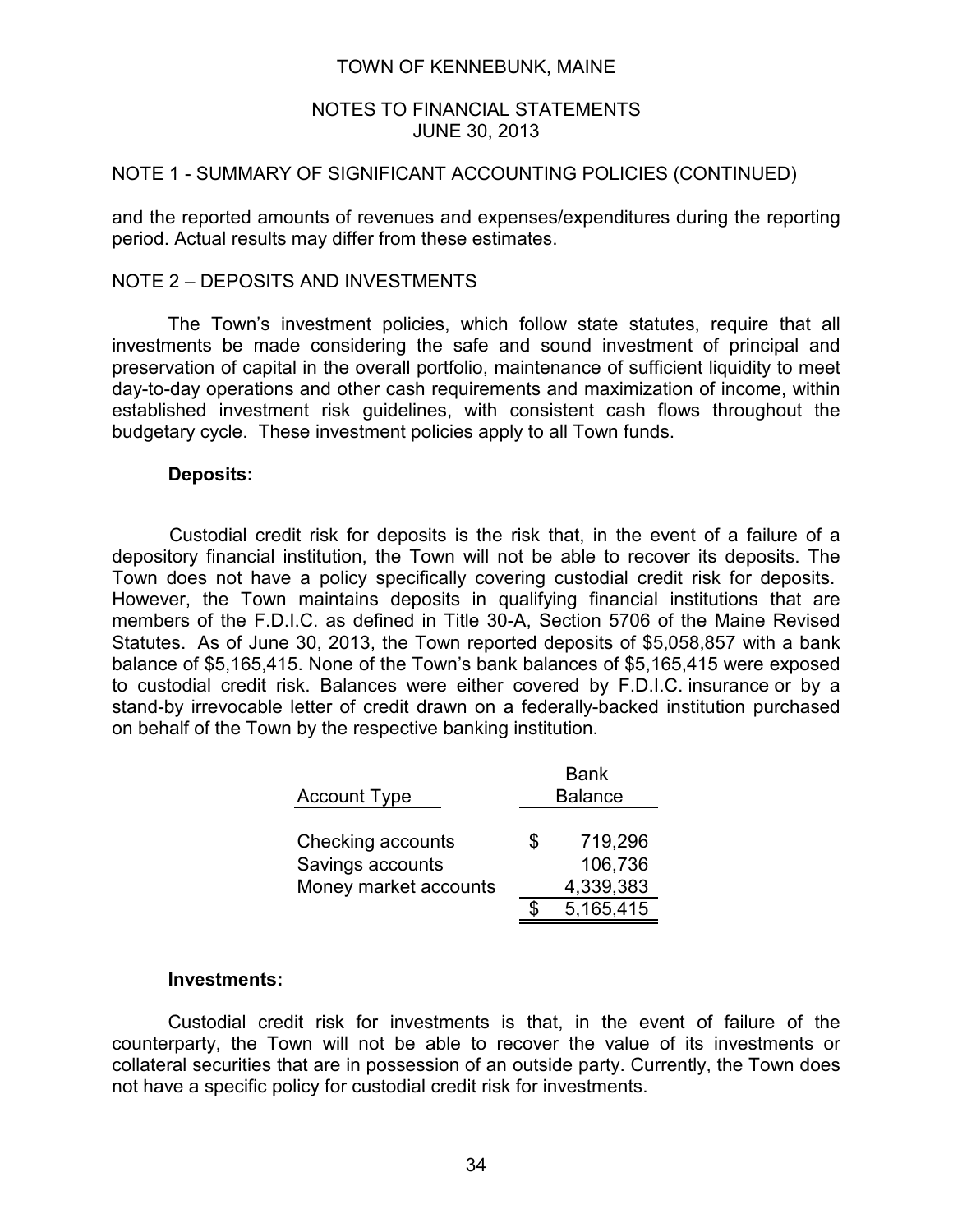#### NOTES TO FINANCIAL STATEMENTS JUNE 30, 2013

#### NOTE 2 - DEPOSITS AND INVESTMENTS (CONTINUED)

#### Fiduciary Fund

The fiduciary fund is used to report assets held in a trustee or agency capacity for employee retirement or deferred compensation benefits and therefore are not available to support Town programs. Since by definition these assets are being held for the benefit of a third party and cannot be used to address activities or obligations of the government, these funds are not incorporated into the government-wide financial statements. All of the investments were held in various mutual funds, stocks and bonds that were uninsured and uncollateralized, and therefore exposed to custodial credit risk.

#### Governmental Funds

Of the Town's investment in certificates of deposits totaling \$4,887,361, none of the Town's investments were exposed to custodial credit risk. Balances were either covered by F.D.I.C. insurance, a stand-by irrevocable letter of credit drawn on a federally-backed institution purchased on behalf of the Town by the respective banking institution, or federally-backed securities pledged as collateral on behalf of the Town owned by the respective banking institution.

| <b>Investment Type</b>            | <b>Fair Value</b> | Less than<br>1 Year | $1 - 5$ Years | <b>Not</b><br>Applicable |
|-----------------------------------|-------------------|---------------------|---------------|--------------------------|
|                                   |                   |                     |               |                          |
| Fiduciary Fund:                   |                   |                     |               |                          |
| Cash management funds             | \$<br>413,192     | \$                  | \$            | 413,192<br>\$            |
| <b>Bond funds</b>                 | 105,975           |                     |               | 105,975                  |
| Asset allocation funds            | 1,307,900         |                     |               | 1,307,900                |
| Stocks - U.S.                     | 902,411           |                     |               | 902,411                  |
| Stocks - International            | 143,465           |                     |               | 143,465                  |
| <b>Speciality</b>                 | 75,690            |                     |               | 75,690                   |
| <b>Total - Fiduciary Fund</b>     | 2,948,633         |                     |               | 2,948,633                |
|                                   |                   |                     |               |                          |
| <b>Governmental Funds:</b>        |                   |                     |               |                          |
| Certificates of deposit           | 4,887,361         | 4,887,361           |               |                          |
| <b>Total - Governmental Funds</b> | 4,887,361         | 4,887,361           |               |                          |
|                                   |                   |                     |               |                          |
|                                   | \$7,835,994       | \$4,887,361         | \$            | \$2,948,633              |

At June 30, 2013, the Town had the following investments and maturities: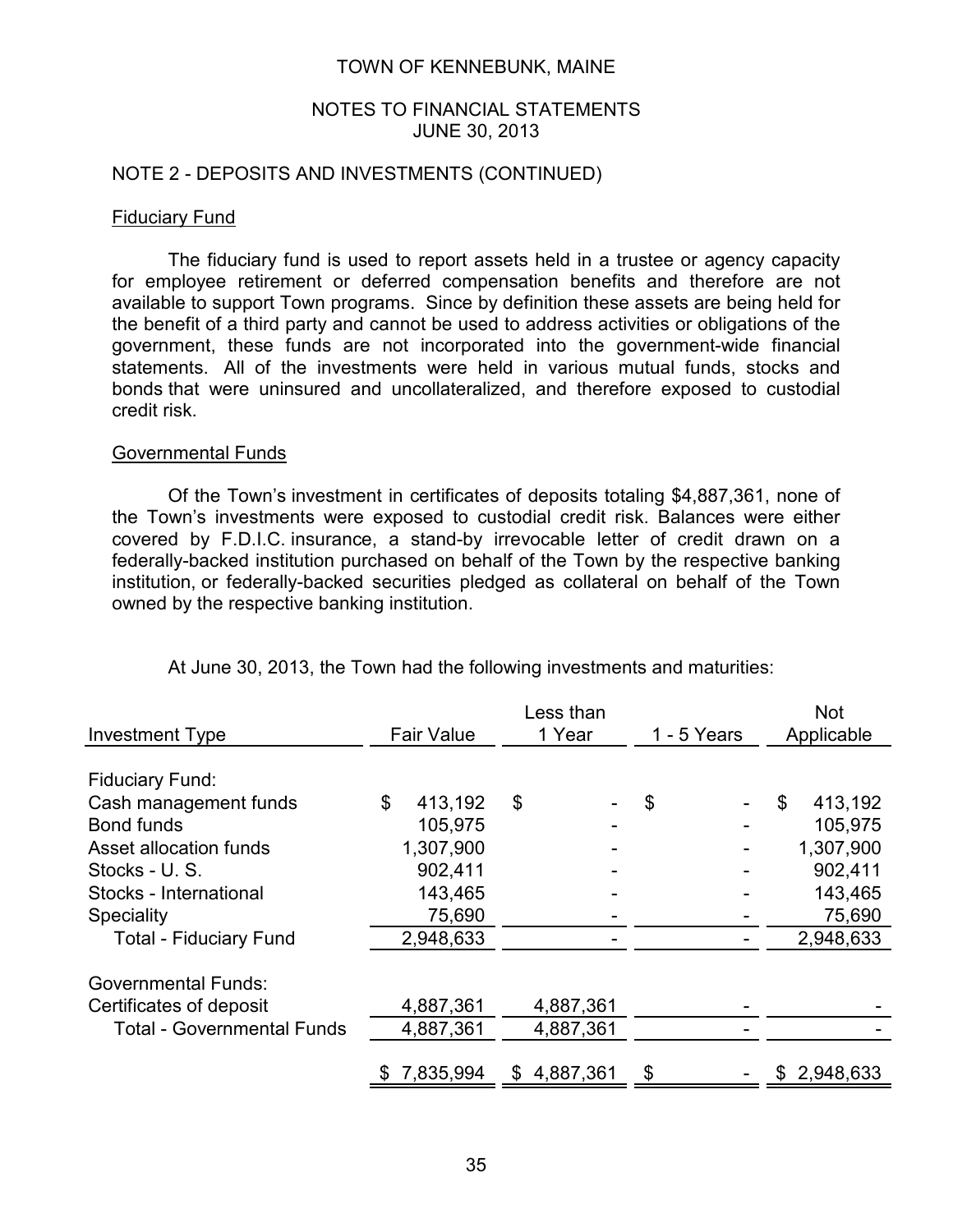#### NOTES TO FINANCIAL STATEMENTS JUNE 30, 2013

#### NOTE 2 - DEPOSITS AND INVESTMENTS (CONTINUED)

Credit risk – Statutes for the State of Maine authorize the Town to invest in obligations of the U.S. Treasury, agencies and instrumentalities, other states and Canada, provided such securities are rated within the three highest grades by an approved rating service of the State of Maine, corporate stocks and bonds within statutory limits, financial institutions, mutual funds and repurchase agreements. The Town does not have an investment policy on credit risk. Generally, the Town invests excess funds in savings accounts and various insured or fully collateralized certificates of deposit.

Interest rate risk – is the risk that changes in interest rates will adversely affect the fair value of an investment. The Town does not have a formal investment policy that limits investment maturities as a means of managing its exposure to fair value losses arising from fluctuations in interest rates.

#### NOTE 3 – INTERFUND RECEIVABLES AND PAYABLES

 Interfund balances at June 30, 2013 consisted of the following individual fund receivables and payables:

|                                | <b>Receivables</b> |            |    | Payables  |  |  |
|--------------------------------|--------------------|------------|----|-----------|--|--|
|                                |                    | (Due from) |    | (Due to)  |  |  |
|                                |                    |            |    |           |  |  |
| General fund                   | \$                 | 1,824,110  | \$ | 2,038,535 |  |  |
| Road Paving & Improvement      |                    |            |    | 152,010   |  |  |
| April 16th Storm               |                    | 5,297      |    |           |  |  |
| Enterprise fund                |                    | 2,054      |    | 285,032   |  |  |
| Nonmajor special revenue funds |                    | 486,315    |    | 869,732   |  |  |
| Nonmajor capital projects fund |                    | 1,544,869  |    | 508,308   |  |  |
| Nonmajor permanent funds       |                    |            |    | 9,028     |  |  |
| <b>Totals</b>                  |                    | 3,862,645  | œ  | 3,862,645 |  |  |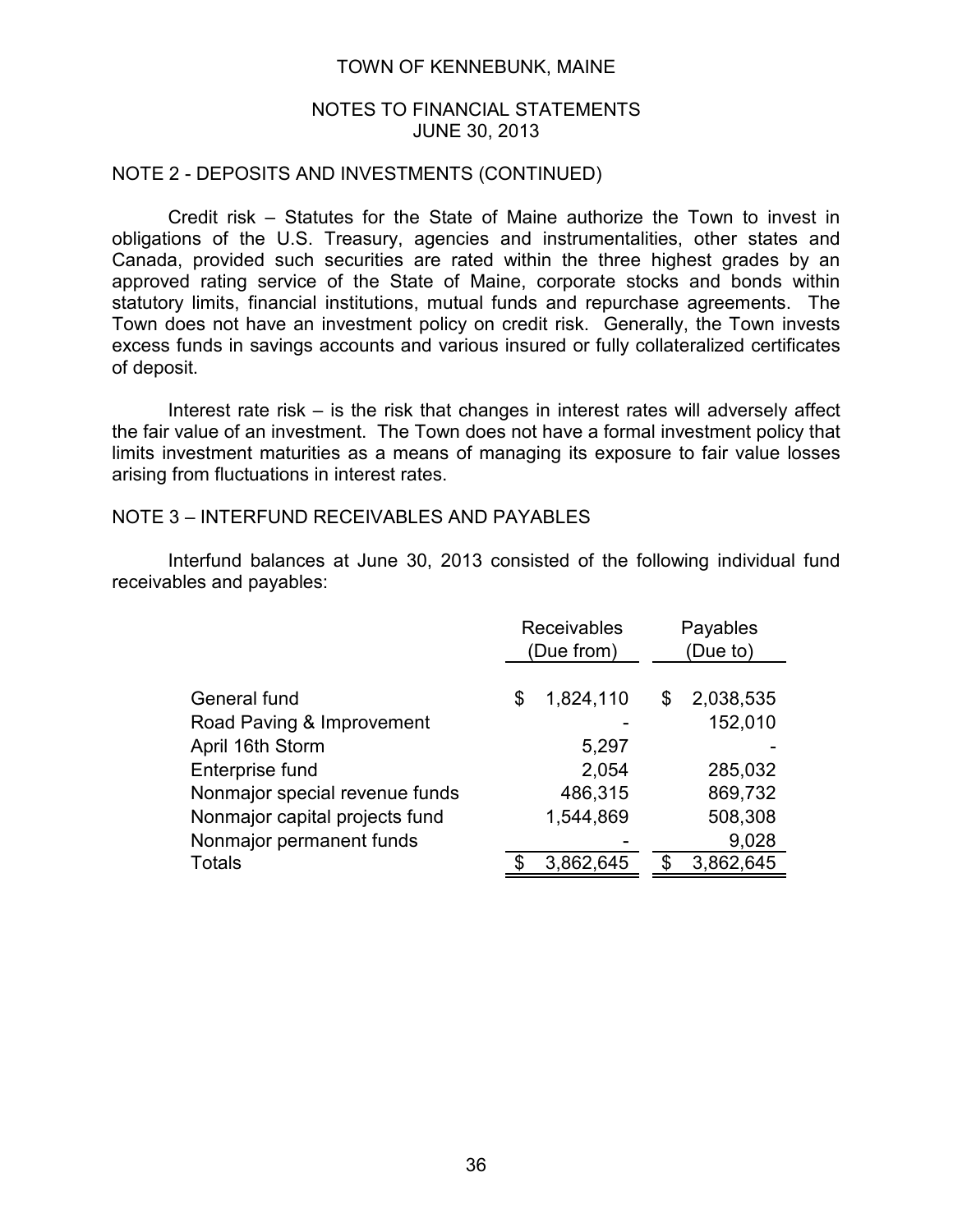# NOTES TO FINANCIAL STATEMENTS JUNE 30, 2013

# NOTE 4 - CAPITAL ASSETS

A summary of capital assets is as follows:

|                                  |                | Balance,<br>7/1/12 | <b>Additions</b> | <b>Deletions</b>  | Balance,<br>6/30/13 |
|----------------------------------|----------------|--------------------|------------------|-------------------|---------------------|
| Governmental activities          |                |                    |                  |                   |                     |
| Non-depreciated assets:          |                |                    |                  |                   |                     |
| Land                             | $\mathfrak{L}$ | 2,478,648          | \$               | \$                | \$<br>2,478,648     |
| Art works & historical treasures |                | 41,000             |                  |                   | 41,000              |
| Construction in progress         |                | 1,110,239          | 270,817          | (1,066,225)       | 314,831             |
|                                  |                | 3,629,887          | 270,817          | (1,066,225)       | 2,834,479           |
| Depreciated assets:              |                |                    |                  |                   |                     |
| Land improvements                |                | 1,419,851          | 86,462           |                   | 1,506,313           |
| <b>Buildings</b>                 |                | 1,465,055          |                  |                   | 1,465,055           |
| <b>Building improvements</b>     |                | 6,573,289          | 28,875           |                   | 6,602,164           |
| Furniture & fixtures             |                | 255,248            | 36,185           |                   | 291,433             |
| Machinery & equipment            |                | 3,606,333          | 157,425          |                   | 3,763,758           |
| Vehicles                         |                | 4,656,491          | 584,524          |                   | 5,241,015           |
| Infrastructure:                  |                |                    |                  |                   |                     |
| <b>Bridges</b>                   |                | 15,000             |                  |                   | 15,000              |
| Drainage system                  |                | 375,725            |                  |                   | 375,725             |
| Roads                            |                | 16,298,601         | 1,459,164        |                   | 17,757,765          |
| Sewer lines                      |                | 316,306            |                  |                   | 316,306             |
| <b>Sidewalks</b>                 |                | 1,154,331          | 962,219          |                   | 2,116,550           |
|                                  |                | 36,136,230         | 3,314,854        |                   | 39,451,084          |
| Less: accumulated                |                |                    |                  |                   |                     |
| depreciation                     |                | (18, 562, 506)     | (1, 289, 682)    |                   | (19, 852, 188)      |
|                                  |                | 17,573,724         | 2,025,172        |                   | 19,598,896          |
| Net capital assets               |                | \$21,203,611       | \$2,295,989      | \$<br>(1,066,225) | \$22,433,375        |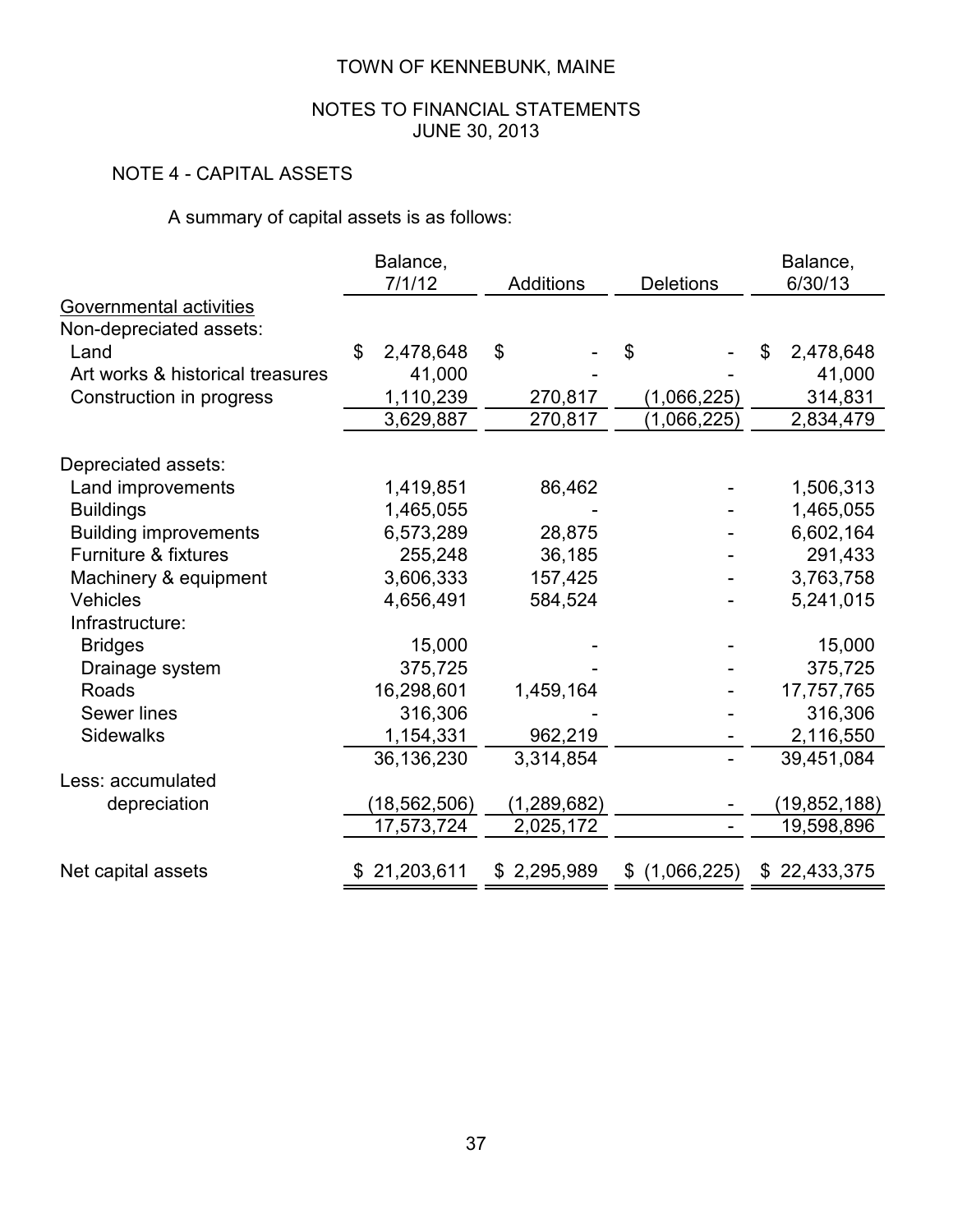# NOTES TO FINANCIAL STATEMENTS JUNE 30, 2013

# NOTE 4 - CAPITAL ASSETS (CONTINUED)

# Current year depreciation

| Administration             | \$<br>50,040 |
|----------------------------|--------------|
| Police                     | 162,608      |
| Fire                       | 258,343      |
| Public works               | 650,778      |
| Parks & recreation         | 28,752       |
| Town-wide                  | 139,161      |
|                            |              |
| Total depreciation expense | 1,289,682    |

### NOTE 5 – LONG TERM DEBT

The following is a summary of changes in the long-term debt for the year ended June 30, 2013:

| <b>Governmental Activities</b>          | Balance,<br>7/1/12        |    | <b>Additions</b> | <b>Deletions</b>         | Balance,<br>6/30/13      |    | Current<br>Portion |
|-----------------------------------------|---------------------------|----|------------------|--------------------------|--------------------------|----|--------------------|
| Bonds payable<br>Capital leases payable | 7,445,000<br>S.<br>23,979 | \$ | Ξ.               | (760,000)<br>(14, 445)   | 6,685,000<br>\$<br>9.534 | æ. | 765,000<br>3,085   |
| Accrued compensated<br>absences         | 339,434                   |    |                  | (63, 618)                | 275,816                  |    |                    |
| Pension benefit<br>obligations          | 192,546                   |    | 24,088           | $\overline{\phantom{a}}$ | 216,634                  |    |                    |
|                                         | 8,000,959                 | S  | 24,088           | (838,063)                | 7,186,984<br>S           |    | 768,085            |

The following is a summary of outstanding bonds payable:

|                                                                                                                                                                                                              |   | Governmental<br><b>Activities</b> |
|--------------------------------------------------------------------------------------------------------------------------------------------------------------------------------------------------------------|---|-----------------------------------|
| \$2,305,000, 2003 General Obligation bond due in annual principal<br>installments varying from \$175,000 to \$60,000. The interest rate varies<br>from 2.250% to 4.200% per annum. Maturity in October 2017. | S | 590,000                           |
| \$995,000, 2004 General Obligation bond due in annual principal<br>installments varying from \$100,000 to \$95,000. The interest rate varies<br>from 2.000% to 3.875% per annum. Maturity in October 2014.   |   | 195,000                           |
| \$1,360,000, 2007 General Obligation bond due in annual principal<br>installments of \$95,000 to \$50,000. The interest rate varies from 4.00% to<br>5.00% per annum. Maturity in October 2026.              |   | 790,000                           |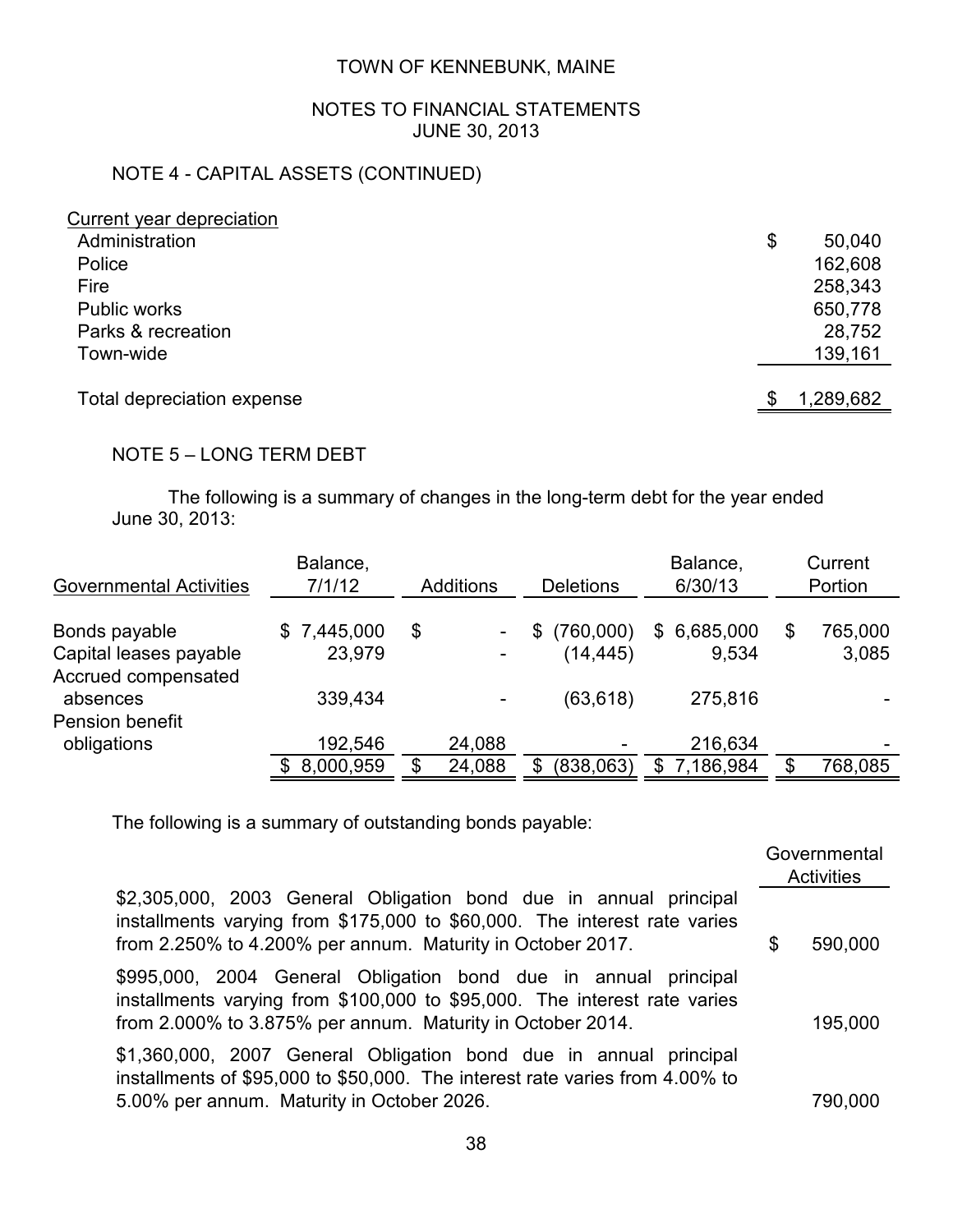#### NOTES TO FINANCIAL STATEMENTS JUNE 30, 2013

## NOTE 5 – LONG TERM DEBT (CONTINUED)

\$6,252,000, 2010 General Obligation bond due in annual installments and semi annual interest installments through October 2029. The interest rate varies from 1.50% to 4.00% per annum. Annual principal installments are from \$120,000 to \$382,000. 5,110,000

\$ 6,685,000

The following is a summary of outstanding bond principal and interest requirements for the following fiscal years ending June 30:

|           | <b>Governmental Activities</b> |    |           |    |                     |  |
|-----------|--------------------------------|----|-----------|----|---------------------|--|
|           |                                |    |           |    | Total               |  |
| Year      | Principal                      |    | Interest  |    | <b>Debt Service</b> |  |
|           |                                |    |           |    |                     |  |
| 2014      | \$<br>765,000                  | \$ | 202,517   | \$ | 967,517             |  |
| 2015      | 765,000                        |    | 179,939   |    | 944,939             |  |
| 2016      | 515,000                        |    | 161,998   |    | 676,998             |  |
| 2017      | 490,000                        |    | 148,993   |    | 638,993             |  |
| 2018      | 490,000                        |    | 135,478   |    | 625,478             |  |
| 2019-2023 | 2,120,000                      |    | 471,768   |    | 2,591,768           |  |
| 2024-2028 | 1,300,000                      |    | 143,319   |    | 1,443,319           |  |
| 2029-2033 | 240,000                        |    | 9,600     |    | 249,600             |  |
|           | \$<br>6,685,000                |    | 1,453,612 | \$ | 8,138,612           |  |

The following is a summary of outstanding capital leases payable:

\$15,591, 2011 Capital lease payable to People's United Bank for photocopiers due in annual installments through July 2015. Interest is charged at a rate of 2.99% per annum. Annual payments are  $$3,370$ .  $$8$   $$9,534$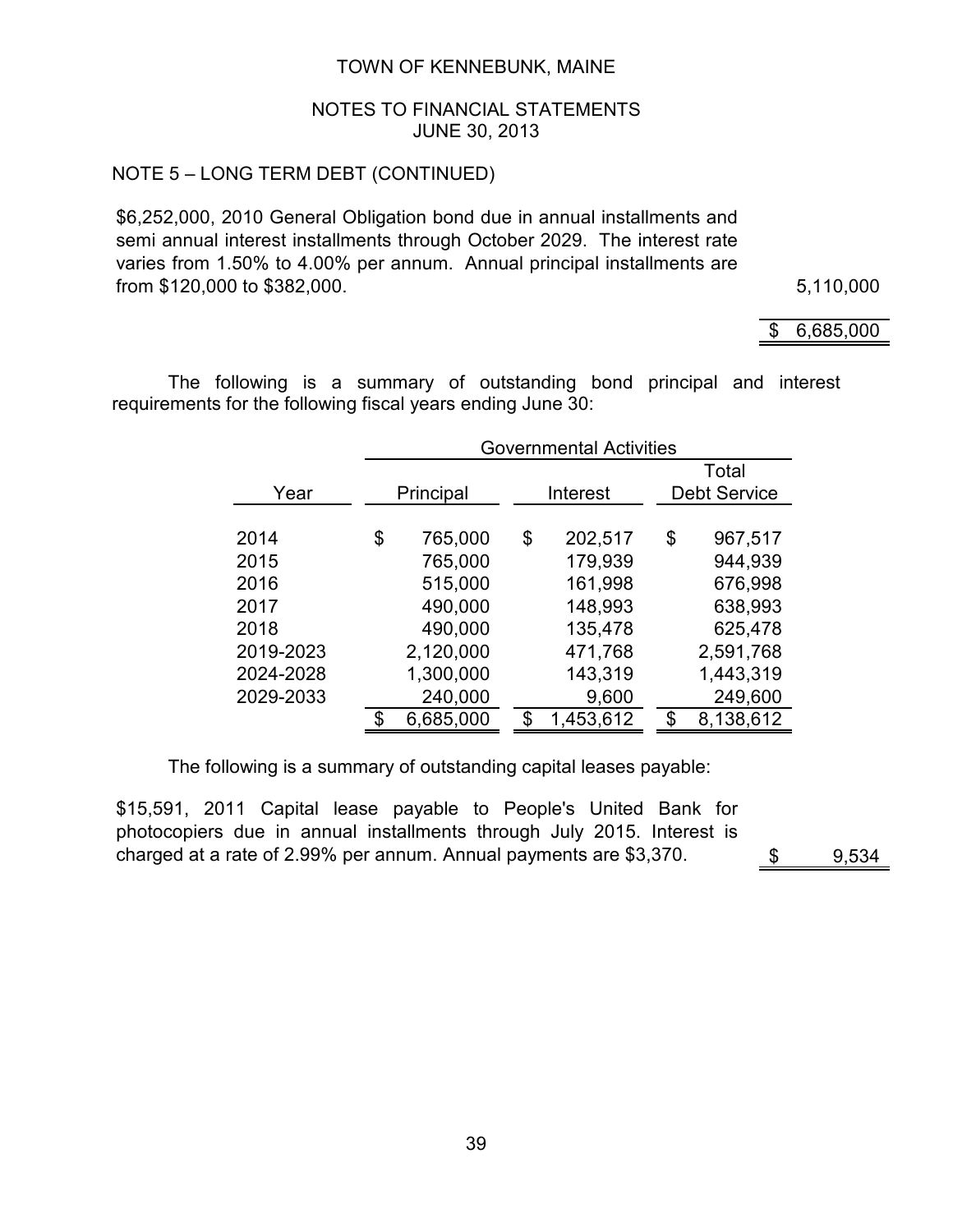#### NOTES TO FINANCIAL STATEMENTS JUNE 30, 2013

# NOTE 5 – LONG TERM DEBT (CONTINUED)

The following is a summary of outstanding capital lease requirements for the following fiscal years ending June 30:

| Year Ending                                    |             |
|------------------------------------------------|-------------|
| June 30:                                       |             |
| 2014                                           | \$<br>3,370 |
| 2015                                           | 3,370       |
| 2016                                           | 3,370       |
| Total minimum lease payment                    | 10,110      |
| Less amount representing interest              | (576)       |
| Present value of future minimum lease payments | 9,534       |

# NOTE 6 – EXPENDITURES OVER APPROPRIATIONS

The following expenditures were overspent at June 30, 2013:

| Recreation and culture   | 89.130  |
|--------------------------|---------|
| Transfers to other funds | 60,925  |
|                          | 150.055 |

# NOTE 7 – NONSPENDABLE FUND BALANCES

At June 30, 2013, the Town had the following nonspendable fund balances:

| General fund:         |         |
|-----------------------|---------|
| Tax acquired property | 231,483 |

# NOTE 8 – RESTRICTED FUND BALANCES

At June 30, 2013, the Town had the following restricted fund balances:

| April 16th Storm                                | Ъ. | 5.297   |
|-------------------------------------------------|----|---------|
| Nonmajor special revenue funds (See Schedule D) |    | 334,417 |
| Nonmajor capital project funds (See Schedule F) |    | 116,941 |
| Nonmajor permanent funds (See Schedule H)       |    | 73.797  |
|                                                 |    | 530,452 |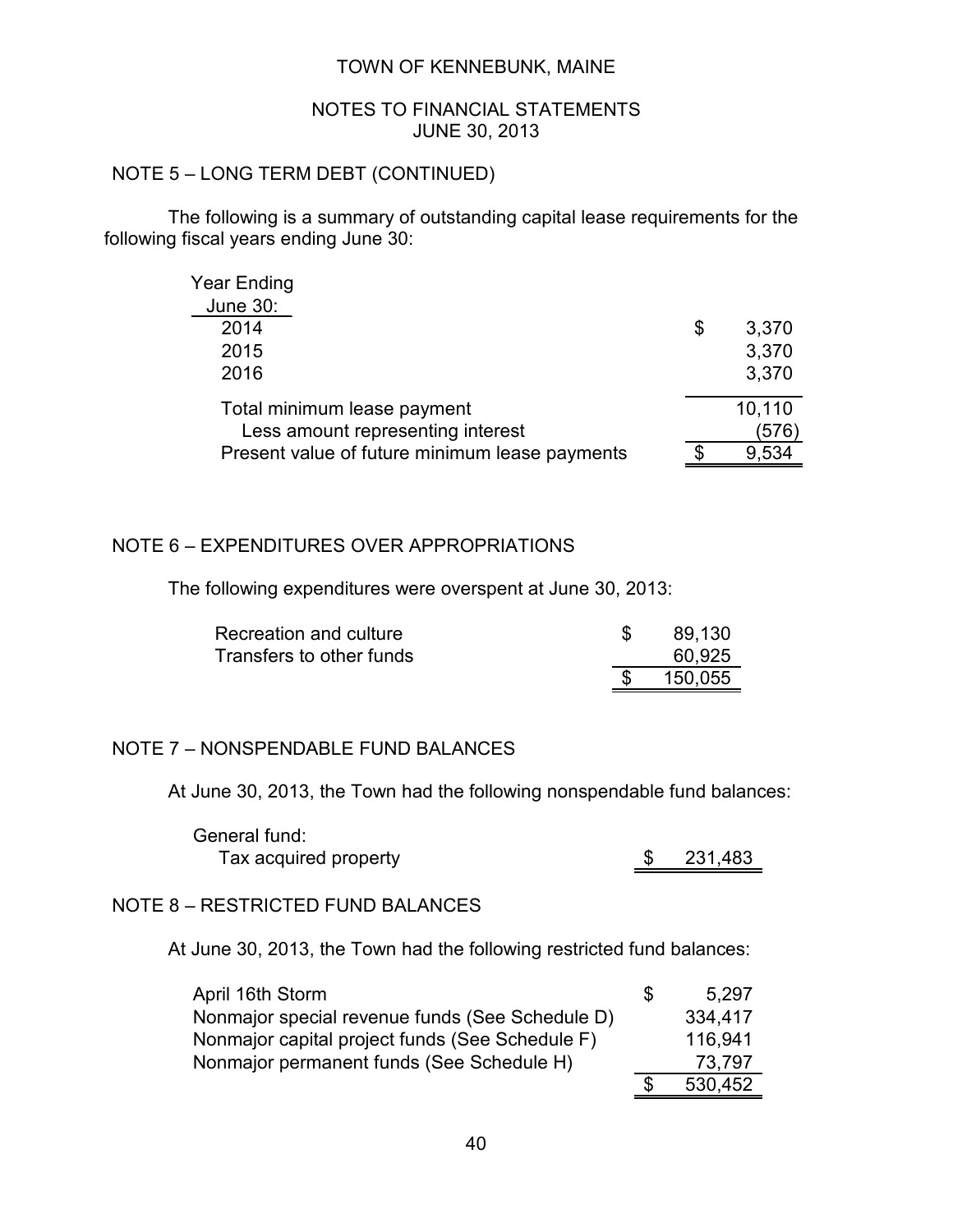# NOTES TO FINANCIAL STATEMENTS JUNE 30, 2013

# NOTE 9 – COMMITTED FUND BALANCES

At June 30, 2013, the Town has the following committed fund balances:

| General fund:                                   |              |
|-------------------------------------------------|--------------|
| Matching grant funds                            | \$<br>44,000 |
| <b>Bicentennial celebration</b>                 | 3,833        |
| Capital assets/projects                         | 510,700      |
| Pay-As-You-Throw enterprise fund                | 160,182      |
| Debt service during 2014                        | 121,311      |
| Nonmajor capital project funds (See Schedule F) | 1,415,361    |
|                                                 | 2,255,387    |

# NOTE 10 – ASSIGNED FUND BALANCES

At June 30, 2013, the Town had the following assigned fund balances:

| General fund:                                   |               |
|-------------------------------------------------|---------------|
| Heating assistance                              | \$<br>19,529  |
| Assessors office                                | 2,547         |
| Printing and advertising                        | 5,000         |
| General assistance training                     | 574           |
| <b>Conservation commission</b>                  | 12,212        |
| Downtown committee                              | 6,898         |
| Economic development committee                  | 5,139         |
| West Kennebunk Village committee                | 4,346         |
| Human resources committee                       | 4,926         |
| Energy efficency                                | 2,808         |
| Tree committee                                  | 3,328         |
| Donations                                       | 1,890         |
| General government training                     | 5,623         |
| Computer training                               | 7,760         |
| Community development training                  | 5,346         |
| Lower Village                                   | 8,672         |
| Property tax assistance                         | 3,493         |
| Operational contingency                         | 32,530        |
| Nonmajor special revenue funds (See Schedule D) | 151,898       |
| Nonmajor capital project funds (See Schedule F) | 12,567        |
|                                                 | \$<br>297,086 |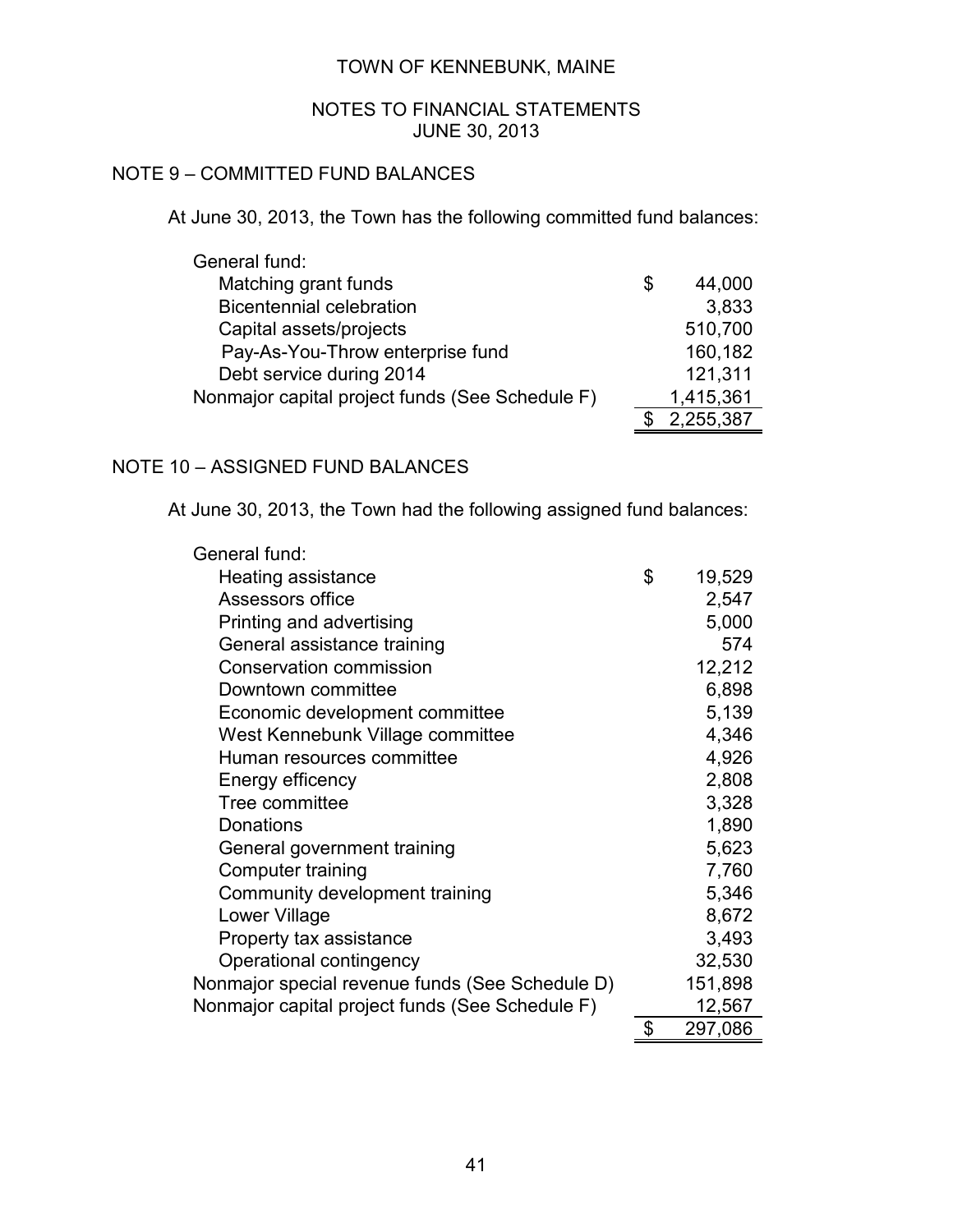### NOTES TO FINANCIAL STATEMENTS JUNE 30, 2013

#### NOTE 11 – RISK MANAGEMENT

 The Town is exposed to various risks of loss related to torts; theft of, damage to and destruction of assets; errors and omissions; and natural disasters for which the Town either carries commercial insurance, participates in a public entity risk pool, or is effectively self-insured. Currently the Town participates in several public-entity and self-insured risk pools sponsored by the Maine Municipal Association.

 Based on the coverage provided by the pools described above, as well as coverage provided by commercial insurance purchased, the Town is not aware of any material actual or potential claim liabilities which should be recorded at June 30, 2013.

### NOTE 12 – OVERLAPPING DEBT

 The Town is contingently liable for its proportionate share of any defaulted debt by entities of which it is a member. At June 30, 2013, the Town's share was approximately:

|                                     | Outstanding<br>Debt     | Town's<br>Percentage | Total<br>Share              |
|-------------------------------------|-------------------------|----------------------|-----------------------------|
| County of York<br><b>RSU No. 21</b> | 8,900,000<br>17,749,079 | 7.23%<br>59.63%      | \$<br>643,470<br>10,583,776 |
|                                     |                         |                      | 11,227,246                  |

# NOTE 13 – DEFINED BENEFIT PENSION PLAN

#### MAINE PUBLIC EMPLOYEES RETIREMENT SYSTEM

#### A. Plan Description

 Town employees contribute to the Participating Local Districts (PLDs) Consolidated Plan, a cost-sharing multiple-employer defined benefit pension plan administered by the Maine Public Employees Retirement System. The PLDs Consolidated Plan provides retirement and disability benefits, annual cost-of-living adjustments and death benefits to plan members and beneficiaries. Title 5 of the Maine Revised Statutes Annotated assigns the authority to establish and amend benefit provisions to the PLD's Consolidated Plan Board of Trustees. The Maine Public Employees Retirement System issues a publicly available financial report that includes financial statements and required supplementary information for PLDs Consolidated Plan. That report may be obtained by writing to Maine Public Employees Retirement System, 46 State House Station, Augusta, Maine 04333 or by calling (800) 451-9800.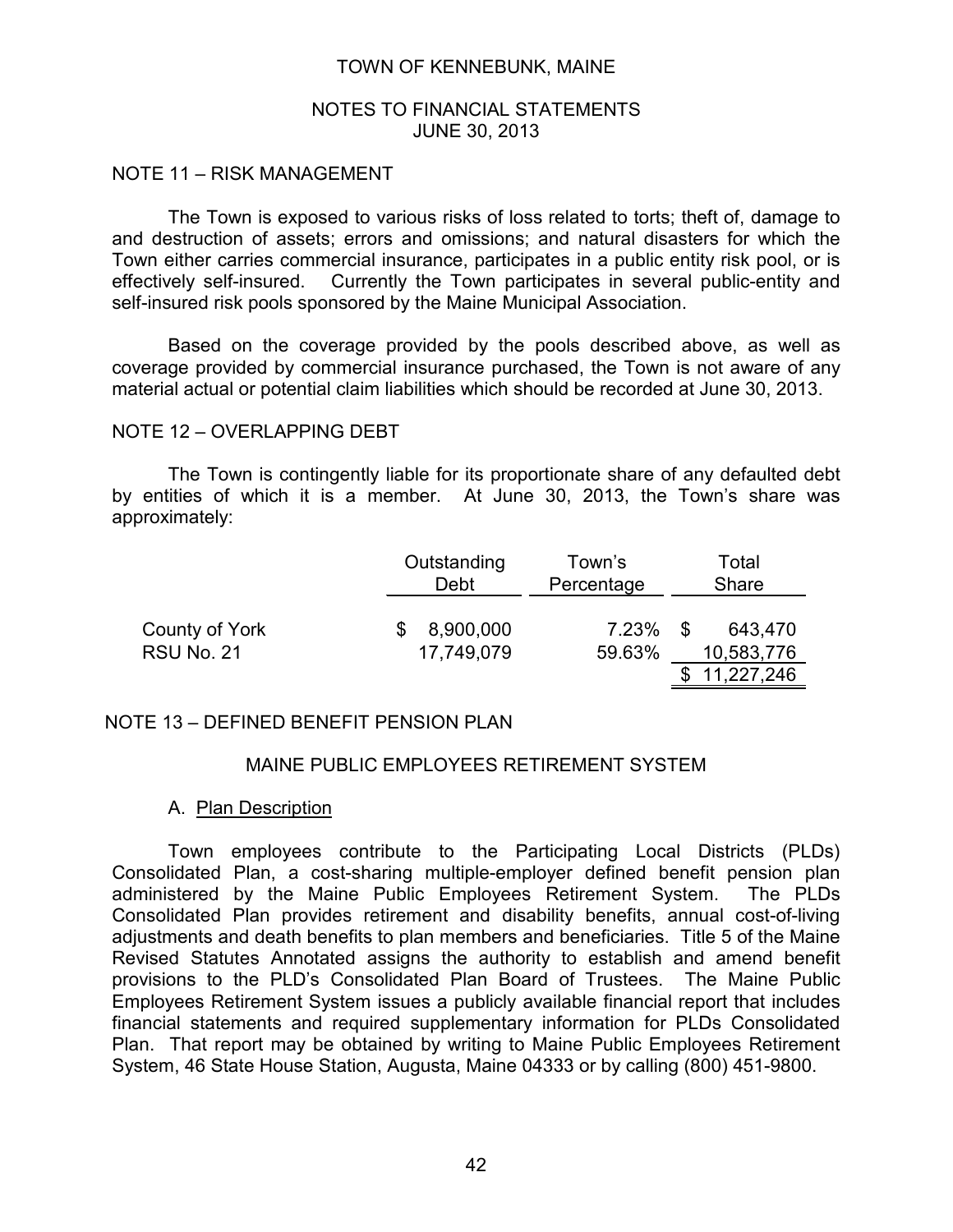### NOTES TO FINANCIAL STATEMENTS JUNE 30, 2013

### NOTE 13 – DEFINED BENEFIT PENSION PLAN (CONTINUED)

### B. Funding Policy

 The contribution requirements of plan members and the Town are established and may be amended by the PLD's Consolidated Board of Trustees. The Town's police department employees are part of the PLD's special plan "2C" and are required to contribute 6.5% of their annual salary, while all other employees are part of the PLD's plan "AC" and are required to contribute 6.5% of their annual salary. During fiscal year 2013 the Town was required to contribute 7.5% of special plan "2C" members' covered payroll and 5.3% of the plan "AC" members' covered payroll annually to the system along with a predetermined initial unpooled unfunded actuarial liability (IUUAL) rate set by the system. The IUUAL can either be a monthly payment or credit, which is added to or subtracted from the employer's percentage of employees' covered payroll to determine the employers actual cost. The Town's contributions for both plans, including employee contributions for the years ended June 30, 2013, 2012 and 2011 were: \$179,564, \$146,026, and \$121,786, respectively.

As of June 30, 2013, the Town had an unfunded actuarial accrued liability credit of \$21,418, computed using the actuarial method used for funding purposes. This credit is being used to reduce future contributions and is being amortized over a closed period of 18 years from July 1, 1999.

# NOTE 14 – DEFERRED COMPENSATION PLAN

#### INTERNATIONAL CITY MANAGEMENT ASSOCIATION – RETIREMENT CORPORATION

# A. Plan Description

The Town offers its employees a defined contribution plan created in accordance with Internal Revenue Code Section 401. The plan, available to all full-time Town employees unless the employee is actively participating in the Town's Maine Public Employee Retirement System defined benefit pension plan, permits them to defer a portion of their salary until retirement. The deferred amount and the vested portion of the employer match is not available to the employee until retirement or death, or in case of other life events as allowed by law.

The Town offers its employees a deferred compensation plan created in accordance with Internal Revenue Code Section 457. The plan, available to all employees, permits the employee to defer a portion of salary until future years. There is no employer match by the Town. The deferred compensation is not available to employees until termination, retirement, death or unforeseen emergency.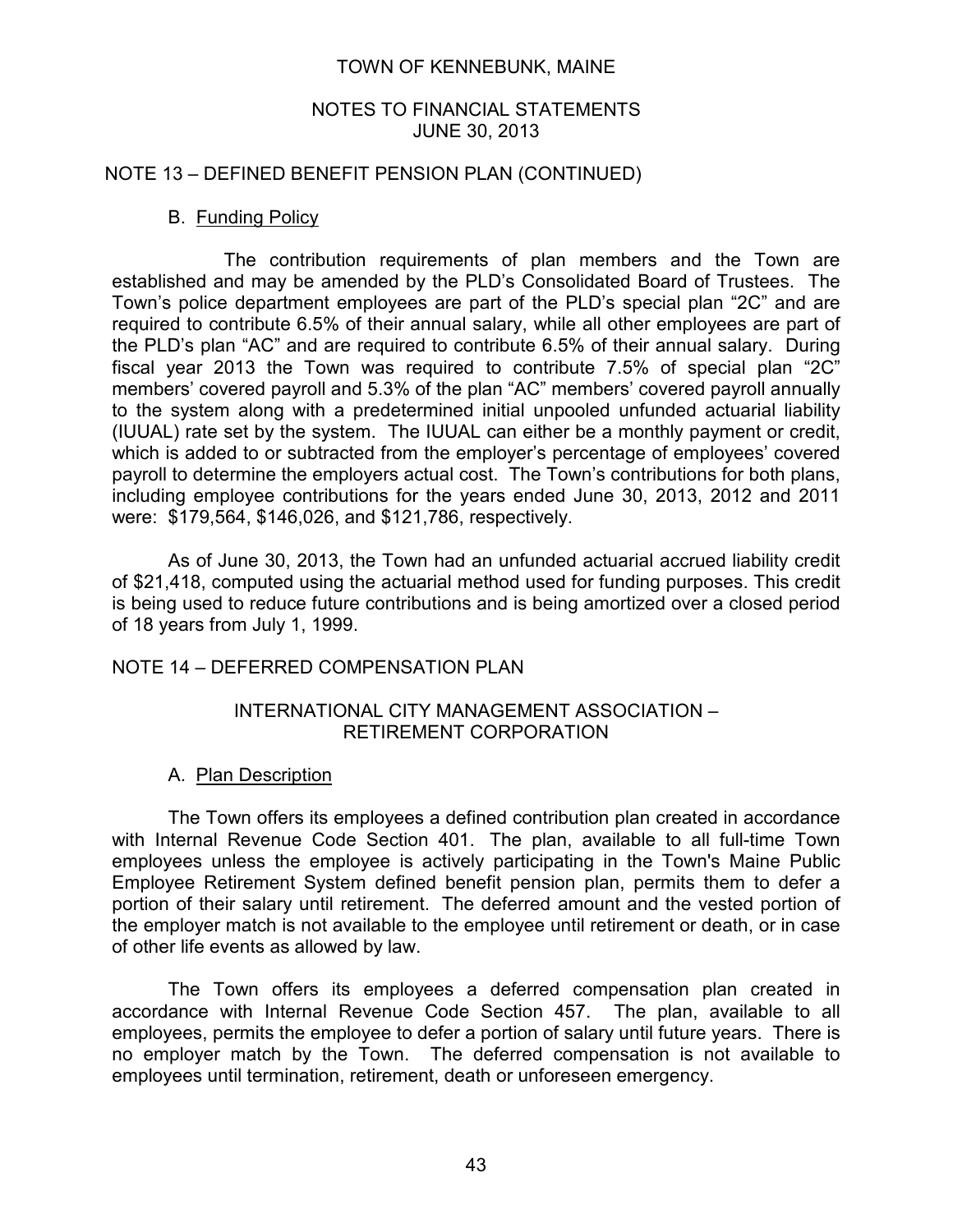### NOTES TO FINANCIAL STATEMENTS JUNE 30, 2013

### NOTE 14 – DEFERRED COMPENSATION PLAN (CONTINUED)

All amounts of compensation deferred under the plan, all property and rights purchased with those amounts, and all income attributable to those amounts, property, or rights are (until paid or made available to the employee or other beneficiary) to be held in a trust for the exclusive benefit of the participants and their beneficiaries.

It is the opinion of the Town's management that the Town has no liability for losses under the plan but does have the duty of due care that would be required of an ordinary prudent investor.

#### B. Funding Policy

Under the defined contribution plan, employees may elect to participate. Participating members are required to contribute 6.5% of their annual covered salary and the Town is required to match 100% of the employee's contribution. The employee's contribution is tax deferred for federal and state taxes until the withdrawal date. The employee's contribution vests 100% with the employee when contributed. The Town's matching contribution vests 100% with the employee at the end of three years of service. The Town's contributions for the plan, including employee contributions for the years ended June 30, 2013, 2012 and 2011 were: \$158,112, \$161,048, and \$168,728, respectively. The deferred compensation amount is not available for withdrawal by employees until termination, retirement, or death.

Additionally, the Town participates in the Social Security Retirement Program. The Town's contribution to Social Security was approximately \$355,032, \$366,013, and \$371,235 for the years ended June 30, 2013, 2012 and 2011, respectively.

#### NOTE 15 – CONTINGENCIES

 With regard to pending legal claims or any unasserted claims, it is not feasible at this time to predict or determine their outcome. Management believes, however, that settlement amounts, if any, will not have a material adverse effect on the Town's financial position.

 The Town participates in various intergovernmental grant programs which may be subject to future program compliance audits by the grantors or their representatives. Accordingly, the Town's compliance with applicable grant requirement may be established at some future date. The amount, if any, of any liabilities arising from the disallowance of expenditures or ineligibility of grant revenues cannot be determined at this time.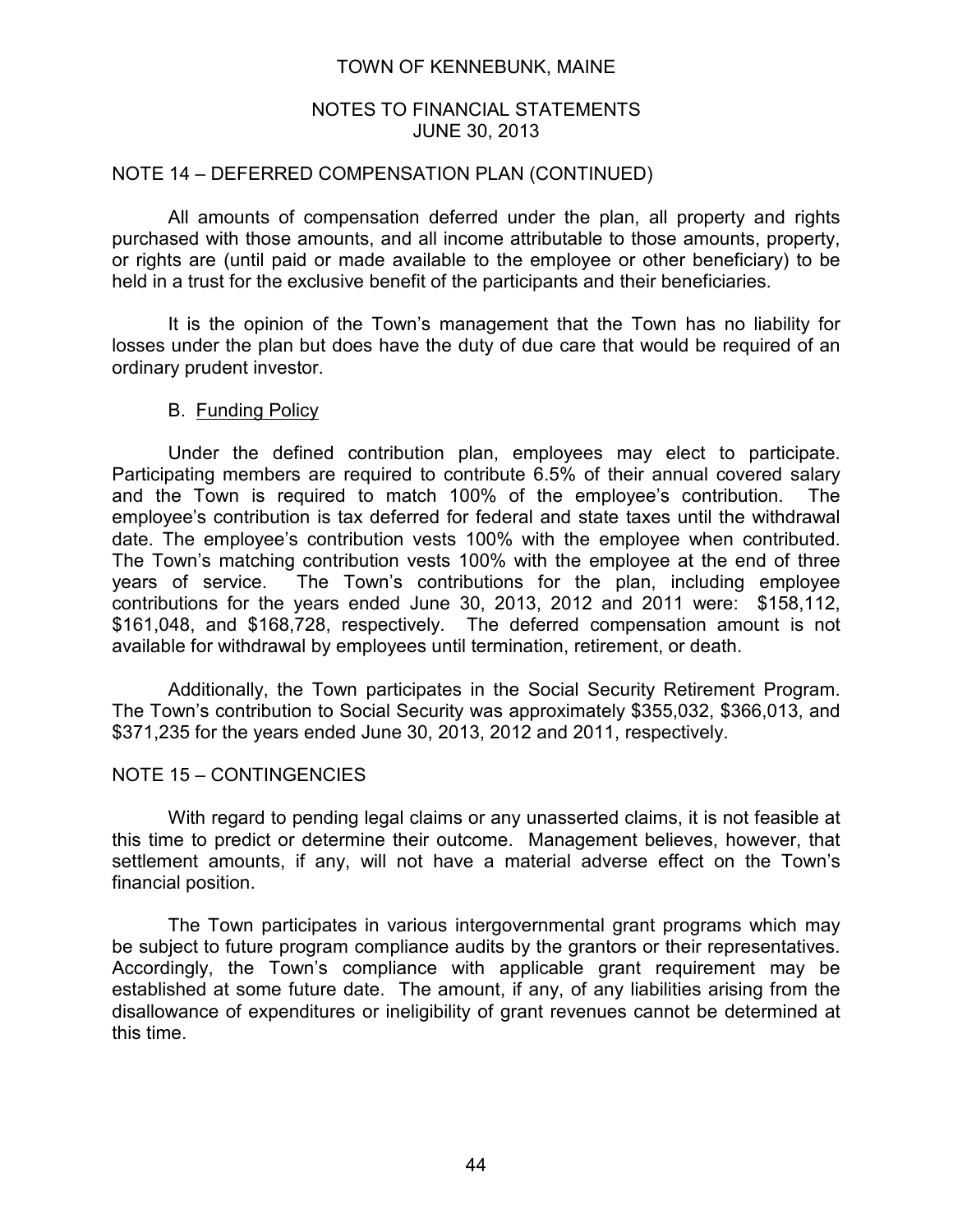#### NOTES TO FINANCIAL STATEMENTS JUNE 30, 2013

#### NOTE 16 – OTHER POSTEMPLOYMENT BENEFITS

 The Town is a member of the Maine Municipal Employees Health Trust (the "Health Trust"). In addition to providing pension benefits, the Town provides health care benefits for certain retired employees. Eligibility to receive health care benefits follows the same requirements as Maine PERS. Eligible retirees are required to pay 100% of the health insurance premiums to receive health benefit coverage. The Town does not supplement the cost of this coverage directly, but recognizes the liability for inclusion of implicit rate subsidies to the retirees. The subsidy occurs because when a blended rate is used for a group of individuals that includes younger and presumably healthier people along with older, retired people, implicitly, the active employees are subsidizing the retirees. As of January 1, 2013, the date of the most recent Actuarial Valuation Report, there were five retirees and fifty-two employees.

 Benefits provided – The Town provides medical and prescription drug coverage to retirees and their eligible spouses and dependents. Pre-Medicare retirees are offered the same plans that are available to the active employees. The plans are provided through the Health Trust, and include the Comprehensive Point of Service Plan C and the PPO 500 Value Plan.

Funding policy – Retirees contribute all of the premiums as determined by the Town, but the remainder of the costs as derived from the implicit subsidy are paid by the Town on a pay-as-you-go basis.

#### **Annual OPEB Cost and Net OPEB Obligations**

The Town of Kennebunk's annual other postemployment benefit (OPEB) cost is calculated based on the annual required contribution (ARC), an amount actuarially determined in accordance with the parameters of GASB Statement #45. The ARC represents a level of funding that, if paid on an ongoing basis, is projected to cover the normal cost each year and amortize the unfunded actuarial liability over a period not to exceed thirty years.

 The Town's annual OPEB cost for the fiscal year ended June 30, 2013 including the amount actually contributed to the plan and the change in the Town's net OPEB obligation using the level of funding amortization method is as follows: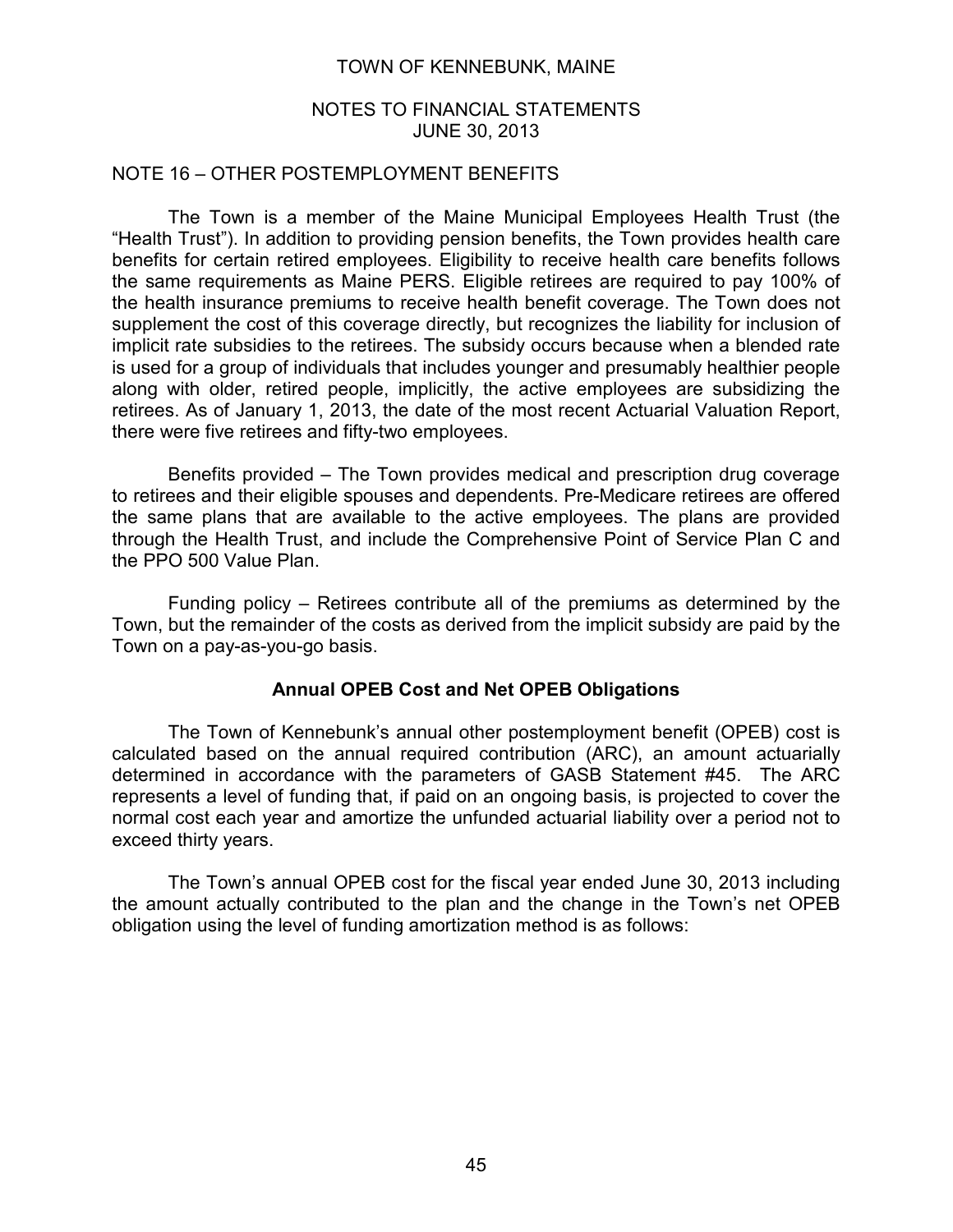### NOTES TO FINANCIAL STATEMENTS JUNE 30, 2013

## NOTE 16 – OTHER POSTEMPLOYMENT BENEFITS (CONTINUED)

| Normal cost                                | \$<br>13,508  |
|--------------------------------------------|---------------|
| Amortization of unfunded liability         | 15,440        |
| Interest                                   | 573           |
| Annual required contribution               | 29,521        |
| Interest on net OPEB obligation            | 7,702         |
| Adjustment to annual required contribution | (11, 135)     |
| <b>Annual OPEB cost</b>                    | 26,088        |
| Contributions made                         | (2,000)       |
| Increase in net OPEB obligation            | 24,088        |
| Net OPEB obligation, beginning of year     | 192,546       |
|                                            |               |
| Net OPEB obligation, end of year           | \$<br>216,634 |

 The Town's annual OPEB cost, the percentage of annual OPEB cost contributed to the plan and the net OPEB obligation for the fiscal years ended June 30, 2013 and June 30, 2012 are as follows:

| Fiscal<br>Year | Annual<br><b>OPEB</b> |              | Actual                   | Percentage<br>of AOC |  |            | <b>Net</b><br><b>OPEB</b> |  |
|----------------|-----------------------|--------------|--------------------------|----------------------|--|------------|---------------------------|--|
| Ending         | Cost (AOC)            | Contribution |                          | Contributed          |  | Obligation |                           |  |
|                |                       |              |                          |                      |  |            |                           |  |
| 6/30/2012      | 33,771                | \$           | $\overline{\phantom{0}}$ | 0.0%                 |  |            | 192,546                   |  |
| 6/30/2013      | 26,088                | \$           | $\overline{\phantom{0}}$ | 0.0%                 |  |            | 216,634                   |  |

The funded status of the plan as of June 30, 2013, was as follows:

| <b>Actuarial Accrued Liability</b><br><b>Actuarial Value of Plan Assets</b> | S | 277,670     |
|-----------------------------------------------------------------------------|---|-------------|
| <b>Unfunded Actuarial Accrued Liability</b>                                 |   | 277,670     |
| Funded Ratio (Actuarial Value of Plan Assets/AAL)                           |   | $0.0\%$     |
| <b>Covered Payroll of Active Plan Members</b>                               |   | \$2,934,139 |
| UAAL as a percentage of Covered Payroll                                     |   | $9.5\%$     |

Methods of Assumptions – The projected unit credit (PUC) cost method was used for the valuation. The amortization method is the level dollar open, amortized over 30 years. Under the PUC method, benefits are projected for life, and their present value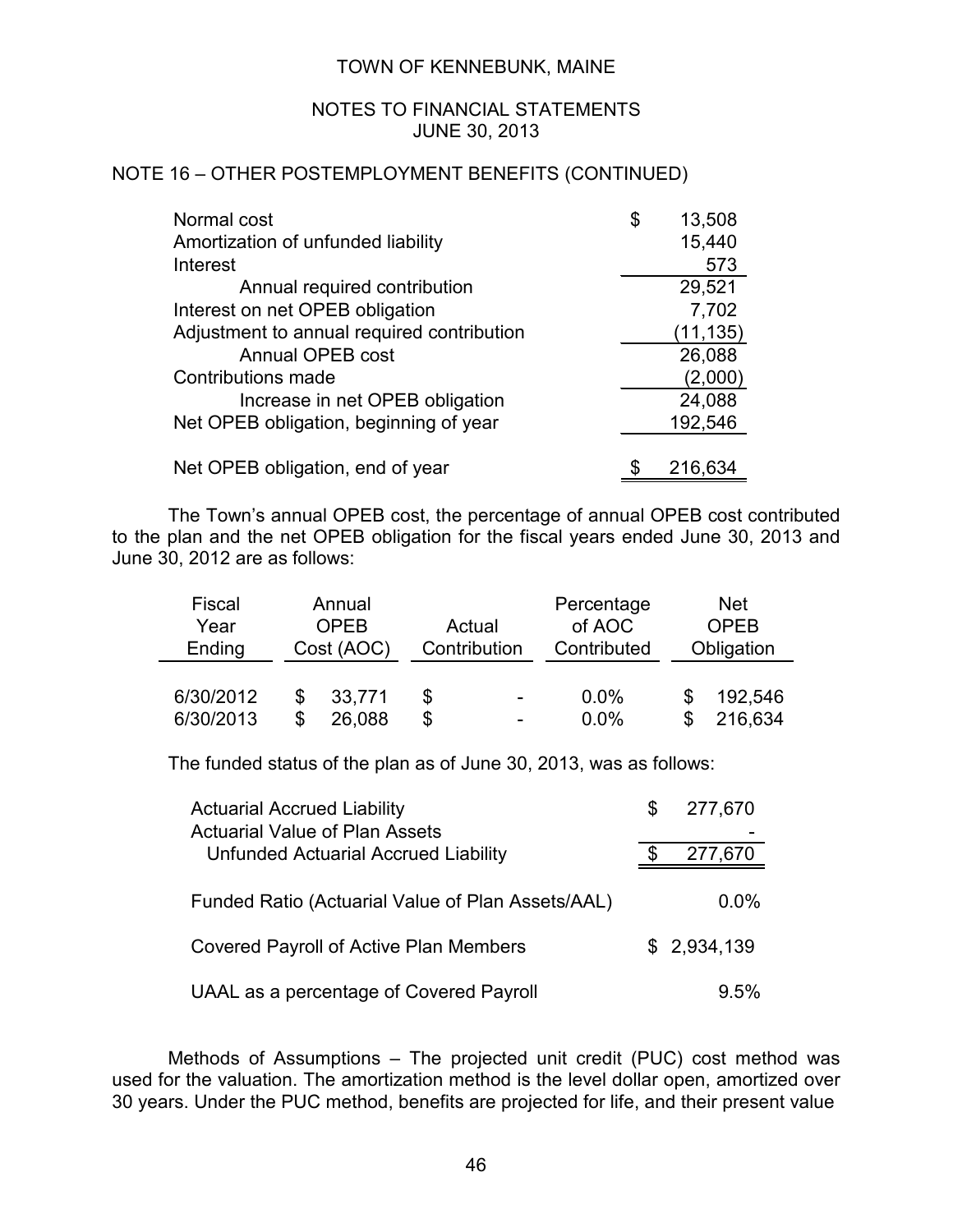### NOTES TO FINANCIAL STATEMENTS JUNE 30, 2013

### NOTE 16 – OTHER POSTEMPLOYMENT BENEFITS (CONTINUED)

is determined. The present value is divided into equal parts, which are earned from date of hire to each decrement age. An open 30 year amortization period was used. The amortization method is a level dollar amortization method. The unfunded actuarial liability is the difference between the actuarial liability and the actuarial value of assets.

The information presented in the required supplementary schedules was determined as part of the actuarial valuation at the date indicated. Additional information of the latest actuarial valuation is as follows:

| <b>Valuation Date</b>                     | 1/1/2013                     |
|-------------------------------------------|------------------------------|
| <b>Actuarial Cost Method</b>              | <b>Projected Unit Credit</b> |
| <b>Amortization Method</b>                | Level Dollar Open            |
| <b>Amortization Period</b>                | 30 years                     |
| <b>Asset Valuation Method</b>             | N/A                          |
| <b>Actuarial Assumptions:</b>             |                              |
| <b>Discount Rate</b>                      | 4.00%                        |
| Rate of Salary Increases                  | 3.00%                        |
| <b>Ultimate Rate of Medical Inflation</b> | 4.25%                        |

The schedule of funding progress, presented below, presents multi-year trend information about whether the actuarial value of plan assets is increasing or decreasing over time relative to the actuarial accrued liabilities for benefits.

| <b>Schedule of Funding Progress</b> |           |               |                     |                 |         |             |             |  |  |
|-------------------------------------|-----------|---------------|---------------------|-----------------|---------|-------------|-------------|--|--|
|                                     | Actuarial |               | UFAL as a<br>$%$ of |                 |         |             |             |  |  |
| Actuarial                           |           | Value of      |                     | (UAL)           | Funded  | Covered     | Covered     |  |  |
| Valuation                           |           | <b>Assets</b> |                     | Liability (AAL) | Ratio   | Payroll     | Payroll     |  |  |
| Date                                |           | (a)           |                     | (b)             | (a/b)   | (c)         | $((b-a)/c)$ |  |  |
| 6/30/2009                           | \$        |               | \$                  | 463,005         | 0.0%    | \$2,904,791 | 15.9%       |  |  |
| 6/30/2010                           | \$        | -             | \$                  | 463,005         | $0.0\%$ | \$3,056,808 | 15.1%       |  |  |
| 6/30/2011                           | \$        | -             | \$                  | 322,225         | 0.0%    | \$3,218,664 | 10.0%       |  |  |
| 6/30/2012                           | \$        | -             | \$                  | 322,225         | $0.0\%$ | \$3,159,958 | 10.2%       |  |  |
| 6/30/2013                           | \$        | -             | \$                  | 277,670         | 0.0%    | \$2,934,139 | 9.5%        |  |  |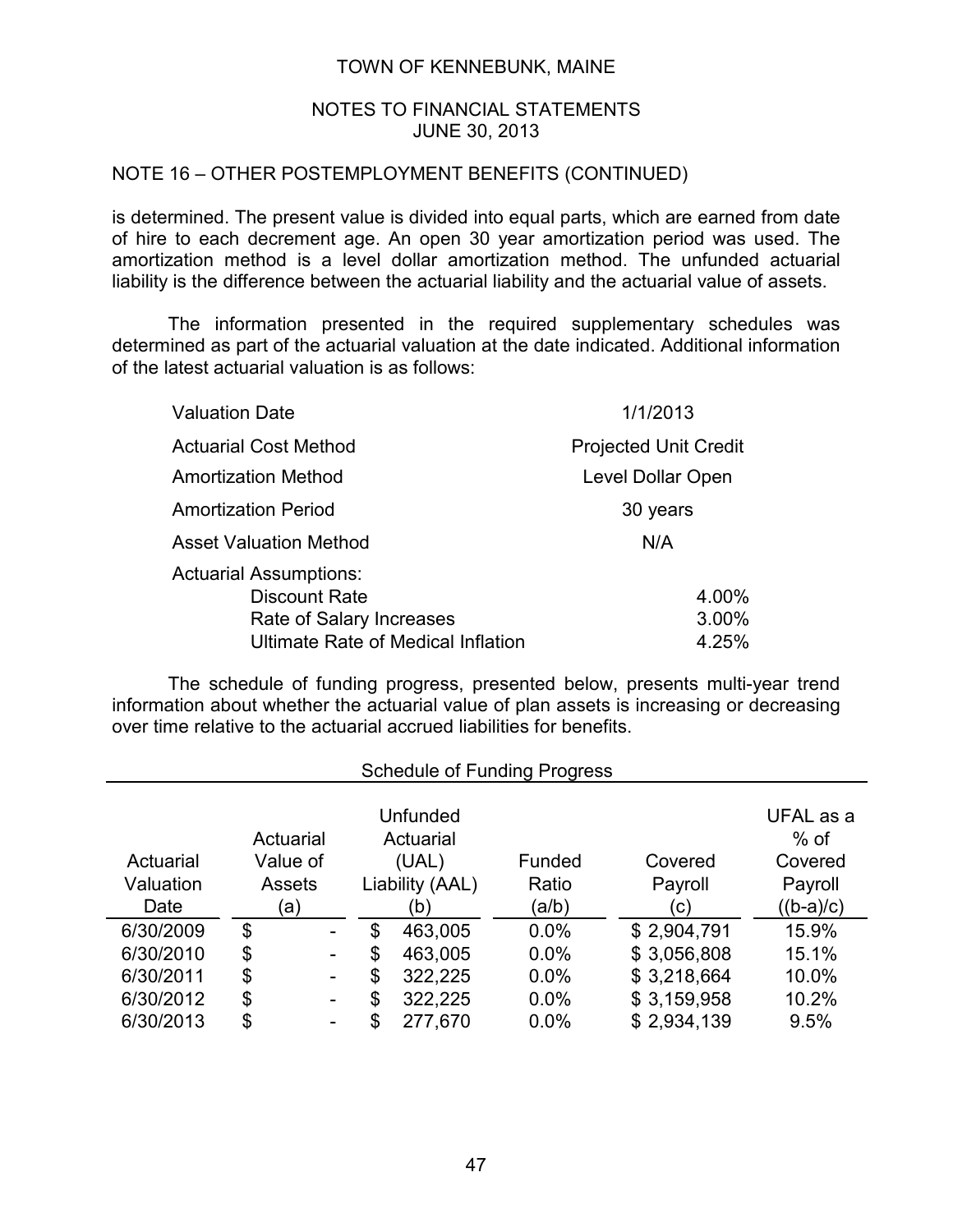#### NOTES TO FINANCIAL STATEMENTS JUNE 30, 2013

## NOTE 17 – DEFICIT FUND BALANCES/NET POSITION

 At June 30, 2013, the Town has the following funds with deficit fund balances or net assets:

| Deficit fund balances:         |               |
|--------------------------------|---------------|
| Highway equipment              | \$<br>89,612  |
| Parking lots                   | 4,000         |
| West Kennebunk field           | 9,110         |
| HVAC systems & insulation      | 235,875       |
| Police vehicles & equipment    | 67,450        |
| Parks & recreation projects    | 102,261       |
| <b>West Kennebunk TIF</b>      | 125,252       |
| Lower Village TIF              | 744,480       |
| Roads and paving               | 152,010       |
|                                | 1,530,050     |
| Deficit net position:          |               |
| Pay-As-You-Throw Trash Program | \$<br>235,306 |

# NOTE 18 - TAX INCREMENT FINANCING DISTRICTS

Under Maine law, the Town has established three Tax Increment Financing (TIF) Districts to build or improve public infrastructure, to repay principal and interest on any indebtedness incurred to fund such infrastructure, and expenditures to promote economic development within each TIF as prescribed by the underlying state-approved TIF agreements. The West Kennebunk TIF Utility Corridor amendment also allows for the acquisition of emergency and maintenance vehicles and equipment, and the repayment of a portion of the West Kennebunk Fire Station bond principal and interest.

There was activity in all of the TIFs for fiscal year 2013. The revenue for each TIF is determined based on the so-called "captured assessed value." Revenues and expenditures for each district are accounted for as Special Revenue Funds. During 2012, the Route 1 TIF and the West Kennebunk TIF were amended to allow for Credit Enhancement Agreements (CEAs). As of June 30, 2013, no CEAs had been established.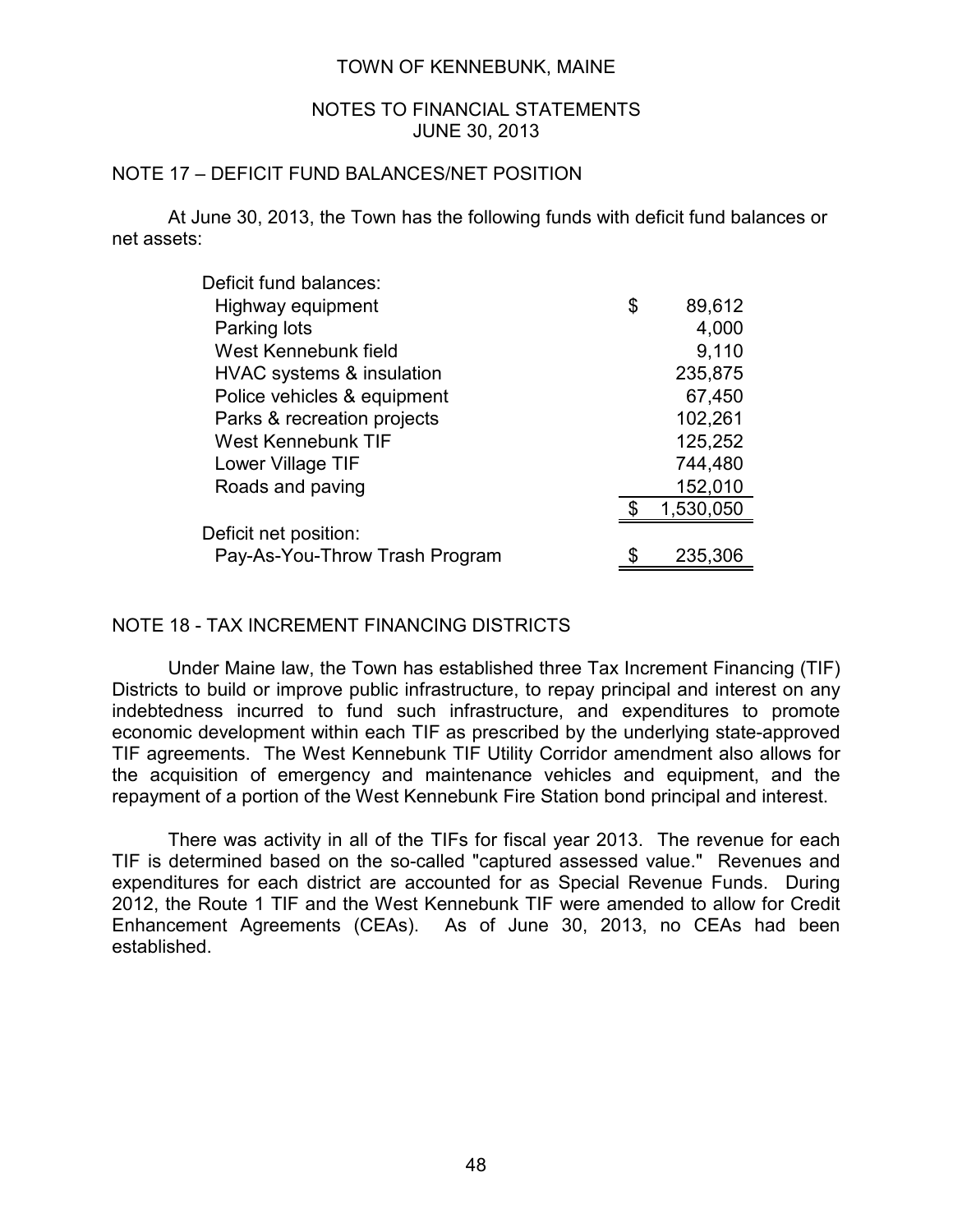### NOTES TO FINANCIAL STATEMENTS JUNE 30, 2013

# NOTE 18 - TAX INCREMENT FINANCING DISTRICTS (CONTINUED)

The status of the Tax Increment Financing Districts is summarized below.

|                                                   | Route 1 TIF               | West<br>Kennebunk<br>TIF -<br><b>Original Area</b> | West<br>Kennebunk<br>TIF -<br>Utility Corridor | Total<br>West<br>Kennebunk<br>TIF. | Lower<br>Village TIF     |
|---------------------------------------------------|---------------------------|----------------------------------------------------|------------------------------------------------|------------------------------------|--------------------------|
| <b>Expiration Date</b><br>Original assessed value | 3/29/3036<br>\$27,581,200 | \$4,978,400                                        | \$10,641,700                                   | 3/29/3036<br>\$15,620,100          | 3/30/2040<br>\$4,599,600 |
| Total captured assessed value<br>at 6/30/13       | \$ 39,266,400             | 6,335,600<br>SS.                                   | \$<br>420,100                                  | 6,755,700                          | \$1,967,672              |

# NOTE 19 – SUBSEQUENT EVENTS

 On July 30, 2013 the Town issued a general obligation bond for \$5,244,000 at varying interest rates from 2.00% to 4.00% with a maturity date of October 1, 2028 to finance various town projects.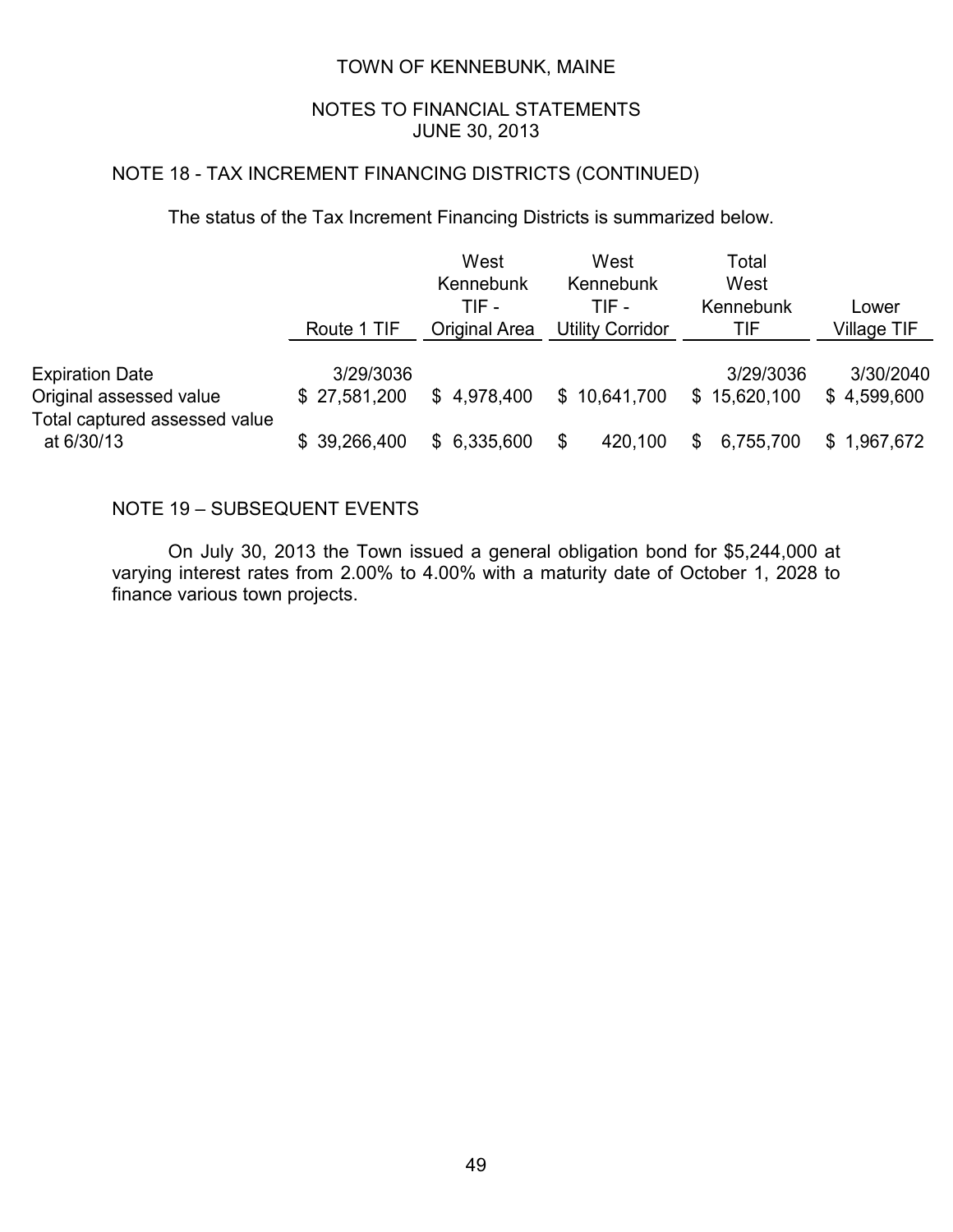Required supplementary information includes financial information and disclosures that are required by the Government Accounting Standards Board but are not considered a part of the basic financial statements. Such information includes:

● Budgetary Comparison Schedule - Budgetary Basis - Budget and Actual General Fund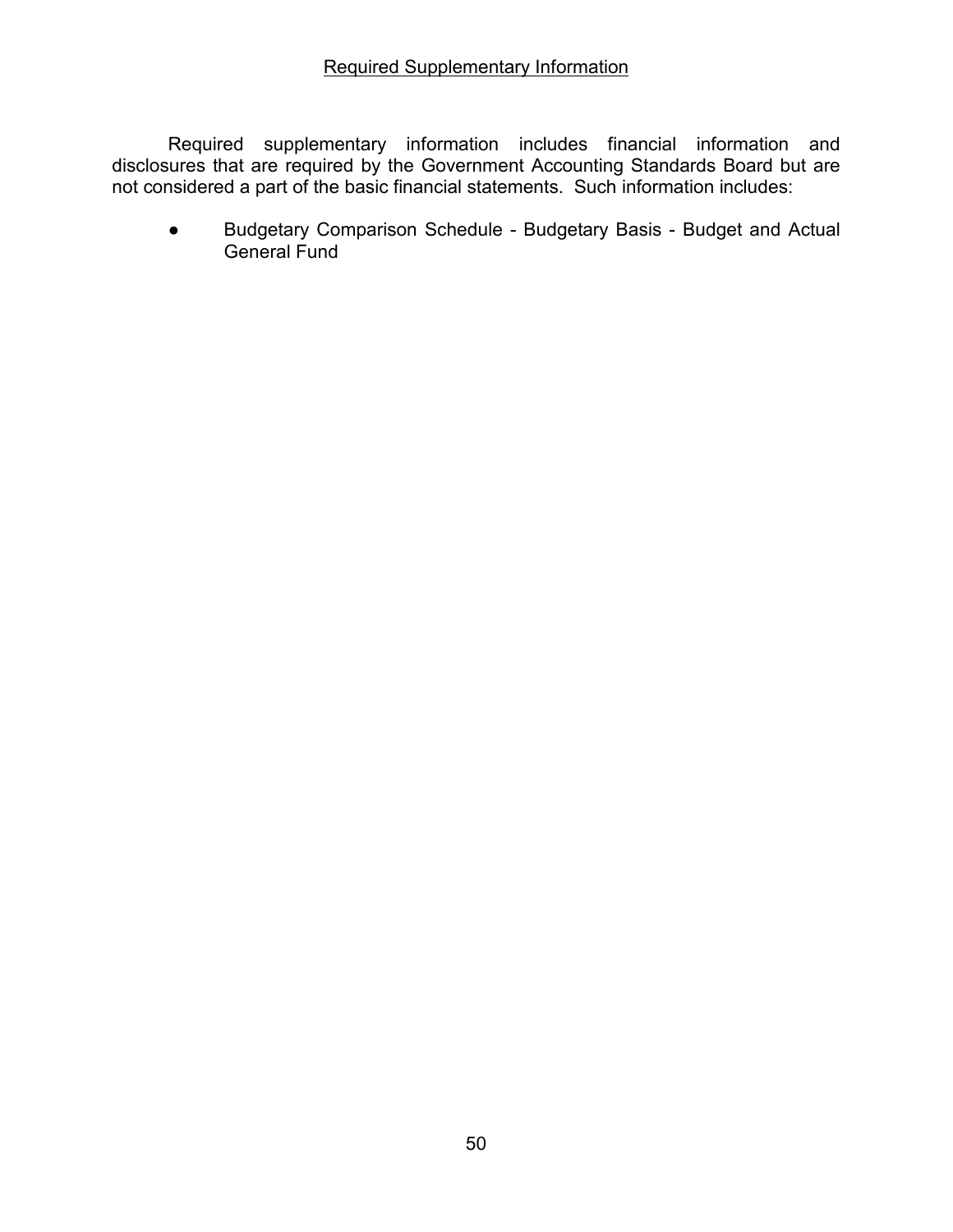# BUDGETARY COMPARISON SCHEDULE – BUDGETARY BASIS BUDGET AND ACTUAL – GENERAL FUND FOR THE YEAR ENDED JUNE 30, 2013

|                                                               |             |                         |             | Variance                  |
|---------------------------------------------------------------|-------------|-------------------------|-------------|---------------------------|
|                                                               |             | <b>Budgeted Amounts</b> | Actual      | Positive                  |
|                                                               | Original    | Final                   | Amounts     | (Negative)                |
| <b>Budgetary Fund Balance, July 1</b><br>Resources (Inflows): | \$8,229,776 | \$8,229,776             | \$8,229,776 | $\boldsymbol{\mathsf{S}}$ |
| Taxes:                                                        |             |                         |             |                           |
| <b>Property Taxes</b>                                         | 27,507,746  | 27,507,746              | 28,201,193  | 693,447                   |
| <b>Excise Taxes</b>                                           | 1,715,500   | 1,715,500               | 1,903,217   | 187,717                   |
| Intergovernmental Revenues:                                   |             |                         |             |                           |
| <b>State Revenue Sharing</b>                                  | 600,000     | 600,000                 | 665,810     | 65,810                    |
| <b>Homestead Reimbursement</b>                                | 157,798     | 157,798                 | 171,448     | 13,650                    |
| <b>Local Road Assistance</b>                                  | 140,000     | 140,000                 | 166,689     | 26,689                    |
| Other                                                         | 249,663     | 249,663                 | 262,624     | 12,961                    |
| Interest Income                                               | 100,000     | 100,000                 | 108,358     | 8,358                     |
| <b>Charges for Service</b>                                    | 1,409,900   | 1,409,900               | 1,659,327   | 249,427                   |
| <b>Miscellaneous Revenues</b>                                 | 151,190     | 151,190                 | 226,349     | 75,159                    |
| <b>Transfers from Other Funds</b>                             | 4,000       | 4,000                   | 4,000       |                           |
| <b>Amounts Available for Appropriation</b>                    | 40,265,573  | 40,265,573              | 41,598,791  | 1,333,218                 |
| Charges to Appropriations (Outflows):                         |             |                         |             |                           |
| <b>General Government</b>                                     | 1,746,168   | 1,814,176               | 1,686,967   | 127,209                   |
| <b>Public Safety</b>                                          | 3,890,453   | 3,890,453               | 3,719,964   | 170,489                   |
| <b>Public Works</b>                                           | 1,098,610   | 1,180,610               | 1,161,262   | 19,348                    |
| Education                                                     | 19,544,108  | 19,544,108              | 19,544,108  |                           |
| <b>County Tax</b>                                             | 1,152,525   | 1,152,525               | 1,152,525   |                           |
| <b>Recreation and Culture</b>                                 | 1,122,000   | 1,122,000               | 1,211,130   | (89, 130)                 |
| <b>Health and Welfare</b>                                     | 296,220     | 324,312                 | 278,106     | 46,206                    |
| <b>Employee Benefits</b>                                      | 1,525,052   | 1,525,052               | 1,518,584   | 6,468                     |
| <b>Agency Requests</b>                                        | 32,115      | 32,115                  | 32,115      |                           |
| Unclassified                                                  | 116,034     | 194,429                 | 102,289     | 92,140                    |
| <b>Transfers to Other Funds</b>                               | 1,512,512   | 2,482,345               | 2,543,270   | (60,925)                  |
| Total Charges to Appropriations                               | 32,035,797  | 33,262,125              | 32,950,320  | 311,805                   |
| Budgetary Fund Balance, June 30                               | \$8,229,776 | \$7,003,448             | \$8,648,471 | 1,645,023<br>\$           |
| Utilization of committed fund balance                         | \$          | \$1,017,166             | \$          | (1,017,166)<br>\$         |
| Utilization of assigned fund balance                          |             | 127,162                 |             | (127, 162)                |
| Utilization of unassigned fund balance                        |             | 82,000                  |             | (82,000)                  |
|                                                               | \$          | 1,226,328<br>\$         | \$          | (1, 226, 328)<br>\$       |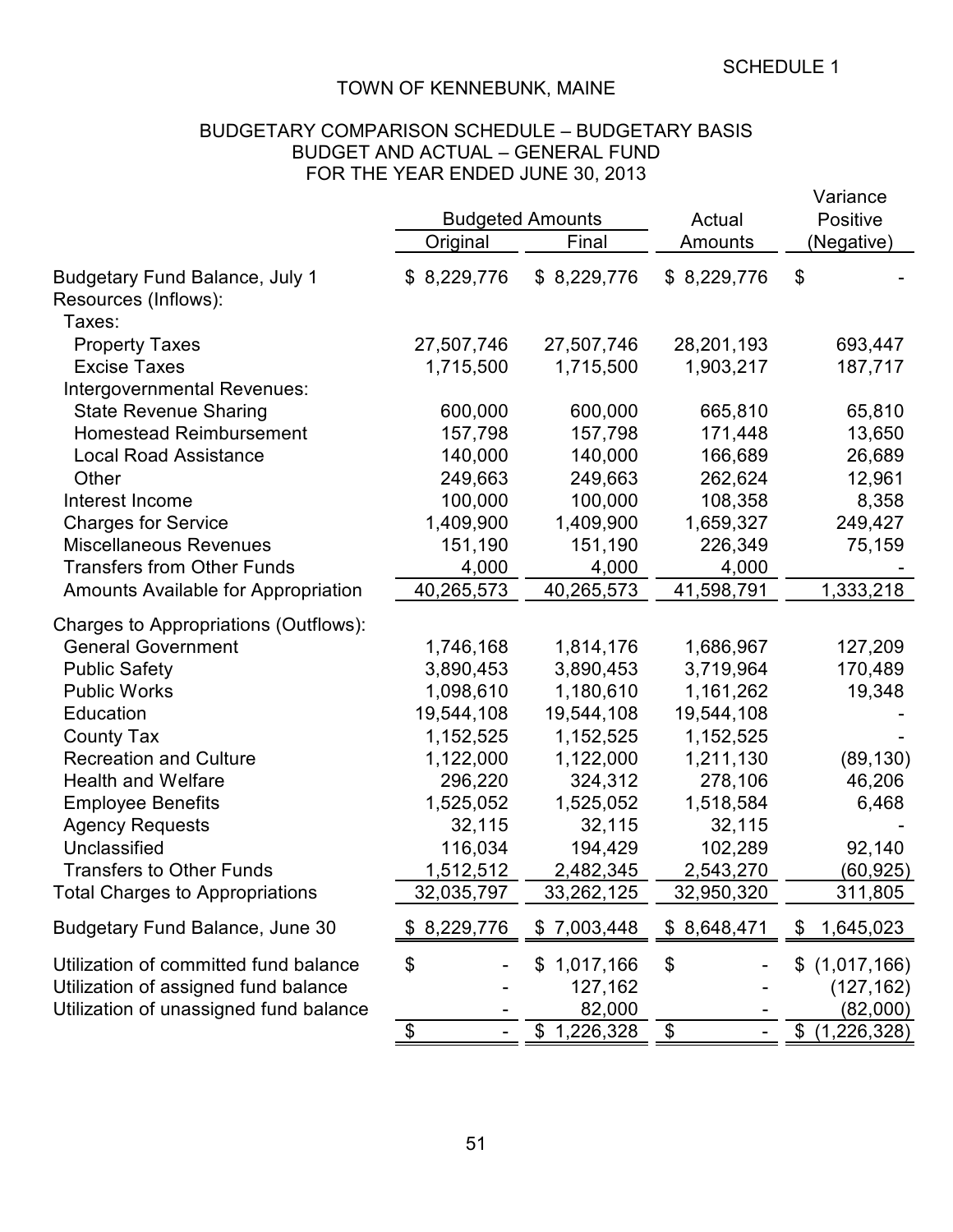# Other Supplementary Information

 Other supplementary information includes financial statements and schedules not required by the Government Accounting Standards Board, nor a part of the basic financial statements, but are presented for purposes of additional analysis.

- Schedule of Departmental Operations General Fund
- Combining Balance Sheet Nonmajor Governmental Funds
- Combining Schedule of Revenues, Expenditures and Changes in Fund Balances - Nonmajor Governmental Funds
- Combining Balance Sheet Nonmajor Special Revenue Funds
- Combining Schedule of Revenues, Expenditures and Changes in Fund Balances - Nonmajor Special Revenue Funds
- Combining Balance Sheet Nonmajor Capital Project Funds
- Combining Schedule of Revenues, Expenditures and Changes in Fund Balances - Nonmajor Capital Project Funds
- Combining Balance Sheet Nonmajor Permanent Funds
- Combining Schedule of Revenues, Expenditures and Changes in Fund Balances - Nonmajor Permanent Funds
- Schedule of General Capital Assets by Function
- Schedule of Changes in General Capital Assets by Function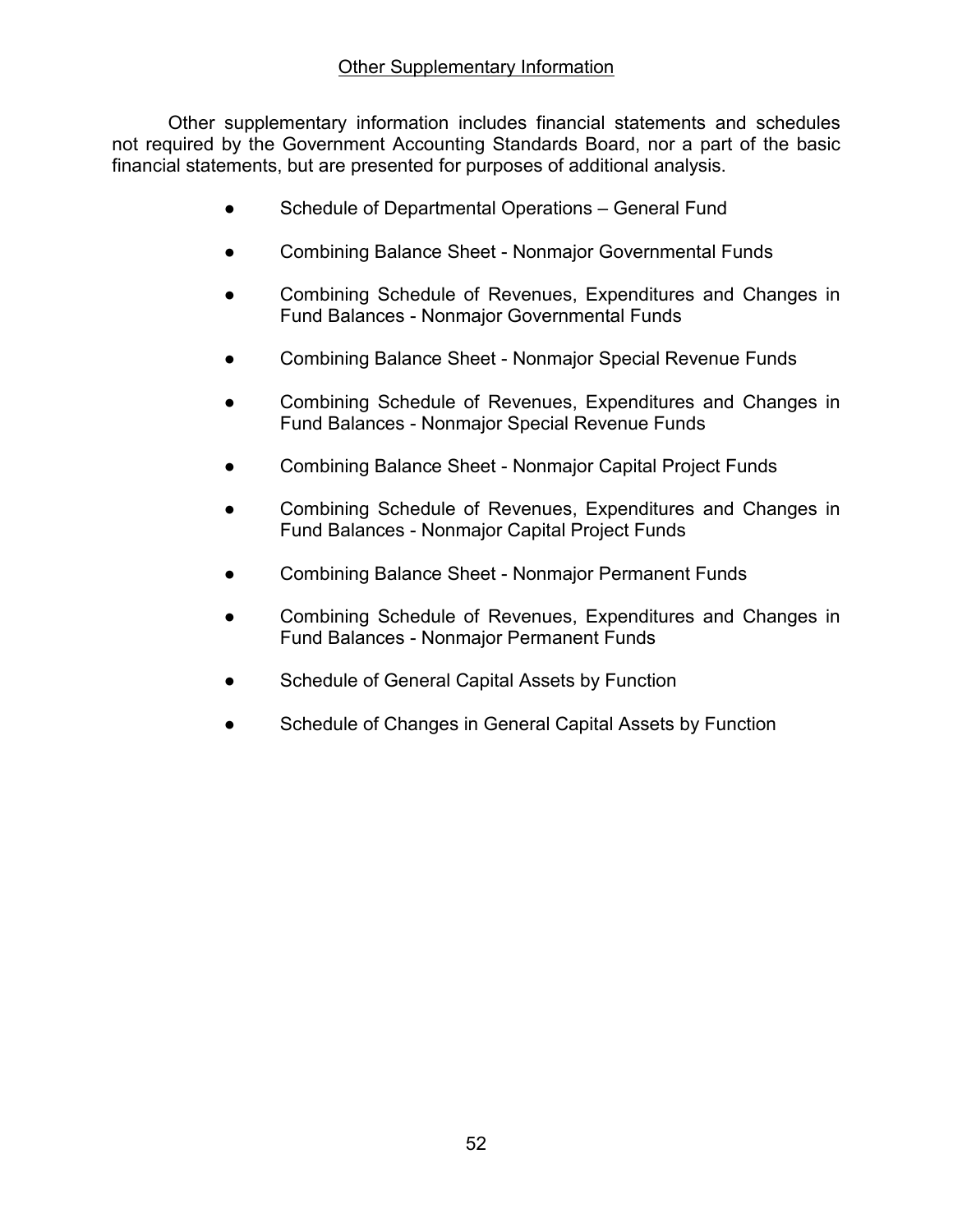# SCHEDULE OF DEPARTMENTAL OPERATIONS – GENERAL FUND FOR THE YEAR ENDED JUNE 30, 2013

|                                        | Original |               | <b>Budget</b> |    | Final         |    |           | Variance            |          |
|----------------------------------------|----------|---------------|---------------|----|---------------|----|-----------|---------------------|----------|
|                                        |          | <b>Budget</b> | Adjustments   |    | <b>Budget</b> |    | Actual    | Positive (Negative) |          |
| <b>General Government -</b>            |          |               |               |    |               |    |           |                     |          |
| <b>General Government expenses</b>     | \$       | 585,643       | \$<br>4,732   | \$ | 590,375       | \$ | 575,933   | \$                  | 14,442   |
| Selectmen                              |          | 29,924        |               |    | 29,924        |    | 23,576    |                     | 6,348    |
| <b>Town Manager</b>                    |          | 162,859       |               |    | 162,859       |    | 161,636   |                     | 1,223    |
| <b>Town Clerk</b>                      |          | 87,789        |               |    | 87,789        |    | 87,038    |                     | 751      |
| <b>Ballot Clerks</b>                   |          | 36,570        |               |    | 36,570        |    | 34,817    |                     | 1,753    |
| Assessors                              |          | 171,487       | 341           |    | 171,828       |    | 161,909   |                     | 9,919    |
| Code enforcement                       |          | 262,454       |               |    | 262,454       |    | 263,145   |                     | (691)    |
| <b>Town Hall</b>                       |          | 194,117       |               |    | 194,117       |    | 167,507   |                     | 26,610   |
| <b>Computer Department</b>             |          | 165,072       | 5,456         |    | 170,528       |    | 161,012   |                     | 9,516    |
| <b>Conservation Commission</b>         |          |               | 14,789        |    | 14,789        |    | 2,577     |                     | 12,212   |
| Site Plan Review Board                 |          | 8,310         |               |    | 8,310         |    | 6,012     |                     | 2,298    |
| Zoning Board of Appeals                |          | 1,200         |               |    | 1,200         |    | 1,134     |                     | 66       |
| <b>Shellfish Committee</b>             |          |               | 5,579         |    | 5,579         |    |           |                     | 5,579    |
| Board of Assessment Review             |          | 1,000         |               |    | 1,000         |    | 227       |                     | 773      |
| Dog Advisory Committee                 |          | 200           |               |    | 200           |    | 162       |                     | 38       |
| <b>Historic Preservation Committee</b> |          | 1,700         |               |    | 1,700         |    | 1,590     |                     | 110      |
| Lower Village Committee                |          | 5,550         | 3,869         |    | 9,419         |    | 747       |                     | 8,672    |
| Downtown Committee                     |          | 2,385         | 5,676         |    | 8,061         |    | 1,164     |                     | 6,897    |
| <b>Economic Development Committee</b>  |          |               | 7,742         |    | 7,742         |    | 2,603     |                     | 5,139    |
| West Kennebunk Village Committee       |          | 2,000         | 3,137         |    | 5,137         |    | 1,522     |                     | 3,615    |
| Human Resources Committee              |          |               | 7,926         |    | 7,926         |    | 3,000     |                     | 4,926    |
| <b>Energy Efficency Committee</b>      |          | 3,600         | 1,093         |    | 4,693         |    | 1,884     |                     | 2,809    |
| <b>Festival Committee</b>              |          |               | 605           |    | 605           |    |           |                     | 605      |
| <b>Tree Committee</b>                  |          | 2,000         | 1,328         |    | 3,328         |    |           |                     | 3,328    |
| <b>Affordable Housing Committee</b>    |          | 200           |               |    | 200           |    |           |                     | 200      |
| <b>Bicentennial Committee</b>          |          | 500           | 3,333         |    | 3,833         |    |           |                     | 3,833    |
| <b>Community Garden Committee</b>      |          | 2,080         | 2,402         |    | 4,482         |    | 6,080     |                     | (1, 598) |
| <b>Planning Board</b>                  |          | 19,528        |               |    | 19,528        |    | 21,692    |                     | (2, 164) |
|                                        |          | 1,746,168     | 68,008        |    | 1,814,176     |    | 1,686,967 |                     | 127,209  |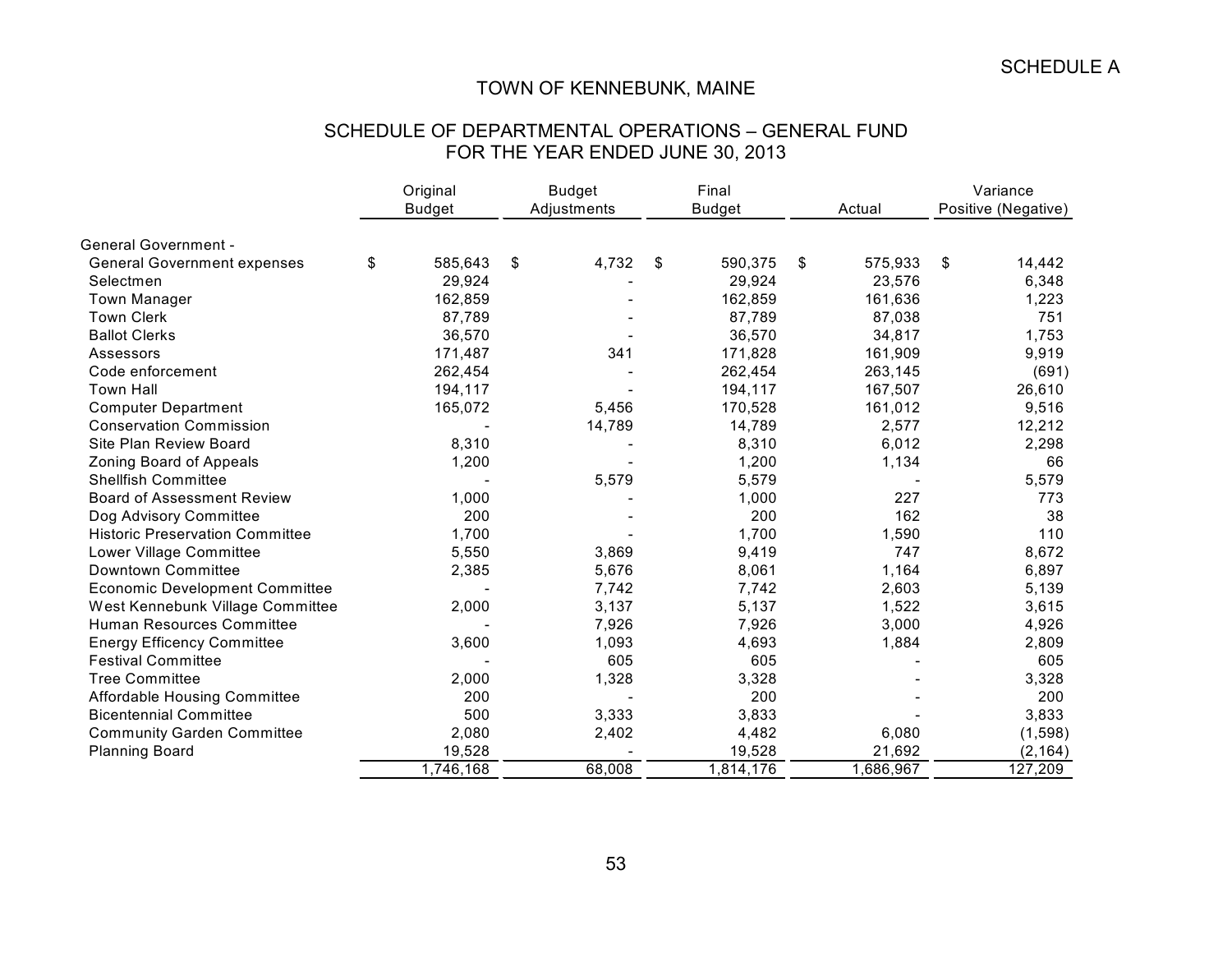# SCHEDULE OF DEPARTMENTAL OPERATIONS – GENERAL FUND FOR THE YEAR ENDED JUNE 30, 2013

|                            | Original<br><b>Budget</b> | <b>Budget</b><br>Adjustments | Final<br>Budget | Actual     | Variance<br>Positive (Negative) |
|----------------------------|---------------------------|------------------------------|-----------------|------------|---------------------------------|
|                            |                           |                              |                 |            |                                 |
| Public Works -             |                           |                              |                 |            |                                 |
| Highway                    | 1,098,610                 | 82,000                       | 1,180,610       | 1,161,262  | 19,348                          |
|                            | 1,098,610                 | 82,000                       | 1,180,610       | 1,161,262  | 19,348                          |
| Education                  | 19,544,108                |                              | 19,544,108      | 19,544,108 |                                 |
| County Tax                 | 1,152,525                 |                              | 1,152,525       | 1,152,525  |                                 |
| Recreation and Culture -   |                           |                              |                 |            |                                 |
| Life Guards                | 51,886                    |                              | 51,886          | 46,473     | 5,413                           |
| Parks & Recreation         | 575,130                   |                              | 575,130         | 669,673    | (94, 543)                       |
| Kennebunk Free Library     | 494,984                   |                              | 494,984         | 494,984    |                                 |
|                            | 1,122,000                 |                              | 1,122,000       | 1,211,130  | (89, 130)                       |
| Health And Welfare -       |                           |                              |                 |            |                                 |
| Recycling                  | 219,570                   |                              | 219,570         | 219,570    |                                 |
| <b>Social Services</b>     | 76,650                    | 28,092                       | 104,742         | 58,536     | 46,206                          |
|                            | 296,220                   | 28,092                       | 324,312         | 278,106    | 46,206                          |
| <b>Employee Benefits -</b> |                           |                              |                 |            |                                 |
| <b>Health Benefits</b>     | 908,857                   |                              | 908,857         | 876,388    | 32,469                          |
| <b>FICA</b>                | 361,238                   |                              | 361,238         | 355,084    | 6,154                           |
| Retirement                 | 116,160                   |                              | 116,160         | 138,996    | (22, 836)                       |
| <b>Workers Comp</b>        | 120,331                   |                              | 120,331         | 132,744    | (12, 413)                       |
| <b>Unemployment Comp</b>   | 18,466                    |                              | 18,466          | 15,372     | 3,094                           |
|                            | 1,525,052                 |                              | 1,525,052       | 1,518,584  | 6,468                           |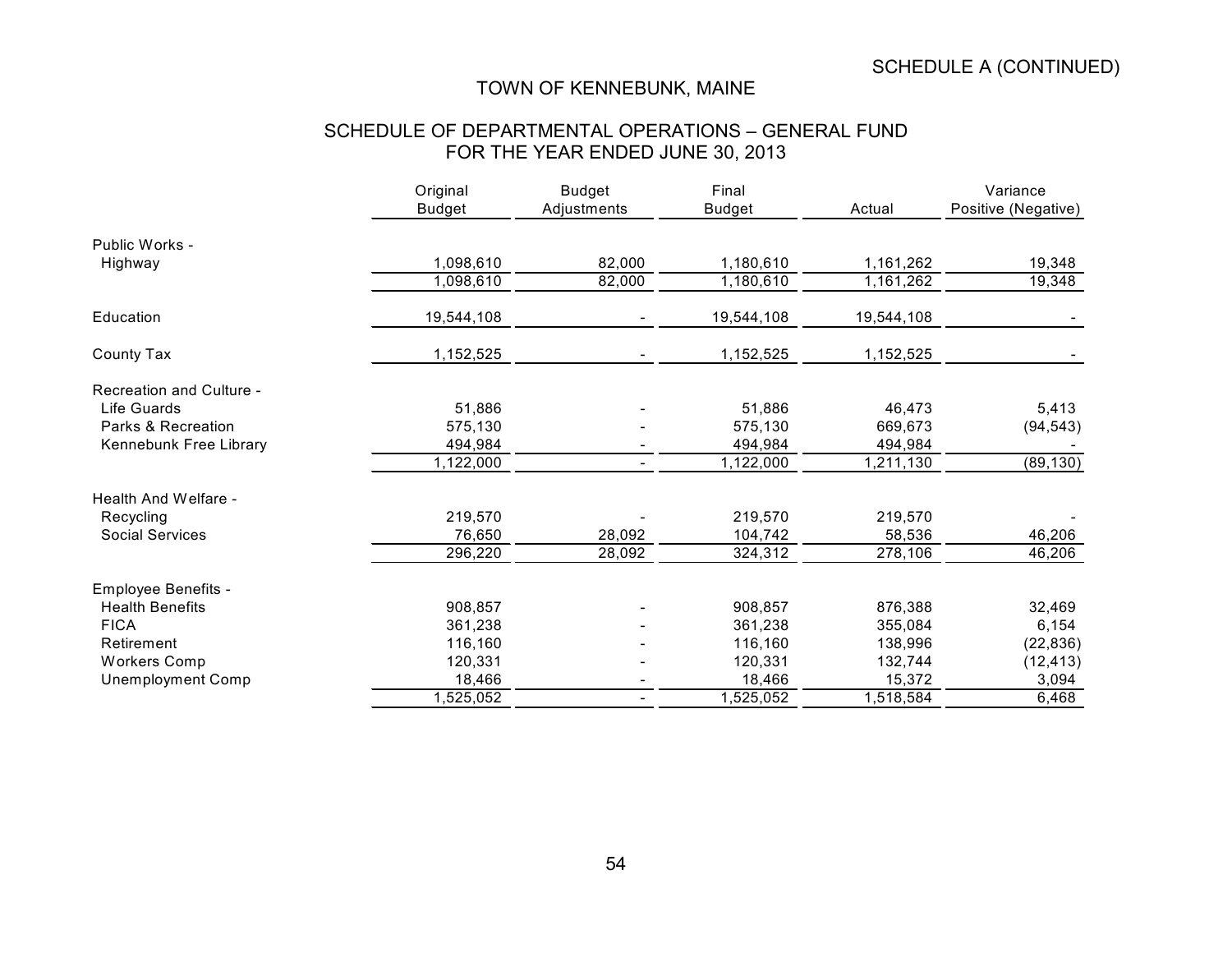# TOWN OF KENNEBUNK, MAINE

# SCHEDULE OF DEPARTMENTAL OPERATIONS FOR THE YEAR ENDED JUNE 30, 2013

|                                  | Original      | <b>Budget</b>            | Final         |           | Variance            |
|----------------------------------|---------------|--------------------------|---------------|-----------|---------------------|
|                                  | <b>Budget</b> | Adjustments              | <b>Budget</b> | Actual    | Positive (Negative) |
| Agency Requests -                |               |                          |               |           |                     |
| <b>SMMC Visiting Nurses</b>      | 5,000         |                          | 5,000         | 5,000     |                     |
| <b>Biddeford Free Clinic</b>     | 500           |                          | 500           | 500       |                     |
| Day One                          | 1,000         |                          | 1,000         | 1,000     |                     |
| So. Maine Parent Awareness       | 1,030         |                          | 1,030         | 1,030     |                     |
| York County Child Abuse Council  | 1,200         |                          | 1,200         | 1,200     |                     |
| York County Community Action     | 4,900         |                          | 4,900         | 4,900     |                     |
| Counseling Services Inc.         | 3,300         |                          | 3,300         | 3,300     |                     |
| <b>Caring Unlimited</b>          | 2,095         |                          | 2,095         | 2,095     |                     |
| <b>Catholic Charities</b>        | 1,700         |                          | 1,700         | 1,700     |                     |
| So. Maine Area Agency on Aging   | 2,500         |                          | 2,500         | 2,500     |                     |
| Sexual Assault Response Services | 500           |                          | 500           | 500       |                     |
| Senior Center at Lower Village   | 1,000         |                          | 1,000         | 1,000     |                     |
| <b>American Red Cross</b>        | 3,000         |                          | 3,000         | 3,000     |                     |
| Home Health Visiting Nurses      | 3,090         |                          | 3,090         | 3,090     |                     |
| Church Community Outreach        | 1,300         |                          | 1,300         | 1,300     |                     |
|                                  | 32,115        | $\overline{\phantom{a}}$ | 32,115        | 32,115    |                     |
| Public Safety -                  |               |                          |               |           |                     |
| Police                           | 1,780,536     |                          | 1,780,536     | 1,698,427 | 82,109              |
| Ambulance                        | 844,192       |                          | 844,192       | 783,960   | 60,232              |
| Communications                   | 274,288       |                          | 274,288       | 257,290   | 16,998              |
| Civil Emergency Preparedness     | 5,215         |                          | 5,215         | 7,712     | (2, 497)            |
| Hydrants & Street Lights         | 408,467       |                          | 408,467       | 409,743   | (1,276)             |
| Fire Department                  | 577,755       |                          | 577,755       | 562,832   | 14,923              |
|                                  | 3,890,453     |                          | 3,890,453     | 3,719,964 | 170,489             |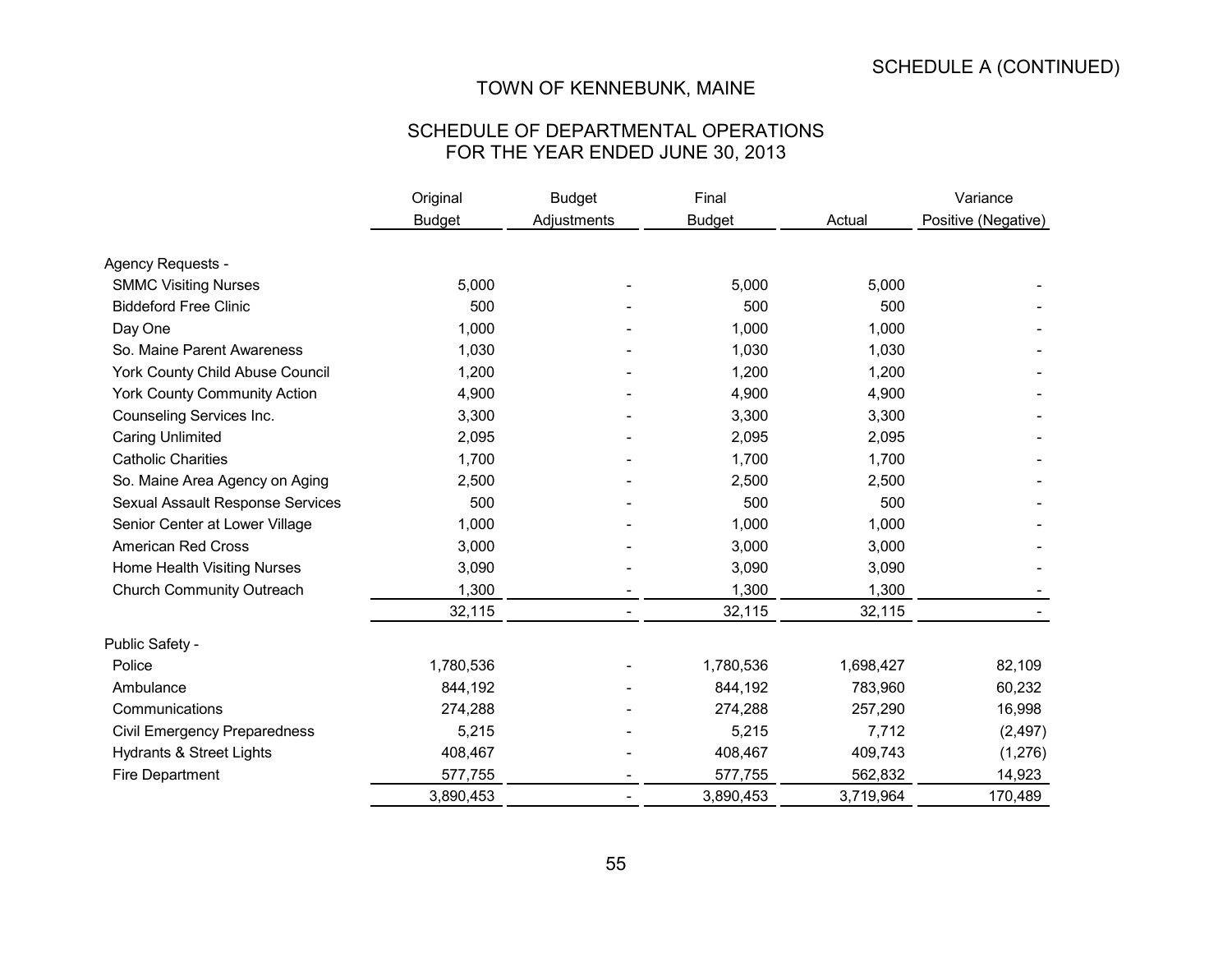# TOWN OF KENNEBUNK, MAINE

# SCHEDULE OF DEPARTMENTAL OPERATIONS FOR THE YEAR ENDED JUNE 30, 2013

|                                | Original |               | <b>Budget</b> |                          |    | Final         |                  | Variance |                     |  |
|--------------------------------|----------|---------------|---------------|--------------------------|----|---------------|------------------|----------|---------------------|--|
|                                |          | <b>Budget</b> |               | Adjustments              |    | <b>Budget</b> | Actual           |          | Positive (Negative) |  |
|                                |          |               |               |                          |    |               |                  |          |                     |  |
| Unclassified -                 |          |               |               |                          |    |               |                  |          |                     |  |
| <b>Operational Contingency</b> |          |               |               | 34,395                   |    | 34,395        | 1,866            |          | 32,529              |  |
| Historian                      |          | 500           |               | -                        |    | 500           |                  |          | 500                 |  |
| Harbormaster                   |          | 14,825        |               |                          |    | 14,825        | 12,712           |          | 2,113               |  |
| Tree Warden                    |          | 3,500         |               | $\overline{\phantom{0}}$ |    | 3,500         | 2,148            |          | 1,352               |  |
| <b>Matching Grant Funds</b>    |          |               |               | 44,000                   |    | 44,000        | (6,000)          |          | 50,000              |  |
| Memorial Day                   |          | 800           |               | -                        |    | 800           | 800              |          |                     |  |
| <b>Facilities</b>              |          | 96,409        |               |                          |    | 96,409        | 90,763           |          | 5,646               |  |
|                                |          | 116,034       |               | 78,395                   |    | 194,429       | 102,289          |          | 92,140              |  |
|                                |          |               |               |                          |    |               |                  |          |                     |  |
| Totals                         | S        | 30,523,285    | S             | 256,495                  | \$ | 30,779,780    | \$<br>30,407,050 | \$       | 372,730             |  |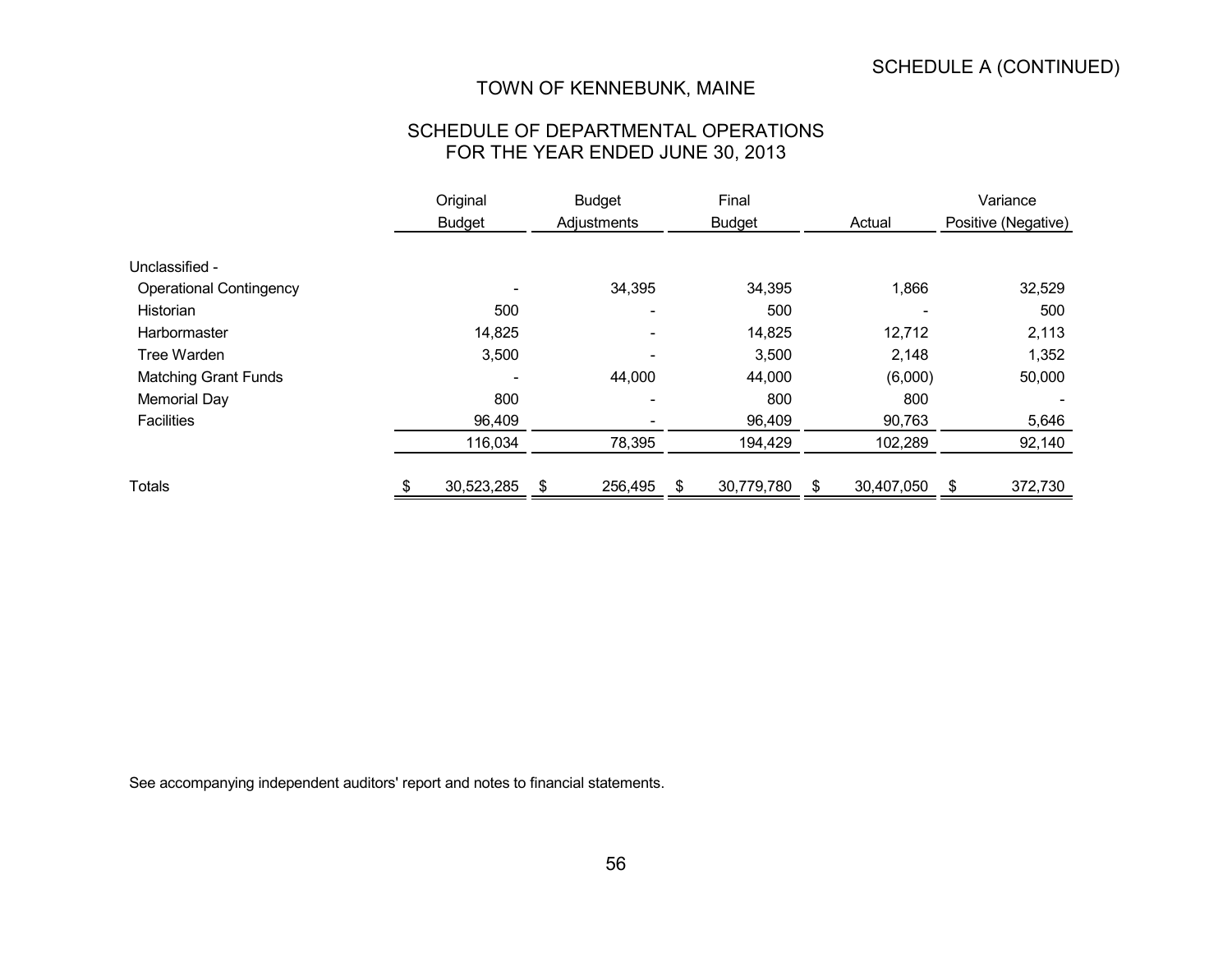# COMBINING BALANCE SHEET – NONMAJOR GOVERNMENTAL FUNDS JUNE 30, 2013

|                                                      | Special<br>Revenue |              |    | Capital      |                       |              | <b>Total Nonmajor</b> |              |  |  |
|------------------------------------------------------|--------------------|--------------|----|--------------|-----------------------|--------------|-----------------------|--------------|--|--|
|                                                      |                    |              |    | Projects     |                       | Permanent    |                       | Governmental |  |  |
|                                                      |                    | <b>Funds</b> |    | <b>Funds</b> |                       | <b>Funds</b> |                       | <b>Funds</b> |  |  |
| <b>ASSETS</b>                                        |                    |              |    |              |                       |              |                       |              |  |  |
| Cash and cash equivalents                            | \$                 |              | \$ |              | \$                    | 82,825       | \$                    | 82,825       |  |  |
| Due from other funds                                 |                    | 486,315      |    | 1,544,869    |                       |              |                       | 2,031,184    |  |  |
| <b>TOTAL ASSETS</b>                                  |                    | 486,315      | \$ | 1,544,869    | $\boldsymbol{\theta}$ | 82,825       | \$                    | 2,114,009    |  |  |
| <b>LIABILITIES</b>                                   |                    |              |    |              |                       |              |                       |              |  |  |
| Accounts payable                                     | \$                 |              | \$ |              | \$                    |              | \$                    |              |  |  |
| Due to other funds                                   |                    | 869,732      |    | 508,308      |                       | 9,028        |                       | 1,387,068    |  |  |
| <b>TOTAL LIABILITIES</b>                             |                    | 869,732      |    | 508,308      |                       | 9,028        |                       | 1,387,068    |  |  |
| <b>FUND BALANCES</b>                                 |                    |              |    |              |                       |              |                       |              |  |  |
|                                                      |                    |              |    |              |                       |              |                       |              |  |  |
| Nonspendable                                         |                    |              |    |              |                       |              |                       |              |  |  |
| <b>Restricted</b>                                    |                    | 334,417      |    | 116,941      |                       | 73,797       |                       | 525,155      |  |  |
| Committed                                            |                    |              |    | 1,415,361    |                       |              |                       | 1,415,361    |  |  |
| Assigned                                             |                    | 151,898      |    | 12,567       |                       |              |                       | 164,465      |  |  |
| Unassigned                                           |                    | (869, 732)   |    | (508, 308)   |                       |              |                       | (1,378,040)  |  |  |
| <b>TOTAL FUND BALANCES</b>                           |                    | (383, 417)   |    | 1,036,561    |                       | 73,797       |                       | 726,941      |  |  |
|                                                      |                    |              |    |              |                       |              |                       |              |  |  |
| <b>TOTAL LIABILITIES AND FUND</b><br><b>BALANCES</b> |                    | 486,315      | \$ | 1,544,869    | $\$\$                 | 82,825       | \$                    | 2,114,009    |  |  |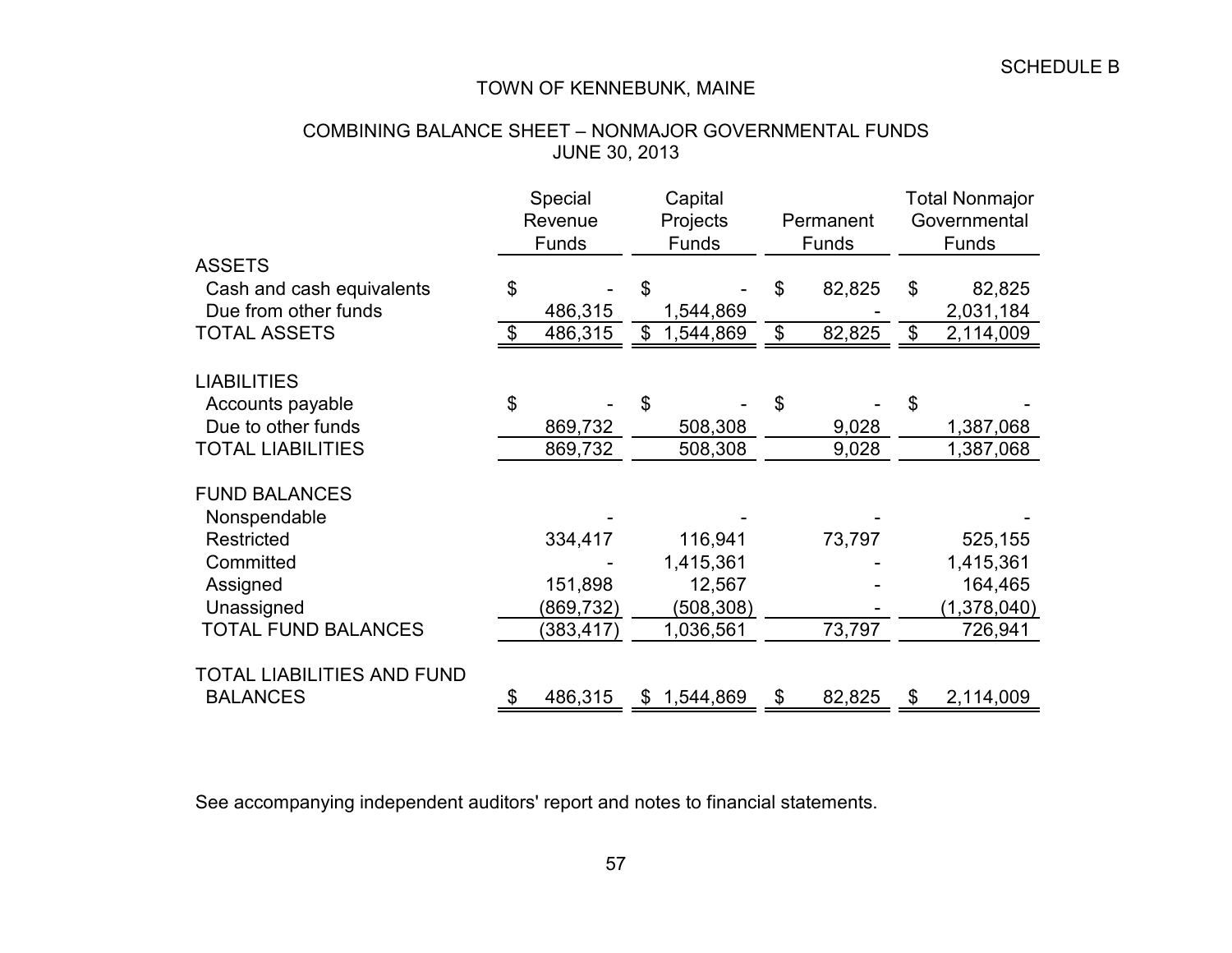# COMBINING SCHEDULE OF REVENUES, EXPENDITURES AND CHANGES IN FUND BALANCES NONMAJOR GOVERNMENTAL FUNDS FOR THE YEAR ENDED JUNE 30, 2013

|                                    | Special          | Capital         |              | <b>Total Nonmajor</b>     |
|------------------------------------|------------------|-----------------|--------------|---------------------------|
|                                    | Revenue          | Projects        | Permanent    | Governmental              |
|                                    | Funds            | Funds           | Funds        | Funds                     |
|                                    |                  |                 |              |                           |
| <b>REVENUES</b>                    |                  |                 |              |                           |
| Intergovernmental revenue          | \$               | \$              | \$           | $\boldsymbol{\mathsf{S}}$ |
| Interest income                    |                  |                 | 219          | 219                       |
| Other                              | 14,458           | 3,060           |              | 17,518                    |
| <b>TOTAL REVENUES</b>              | 14,458           | 3,060           | 219          | 17,737                    |
| <b>EXPENDITURES</b>                |                  |                 |              |                           |
| Administration                     | 87,143           | 90,129          |              | 177,272                   |
| <b>Public works</b>                | 128,323          | 1,256           |              | 129,579                   |
| Public safety                      |                  | 5,174           |              | 5,174                     |
| Debt service:                      |                  |                 |              |                           |
| Principal                          | 148,000          | 626,445         |              | 774,445                   |
| Interest                           | 73,362           | 151,041         |              | 224,403                   |
| Capital outlay                     | 724,833          | 695,709         |              | 1,420,542                 |
| Unclassified                       |                  |                 | 1,166        | 1,166                     |
| <b>TOTAL EXPENDITURES</b>          | 1,161,661        | 1,569,754       | 1,166        | 2,732,581                 |
| <b>EXCESS OF REVENUES OVER</b>     |                  |                 |              |                           |
|                                    |                  |                 |              |                           |
| (UNDER) EXPENDITURES               | (1, 147, 203)    | (1,566,694)     | (947)        | (2,714,844)               |
| OTHER FINANCING SOURCES (USES)     |                  |                 |              |                           |
| Operating transfer in              | 691,054          | 1,557,236       |              | 2,248,290                 |
| Operating transfers (out)          | (37, 914)        | (3, 106)        | (4,000)      | (45, 020)                 |
| <b>TOTAL OTHER FINANCING</b>       |                  |                 |              |                           |
| SOURCES (USES)                     | 653,140          | 1,554,130       | (4,000)      | 2,203,270                 |
| <b>NET CHANGE IN FUND BALANCES</b> | (494, 063)       | (12, 564)       | (4,947)      | (511, 574)                |
| FUND BALANCES, JULY 1              | 110,646          | 1,049,125       | 78,744       | 1,238,515                 |
|                                    |                  |                 |              |                           |
| FUND BALANCES, JUNE 30             | (383, 417)<br>\$ | 1,036,561<br>\$ | 73,797<br>\$ | 726,941<br>\$             |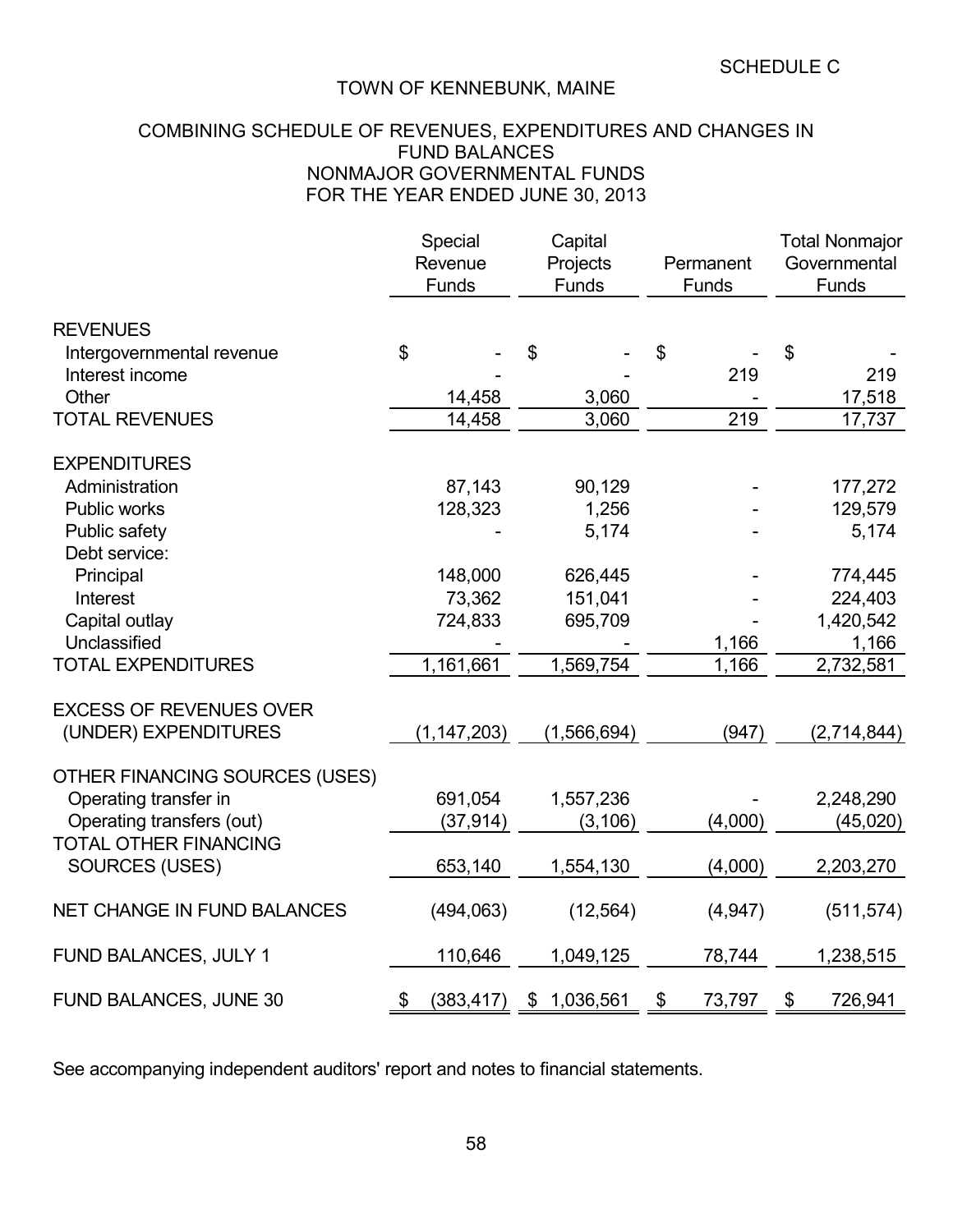# Special Revenue Funds Description

Special revenue funds are established to account for the proceeds of specific revenue sources (other than fiduciary trusts or for major capital projects) that are legally restricted to expenditures for specific purposes.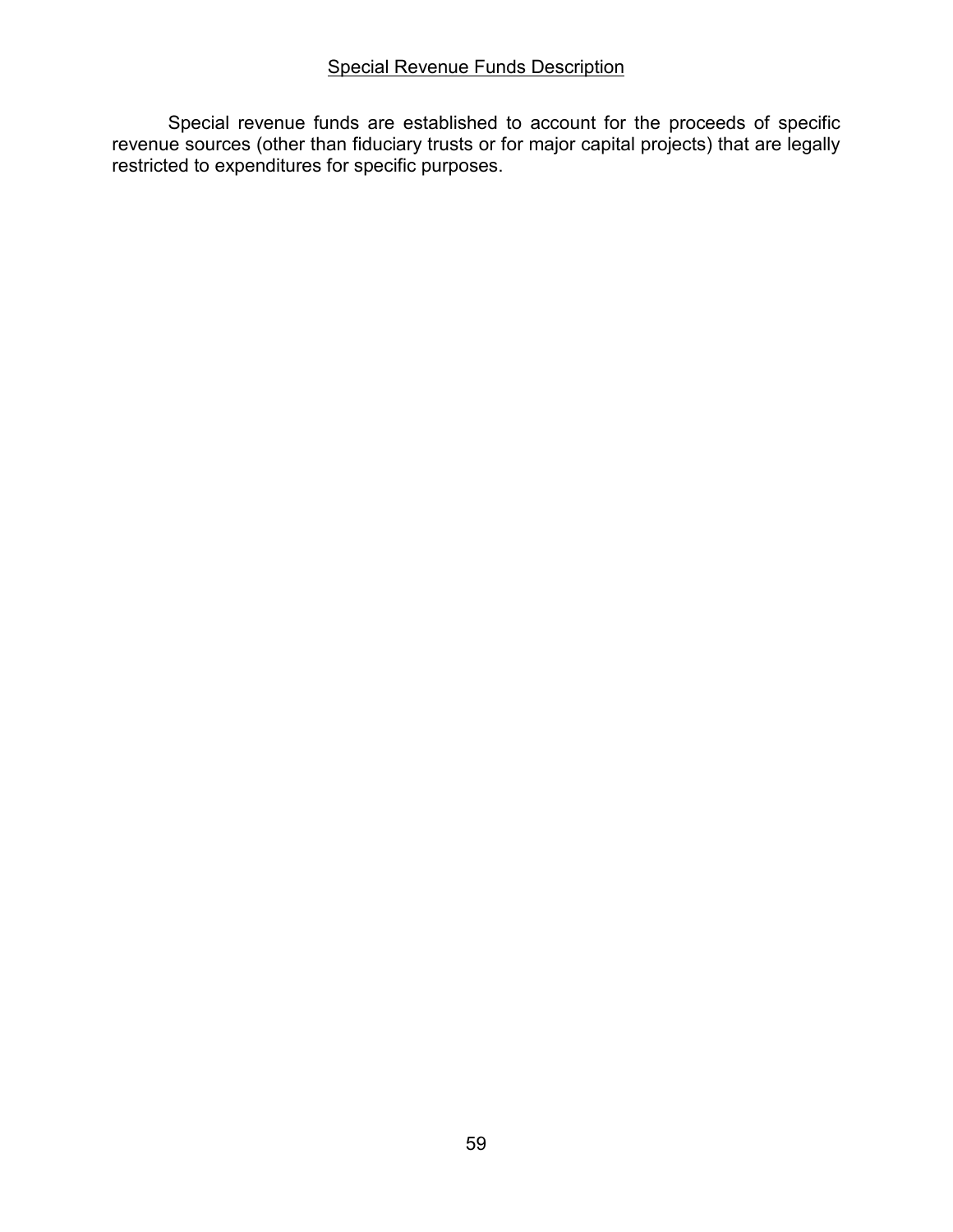# COMBINING BALANCE SHEET - NONMAJOR SPECIAL REVENUE FUNDS JUNE 30, 2013

|                                                                      |    | Conservation<br>Land<br>Purchase |    | <b>Building</b><br>Revenues | Harbor-<br>master |        | Route 1<br><b>TIF</b> |         | West<br>Kennebunk<br>TIF |                    | Lower<br>Village<br><b>TIF</b> |                    | <b>Totals</b>            |
|----------------------------------------------------------------------|----|----------------------------------|----|-----------------------------|-------------------|--------|-----------------------|---------|--------------------------|--------------------|--------------------------------|--------------------|--------------------------|
| <b>ASSETS</b><br>Cash and cash equivalents                           | \$ |                                  | \$ |                             | \$                |        | S                     |         | \$                       |                    | \$                             |                    | \$                       |
| Due from other funds                                                 |    | 33,430                           |    | 34,998                      |                   | 83,470 |                       | 334,417 |                          |                    |                                |                    | 486,315                  |
| <b>TOTAL ASSETS</b>                                                  | S  | 33,430                           |    | 34,998                      | \$                | 83,470 | S                     | 334,417 | \$                       |                    | \$                             |                    | 486,315                  |
| <b>LIABILITIES</b><br>Due to other funds<br><b>TOTAL LIABILITIES</b> | \$ |                                  | \$ |                             | \$                |        | \$                    |         | \$                       | 125,252<br>125,252 | -\$                            | 744,480<br>744,480 | \$<br>869,732<br>869,732 |
| <b>FUND BALANCES</b><br>Nonspendable<br>Restricted                   |    |                                  |    |                             |                   |        |                       | 334,417 |                          |                    |                                |                    | 334,417                  |
| Committed<br>Assigned<br>Unassigned                                  |    | 33,430                           |    | 34,998                      |                   | 83,470 |                       |         |                          | (125, 252)         |                                | (744, 480)         | 151,898<br>(869, 732)    |
| <b>TOTAL FUND BALANCES</b>                                           |    | 33,430                           |    | 34,998                      |                   | 83,470 |                       | 334,417 |                          | (125, 252)         |                                | (744, 480)         | (383, 417)               |
| TOTAL LIABILITIES AND FUND<br><b>BALANCES</b>                        |    | 33,430                           | -S | 34,998                      | S.                | 83,470 | S.                    | 334,417 | \$                       |                    |                                |                    | 486,315                  |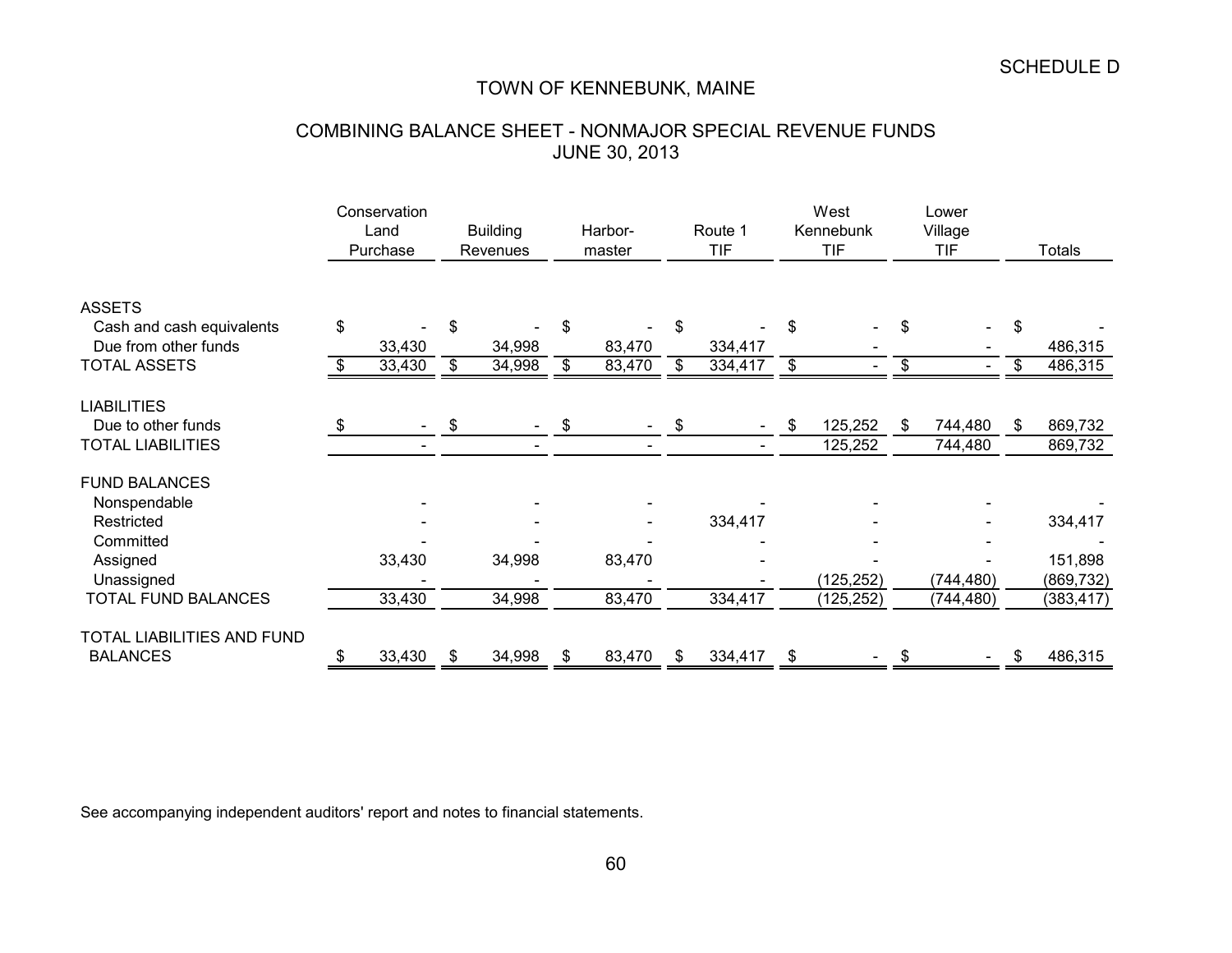## COMBINING SCHEDULE OF REVENUES, EXPENDITURES AND CHANGES IN FUND BALANCES NONMAJOR SPECIAL REVENUE FUNDS FOR THE YEAR ENDED JUNE 30, 2013

|                                                | Conservation<br>Land<br>Purchase |    | <b>Building</b><br>Revenues |    | Harbor-<br>master |            | Route 1<br><b>TIF</b> |    | West<br>Kennebunk<br><b>TIF</b> | Lower<br>Village<br><b>TIF</b> | <b>Totals</b>    |
|------------------------------------------------|----------------------------------|----|-----------------------------|----|-------------------|------------|-----------------------|----|---------------------------------|--------------------------------|------------------|
| <b>REVENUES</b>                                | \$                               | \$ |                             | \$ | 14,458            | $\sqrt{3}$ |                       | \$ |                                 | \$                             | \$<br>14,458     |
| <b>EXPENDITURES</b>                            |                                  |    |                             |    |                   |            |                       |    |                                 |                                |                  |
| Administration                                 |                                  |    |                             |    |                   |            | 87,143                |    |                                 |                                | 87,143           |
| Public works                                   |                                  |    |                             |    |                   |            | 128,323               |    |                                 |                                | 128,323          |
| Debt service:                                  |                                  |    |                             |    |                   |            |                       |    |                                 |                                |                  |
| Principal                                      |                                  |    |                             |    |                   |            | 148,000               |    |                                 |                                | 148,000          |
| Interest                                       |                                  |    |                             |    |                   |            | 73,362                |    |                                 |                                | 73,362           |
| Capital outlay                                 |                                  |    |                             |    | 18,825            |            | 116,264               |    | 341,781                         | 247,963                        | 724,833          |
| Unclassified                                   |                                  |    |                             |    |                   |            |                       |    |                                 |                                |                  |
| <b>EXPENDITURES</b>                            |                                  |    |                             |    | 18,825            |            | 553,092               |    | 341,781                         | 247,963                        | 1,161,661        |
| <b>EXCESS OF REVENUE OVER</b>                  |                                  |    |                             |    |                   |            |                       |    |                                 |                                |                  |
| (UNDER) EXPENDITURES                           |                                  |    |                             |    | (4, 367)          |            | (553,092)             |    | (341, 781)                      | (247, 963)                     | (1, 147, 203)    |
| OTHER FINANCING SOURCES (USES)                 |                                  |    |                             |    |                   |            |                       |    |                                 |                                |                  |
| Operating transfers in                         |                                  |    |                             |    |                   |            | 565,436               |    | 97,283                          | 28,335                         | 691,054          |
| Operating transfers (out)                      |                                  |    |                             |    |                   |            |                       |    | (37, 914)                       |                                | (37, 914)        |
| <b>TOTAL OTHER FINANCING</b><br>SOURCES (USES) |                                  |    |                             |    |                   |            | 565,436               |    | 59,369                          | 28,335                         | 653,140          |
| NET CHANGE IN FUND BALANCES                    |                                  |    |                             |    | (4, 367)          |            | 12,344                |    | (282, 412)                      | (219, 628)                     | (494, 063)       |
| FUND BALANCES, JULY 1                          | 33,430                           |    | 34,998                      |    | 87,837            |            | 322,073               |    | 157,160                         | (524, 852)                     | 110,646          |
| FUND BALANCES, JUNE 30                         | 33,430<br>\$                     | S. | 34,998                      | S. | 83,470            | S.         | 334,417               | S  | (125, 252)                      | \$<br>(744, 480)               | \$<br>(383, 417) |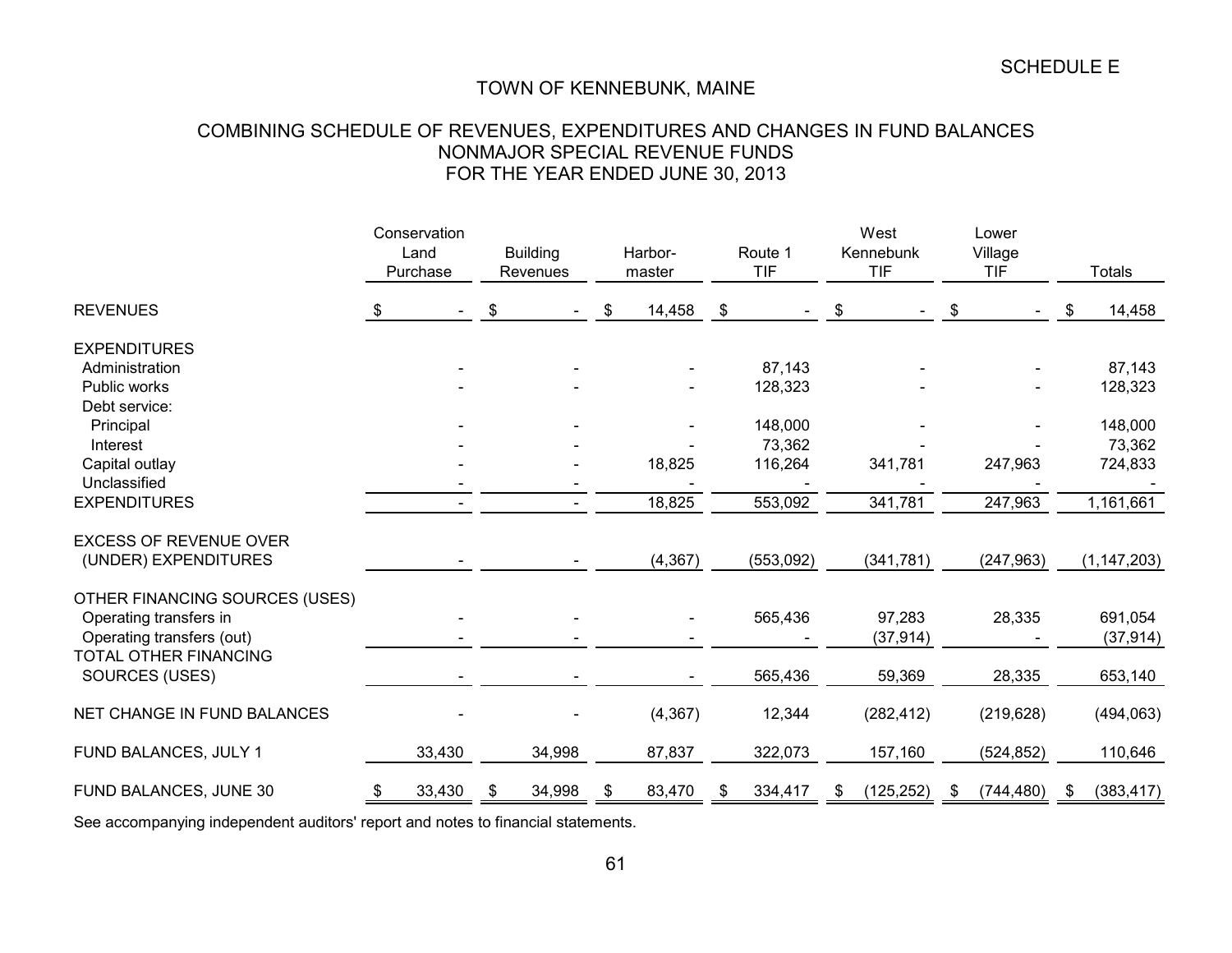# Capital Projects Funds

 Capital projects funds are established to account for financial resources to be used for the acquisition or construction of major capital facilities, other than those financed by proprietary or trust funds. The projects also include significant purchases of vehicles and equipment, as well as the servicing of leases and bonds associated with those purchases. Projects are generally segregated by the related Town department managing the project.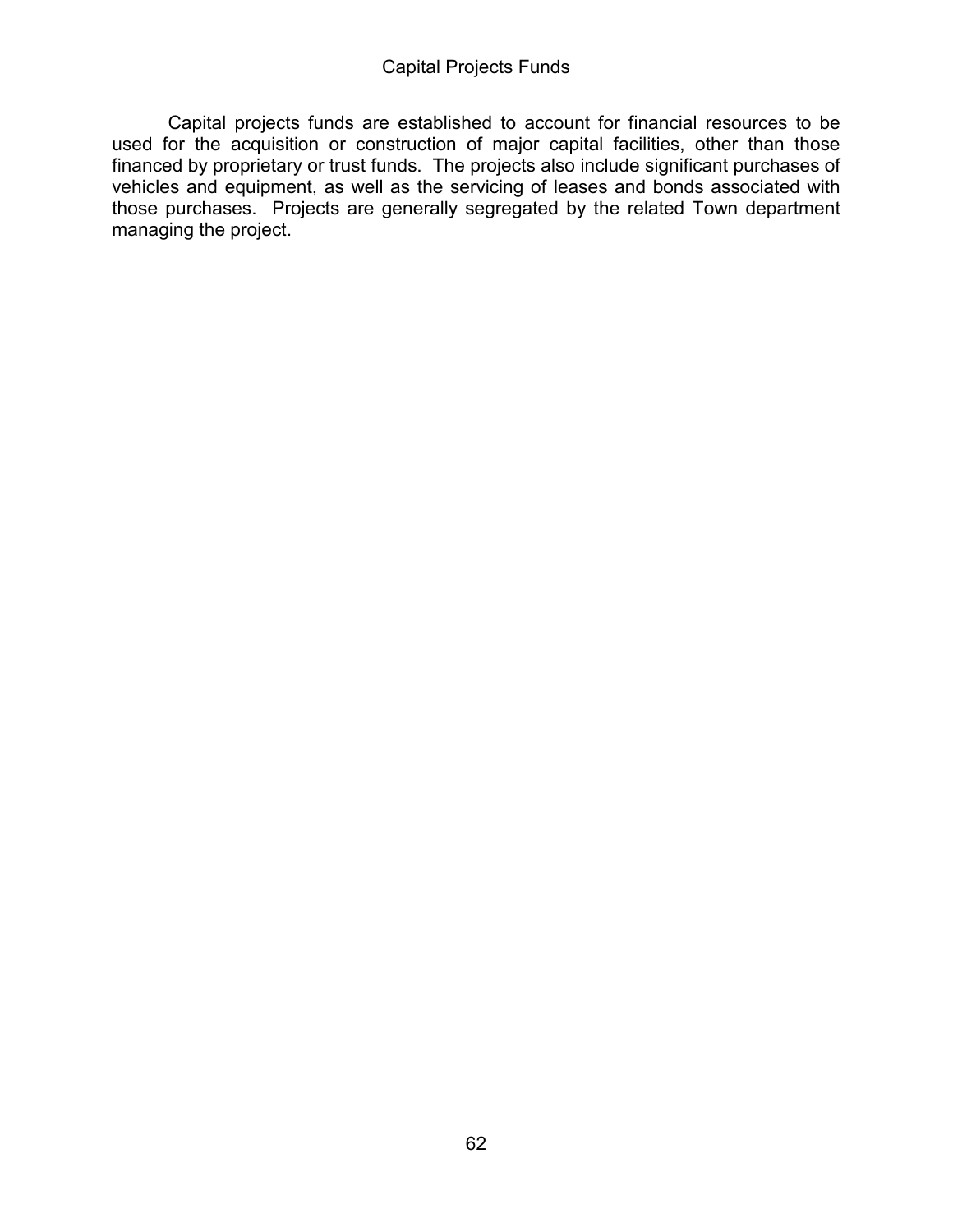|                                                   | Fire/Ambulance Projects |                                       |    |                        |    |                             |     |                      |                                 |        |
|---------------------------------------------------|-------------------------|---------------------------------------|----|------------------------|----|-----------------------------|-----|----------------------|---------------------------------|--------|
|                                                   |                         | West Kennebunk<br><b>Fire Station</b> |    | Dry<br><b>Hydrants</b> |    | PD Station<br>Ramp & Stairs |     | Highway<br>Equipment | <b>Town Hall</b><br>Roof Repair |        |
| <b>ASSETS</b>                                     | \$                      |                                       |    |                        |    |                             |     |                      |                                 |        |
| Cash and cash equivalents<br>Due from other funds |                         | 13,181                                |    | 9,969                  |    |                             |     |                      |                                 | 60,000 |
| <b>TOTAL ASSETS</b>                               |                         | 13,181                                | \$ | 9,969                  | \$ |                             | \$. |                      |                                 | 60,000 |
| <b>LIABILITIES</b>                                |                         |                                       |    |                        |    |                             |     |                      |                                 |        |
| Due to other funds                                | \$                      |                                       | \$ |                        | \$ |                             | \$  | 89,612               | \$                              |        |
| <b>TOTAL LIABILITIES</b>                          |                         |                                       |    |                        |    |                             |     | 89,612               |                                 |        |
| <b>FUND BALANCES</b>                              |                         |                                       |    |                        |    |                             |     |                      |                                 |        |
| Nonspendable                                      |                         |                                       |    |                        |    |                             |     |                      |                                 |        |
| Restricted                                        |                         |                                       |    |                        |    |                             |     |                      |                                 |        |
| Committed                                         |                         | 13,181                                |    | 9,969                  |    |                             |     |                      |                                 | 60,000 |
| Assigned                                          |                         |                                       |    |                        |    |                             |     |                      |                                 |        |
| Unassigned                                        |                         |                                       |    |                        |    |                             |     | (89, 612)            |                                 |        |
| <b>TOTAL FUND BALANCES</b>                        |                         | 13,181                                |    | 9,969                  |    |                             |     | (89, 612)            |                                 | 60,000 |
| TOTAL LIABILITIES AND FUND BALANCES               | \$                      | 13,181                                | \$ | 9,969                  |    |                             |     |                      |                                 | 60,000 |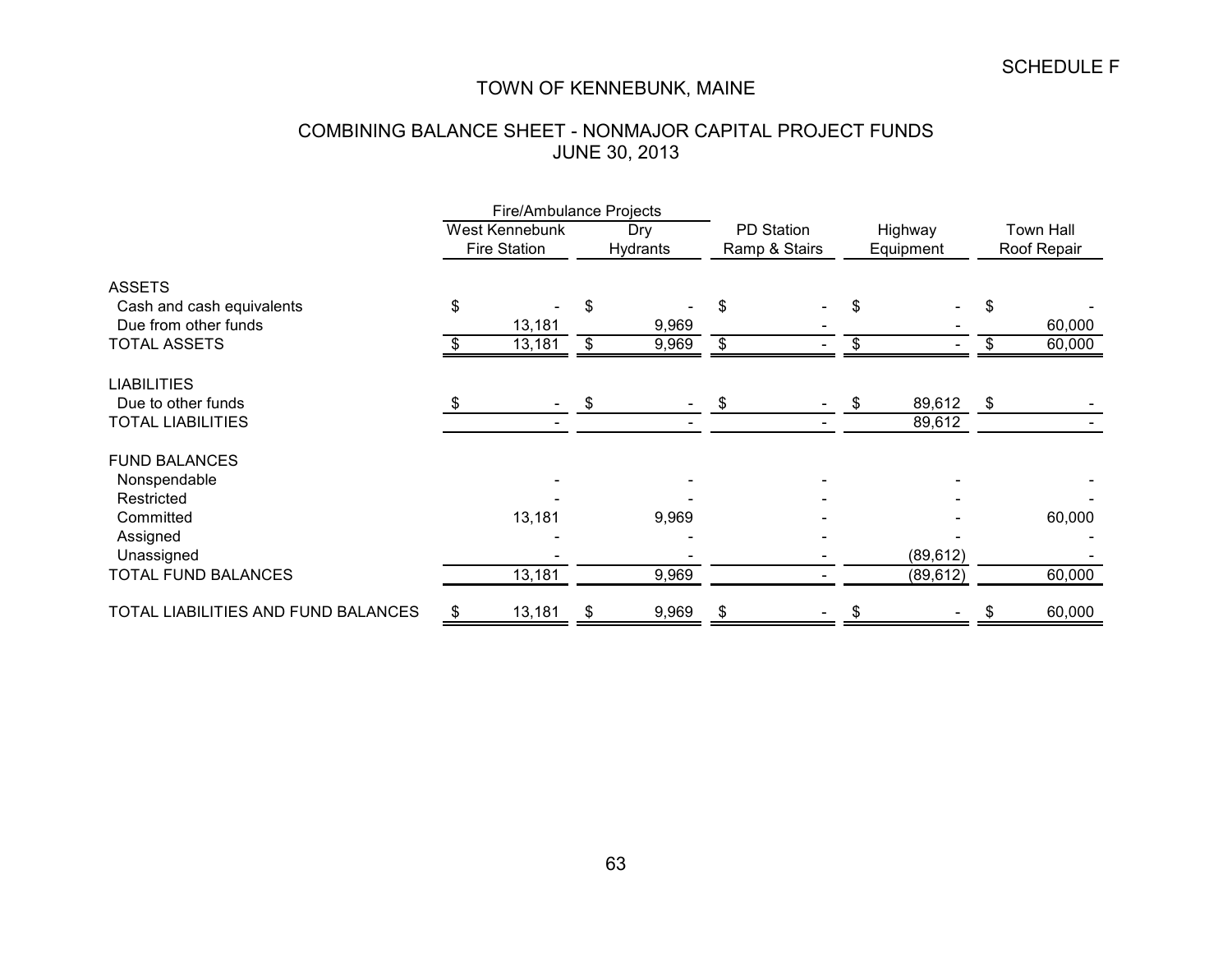# TOWN OF KENNEBUNK, MAINE

|                                     |                  |                  |    |          |    | Oak Bluff      |              |
|-------------------------------------|------------------|------------------|----|----------|----|----------------|--------------|
|                                     |                  | Debt Service &   |    |          |    | Reconstruction |              |
|                                     | <b>Town Hall</b> | <b>Town Hall</b> |    | Town     |    | <b>USDA</b>    | Mousam Ridge |
|                                     | Equipment        | Lease/Purchase   |    | Projects |    | Grant          | Drainage     |
| <b>ASSETS</b>                       |                  |                  |    |          |    |                |              |
| Cash and cash equivalents           | \$               | \$               | S  |          | S  |                | \$           |
| Due from other funds                | 24,070           | 545,057          |    | 109,963  |    |                | 10,000       |
| <b>TOTAL ASSETS</b>                 | 24,070           | 545,057          |    | 109,963  | \$ |                | 10,000       |
|                                     |                  |                  |    |          |    |                |              |
| <b>LIABILITIES</b>                  |                  |                  |    |          |    |                |              |
| Due to other funds                  |                  | \$               | \$ |          | \$ |                | \$           |
| <b>TOTAL LIABILITIES</b>            |                  |                  |    |          |    |                |              |
| <b>FUND BALANCES</b>                |                  |                  |    |          |    |                |              |
| Nonspendable                        |                  |                  |    |          |    |                |              |
| Restricted                          |                  |                  |    |          |    |                |              |
| Committed                           | 24,070           | 545,057          |    | 109,963  |    |                | 10,000       |
| Assigned                            |                  |                  |    |          |    |                |              |
| Unassigned                          |                  |                  |    |          |    |                |              |
| TOTAL FUND BALANCES                 | 24,070           | 545,057          |    | 109,963  |    |                | 10,000       |
|                                     |                  |                  |    |          |    |                |              |
| TOTAL LIABILITIES AND FUND BALANCES | \$<br>24,070     | 545,057          | S  | 109,963  | S  |                | 10,000       |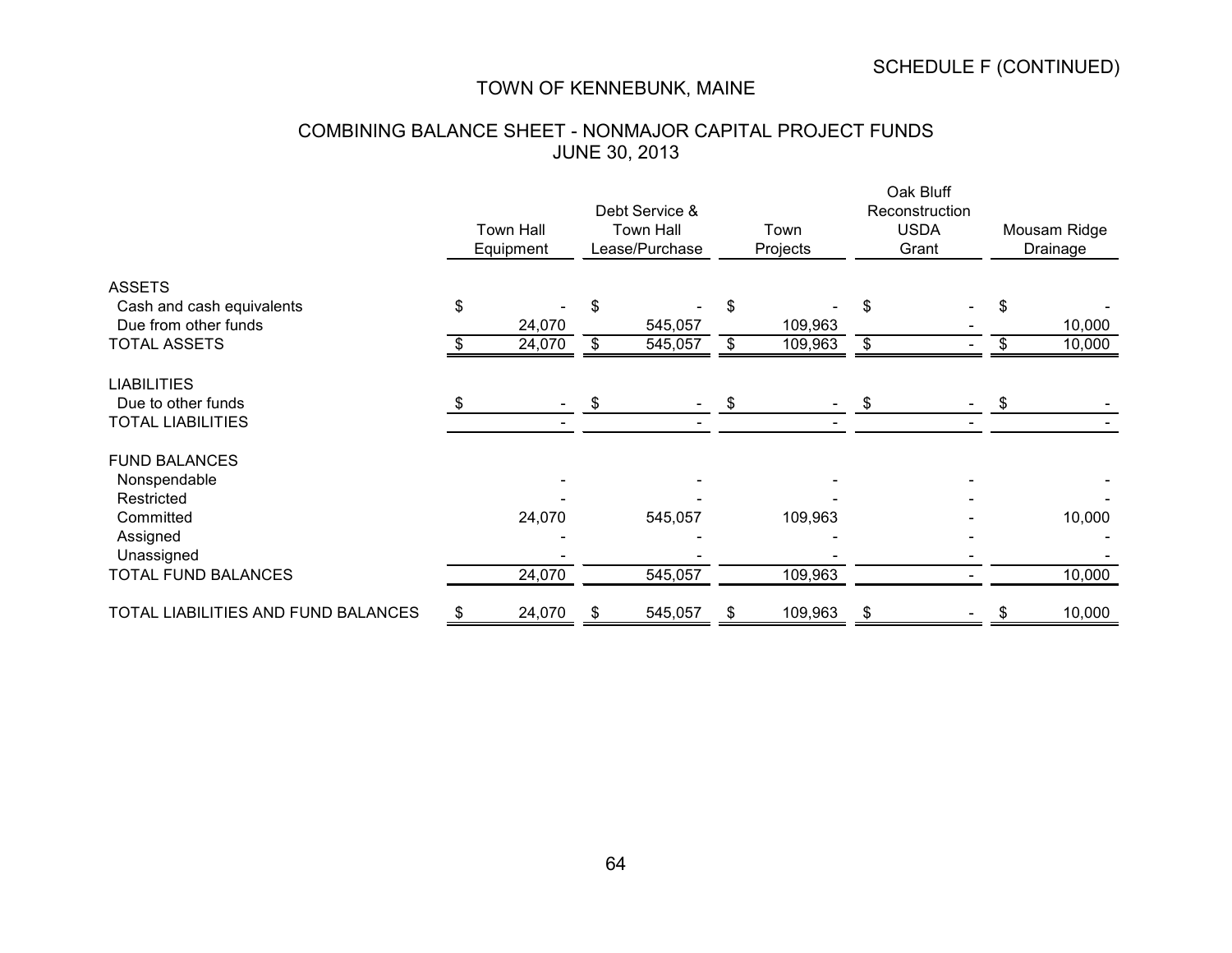# TOWN OF KENNEBUNK, MAINE

|                                                   |    |                        |                          | <b>Public Works Projects</b> |                 |                |                            |                                        |            |
|---------------------------------------------------|----|------------------------|--------------------------|------------------------------|-----------------|----------------|----------------------------|----------------------------------------|------------|
|                                                   |    | <b>Budget</b><br>Board | <b>Bicycle</b><br>Impact |                              | Parking<br>Lots |                | West<br>Kennebunk<br>Field | <b>HVAC</b><br>Systems &<br>Insulation |            |
| <b>ASSETS</b>                                     |    |                        |                          |                              | \$              |                |                            |                                        |            |
| Cash and cash equivalents<br>Due from other funds | \$ | 104,014                | SS                       | 116,941                      |                 | \$.            |                            | \$                                     |            |
| <b>TOTAL ASSETS</b>                               |    | 104,014                | S                        | 116,941                      | \$              | \$             |                            | \$                                     |            |
| <b>LIABILITIES</b>                                |    |                        |                          |                              |                 |                |                            |                                        |            |
| Due to other funds                                | \$ |                        | \$                       |                              | \$<br>4,000     | $\mathfrak{F}$ | 9,110                      | $\boldsymbol{\mathcal{S}}$             | 235,875    |
| <b>TOTAL LIABILITIES</b>                          |    |                        |                          |                              | 4,000           |                | 9,110                      |                                        | 235,875    |
| <b>FUND BALANCES</b>                              |    |                        |                          |                              |                 |                |                            |                                        |            |
| Nonspendable                                      |    |                        |                          |                              |                 |                |                            |                                        |            |
| Restricted                                        |    |                        |                          | 116,941                      |                 |                |                            |                                        |            |
| Committed                                         |    | 104,014                |                          |                              |                 |                |                            |                                        |            |
| Assigned<br>Unassigned                            |    |                        |                          |                              | (4,000)         |                | (9, 110)                   |                                        | (235, 875) |
| TOTAL FUND BALANCES                               |    | 104,014                |                          | 116,941                      | (4,000)         |                | (9, 110)                   |                                        | (235, 875) |
| TOTAL LIABILITIES AND FUND BALANCES               | 8  | 104,014                |                          | 116,941                      |                 |                |                            |                                        |            |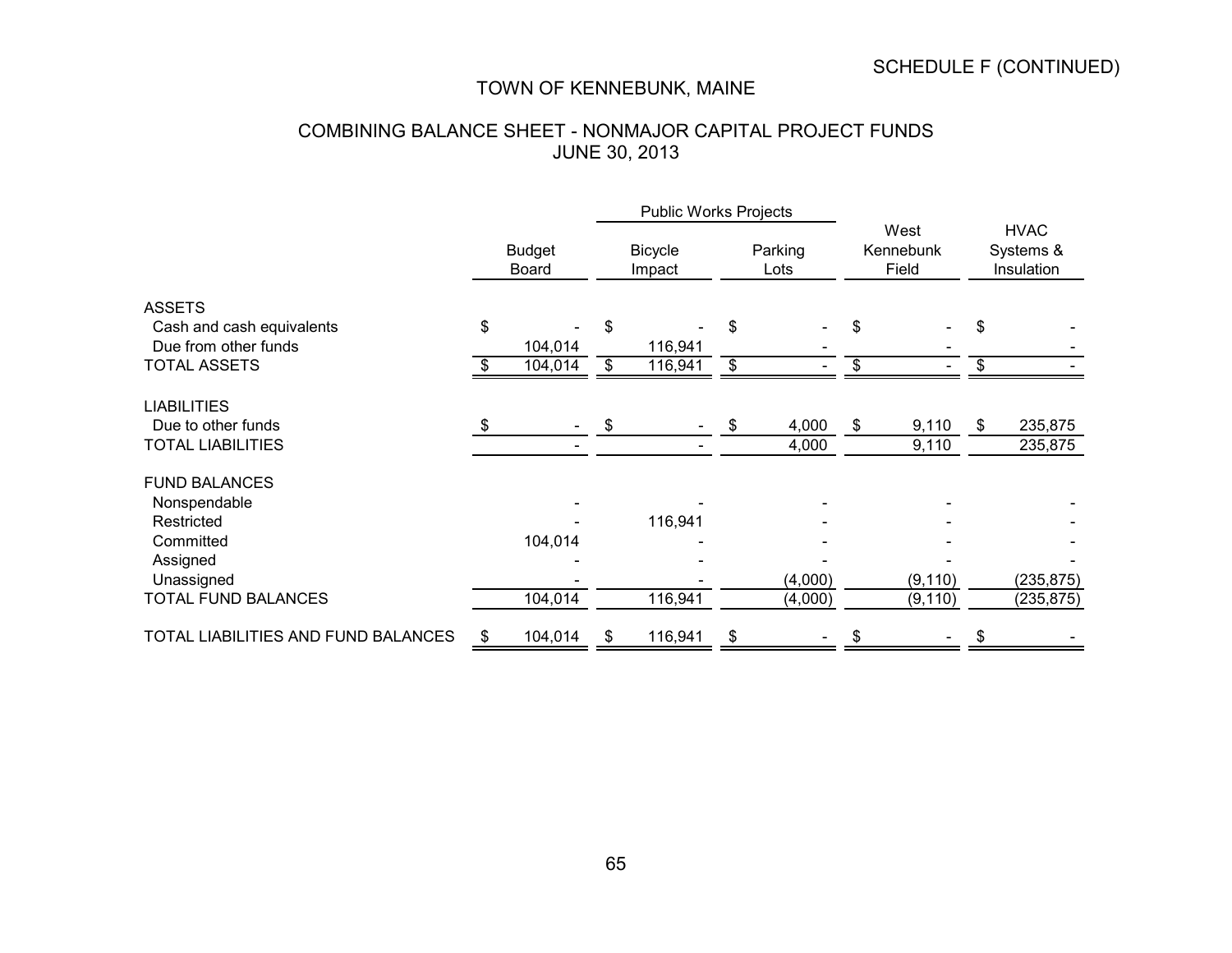# TOWN OF KENNEBUNK, MAINE

|                                     | Dorothy Stevens<br>Center |     |     | Police<br>Vehicles<br>& Equipment | Park St. &<br>Cousens Sch.<br>Purchase |    | Energy<br>Efficiency<br>Improvements | Fire<br>Ambulance<br>Equipment |        |
|-------------------------------------|---------------------------|-----|-----|-----------------------------------|----------------------------------------|----|--------------------------------------|--------------------------------|--------|
| <b>ASSETS</b>                       |                           |     |     |                                   |                                        |    |                                      |                                |        |
| Cash and cash equivalents           | \$                        |     |     |                                   |                                        | S  |                                      |                                |        |
| Due from other funds                |                           | 258 |     |                                   | 411,357                                |    |                                      |                                | 40,888 |
| <b>TOTAL ASSETS</b>                 |                           | 258 | \$  |                                   | 411,357                                | \$ |                                      | \$.                            | 40,888 |
| <b>LIABILITIES</b>                  |                           |     |     |                                   |                                        |    |                                      |                                |        |
| Due to other funds                  |                           |     | -\$ | 67,450                            | \$                                     | \$ |                                      | \$                             |        |
| <b>TOTAL LIABILITIES</b>            |                           |     |     | 67,450                            |                                        |    |                                      |                                |        |
| <b>FUND BALANCES</b>                |                           |     |     |                                   |                                        |    |                                      |                                |        |
| Nonspendable                        |                           |     |     |                                   |                                        |    |                                      |                                |        |
| Restricted                          |                           |     |     |                                   |                                        |    |                                      |                                |        |
| Committed                           |                           | 258 |     |                                   | 411,357                                |    |                                      |                                | 40,888 |
| Assigned                            |                           |     |     |                                   |                                        |    |                                      |                                |        |
| Unassigned                          |                           |     |     | (67, 450)                         |                                        |    |                                      |                                |        |
| TOTAL FUND BALANCES                 |                           | 258 |     | (67, 450)                         | 411,357                                |    |                                      |                                | 40,888 |
| TOTAL LIABILITIES AND FUND BALANCES | \$                        | 258 |     |                                   | 411,357                                | \$ |                                      |                                | 40,888 |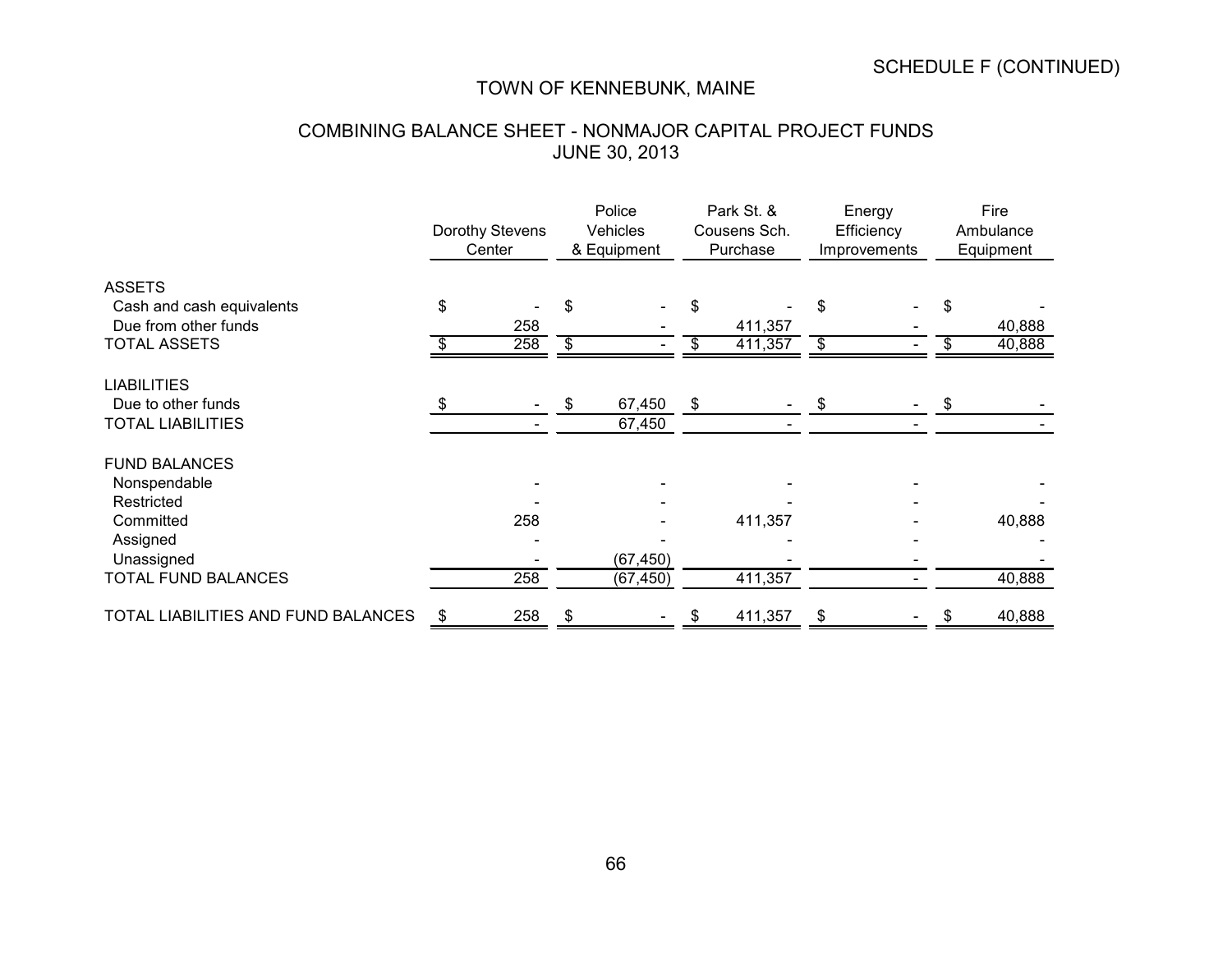# TOWN OF KENNEBUNK, MAINE

# COMBINING BALANCE SHEET - NONMAJOR CAPITAL PROJECT FUNDS JUNE 30, 2013

|                                     | Town Hall<br>Computer<br>Hardware &<br>Software |        |    | Parks &<br>Recreation<br>Projects |    | Capital<br>Reserve/Impr. | Communications | <b>Totals</b> |            |  |
|-------------------------------------|-------------------------------------------------|--------|----|-----------------------------------|----|--------------------------|----------------|---------------|------------|--|
| <b>ASSETS</b>                       |                                                 |        |    |                                   |    |                          |                |               |            |  |
| Cash and cash equivalents           | \$                                              |        | \$ |                                   |    |                          | \$             | \$            |            |  |
| Due from other funds                |                                                 | 12,567 |    |                                   |    | 86,321                   | 283            |               | 1,544,869  |  |
| <b>TOTAL ASSETS</b>                 |                                                 | 12,567 | \$ |                                   | \$ | 86,321                   | \$<br>283      | \$            | 1,544,869  |  |
| <b>LIABILITIES</b>                  |                                                 |        |    |                                   |    |                          |                |               |            |  |
| Due to other funds                  | \$                                              |        | \$ | 102,261                           | \$ |                          | \$             | \$            | 508,308    |  |
| <b>TOTAL LIABILITIES</b>            |                                                 |        |    | 102,261                           |    |                          |                |               | 508,308    |  |
| <b>FUND BALANCES</b>                |                                                 |        |    |                                   |    |                          |                |               |            |  |
| Nonspendable                        |                                                 |        |    |                                   |    |                          |                |               |            |  |
| Restricted                          |                                                 |        |    |                                   |    |                          |                |               | 116,941    |  |
| Committed                           |                                                 |        |    |                                   |    | 86,321                   | 283            |               | 1,415,361  |  |
| Assigned                            |                                                 | 12,567 |    |                                   |    |                          |                |               | 12,567     |  |
| Unassigned                          |                                                 |        |    | (102, 261)                        |    |                          |                |               | (508, 308) |  |
| TOTAL FUND BALANCES                 |                                                 | 12,567 |    | (102, 261)                        |    | 86,321                   | 283            |               | 1,036,561  |  |
| TOTAL LIABILITIES AND FUND BALANCES | \$                                              | 12,567 | S  |                                   |    | 86,321                   | \$<br>283      | S             | 1,544,869  |  |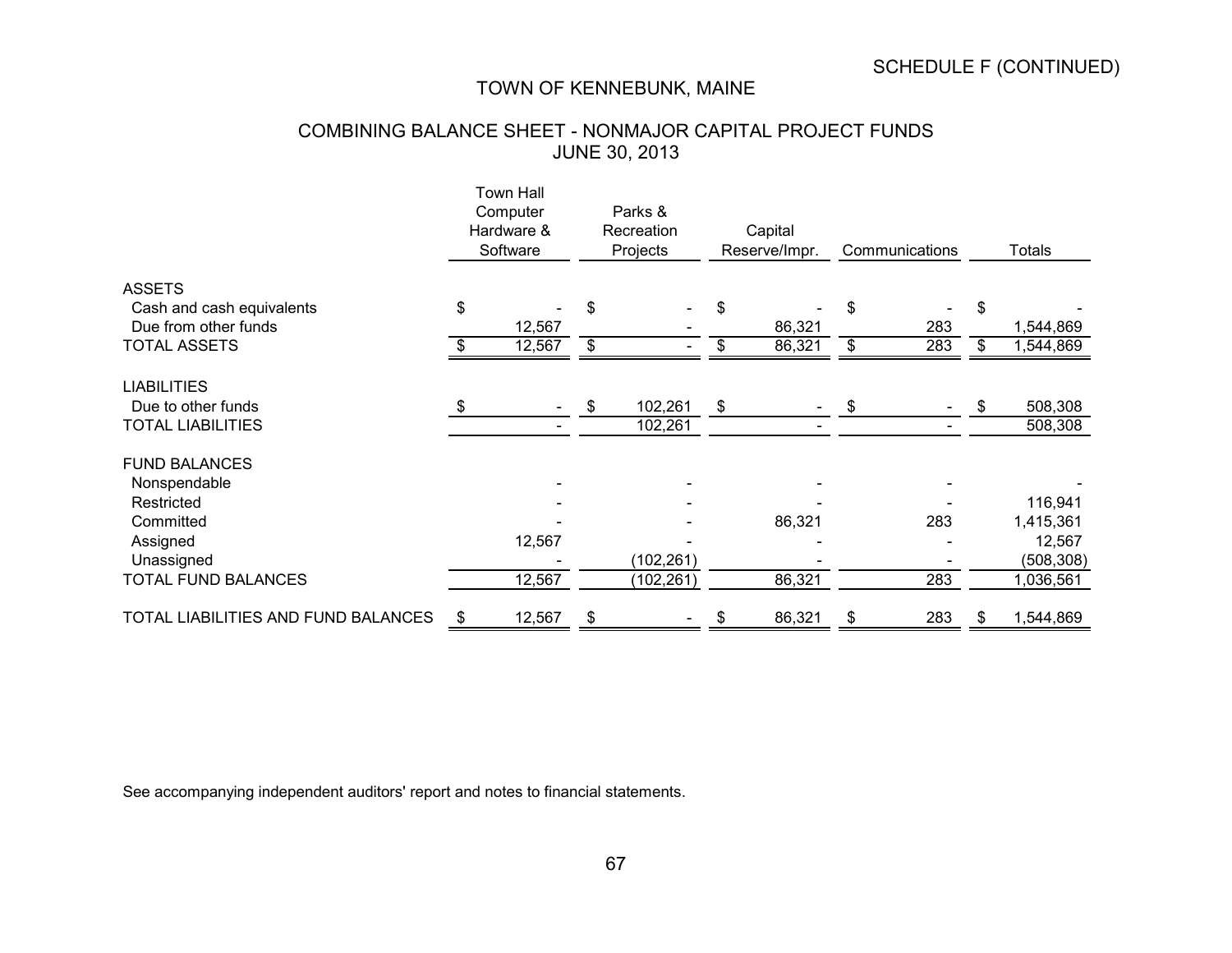### COMBINING SCHEDULE OF REVENUES, EXPENDITURES AND CHANGES IN FUND BALANCES NONMAJOR CAPITAL PROJECT FUNDS FOR THE YEAR ENDED JUNE 30, 2013

|                                    | Fire/Ambulance Projects |                                       |    |                        |    |                                    |    |                      |    |                                 |  |
|------------------------------------|-------------------------|---------------------------------------|----|------------------------|----|------------------------------------|----|----------------------|----|---------------------------------|--|
|                                    |                         | West Kennebunk<br><b>Fire Station</b> |    | Dry<br><b>Hydrants</b> |    | <b>PD Station</b><br>Ramp & Stairs |    | Highway<br>Equipment |    | <b>Town Hall</b><br>Roof Repair |  |
|                                    |                         |                                       |    |                        |    |                                    |    |                      |    |                                 |  |
| Intergovernmental revenue<br>Other |                         |                                       |    |                        | \$ |                                    | \$ |                      | \$ |                                 |  |
| <b>TOTAL REVENUES</b>              |                         |                                       |    |                        |    |                                    |    |                      |    |                                 |  |
|                                    |                         |                                       |    |                        |    |                                    |    |                      |    |                                 |  |
| <b>EXPENDITURES</b>                |                         |                                       |    |                        |    |                                    |    |                      |    |                                 |  |
| Administration                     |                         |                                       |    |                        |    |                                    |    |                      |    |                                 |  |
| Public works                       |                         |                                       |    |                        |    |                                    |    | 1,256                |    |                                 |  |
| Public safety                      |                         |                                       |    |                        |    |                                    |    |                      |    |                                 |  |
| Debt service:                      |                         |                                       |    |                        |    |                                    |    |                      |    |                                 |  |
| Principal                          |                         |                                       |    |                        |    |                                    |    |                      |    |                                 |  |
| Interest                           |                         |                                       |    |                        |    |                                    |    |                      |    |                                 |  |
| Capital outlay                     |                         |                                       |    |                        |    | 28,875                             |    | 114,041              |    |                                 |  |
| <b>TOTAL EXPENDITURES</b>          |                         |                                       |    |                        |    | 28,875                             |    | 115,297              |    |                                 |  |
| <b>EXCESS OF REVENUES OVER</b>     |                         |                                       |    |                        |    |                                    |    |                      |    |                                 |  |
| (UNDER) EXPENDITURES               |                         |                                       |    |                        |    | (28, 875)                          |    | (115, 297)           |    |                                 |  |
|                                    |                         |                                       |    |                        |    |                                    |    |                      |    |                                 |  |
| OTHER FINANCING SOURCES (USES)     |                         |                                       |    |                        |    |                                    |    |                      |    |                                 |  |
| Operating transfers in             |                         | 12,000                                |    |                        |    |                                    |    |                      |    | 60,000                          |  |
| Operating transfers (out)          |                         |                                       |    |                        |    |                                    |    |                      |    |                                 |  |
| <b>TOTAL OTHER FINANCING</b>       |                         |                                       |    |                        |    |                                    |    |                      |    |                                 |  |
| SOURCES (USES)                     |                         | 12,000                                |    |                        |    |                                    |    |                      |    | 60,000                          |  |
| NET CHANGE IN FUND BALANCES        |                         | 12,000                                |    |                        |    | (28, 875)                          |    | (115, 297)           |    | 60,000                          |  |
| FUND BALANCES, JULY 1              |                         | 1,181                                 |    | 9,969                  |    | 28,875                             |    | 25,685               |    |                                 |  |
| FUND BALANCES, JUNE 30             | \$                      | 13,181                                | \$ | 9,969                  | \$ |                                    | \$ | (89, 612)            | \$ | 60,000                          |  |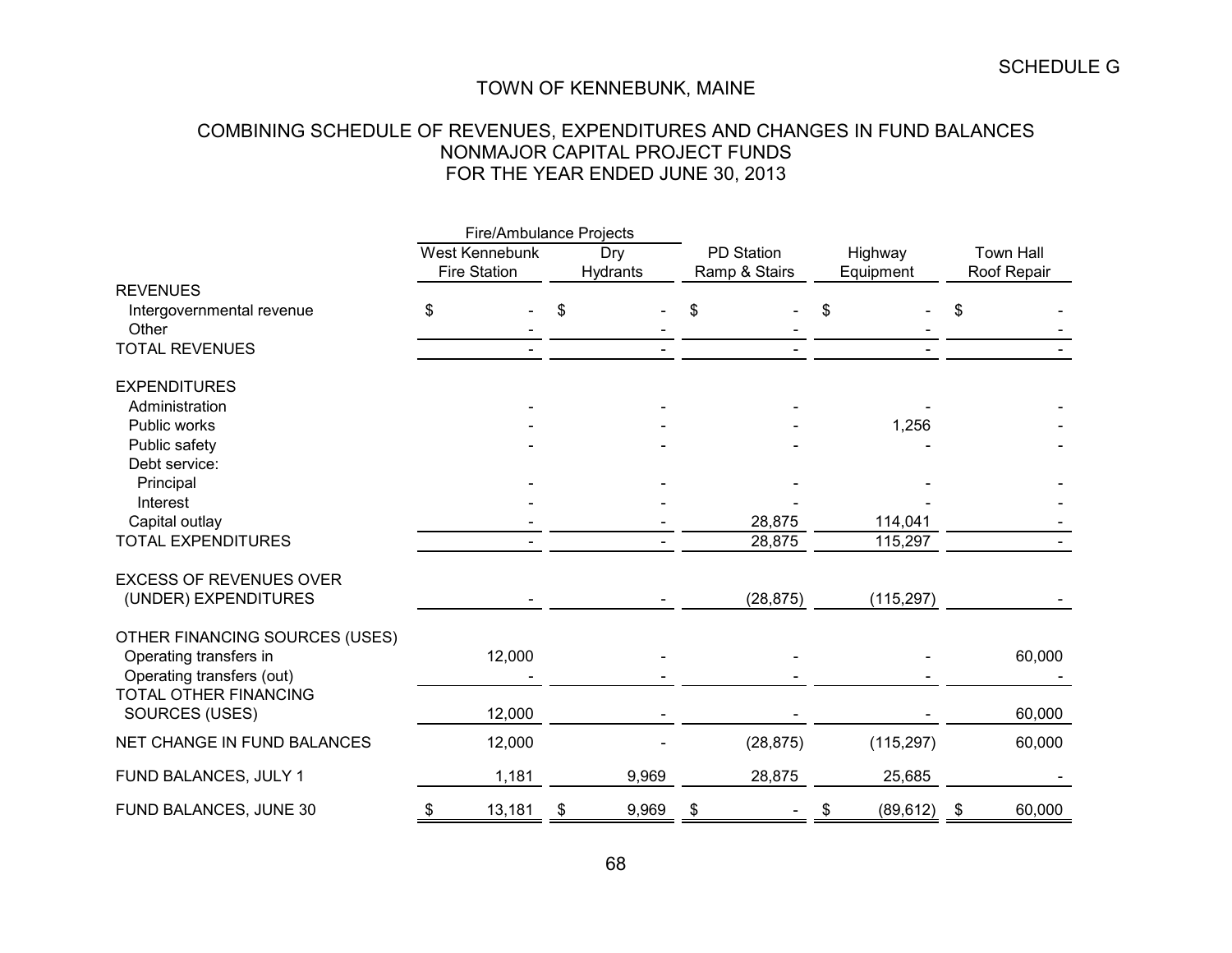### COMBINING SCHEDULE OF REVENUES, EXPENDITURES AND CHANGES IN FUND BALANCES NONMAJOR CAPITAL PROJECT FUNDS FOR THE YEAR ENDED JUNE 30, 2013

|                                         | <b>Town Hall</b><br>Equipment | Debt Service &<br><b>Town Hall</b><br>Lease/Purchase | Town<br>Projects |          | Oak Bluff<br>Reconstruction<br><b>USDA</b><br>Grant |          | Mousam Ridge<br>Drainage |        |
|-----------------------------------------|-------------------------------|------------------------------------------------------|------------------|----------|-----------------------------------------------------|----------|--------------------------|--------|
| <b>REVENUES</b>                         |                               |                                                      |                  |          |                                                     |          |                          |        |
| Intergovernmental revenue<br>Other      | \$                            | \$                                                   | \$               |          | \$                                                  |          | \$                       |        |
| <b>TOTAL REVENUES</b>                   |                               |                                                      |                  |          |                                                     |          |                          |        |
| <b>EXPENDITURES</b>                     |                               |                                                      |                  |          |                                                     |          |                          |        |
| Administration                          |                               |                                                      |                  | 7,686    |                                                     | 8,127    |                          |        |
| Public works<br>Public safety           |                               |                                                      |                  |          |                                                     |          |                          |        |
| Debt service:                           |                               |                                                      |                  |          |                                                     |          |                          |        |
| Principal                               |                               | 626,445                                              |                  |          |                                                     |          |                          |        |
| Interest                                |                               | 151,041                                              |                  |          |                                                     |          |                          |        |
| Capital outlay                          |                               |                                                      |                  |          |                                                     |          |                          |        |
| <b>TOTAL EXPENDITURES</b>               |                               | 777,486                                              |                  | 7,686    |                                                     | 8,127    |                          |        |
| <b>EXCESS OF REVENUES OVER</b>          |                               |                                                      |                  |          |                                                     |          |                          |        |
| (UNDER) EXPENDITURES                    |                               | (777, 486)                                           |                  | (7,686)  |                                                     | (8, 127) |                          |        |
| OTHER FINANCING SOURCES (USES)          |                               |                                                      |                  |          |                                                     |          |                          |        |
| Operating transfers in                  |                               | 1,241,847                                            |                  | 20,000   |                                                     |          |                          |        |
| Operating transfers (out)               |                               |                                                      |                  | (3, 106) |                                                     |          |                          |        |
| TOTAL OTHER FINANCING<br>SOURCES (USES) |                               | 1,241,847                                            |                  | 16,894   |                                                     |          |                          |        |
| NET CHANGE IN FUND BALANCES             |                               | 464,361                                              |                  | 9,208    |                                                     | (8, 127) |                          |        |
| FUND BALANCES, JULY 1                   | 24,070                        | 80,696                                               |                  | 100,755  |                                                     | 8,127    |                          | 10,000 |
| FUND BALANCES, JUNE 30                  | \$<br>24,070                  | \$<br>545,057                                        | \$               | 109,963  | \$                                                  |          | \$                       | 10,000 |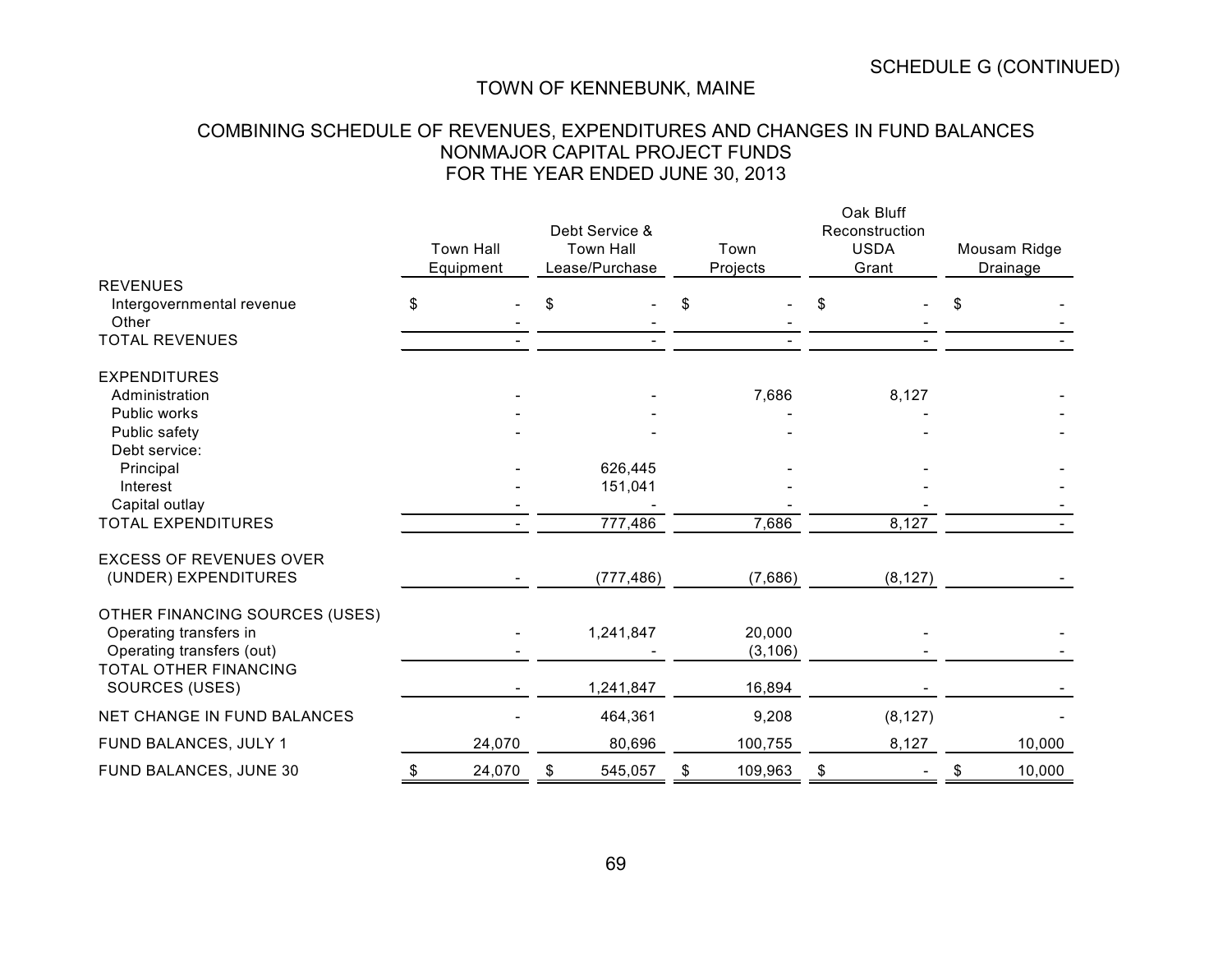### COMBINING SCHEDULE OF REVENUES, EXPENDITURES AND CHANGES IN FUND BALANCES NONMAJOR CAPITAL PROJECT FUNDS FOR THE YEAR ENDED JUNE 30, 2013

|                                         | <b>Board</b> | <b>Budget</b> | <b>Bicycle</b><br>Impact | Parking<br>Lots | West<br>Kennebunk<br>Field | <b>HVAC</b><br>Systems &<br>Insulation |
|-----------------------------------------|--------------|---------------|--------------------------|-----------------|----------------------------|----------------------------------------|
| <b>REVENUES</b>                         |              |               |                          |                 |                            |                                        |
| Intergovernmental revenue               | \$           |               | \$                       | \$              | \$                         | \$                                     |
| Other<br><b>TOTAL REVENUES</b>          |              |               |                          |                 |                            |                                        |
|                                         |              |               |                          |                 |                            |                                        |
| <b>EXPENDITURES</b>                     |              |               |                          |                 |                            |                                        |
| Administration                          |              | 64,316        |                          | 10,000          |                            |                                        |
| Public works                            |              |               |                          |                 |                            |                                        |
| Public safety<br>Debt service:          |              |               |                          |                 |                            |                                        |
| Principal                               |              |               |                          |                 |                            |                                        |
| Interest                                |              |               |                          |                 |                            |                                        |
| Capital outlay                          |              |               |                          |                 | 9,110                      | 250,875                                |
| <b>TOTAL EXPENDITURES</b>               |              | 64,316        |                          | 10,000          | 9,110                      | 250,875                                |
| <b>EXCESS OF REVENUES OVER</b>          |              |               |                          |                 |                            |                                        |
| (UNDER) EXPENDITURES                    |              | (64, 316)     |                          | (10,000)        | (9, 110)                   | (250, 875)                             |
| OTHER FINANCING SOURCES (USES)          |              |               |                          |                 |                            |                                        |
| Operating transfers in                  |              | 50,000        | 18,450                   |                 |                            | 15,000                                 |
| Operating transfers (out)               |              |               |                          |                 |                            |                                        |
| TOTAL OTHER FINANCING<br>SOURCES (USES) |              | 50,000        | 18,450                   |                 |                            | 15,000                                 |
|                                         |              |               |                          |                 |                            |                                        |
| NET CHANGE IN FUND BALANCES             |              | (14, 316)     | 18,450                   | (10,000)        | (9, 110)                   | (235, 875)                             |
| FUND BALANCES, JULY 1                   |              | 118,330       | 98,491                   | 6,000           |                            |                                        |
| FUND BALANCES, JUNE 30                  | \$           | 104,014       | 116,941<br>\$            | \$<br>(4,000)   | (9, 110)<br>\$             | \$<br>(235, 875)                       |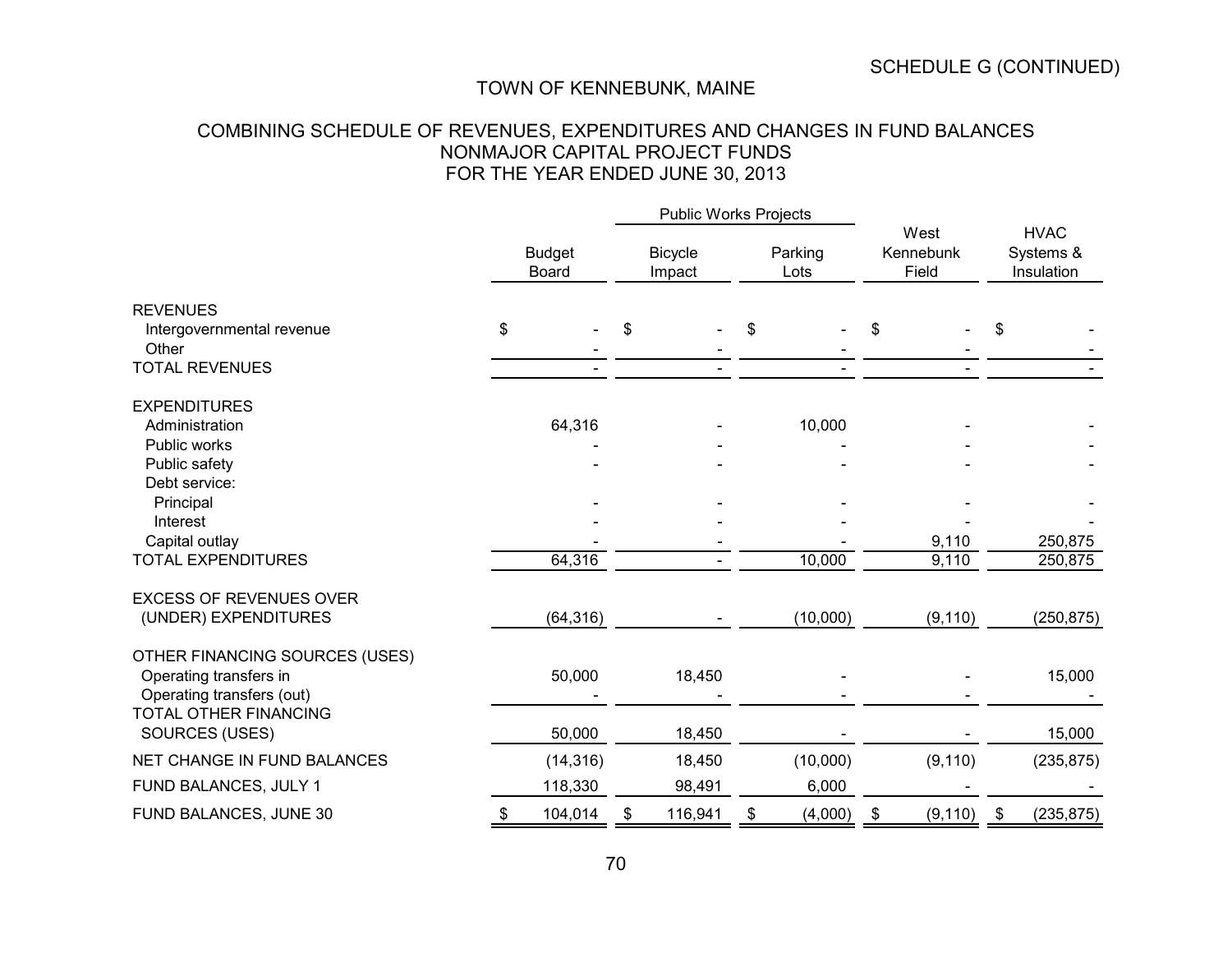### COMBINING SCHEDULE OF REVENUES, EXPENDITURES AND CHANGES IN FUND BALANCES NONMAJOR CAPITAL PROJECT FUNDS FOR THE YEAR ENDED JUNE 30, 2013

|                                                                                                                | Dorothy Stevens<br>Center         | Police<br>Vehicles<br>& Equipment | Park St. &<br>Cousens Sch.<br>Purchase | Energy<br>Efficiency<br>Improvements | Fire<br>Ambulance<br>Equipment       |
|----------------------------------------------------------------------------------------------------------------|-----------------------------------|-----------------------------------|----------------------------------------|--------------------------------------|--------------------------------------|
| <b>REVENUES</b><br>Intergovernmental revenue<br>Other<br><b>TOTAL REVENUES</b>                                 | \$                                | \$                                | \$                                     | \$<br>3,060<br>3,060                 | \$                                   |
| <b>EXPENDITURES</b><br>Administration<br>Public works<br>Public safety                                         |                                   |                                   |                                        |                                      | 5,174                                |
| Debt service:<br>Principal<br>Interest<br>Capital outlay<br><b>TOTAL EXPENDITURES</b>                          |                                   | 123,898<br>123,898                |                                        |                                      | 43,710<br>48,884                     |
| <b>EXCESS OF REVENUES OVER</b><br>(UNDER) EXPENDITURES                                                         |                                   | (123, 898)                        |                                        | 3,060                                | (48, 884)                            |
| OTHER FINANCING SOURCES (USES)<br>Operating transfers in<br>Operating transfers (out)<br>TOTAL OTHER FINANCING |                                   | 27,000                            |                                        | 3,106                                | 24,833                               |
| SOURCES (USES)                                                                                                 |                                   | 27,000                            |                                        | 3,106                                | 24,833                               |
| NET CHANGE IN FUND BALANCES                                                                                    |                                   | (96, 898)                         |                                        | 6,166                                | (24, 051)                            |
| FUND BALANCES, JULY 1                                                                                          | 258                               | 29,448                            | 411,357                                | (6, 166)                             | 64,939                               |
| FUND BALANCES, JUNE 30                                                                                         | $\boldsymbol{\mathsf{\$}}$<br>258 | \$<br>(67, 450)                   | 411,357<br>\$                          | \$                                   | 40,888<br>$\boldsymbol{\mathsf{\$}}$ |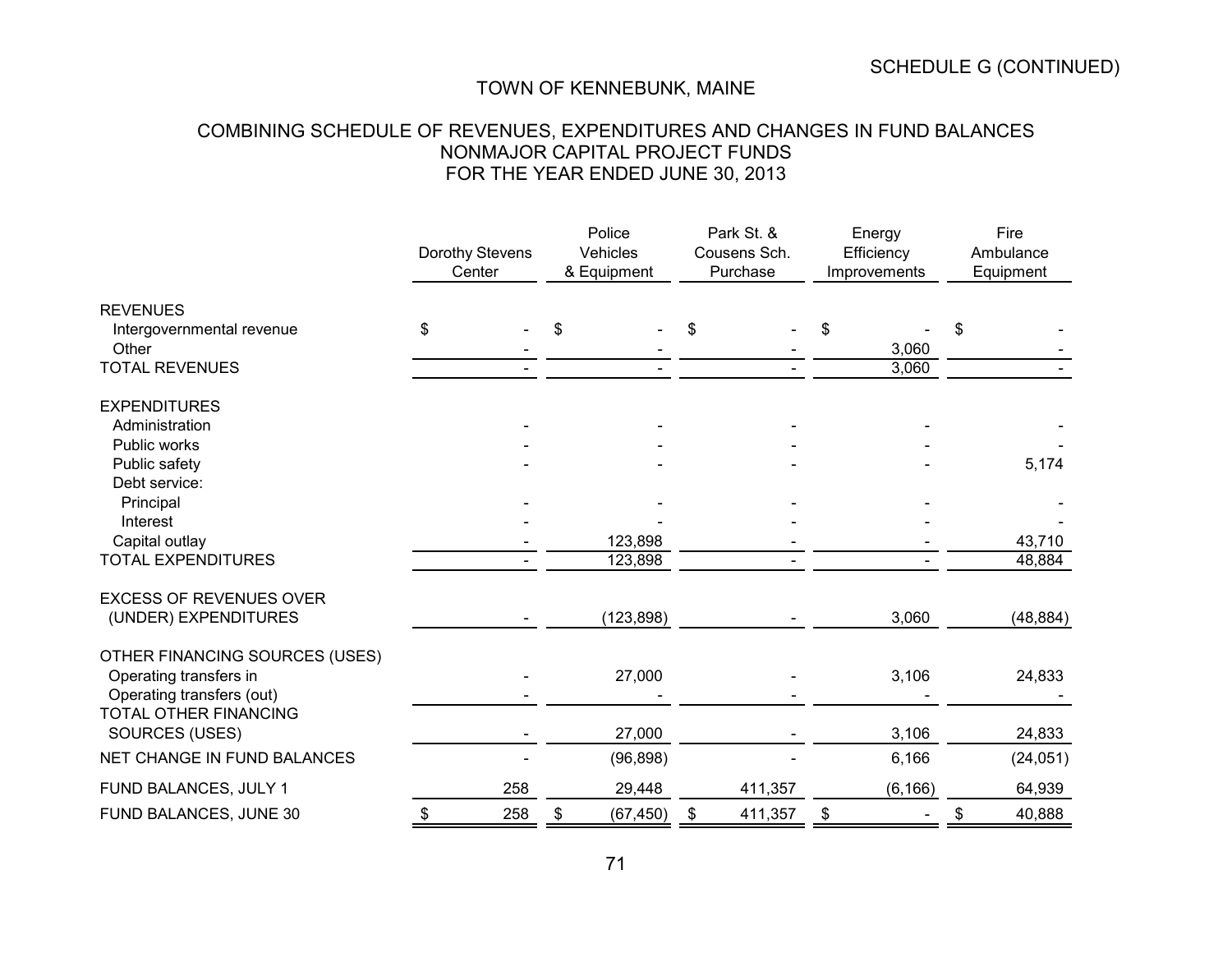### COMBINING SCHEDULE OF REVENUES, EXPENDITURES AND CHANGES IN FUND BALANCES NONMAJOR CAPITAL PROJECT FUNDS FOR THE YEAR ENDED JUNE 30, 2013

|                                         | <b>Town Hall</b><br>Computer<br>Hardware &<br>Software | Parks &<br>Recreation<br>Projects | Capital<br>Reserve/Impr. | Communications |    | Totals         |
|-----------------------------------------|--------------------------------------------------------|-----------------------------------|--------------------------|----------------|----|----------------|
| <b>REVENUES</b>                         |                                                        |                                   |                          |                |    |                |
| Intergovernmental revenue               | \$                                                     | \$                                | \$                       | \$             | S  |                |
| Other<br><b>TOTAL REVENUES</b>          |                                                        |                                   |                          |                |    | 3,060<br>3,060 |
| <b>EXPENDITURES</b>                     |                                                        |                                   |                          |                |    |                |
| Administration                          |                                                        |                                   |                          |                |    | 90,129         |
| Public works                            |                                                        |                                   |                          |                |    | 1,256          |
| Public safety                           |                                                        |                                   |                          |                |    | 5,174          |
| Debt service:                           |                                                        |                                   |                          |                |    |                |
| Principal                               |                                                        |                                   |                          |                |    | 626,445        |
| Interest                                |                                                        |                                   |                          |                |    | 151,041        |
| Capital outlay                          | 22,433                                                 | 102,767                           |                          |                |    | 695,709        |
| <b>TOTAL EXPENDITURES</b>               | 22,433                                                 | 102,767                           |                          |                |    | 1,569,754      |
| <b>EXCESS OF REVENUES OVER</b>          |                                                        |                                   |                          |                |    |                |
| (UNDER) EXPENDITURES                    | (22, 433)                                              | (102, 767)                        |                          |                |    | (1,566,694)    |
| OTHER FINANCING SOURCES (USES)          |                                                        |                                   |                          |                |    |                |
| Operating transfers in                  | 35,000                                                 |                                   | 50,000                   |                |    | 1,557,236      |
| Operating transfers (out)               |                                                        |                                   |                          |                |    | (3, 106)       |
| TOTAL OTHER FINANCING<br>SOURCES (USES) | 35,000                                                 |                                   | 50,000                   |                |    | 1,554,130      |
| <b>NET CHANGE IN FUND BALANCES</b>      | 12,567                                                 | (102, 767)                        | 50,000                   |                |    | (12, 564)      |
|                                         |                                                        |                                   |                          |                |    |                |
| FUND BALANCES, JULY 1                   |                                                        | 506                               | 36,321                   | 283            |    | 1,049,125      |
| FUND BALANCES, JUNE 30                  | \$<br>12,567                                           | \$<br>(102, 261)                  | \$<br>86,321             | \$<br>283      | \$ | 1,036,561      |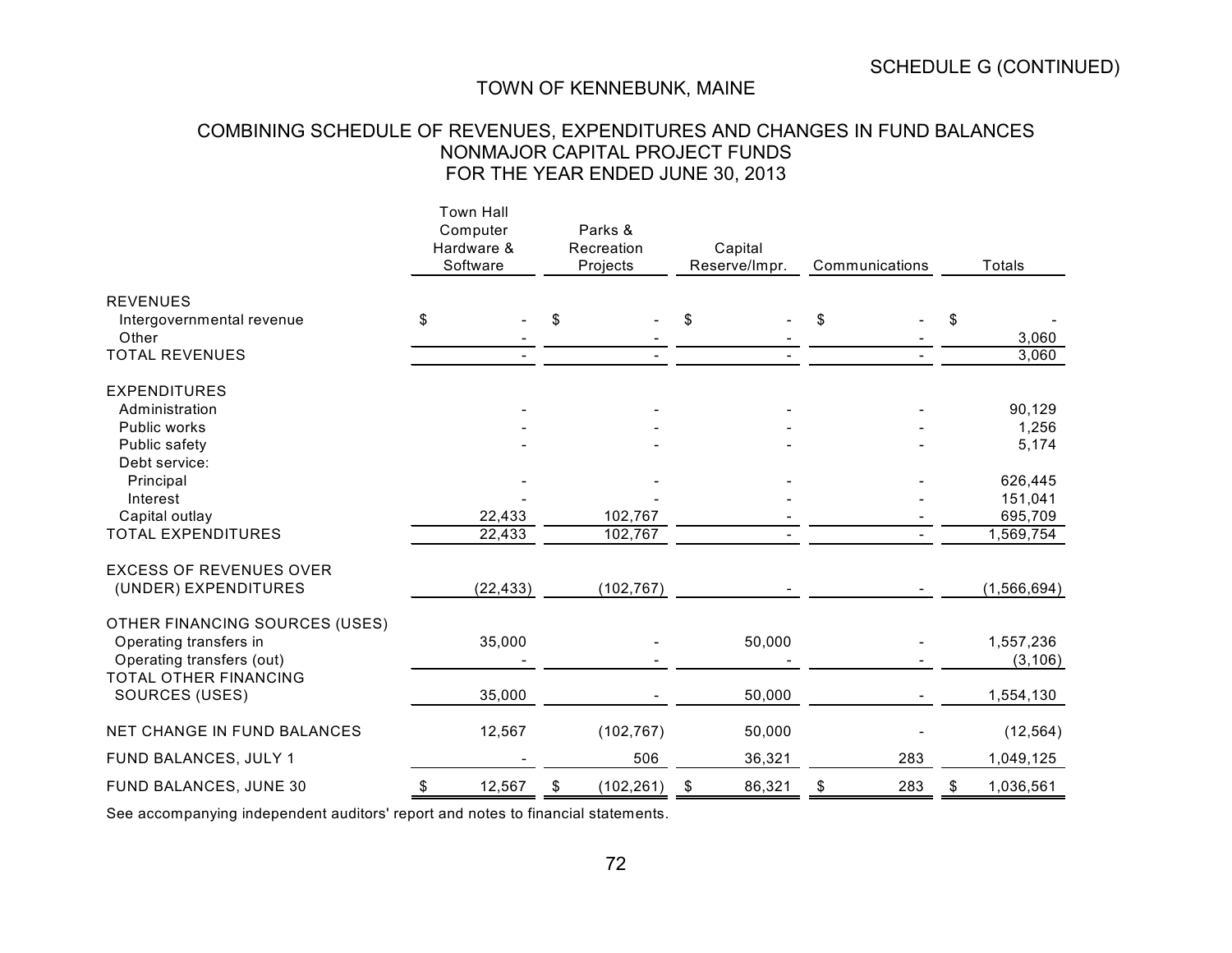## Permanent Funds

Permanent funds are used to account for assets held by the Town of Kennebunk, Maine that are legally restricted pursuant to Title 30-A, §5653 of the Maine State Statutes, as amended, and unless otherwise specified, only earnings, and not principal, may be used for purposes that benefit the Town or its citizenry. These funds have been established for various purposes including the provision and/or maintenance of the cemeteries.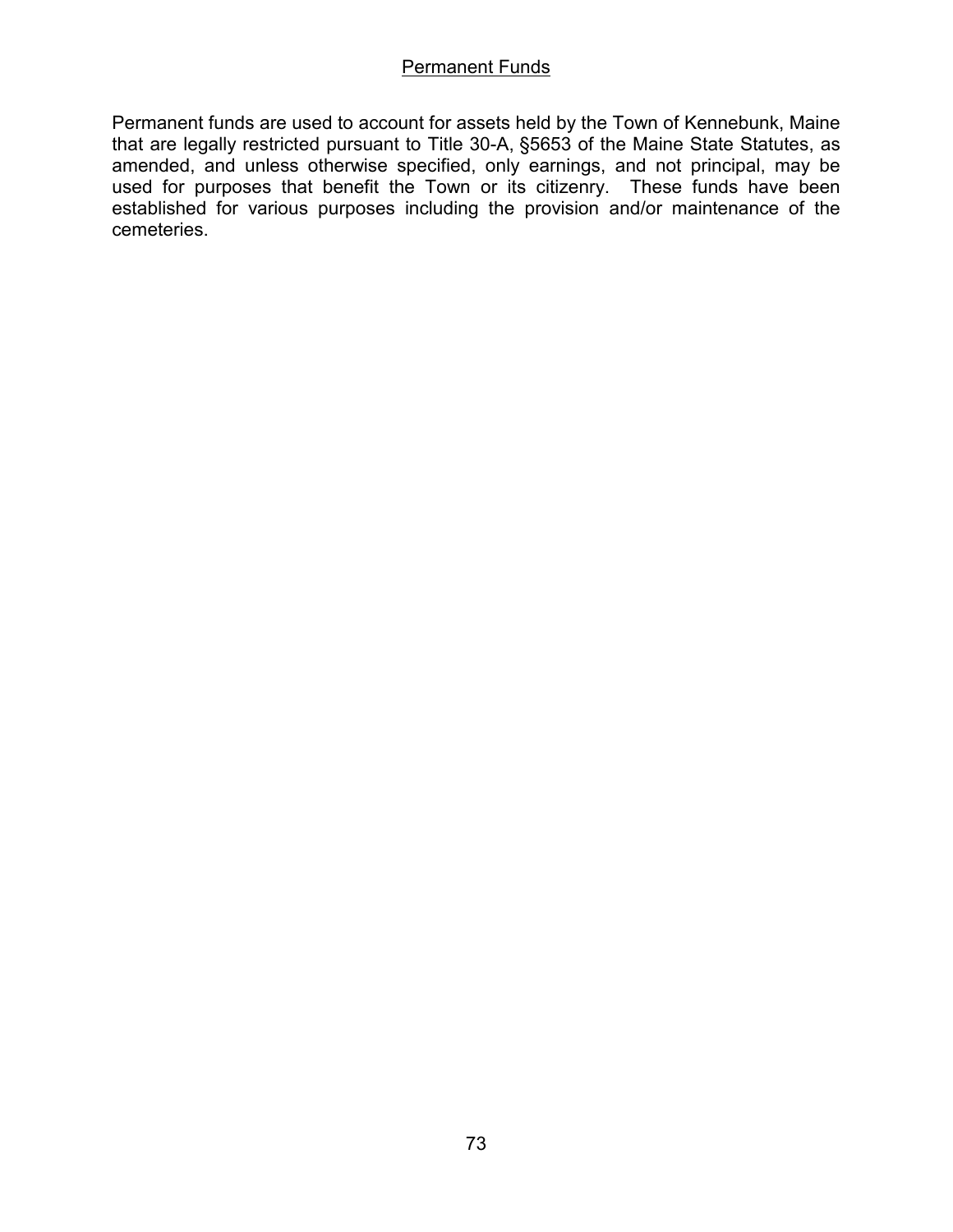## COMBINING BALANCE SHEET - NONMAJOR PERMANENT FUNDS JUNE 30, 2013

|                                                                                                                         |                | Littlefield<br>Educational<br>Trust |               | <b>Cemetery Trust</b><br>Monument<br>Lot |                       | Centennial<br>Lot |                            | Martha<br><b>Bragdon</b><br>Trust |                            | <b>Totals</b>    |
|-------------------------------------------------------------------------------------------------------------------------|----------------|-------------------------------------|---------------|------------------------------------------|-----------------------|-------------------|----------------------------|-----------------------------------|----------------------------|------------------|
| <b>ASSETS</b><br>Cash and cash equivalents                                                                              | \$             | 70,633                              | $\mathcal{L}$ | 2,546                                    | $\mathfrak{S}$        | 3,522             | $\mathbb{S}$               | 6,124                             | $\mathcal{L}$              | 82,825           |
| Due from other funds<br><b>TOTAL ASSETS</b>                                                                             | $\mathfrak{F}$ | 70,633                              | $\$\$         | 2,546                                    | $\boldsymbol{\theta}$ | 3,522             | $\boldsymbol{\mathsf{\$}}$ | 6,124                             | \$                         | 82,825           |
| <b>LIABILITIES</b><br>Due to other funds<br><b>TOTAL LIABILITIES</b>                                                    | \$             | 4,000<br>4,000                      | \$            |                                          | \$                    |                   | \$                         | 5,028<br>5,028                    | \$                         | 9,028<br>9,028   |
| <b>FUND BALANCES</b><br>Nonspendable<br>Restricted<br>Committed<br>Assigned<br>Unassigned<br><b>TOTAL FUND BALANCES</b> |                | 66,633<br>66,633                    |               | 2,546<br>2,546                           |                       | 3,522<br>3,522    |                            | 1,096<br>1,096                    |                            | 73,797<br>73,797 |
| TOTAL LIABILITIES AND FUND<br><b>BALANCES</b>                                                                           | \$             | 70,633                              | \$            | 2,546                                    | \$                    | 3,522             | \$                         | 6,124                             | $\boldsymbol{\mathcal{S}}$ | 82,825           |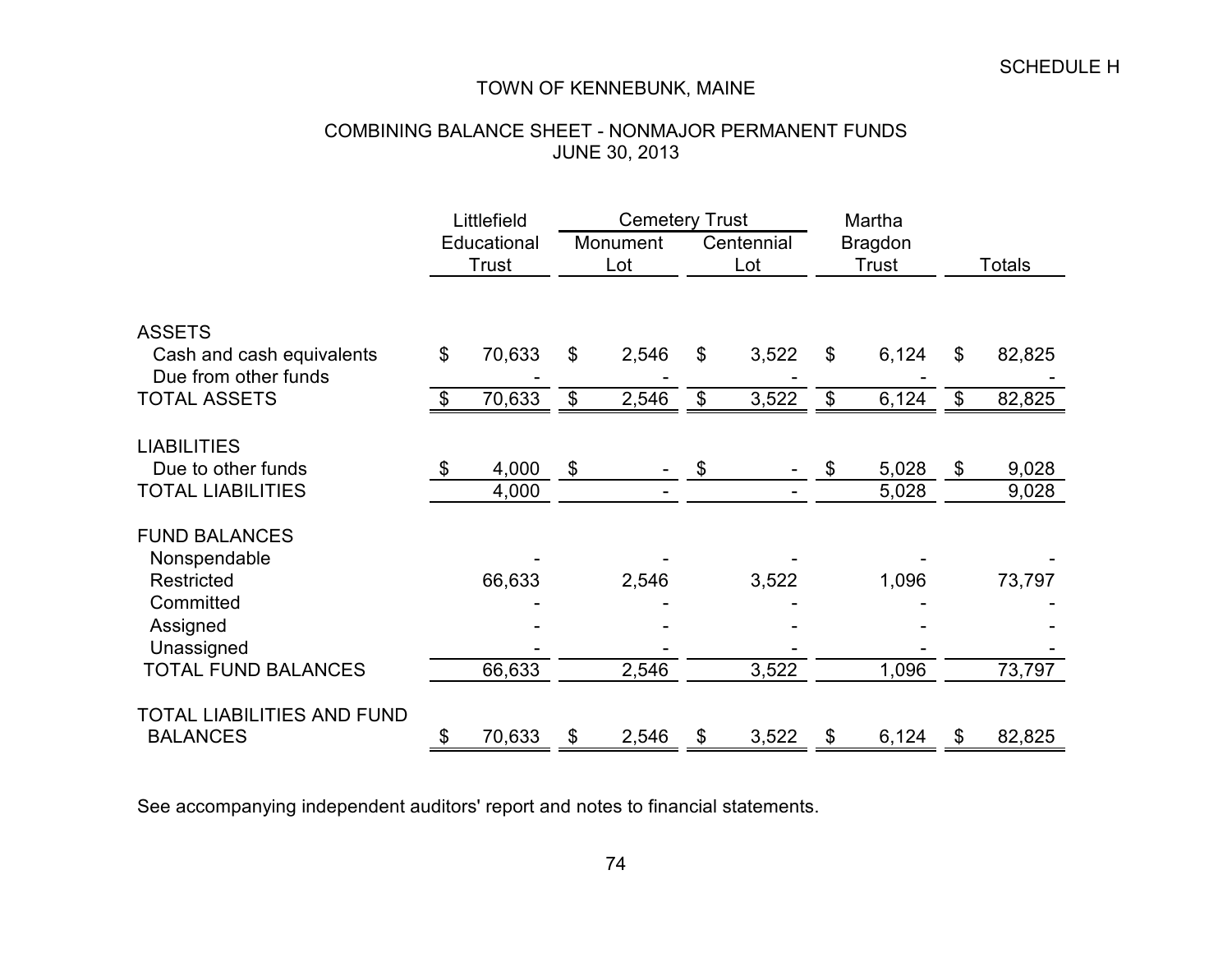## COMBINING SCHEDULE OF REVENUES, EXPENDITURES AND CHANGES IN FUND BALANCES NONMAJOR PERMANENT FUNDS FOR THE YEAR ENDED JUNE 30, 2013

|                                                                                                                                                |                | Littlefield<br>Educational<br>Trust |                            | <b>Cemetery Trust</b><br>Monument<br>Lot |                            | Centennial<br>Lot   |               | Martha<br><b>Bragdon</b><br>Trust |              | Totals             |
|------------------------------------------------------------------------------------------------------------------------------------------------|----------------|-------------------------------------|----------------------------|------------------------------------------|----------------------------|---------------------|---------------|-----------------------------------|--------------|--------------------|
| <b>REVENUES</b><br>Interest income<br><b>TOTAL REVENUES</b>                                                                                    | $\mathfrak{F}$ | 200<br>200                          | $\sqrt[6]{3}$              |                                          | $\boldsymbol{\mathcal{L}}$ | 3 <sup>1</sup><br>3 | $\mathcal{S}$ | 15 <sub>15</sub><br>15            | $\mathbb{S}$ | 219<br>219         |
| <b>EXPENDITURES</b>                                                                                                                            |                |                                     |                            |                                          |                            |                     |               | 1,166                             |              | 1,166              |
| <b>EXCESS OF REVENUES OVER</b><br>(UNDER) EXPENDITURES                                                                                         |                | 200                                 |                            |                                          |                            | 3                   |               | (1, 151)                          |              | (947)              |
| OTHER FINANCING SOURCES (USES)<br>Operating transfers in<br>Operating transfers (out)<br><b>TOTAL OTHER FINANCING</b><br><b>SOURCES (USES)</b> |                | (4,000)<br>(4,000)                  |                            |                                          |                            |                     |               |                                   |              | (4,000)<br>(4,000) |
| NET CHANGE IN FUND BALANCES                                                                                                                    |                | (3,800)                             |                            |                                          |                            | 3                   |               | (1, 151)                          |              | (4, 947)           |
| FUND BALANCES, JULY 1                                                                                                                          |                | 70,433                              |                            | 2,545                                    |                            | 3,519               |               | 2,247                             |              | 78,744             |
| FUND BALANCES, JUNE 30                                                                                                                         |                | 66,633                              | $\boldsymbol{\mathcal{S}}$ | 2,546                                    | \$                         | 3,522               | \$            | 1,096                             | \$           | 73,797             |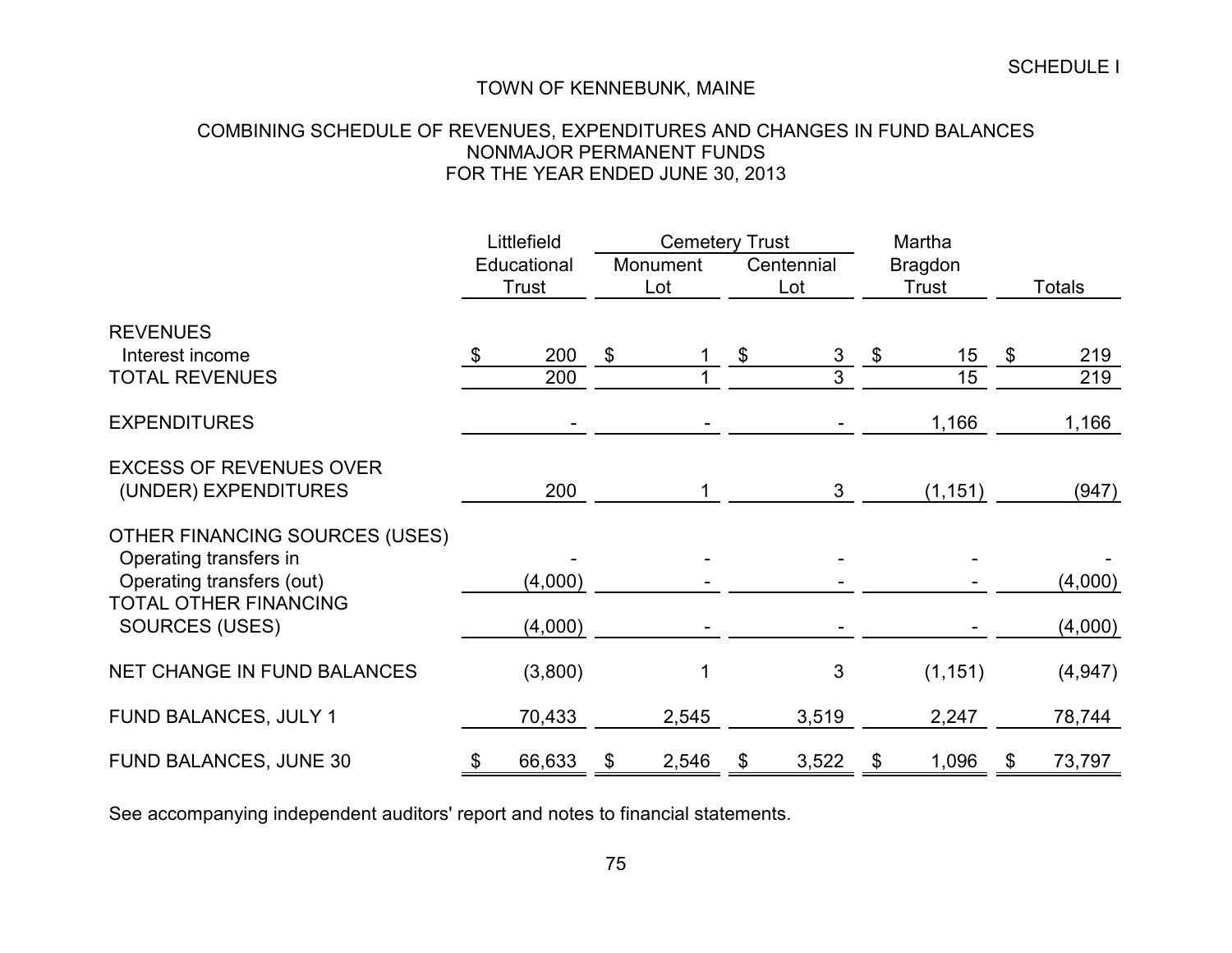# General Capital Assets

General capital assets are those assets related to activities reported in the governmental funds. These assets are reported in the governmental activities column of the government-wide statement of net position.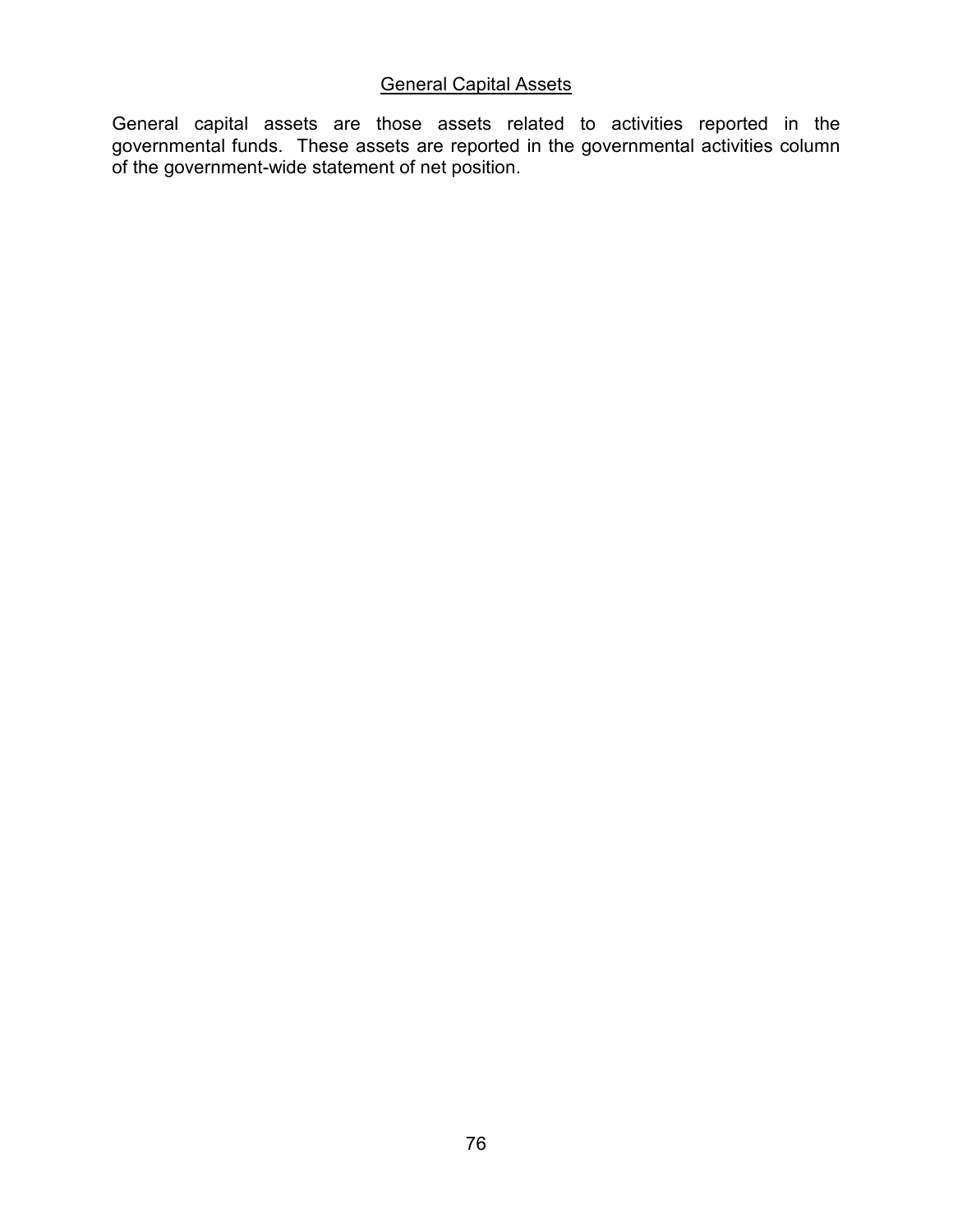## SCHEDULE OF GENERAL CAPITAL ASSETS BY FUNCTION JUNE 30, 2013

|                                     | Land and<br><b>Buildings</b><br>Non-depreciable<br><b>Buildings Improvements</b><br>& Land Improvements<br><b>Assets</b> |           | Furniture,<br>Fixtures,<br>Equipment<br>& Vehicles | Infrastructure | <b>Totals</b> |               |                  |                 |
|-------------------------------------|--------------------------------------------------------------------------------------------------------------------------|-----------|----------------------------------------------------|----------------|---------------|---------------|------------------|-----------------|
| Administration                      | \$                                                                                                                       | 252,966   | $\$\$                                              | 188,234        | \$            | 898,308       | \$               | \$<br>1,339,508 |
| Police                              |                                                                                                                          | 75,100    |                                                    | 1,639,230      |               | 1,447,077     |                  | 3,161,407       |
| Fire                                |                                                                                                                          | 97,900    |                                                    | 2,216,344      |               | 3,906,948     |                  | 6,221,192       |
| <b>Public Works</b>                 |                                                                                                                          | 144,243   |                                                    | 473,668        |               | 2,258,684     | 20,581,346       | 23,457,941      |
| Parks & Recreation                  |                                                                                                                          | 79,100    |                                                    | 406,385        |               | 599,810       |                  | 1,085,295       |
| Town Wide                           |                                                                                                                          | 2,185,170 |                                                    | 4,649,671      |               | 185,379       |                  | 7,020,220       |
| <b>Total General Capital Assets</b> |                                                                                                                          | 2,834,479 |                                                    | 9,573,532      |               | 9,296,206     | 20,581,346       | 42,285,563      |
| Less: Accumulated Depreciation      |                                                                                                                          |           |                                                    | (5, 196, 105)  |               | (6, 363, 987) | (8, 292, 096)    | (19, 852, 188)  |
| <b>Net General Capital Assets</b>   |                                                                                                                          | 2,834,479 | \$                                                 | 4,377,427      |               | \$2,932,219   | 12,289,250<br>\$ | \$22,433,375    |